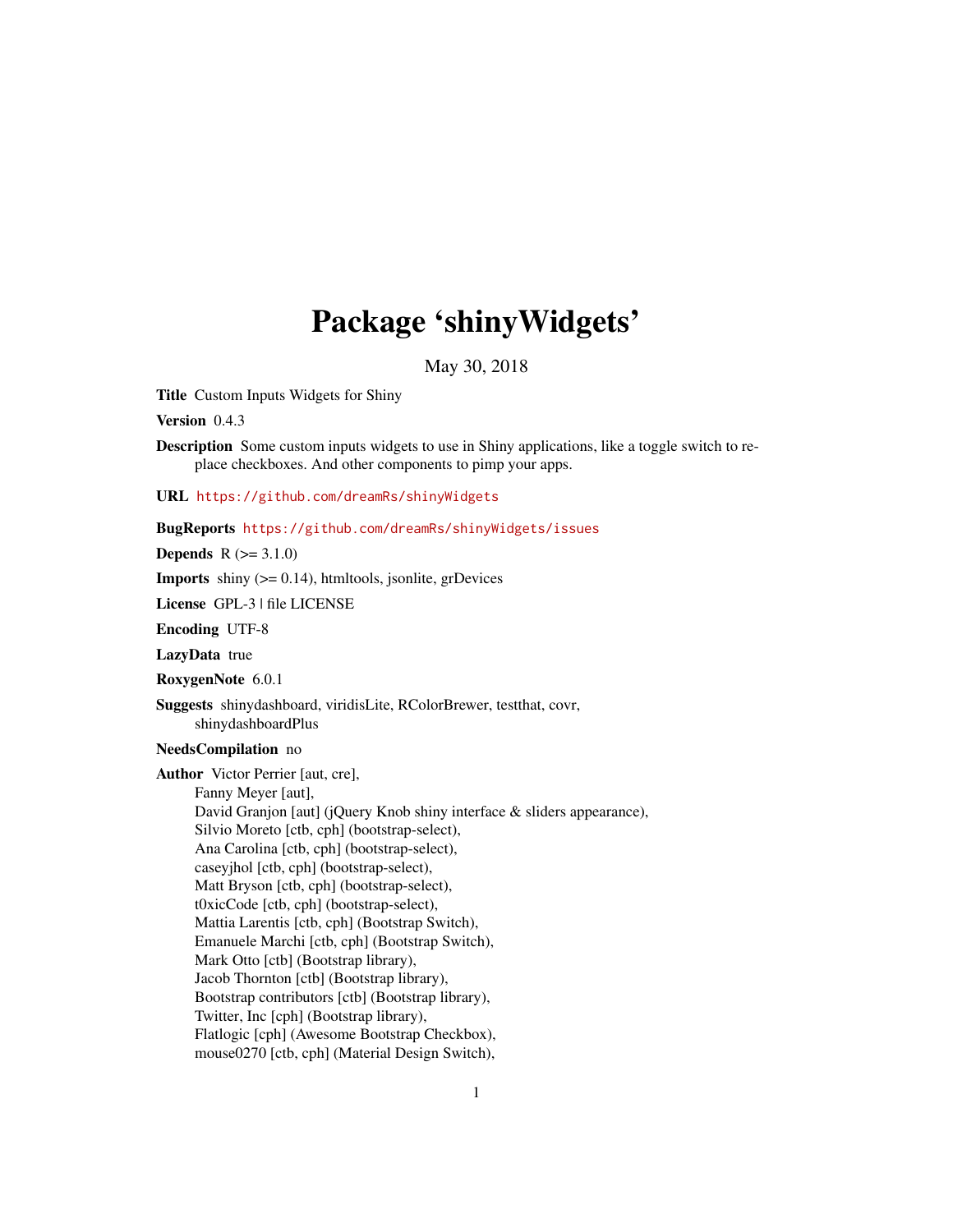Tristan Edwards [ctb, cph] (SweetAlert), Fabian Lindfors [ctb, cph] (multi.js), Anthony Terrien [ctb, cph] (jQuery Knob), Daniel Eden [ctb, cph] (animate.css), Ganapati V S [ctb, cph] (bttn.css), Brian Grinstead [ctb, cph] (Spectrum), Lokesh Rajendran [ctb, cph] (pretty-checkbox), Leon Gersen [ctb, cph] (wnumb & noUiSlider), Timofey Marochkin [ctb, cph] (air-datepicker), Tobias Ahlin [ctb, cph] (CSS spin)

Maintainer Victor Perrier <victor.perrier@dreamrs.fr>

Repository CRAN

Date/Publication 2018-05-30 09:27:59 UTC

# R topics documented:

| $\overline{4}$                                                                                                                                    |
|---------------------------------------------------------------------------------------------------------------------------------------------------|
| 5                                                                                                                                                 |
| 6                                                                                                                                                 |
| 8                                                                                                                                                 |
| $\text{animate} \text{Options} \dots \dots \dots \dots \dots \dots \dots \dots \dots \dots \dots \dots \dots \dots \dots \dots \dots \dots$<br>11 |
| 12                                                                                                                                                |
| 13                                                                                                                                                |
| 14                                                                                                                                                |
| 15                                                                                                                                                |
| 17                                                                                                                                                |
| 18                                                                                                                                                |
| 20                                                                                                                                                |
| 20                                                                                                                                                |
| 21                                                                                                                                                |
| 22                                                                                                                                                |
| 25                                                                                                                                                |
| 26                                                                                                                                                |
| 27                                                                                                                                                |
| 28                                                                                                                                                |
| 30                                                                                                                                                |
| 32                                                                                                                                                |
| 33                                                                                                                                                |
| 35                                                                                                                                                |
| 36                                                                                                                                                |
| 38                                                                                                                                                |
| 40                                                                                                                                                |
| 42                                                                                                                                                |
| 43                                                                                                                                                |
| 47                                                                                                                                                |
| 51                                                                                                                                                |
| 53                                                                                                                                                |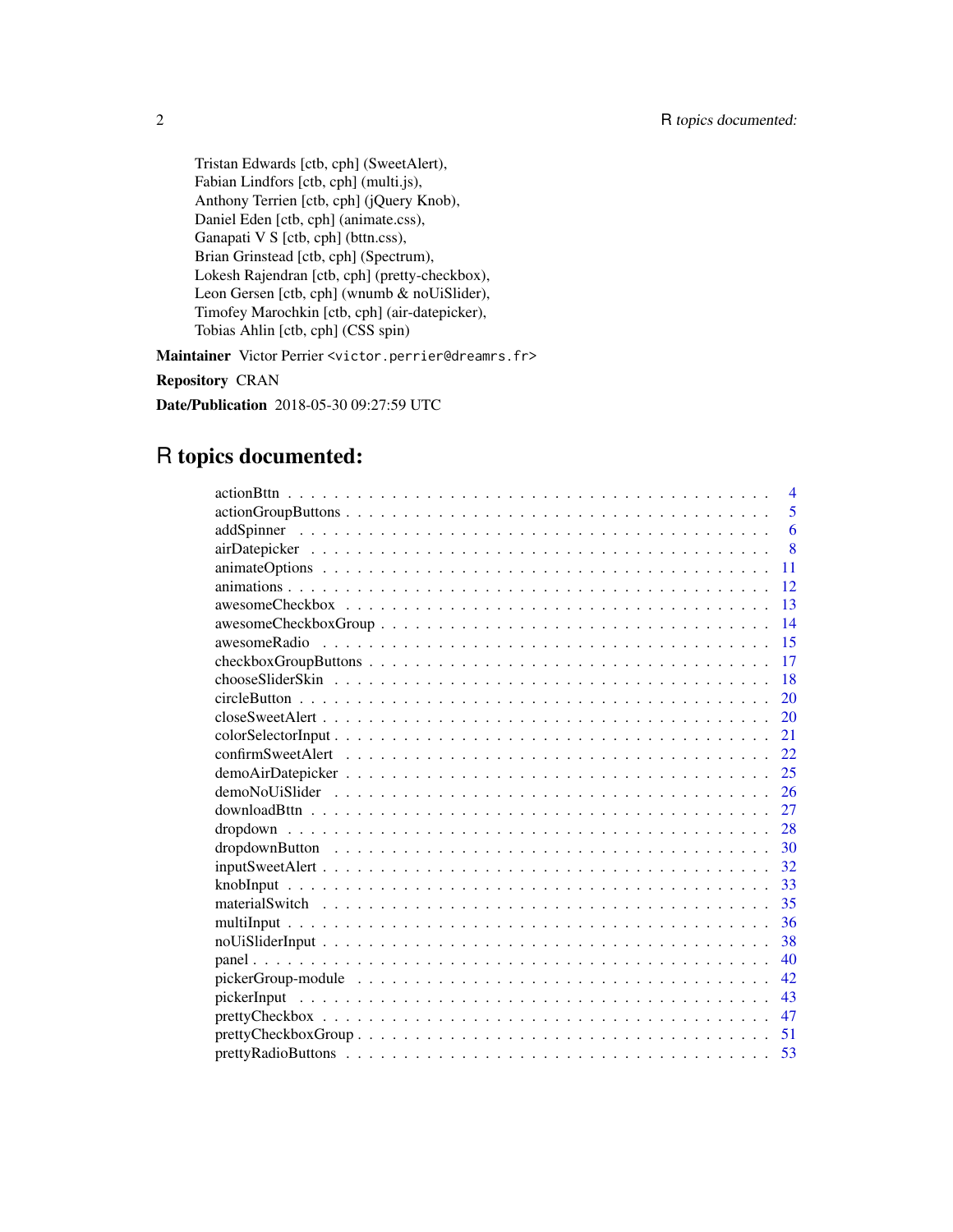| - 56                                                                                                                  |
|-----------------------------------------------------------------------------------------------------------------------|
| 58                                                                                                                    |
| 61                                                                                                                    |
| 63                                                                                                                    |
| 65                                                                                                                    |
| 66                                                                                                                    |
| 67                                                                                                                    |
| 69                                                                                                                    |
|                                                                                                                       |
| 74                                                                                                                    |
| 75                                                                                                                    |
| - 77                                                                                                                  |
| 77                                                                                                                    |
| 78                                                                                                                    |
| $spectrumInput \dots \dots \dots \dots \dots \dots \dots \dots \dots \dots \dots \dots \dots \dots \dots \dots$<br>79 |
| 81                                                                                                                    |
| 82                                                                                                                    |
|                                                                                                                       |
|                                                                                                                       |
|                                                                                                                       |
| 86                                                                                                                    |
| 87                                                                                                                    |
| 89                                                                                                                    |
| 90                                                                                                                    |
| 93                                                                                                                    |
| 95                                                                                                                    |
| 95                                                                                                                    |
|                                                                                                                       |
|                                                                                                                       |
|                                                                                                                       |
|                                                                                                                       |
|                                                                                                                       |
|                                                                                                                       |
|                                                                                                                       |
|                                                                                                                       |
|                                                                                                                       |
|                                                                                                                       |
|                                                                                                                       |
| updateSwitchInput                                                                                                     |
|                                                                                                                       |
|                                                                                                                       |
|                                                                                                                       |
|                                                                                                                       |

**Index** 2008 **[126](#page-125-0)**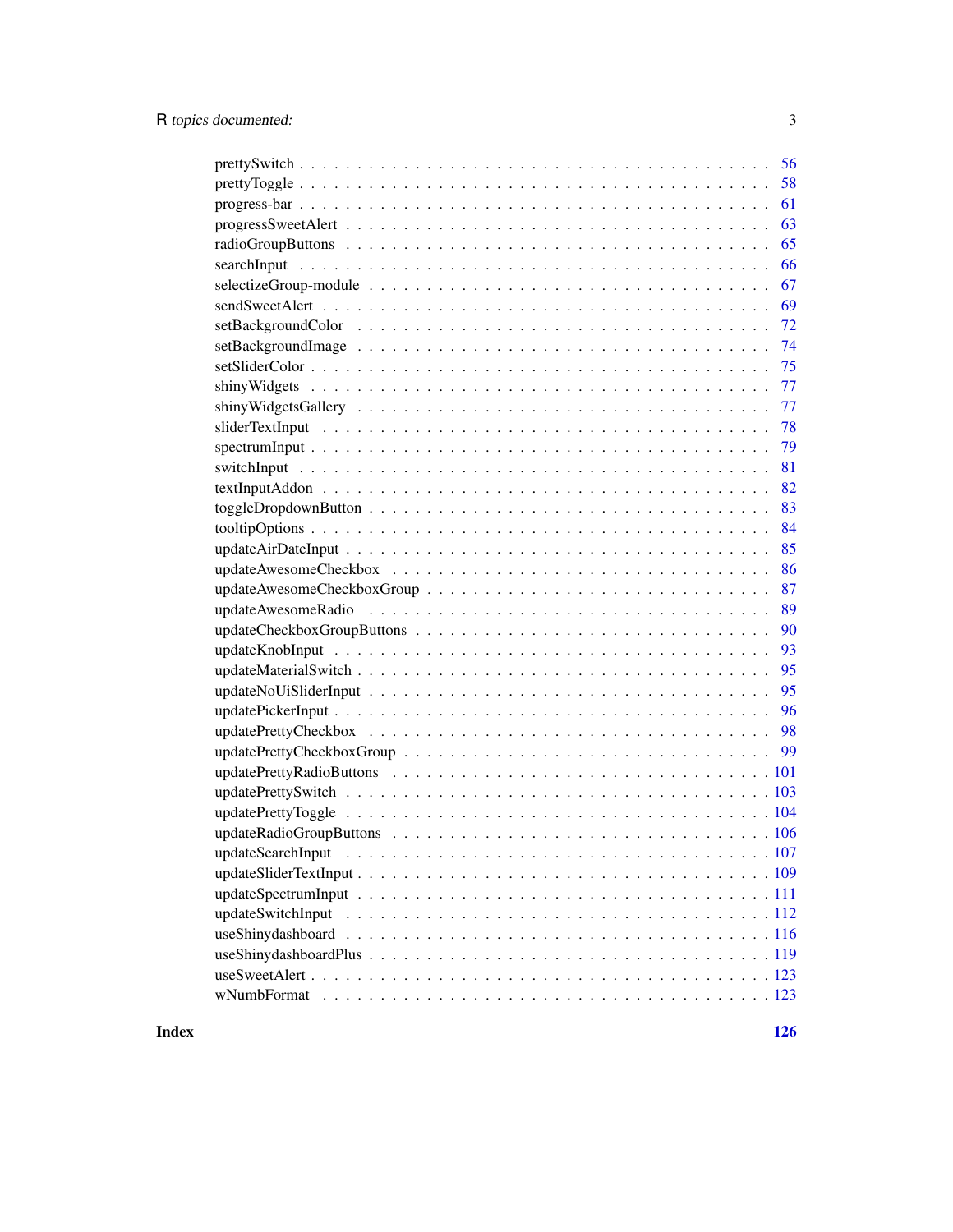<span id="page-3-1"></span><span id="page-3-0"></span>

#### Description

Like actionButton but awesome, via <https://bttn.surge.sh/>

# Usage

```
actionBttn(inputId, label = NULL, icon = NULL, style = "unite",
 color = "default", size = "md", block = FALSE, no_outline = TRUE)
```
#### Arguments

| inputId    | The input slot that will be used to access the value.                                                                                                    |
|------------|----------------------------------------------------------------------------------------------------------------------------------------------------------|
| label      | The contents of the button, usually a text label.                                                                                                        |
| icon       | An optional icon to appear on the button.                                                                                                                |
| style      | Style of the button, to choose between simple, bordered, minimal, stretch,<br>jelly, gradient, fill, material-circle, material-flat, pill, float, unite. |
| color      | Color of the button: default, primary, warning, danger, success, royal.                                                                                  |
| size       | Size of the button : $xs, sm, md, lg$ .                                                                                                                  |
| block      | Logical, full width button.                                                                                                                              |
| no_outline | Logical, don't show outline when navigating with keyboard/interact using mouse<br>or touch.                                                              |

#### See Also

# [downloadBttn](#page-26-1)

```
## Not run:
if (interactive()) {
library(shiny)
library(shinyWidgets)
ui <- fluidPage(
  tags$h2("Awesome action button"),
  tags$br(),
  actionBttn(
   inputId = "bttn1",label = "Go!"},color = "primary",
   style = "bordered"
  ),
  tags$br(),
```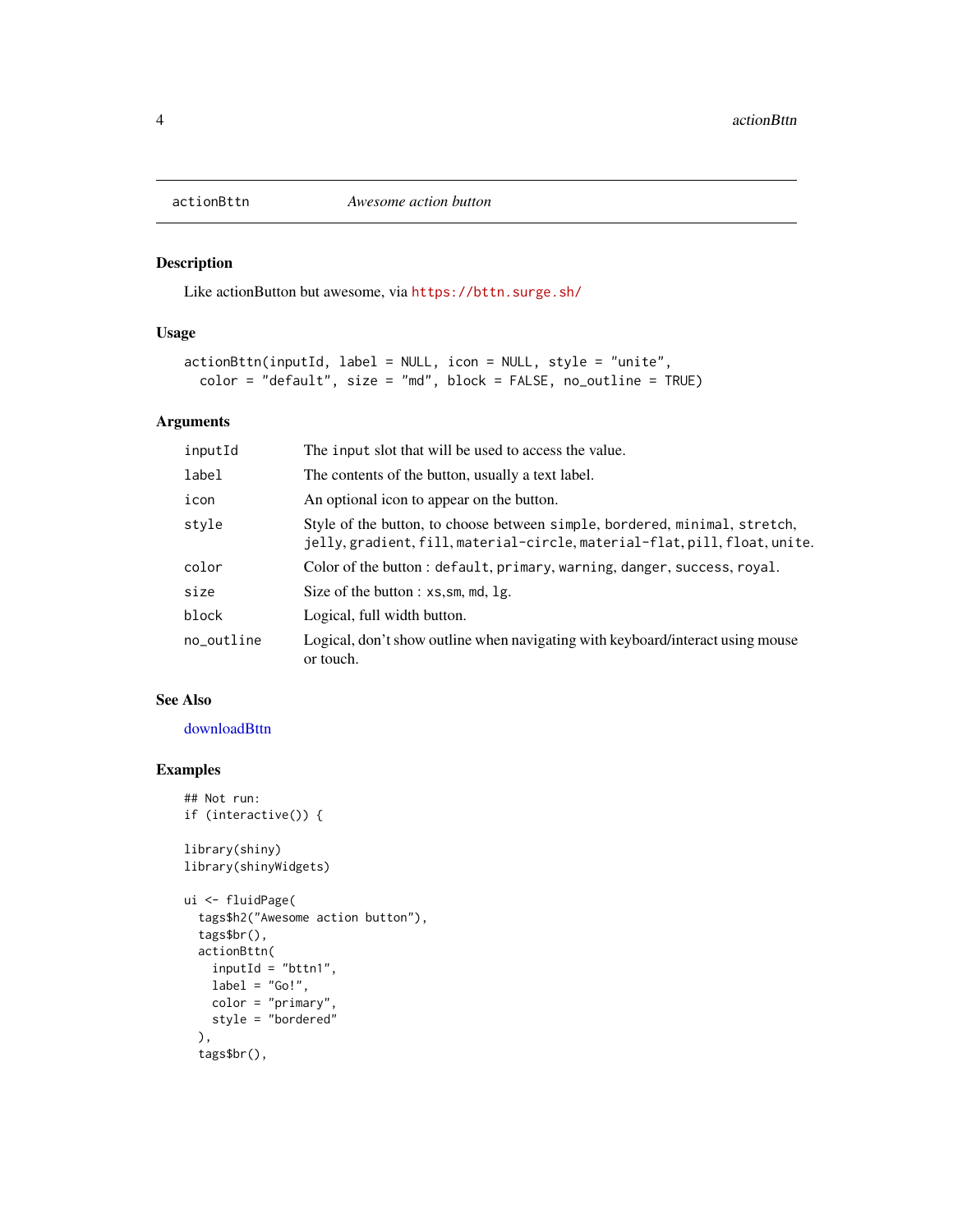```
verbatimTextOutput(outputId = "res_bttn1"),
  tags$br(),
  actionBttn(
   inputId = "bttn2",label = "Go!"},color = "success",
   style = "material-flat",
   icon = icon("sliders"),
   block = TRUE
  ),
  tags$br(),
  verbatimTextOutput(outputId = "res_bttn2")
\mathcal{L}server <- function(input, output, session) {
  output$res_bttn1 <- renderPrint(input$bttn1)
  output$res_bttn2 <- renderPrint(input$bttn2)
}
shinyApp(ui = ui, server = server)
}
## End(Not run)
```
actionGroupButtons *Actions Buttons Group Inputs*

## Description

Create a group of actions buttons.

#### Usage

```
actionGroupButtons(inputIds, labels, status = "default", size = "normal",
  direction = "horizontal", fullwidth = FALSE)
```

| inputIds  | The inputs slot that will be used to access the value, one for each button.                                                                                                                                                                         |
|-----------|-----------------------------------------------------------------------------------------------------------------------------------------------------------------------------------------------------------------------------------------------------|
| labels    | Labels for each buttons, must have same length as input Ids.                                                                                                                                                                                        |
| status    | Add a class to the buttons, you can use Bootstrap status like 'info', 'primary',<br>'danger', 'warning' or 'success'. Or use an arbitrary strings to add a custom<br>class, e.g. : with status = $'myClass'$ , buttons will have class btn-myClass. |
| size      | Size of the buttons $('xs', 'sm', 'normal', 'lg').$                                                                                                                                                                                                 |
| direction | Horizontal or vertical.                                                                                                                                                                                                                             |
| fullwidth | If TRUE, fill the width of the parent div.                                                                                                                                                                                                          |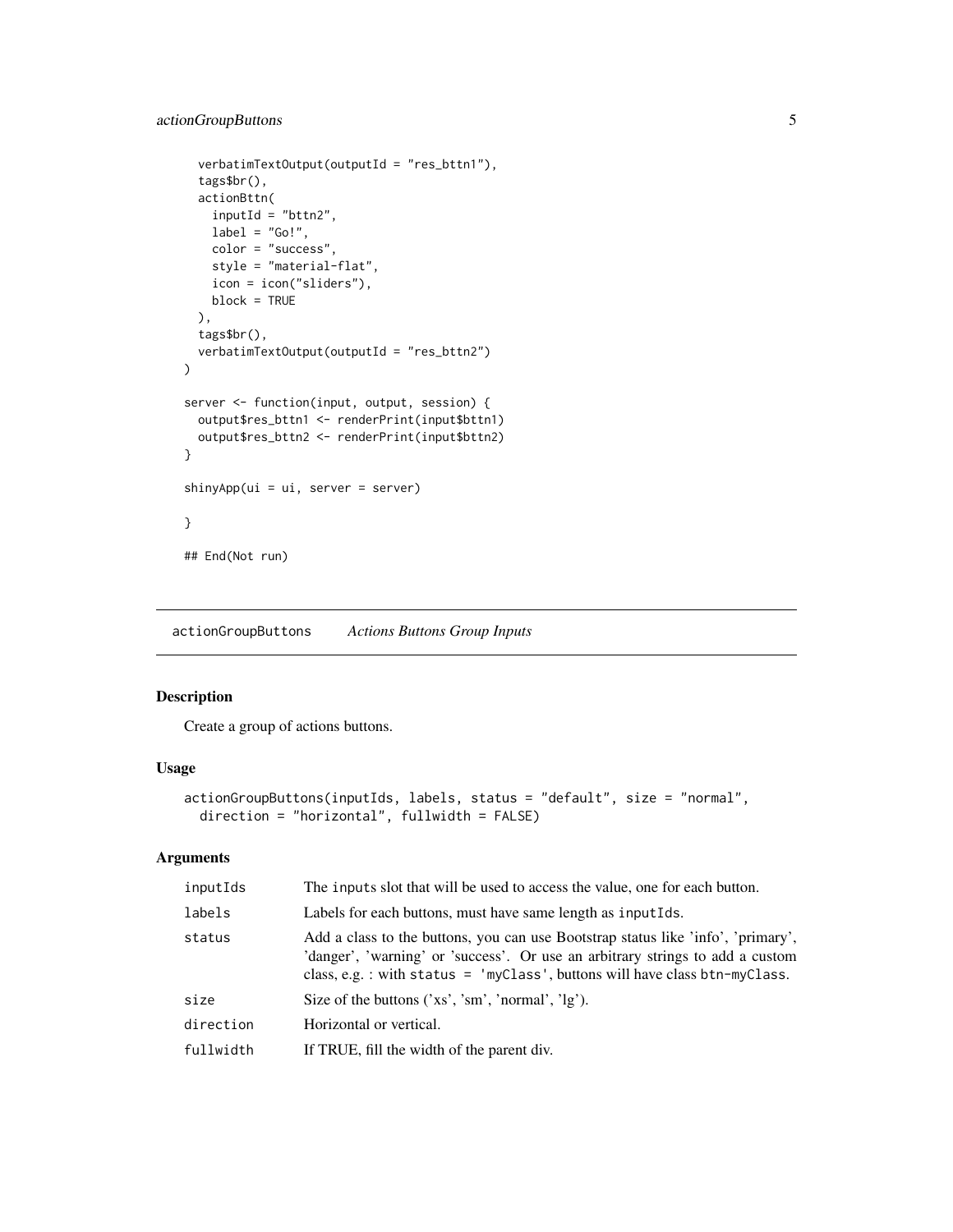#### <span id="page-5-0"></span>Value

An actions buttons group control that can be added to a UI definition.

#### Examples

```
## Not run:
if (interactive()) {
 library("shiny")
 library("shinyWidgets")
 ui <- fluidPage(
   br(),
   actionGroupButtons(
     inputIds = c("btn1", "btn2", "btn3"),
     labels = list("Action 1", "Action 2", tags$span(icon("gear"), "Action 3")),
     status = "primary"
   ),
   verbatimTextOutput(outputId = "res1"),
   verbatimTextOutput(outputId = "res2"),
   verbatimTextOutput(outputId = "res3")
 )
 server <- function(input, output, session) {
   output$res1 <- renderPrint(input$btn1)
   output$res2 <- renderPrint(input$btn2)
   output$res3 <- renderPrint(input$btn3)
 }
 shinyApp(ui = ui, server = server)
}
## End(Not run)
```

| addSpinner |  | Display a spinner above an output when this one recalculate |  |
|------------|--|-------------------------------------------------------------|--|
|            |  |                                                             |  |

# Description

Display a spinner above an output when this one recalculate

#### Usage

```
addSpinner(output, spin = "double-bounce", color = "#112446")
```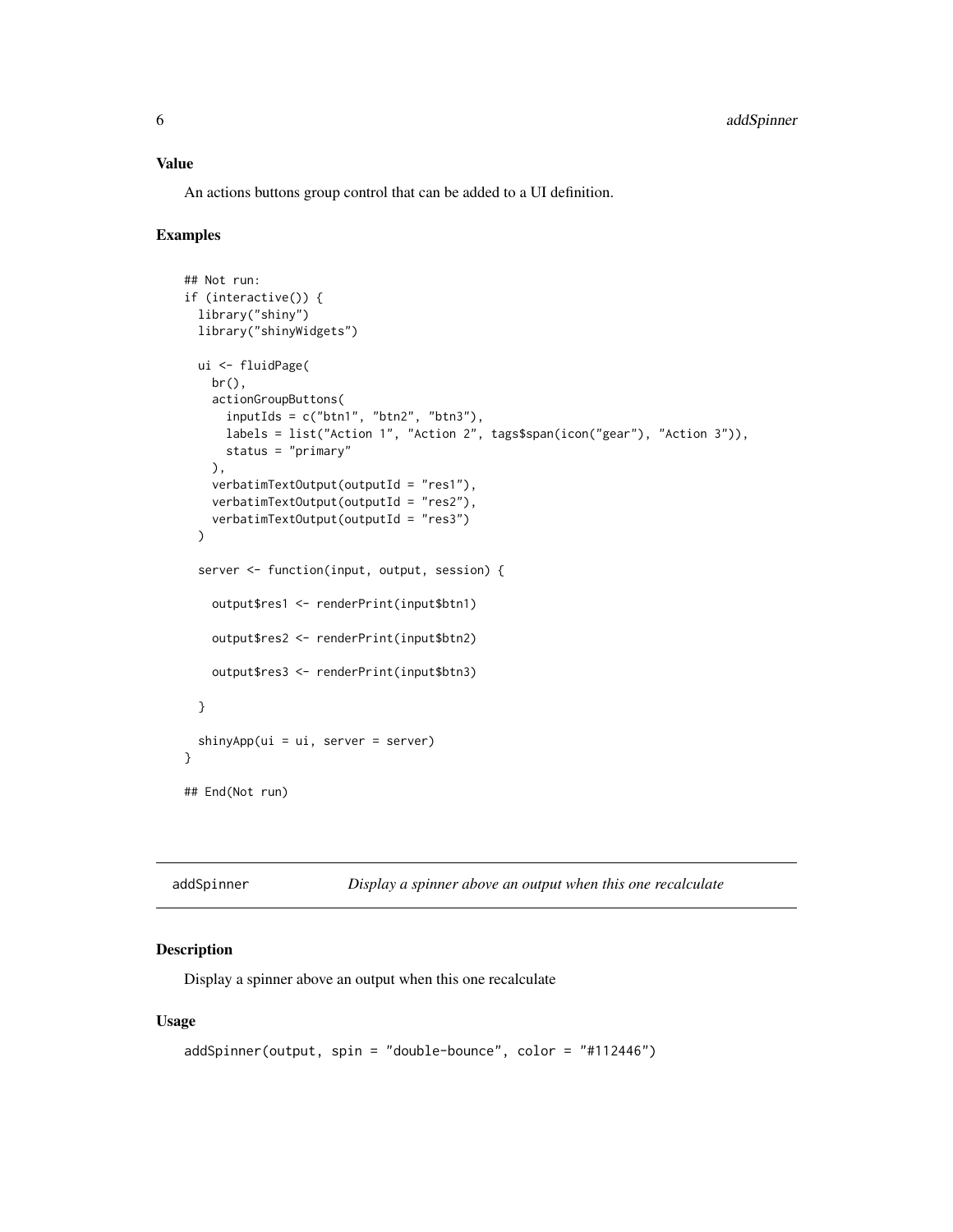## addSpinner 7

#### Arguments

| output | An output element, typically the result of renderPlot.                                                                                      |
|--------|---------------------------------------------------------------------------------------------------------------------------------------------|
| spin   | Style of the spinner, choice between: circle, bounce, folding-cube, rotating-plane,<br>cube-grid, fading-circle, double-bounce, dots, cube. |
| color  | Color for the spinner.                                                                                                                      |

#### Value

a list of tags

#### Note

The spinner don't disappear from the page, it's only masked by the plot, so the plot must have a nontransparent background. For a more robust way to insert loaders, see package "shinycssloaders".

```
## Not run:
# wrap an output:
addSpinner(plotOutput("plot"))
# Complete demo:
if (interactive()) {
library(shiny)
library(shinyWidgets)
ui <- fluidPage(
  tags$h2("Exemple spinners"),
  actionButton(inputId = "refresh", label = "Refresh", width = "100%"),
  fluidRow(
    column(
      width = 5, offset = 1,
      addSpinner(plotOutput("plot1"), spin = "circle", color = "#E41A1C"),
      addSpinner(plotOutput("plot3"), spin = "bounce", color = "#377EB8"),
      addSpinner(plotOutput("plot5"), spin = "folding-cube", color = "#4DAF4A"),
      addSpinner(plotOutput("plot7"), spin = "rotating-plane", color = "#984EA3"),
      addSpinner(plotOutput("plot9"), spin = "cube-grid", color = "#FF7F00")
   ),
    column(
      width = 5,
      addSpinner(plotOutput("plot2"), spin = "fading-circle", color = "#FFFF33"),
      addSpinner(plotOutput("plot4"), spin = "double-bounce", color = "#A65628"),
      addSpinner(plotOutput("plot6"), spin = "dots", color = "#F781BF"),
      addSpinner(plotOutput("plot8"), spin = "cube", color = "#999999")
   )
  ),
  actionButton(inputId = "refresh2", label = "Refresh", width = "100%")
\lambda
```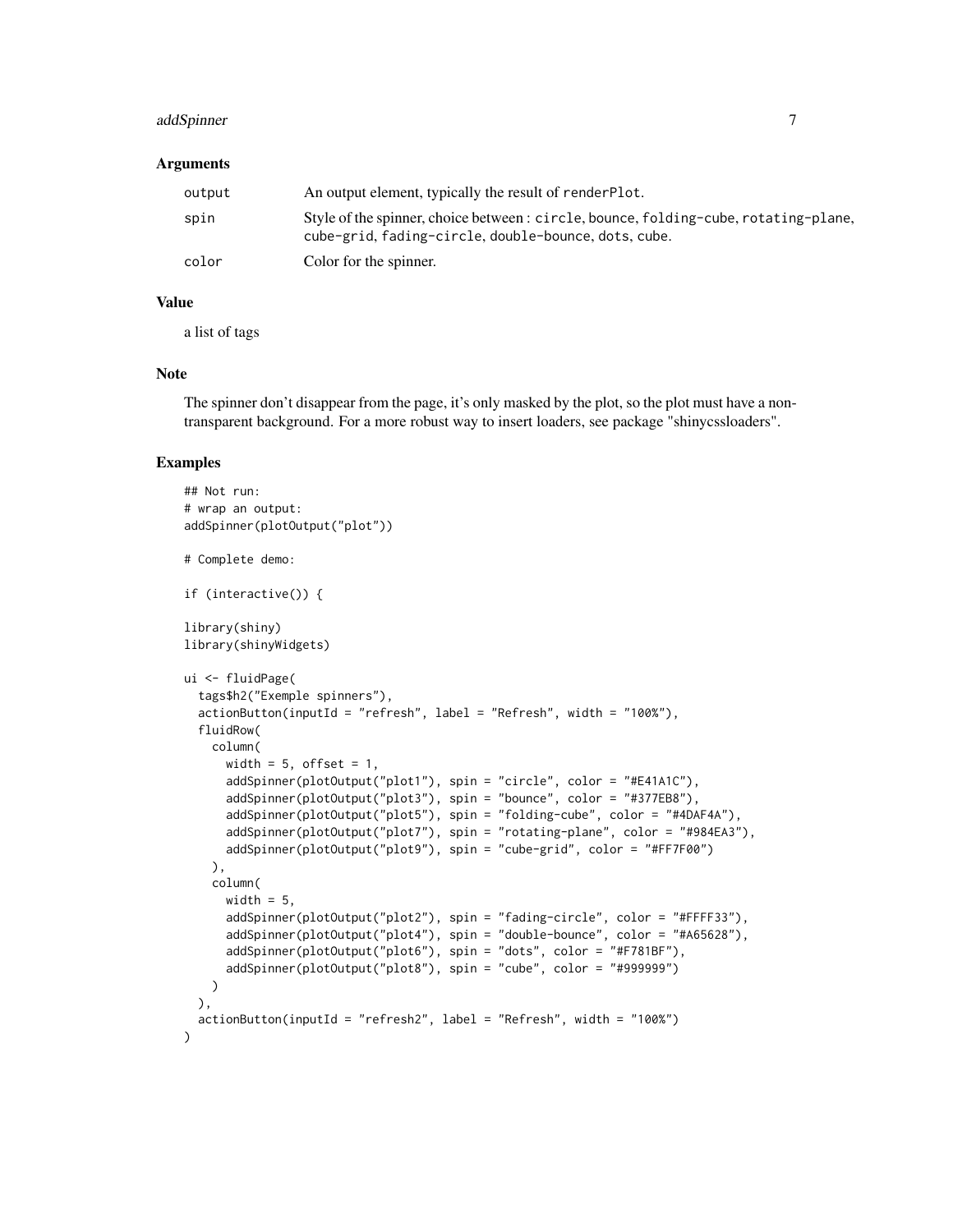```
server <- function(input, output, session) {
 dat <- reactive({
   input$refresh
   input$refresh2
   Sys.sleep(3)
   Sys.time()
 })
 lapply(
   X = seq\_len(9),
   FUN = function(i) {
      output[[paste0("plot", i)]] <- renderPlot({
        dat()
        plot(sin, -pi, i*pi)
      })
   }
 \mathcal{L}}
shinyApp(ui, server)
}
## End(Not run)
```
airDatepicker *Air Date Picker Input*

#### <span id="page-7-1"></span>Description

An alternative to dateInput to select single, multiple or date range. And two alias to select months or years.

# Usage

```
airDatepickerInput(inputId, label = NULL, value = NULL, multiple = FALSE,
 range = FALSE, timepicker = FALSE, separator = " - ",
 placeholder = NULL, dateFormat = "yyyy-mm-dd", minDate = NULL,
 maxDate = NULL, disabledDates = NULL, view = c("days", "months",
  "years"), minView = c("days", "months", "years"),
 monthsField = c("monthsShort", "months"), clearButton = FALSE,
  todayButton = FALSE, autoClose = FALSE,
  timepickerOpts = timepickerOptions(), position = NULL,
  update_on = c("change", "close"), addon = c("right", "left", "none"),
  language = "en", inline = FALSE, width = NULL)
```
<span id="page-7-0"></span>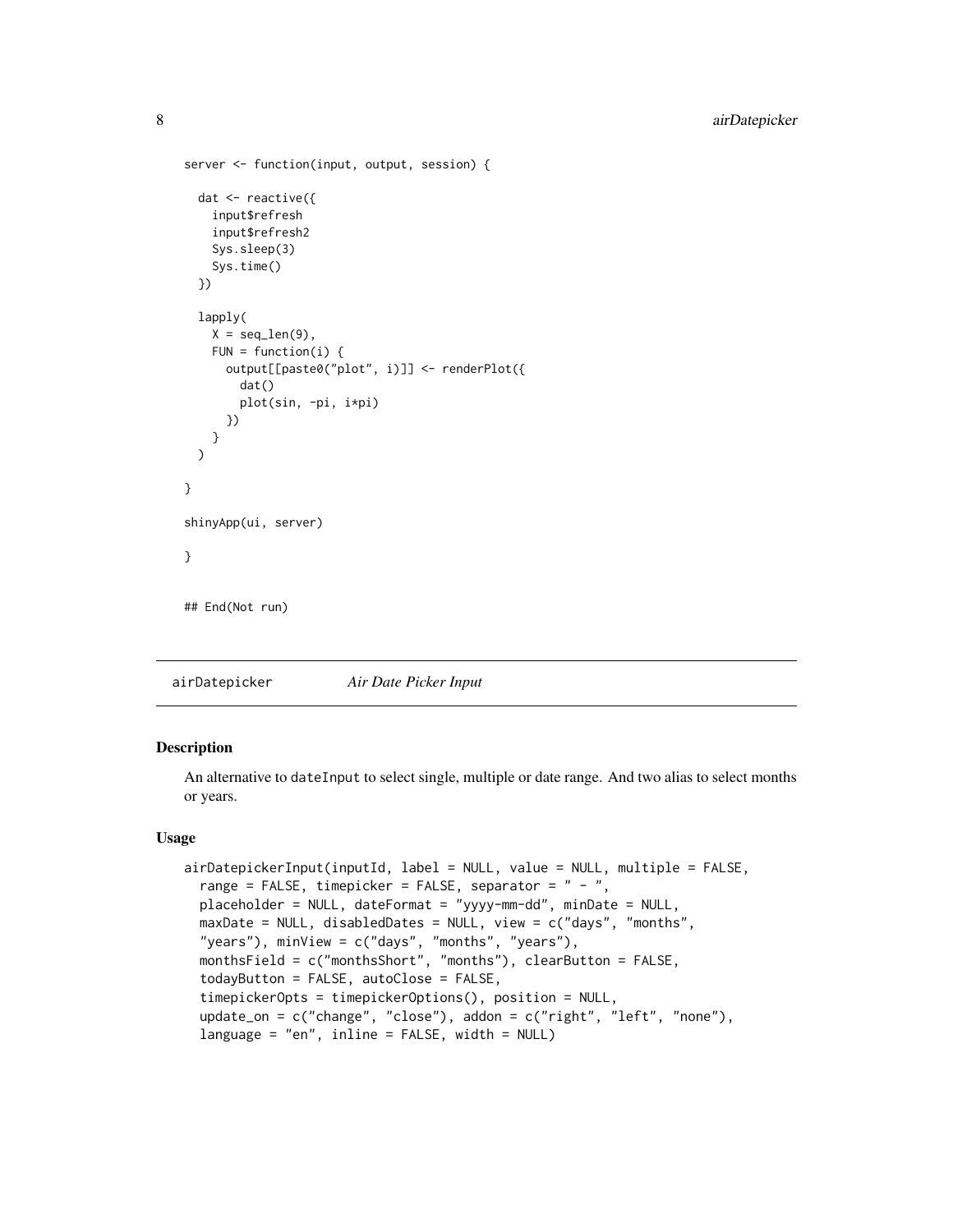```
timepickerOptions(dateTimeSeparator = NULL, timeFormat = NULL,
 minHours = NULL, maxHours = NULL, minMinutes = NULL,
 maxMinutes = NULL, hoursStep = NULL, minutesStep = NULL)
airMonthpickerInput(inputId, label = NULL, value = NULL, ...)
airYearpickerInput(inputId, label = NULL, value = NULL, ...)
```

| inputId        | The input slot that will be used to access the value.                                                                                        |  |  |
|----------------|----------------------------------------------------------------------------------------------------------------------------------------------|--|--|
| label          | Display label for the control, or NULL for no label.                                                                                         |  |  |
| value          | Initial value(s), dates as character string are accepted in yyyy-mm-dd format, or<br>Date/POSIXct object. Can be a single value or severals. |  |  |
| multiple       | Select multiple dates.                                                                                                                       |  |  |
| range          | Select a date range.                                                                                                                         |  |  |
| timepicker     | Add a timepicker below calendar to select time.                                                                                              |  |  |
| separator      | Separator between dates when several are selected, default to " - ".                                                                         |  |  |
| placeholder    | A character string giving the user a hint as to what can be entered into the con-<br>trol.                                                   |  |  |
| dateFormat     | Format to use to display date(s), default to "yyyy-mm-dd"                                                                                    |  |  |
| minDate        | The minimum allowed date. Either a Date object, or a string in yyyy-mm-dd<br>format.                                                         |  |  |
| maxDate        | The maximum allowed date. Either a Date object, or a string in yyyy-mm-dd<br>format.                                                         |  |  |
| disabledDates  | A vector of dates to disable, e.g. won't be able to select one of dates passed.                                                              |  |  |
| view           | Starting view, one of 'days' (default), 'months' or 'years'.                                                                                 |  |  |
| minView        | Minimal view, one of 'days' (default), 'months' or 'years'.                                                                                  |  |  |
| monthsField    | Names for the months when view is 'months', use 'monthsShort' for abbrevi-<br>ations or 'months' for full names.                             |  |  |
| clearButton    | If TRUE, then button "Clear" will be visible.                                                                                                |  |  |
| todayButton    | If TRUE, then button "Today" will be visible.                                                                                                |  |  |
| autoClose      | If TRUE, then after date selection, datepicker will be closed.                                                                               |  |  |
| timepicker0pts | Options for timepicker, see timepickerOptions.                                                                                               |  |  |
| position       | Where calendar should appear, a two word string like 'bottom left' (default),<br>or 'top right', 'left top'.                                 |  |  |
| update_on      | When to send selected value to server: on 'change' or when calendar is 'close'd.                                                             |  |  |
| addon          | Display a calendar icon to 'right' or the 'left' of the widget, or 'none'.                                                                   |  |  |
| language       | Language to use, can be one of 'cs', 'da', 'de', 'en', 'es', 'fi', 'fr', 'hu',<br>'nl', 'pl', 'pt-BR', \code'pt', 'ro', 'sk', 'zh'.          |  |  |
| inline         | If TRUE, datepicker will always be visible.                                                                                                  |  |  |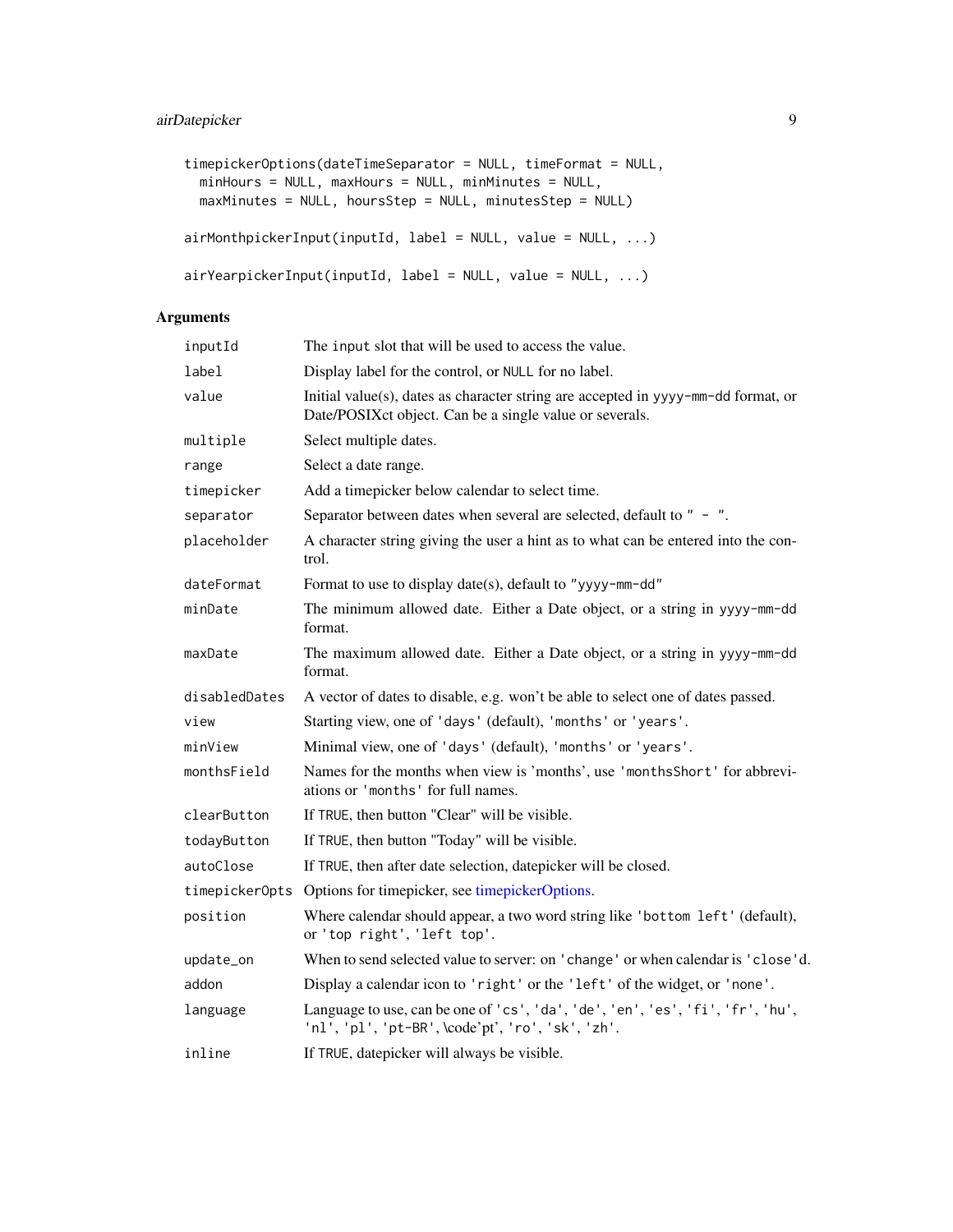| width             | The width of the input, e.g. $'400px'$ , or $'100\%'$ .                                                                                                                                    |  |
|-------------------|--------------------------------------------------------------------------------------------------------------------------------------------------------------------------------------------|--|
| dateTimeSeparator |                                                                                                                                                                                            |  |
|                   | Separator between date and time, default to " ".                                                                                                                                           |  |
| timeFormat        | Desirable time format. You can use h (hours), hh (hours with leading zero), i<br>(minutes), ii (minutes with leading zero), aa (day period - 'am' or 'pm'), AA<br>(day period capitalized) |  |
| minHours          | Minimal hours value, must be between 0 and 23. You will not be able to choose<br>value lower than this.                                                                                    |  |
| maxHours          | Maximum hours value, must be between 0 and 23. You will not be able to<br>choose value higher than this.                                                                                   |  |
| minMinutes        | Minimal minutes value, must be between 0 and 59. You will not be able to<br>choose value lower than this.                                                                                  |  |
| maxMinutes        | Maximum minutes value, must be between 0 and 59. You will not be able to<br>choose value higher than this.                                                                                 |  |
| hoursStep         | Hours step in slider.                                                                                                                                                                      |  |
| minutesStep       | Minutes step in slider.                                                                                                                                                                    |  |
| $\cdots$          | Arguments passed to airDatepickerInput.                                                                                                                                                    |  |

# Value

a Date object or a POSIXct in UTC timezone.

#### Note

This widget prevents 'dateInput' from working, don't use both !

## See Also

See [updateAirDateInput](#page-84-1) for updating slider value server-side. And [demoAirDatepicker](#page-24-1) for examples.

# Examples

## Not run:

```
if (interactive()) {
```
# examples of different options to select dates: demoAirDatepicker("datepicker")

```
# select month(s)
demoAirDatepicker("months")
```
# select year(s) demoAirDatepicker("years")

```
# select date and time
demoAirDatepicker("timepicker")
```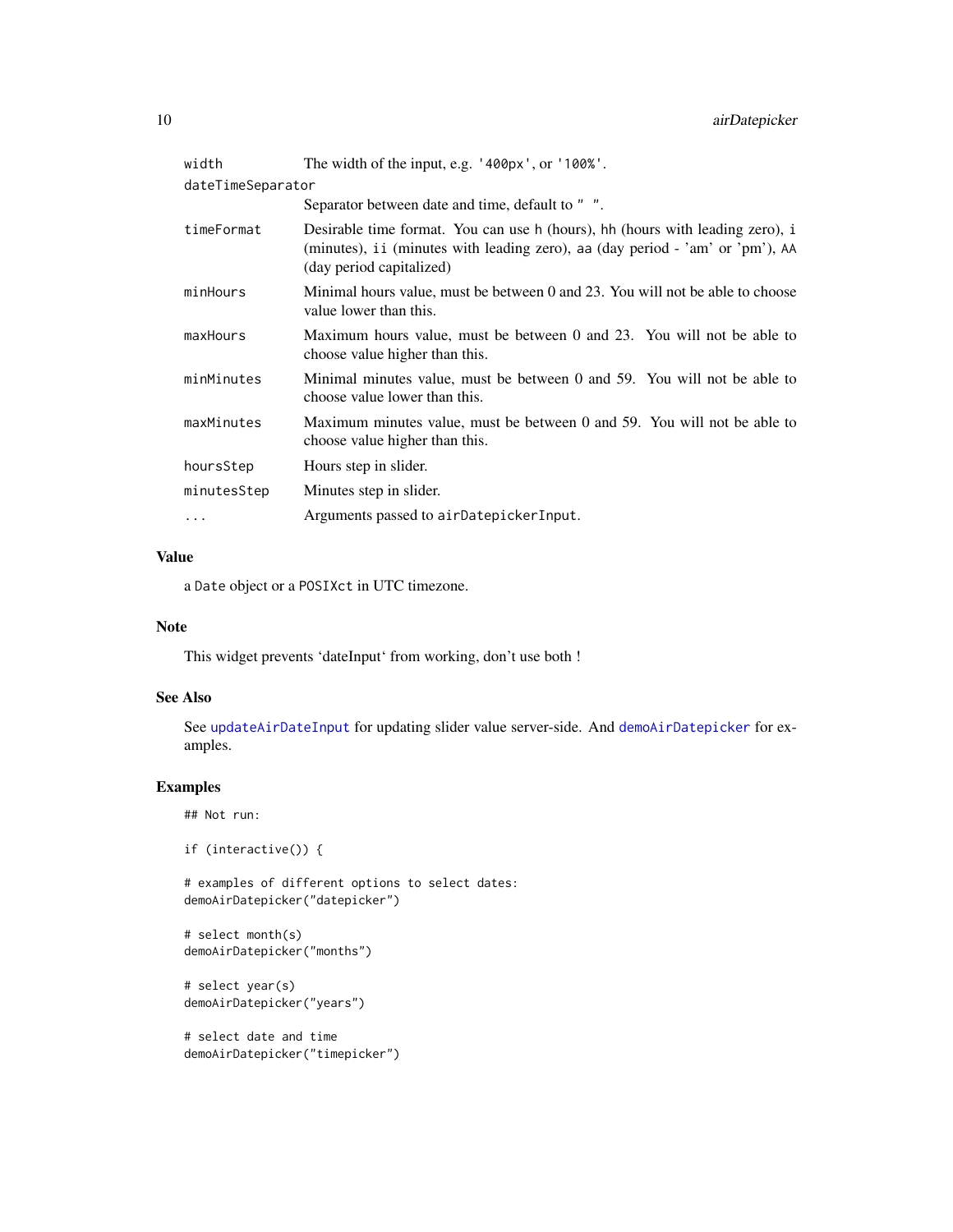```
# You can select multiple dates :
library(shiny)
library(shinyWidgets)
ui <- fluidPage(
  airDatepickerInput(
    inputId = "multiple",
    label = "Select multiple dates:",
    placeholder = "You can pick 5 dates",
    multiple = 5, clearButton = TRUE
  ),
  verbatimTextOutput("res")
\mathcal{L}server <- function(input, output, session) {
  output$res <- renderPrint(input$multiple)
}
shinyApp(ui, server)
}
## End(Not run)
```
<span id="page-10-1"></span>animateOptions *Animate options*

# Description

Animate options

# Usage

```
animateOptions(enter = "fadeInDown", exit = "fadeOutUp", duration = 1)
```
#### Arguments

| enter    | Animation name on appearance    |
|----------|---------------------------------|
| exit     | Animation name on disappearance |
| duration | Duration of the animation       |

#### Value

a list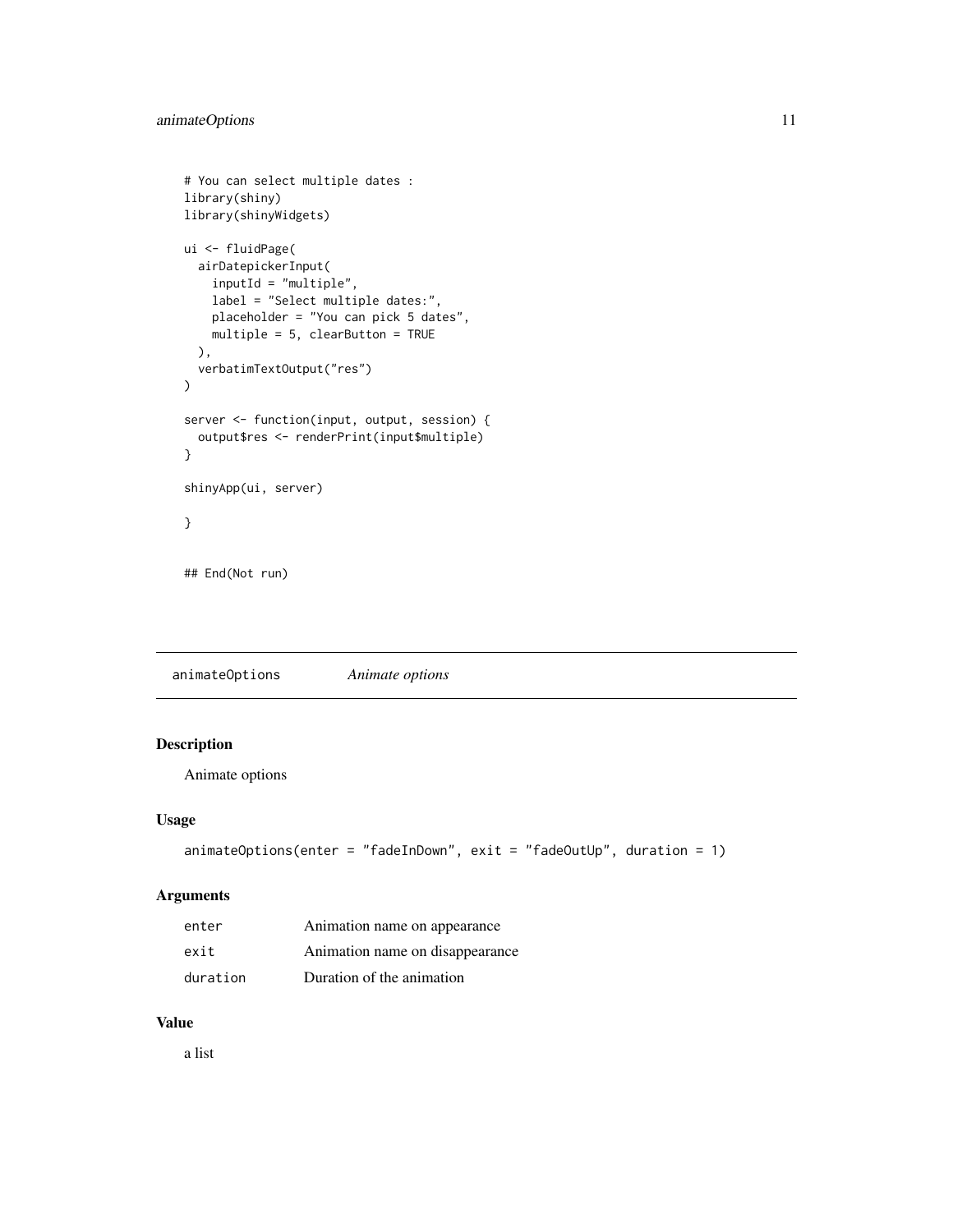# See Also

[animations](#page-11-1)

# Examples

```
## Not run:
## Only run examples in interactive R sessions
if (interactive()) {
dropdown(
 "Your contents goes here ! You can pass several elements",
circle = TRUE, status = "danger", icon = icon("gear"), width = "300px",
animate = animateOptions(enter = "fadeInDown", exit = "fadeOutUp", duration = 3)
\lambda}
## End(Not run)
```
<span id="page-11-1"></span>animations *Animation names*

# Description

List of all animations by categories

#### Usage

animations

#### Format

A list of lists

# Source

<https://github.com/daneden/animate.css/blob/master/animate-config.json>

<span id="page-11-0"></span>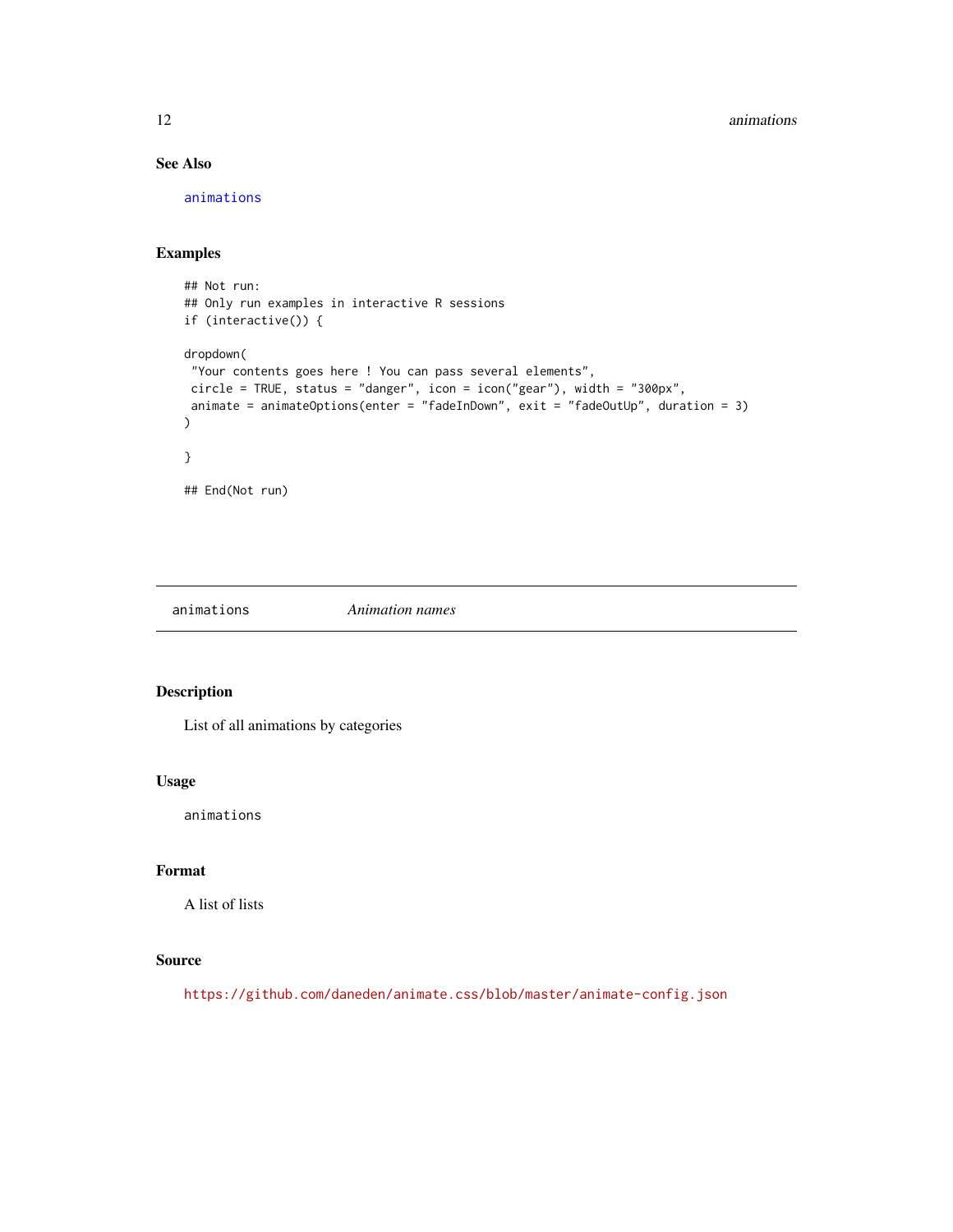<span id="page-12-0"></span>awesomeCheckbox *Awesome Checkbox Input Control*

#### Description

Create a Font Awesome Bootstrap checkbox that can be used to specify logical values.

#### Usage

```
awesomeCheckbox(inputId, label, value = FALSE, status = "primary",
 width = NULL)
```
#### Arguments

| inputId | The input slot that will be used to access the value.                                                 |
|---------|-------------------------------------------------------------------------------------------------------|
| label   | Input label.                                                                                          |
| value   | Initial value (TRUE or FALSE).                                                                        |
| status  | Color of the buttons, a valid Bootstrap status : default, primary, info, success,<br>warning, danger. |
| width   | The width of the input                                                                                |

#### Value

A checkbox control that can be added to a UI definition.

# See Also

[updateAwesomeCheckbox](#page-85-1)

```
## Not run:
## Only run examples in interactive R sessions
if (interactive()) {
ui <- fluidPage(
 awesomeCheckbox(inputId = "somevalue",
                 label = "A single checkbox",
                 value = TRUE,
                 status = "danger"),
 verbatimTextOutput("value")
\mathcal{L}server <- function(input, output) {
  output$value <- renderText({ input$somevalue })
}
shinyApp(ui, server)
}
```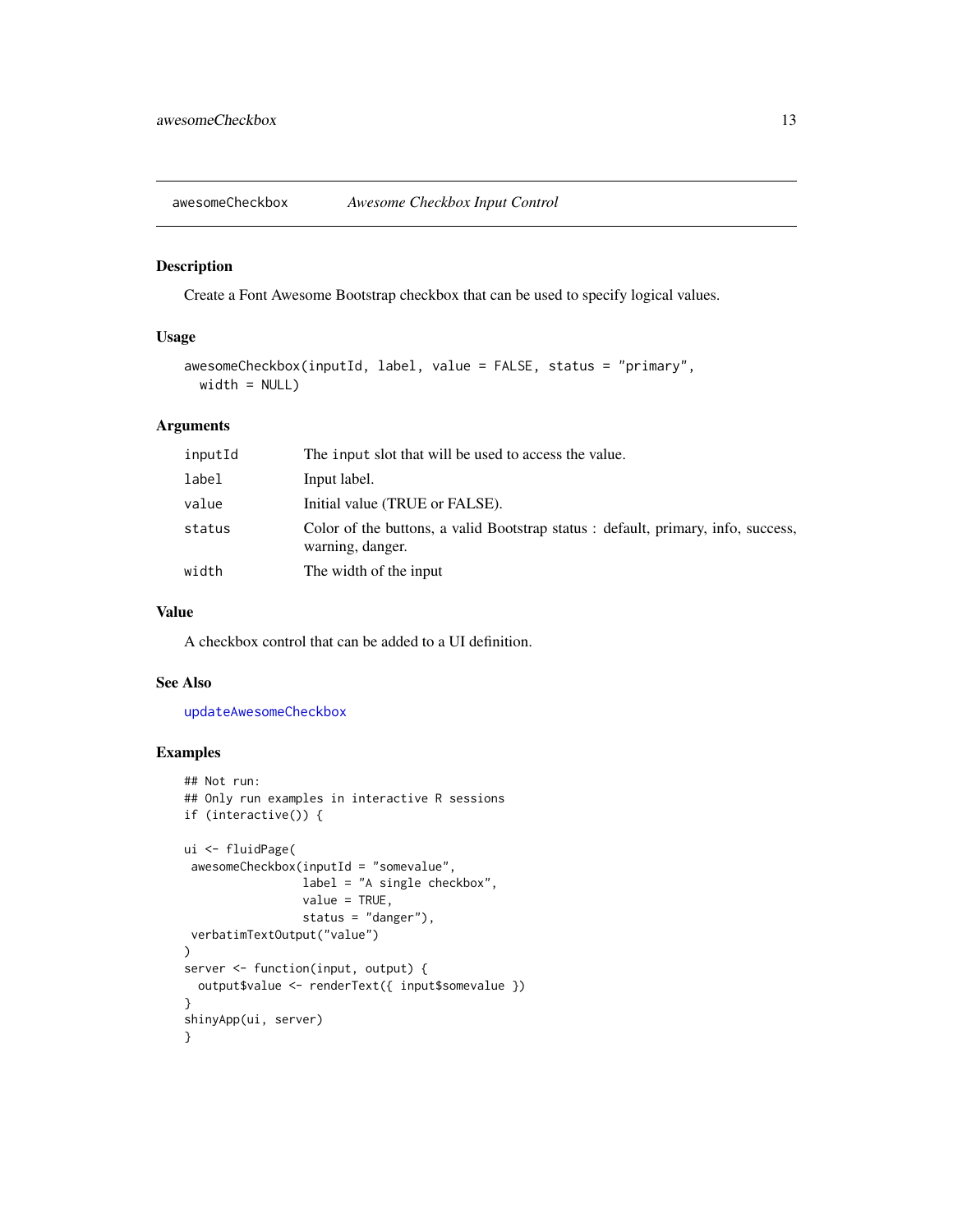<span id="page-13-0"></span>## End(Not run)

awesomeCheckboxGroup *Awesome Checkbox Group Input Control*

#### Description

Create a Font Awesome Bootstrap checkbox that can be used to specify logical values.

#### Usage

```
awesomeCheckboxGroup(inputId, label, choices, selected = NULL,
  inline = FALSE, status = "primary", width = NULL)
```
# Arguments

| inputId  | The input slot that will be used to access the value.   |
|----------|---------------------------------------------------------|
| label    | Input label.                                            |
| choices  | List of values to show checkboxes for.                  |
| selected | The values that should be initially selected, if any.   |
| inline   | If TRUE, render the choices in line (i.e. horizontally) |
| status   | Color of the buttons                                    |
| width    | The width of the input                                  |
|          |                                                         |

## Value

A checkbox control that can be added to a UI definition.

#### See Also

[updateAwesomeCheckboxGroup](#page-86-1)

```
## Not run:
if (interactive()) {
ui <- fluidPage(
  br(),
  awesomeCheckboxGroup(
   inputId = "id1", label = "Make a choice:",
   choices = c("graphics", "ggplot2")
  ),
  verbatimTextOutput(outputId = "res1"),
```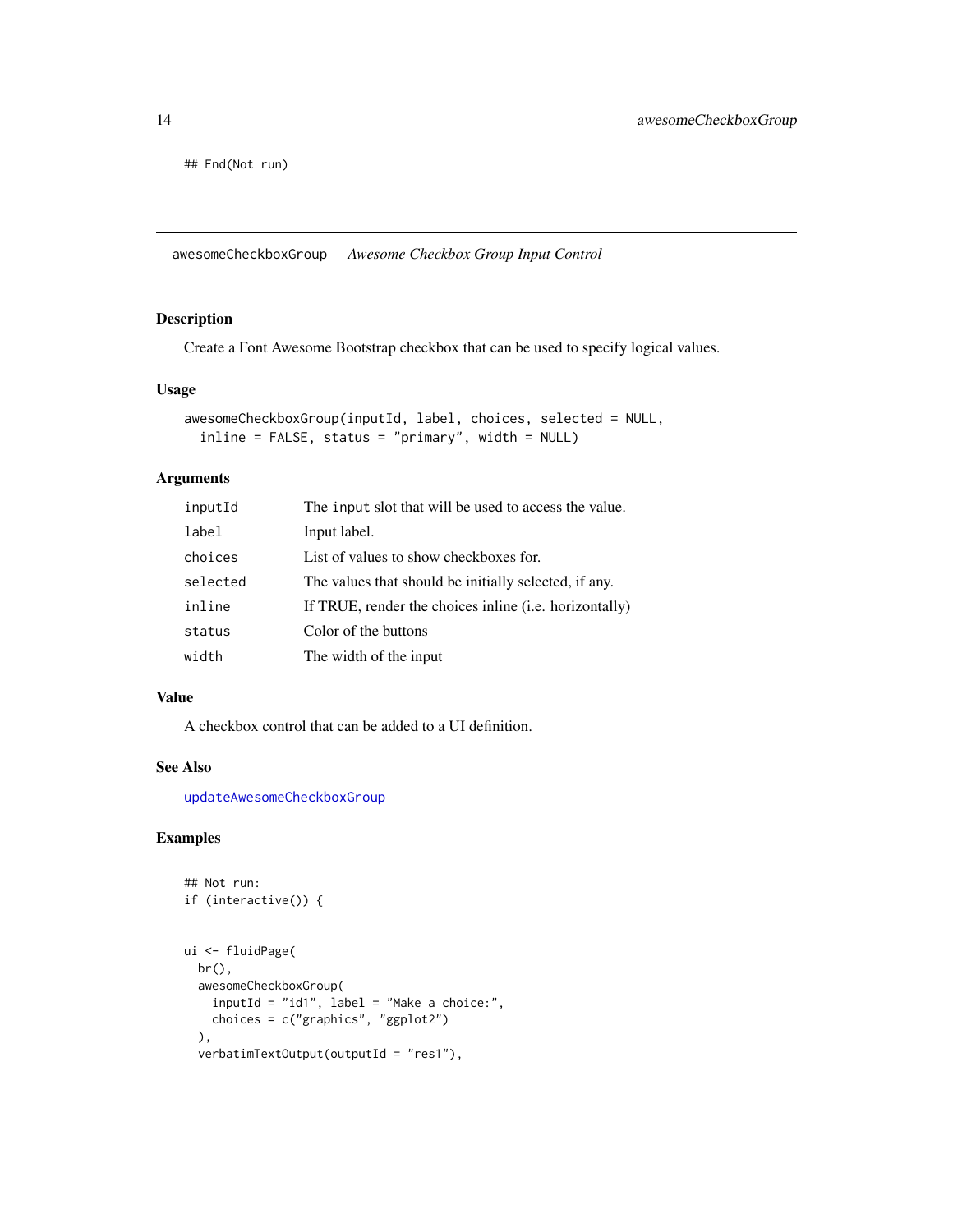# <span id="page-14-0"></span>awesomeRadio 15

```
br(),
  awesomeCheckboxGroup(
    inputId = "id2", label = "Make a choice:",
   choices = c("base", "dplyr", "data.table"),
   inline = TRUE, status = "danger"
  ),
  verbatimTextOutput(outputId = "res2")
)
server <- function(input, output, session) {
  output$res1 <- renderPrint({
    input$id1
  })
  output$res2 <- renderPrint({
   input$id2
  })
}
shinyApp(ui = ui, server = server)
}
## End(Not run)
```
awesomeRadio *Awesome Radio Buttons Input Control*

# Description

Create a set of prettier radio buttons used to select an item from a list.

#### Usage

```
awesomeRadio(inputId, label, choices, selected = NULL, inline = FALSE,
 status = "primary", checkbox = FALSE, width = NULL)
```

| inputId  | The input slot that will be used to access the value.                                                                              |
|----------|------------------------------------------------------------------------------------------------------------------------------------|
| label    | Display label for the control, or NULL for no label.                                                                               |
| choices  | List of values to select from (if elements of the list are named then that name<br>rather than the value is displayed to the user) |
| selected | The initially selected value (if not specified then defaults to the first value).                                                  |
| inline   | If TRUE, render the choices in line (i.e. horizontally).                                                                           |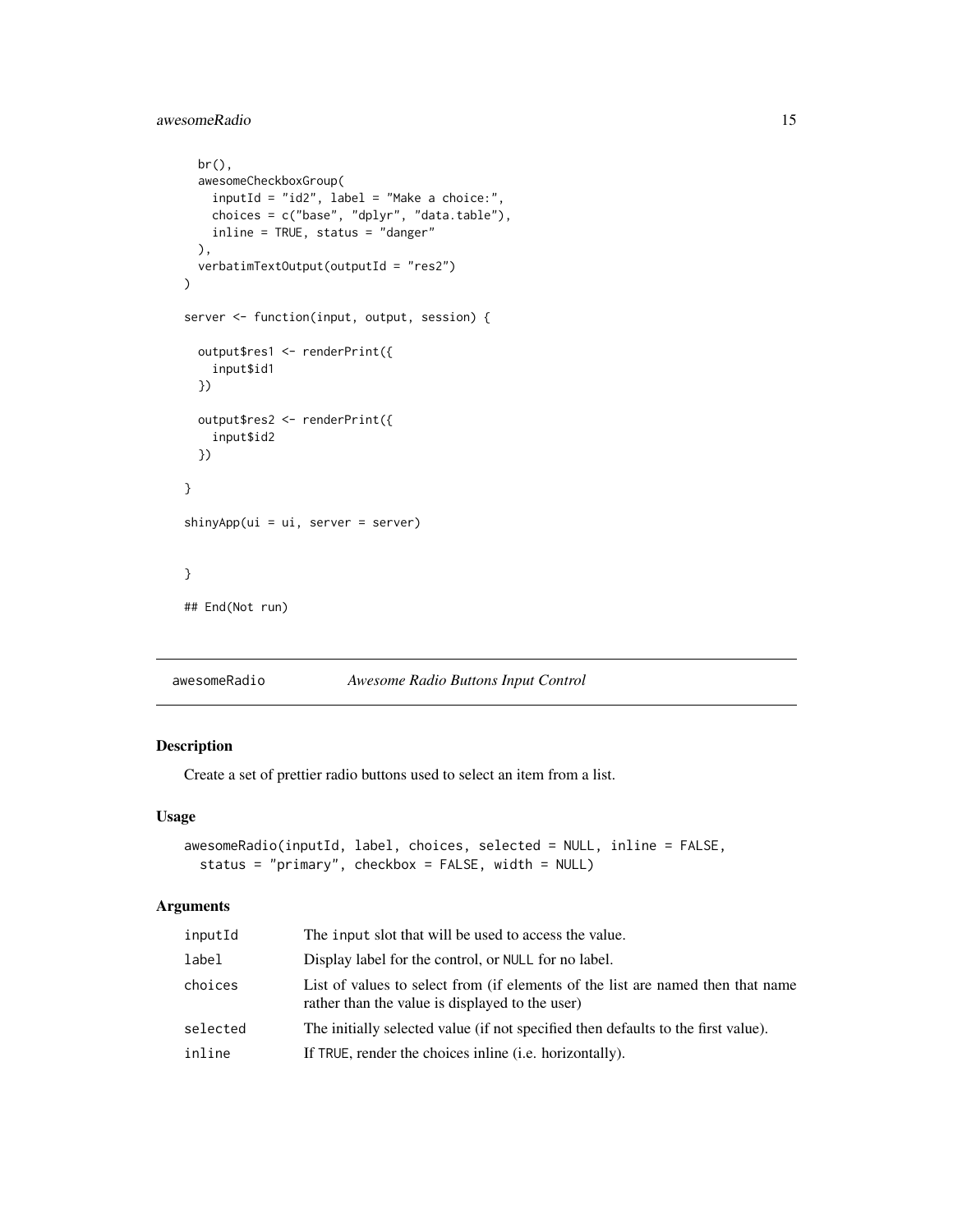| status   | Color of the buttons, a valid Bootstrap status : default, primary, info, success,<br>warning, danger. |
|----------|-------------------------------------------------------------------------------------------------------|
| checkbox | Logical, render radio like checkboxes (with a square shape).                                          |
| width    | The width of the input, e.g. 400px, or 100%.                                                          |

#### Value

A set of radio buttons that can be added to a UI definition.

## See Also

[updateAwesomeRadio](#page-88-1)

```
## Not run:
## Only run examples in interactive R sessions
if (interactive()) {
ui <- fluidPage(
  br(),
  awesomeRadio(
   inputId = "id1", label = "Make a choice:",
   choices = c("graphics", "ggplot2")
 ),
  verbatimTextOutput(outputId = "res1"),
  br().
  awesomeRadio(
   inputId = "id2", label = "Make a choice:",
   choices = c("base", "dplyr", "data.table"),
   inline = TRUE, status = "danger"
  ),
  verbatimTextOutput(outputId = "res2")
)
server <- function(input, output, session) {
  output$res1 <- renderPrint({
   input$id1
  })
  output$res2 <- renderPrint({
   input$id2
  })
}
shinyApp(ui = ui, server = server)
}
```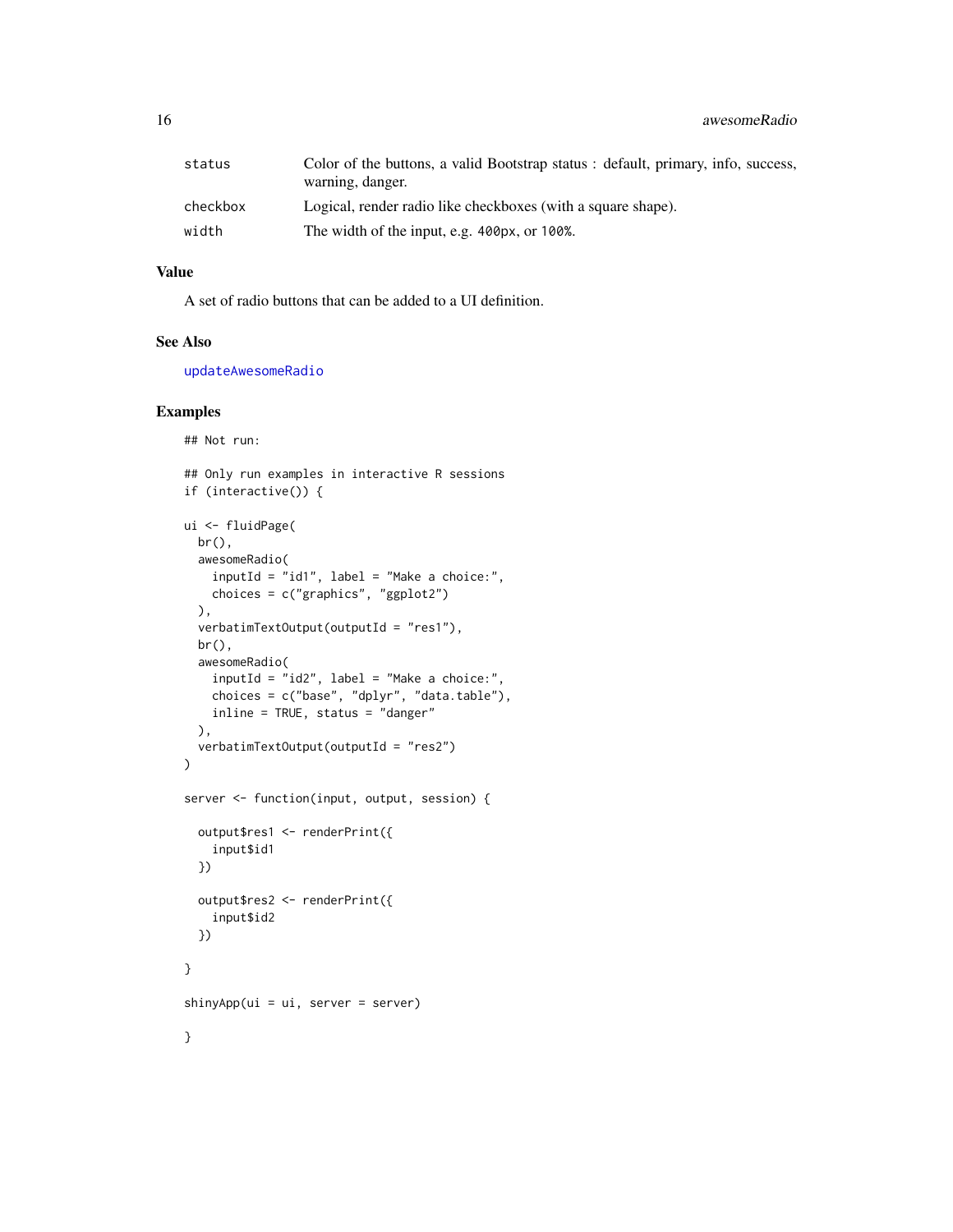<span id="page-16-0"></span>## End(Not run)

checkboxGroupButtons *Buttons Group checkbox Input Control*

# Description

Create buttons grouped that act like checkboxes.

## Usage

```
checkboxGroupButtons(inputId, label = NULL, choices = NULL,
  selected = NULL, status = "default", size = "normal",
  direction = "horizontal", justified = FALSE, individual = FALSE,
  checkIcon = list(), width = NULL, choiceNames = NULL,
  choiceValues = NULL)
```
# Arguments

| inputId                   | The input slot that will be used to access the value.                                                                                                                                                                                               |
|---------------------------|-----------------------------------------------------------------------------------------------------------------------------------------------------------------------------------------------------------------------------------------------------|
| label                     | Input label.                                                                                                                                                                                                                                        |
| choices                   | List of values to select from (if elements of the list are named then that name<br>rather than the value is displayed to the user)                                                                                                                  |
| selected                  | The initially selected value.                                                                                                                                                                                                                       |
| status                    | Add a class to the buttons, you can use Bootstrap status like 'info', 'primary',<br>'danger', 'warning' or 'success'. Or use an arbitrary strings to add a custom<br>class, e.g. : with status = 'myClass', buttons will have class $btn-myClass$ . |
| size                      | Size of the buttons $('xs', 'sm', 'normal', 'lg')$                                                                                                                                                                                                  |
| direction                 | Horizontal or vertical.                                                                                                                                                                                                                             |
| justified                 | If TRUE, fill the width of the parent div.                                                                                                                                                                                                          |
| individual                | If TRUE, buttons are separated.                                                                                                                                                                                                                     |
| checkIcon                 | A list, if no empty must contain at least one element named 'yes' corresponding<br>to an icon to display if the button is checked.                                                                                                                  |
| width                     | The width of the input, e.g. '400px', or ' $100\%$ '.                                                                                                                                                                                               |
| choiceNames, choiceValues |                                                                                                                                                                                                                                                     |
|                           | Same as in checkboxGroupInput. List of names and values, respectively, that<br>are displayed to the user in the app and correspond to the each choice (for this<br>reason, choiceNames and choiceValues must have the same length).                 |

# Value

A buttons group control that can be added to a UI definition.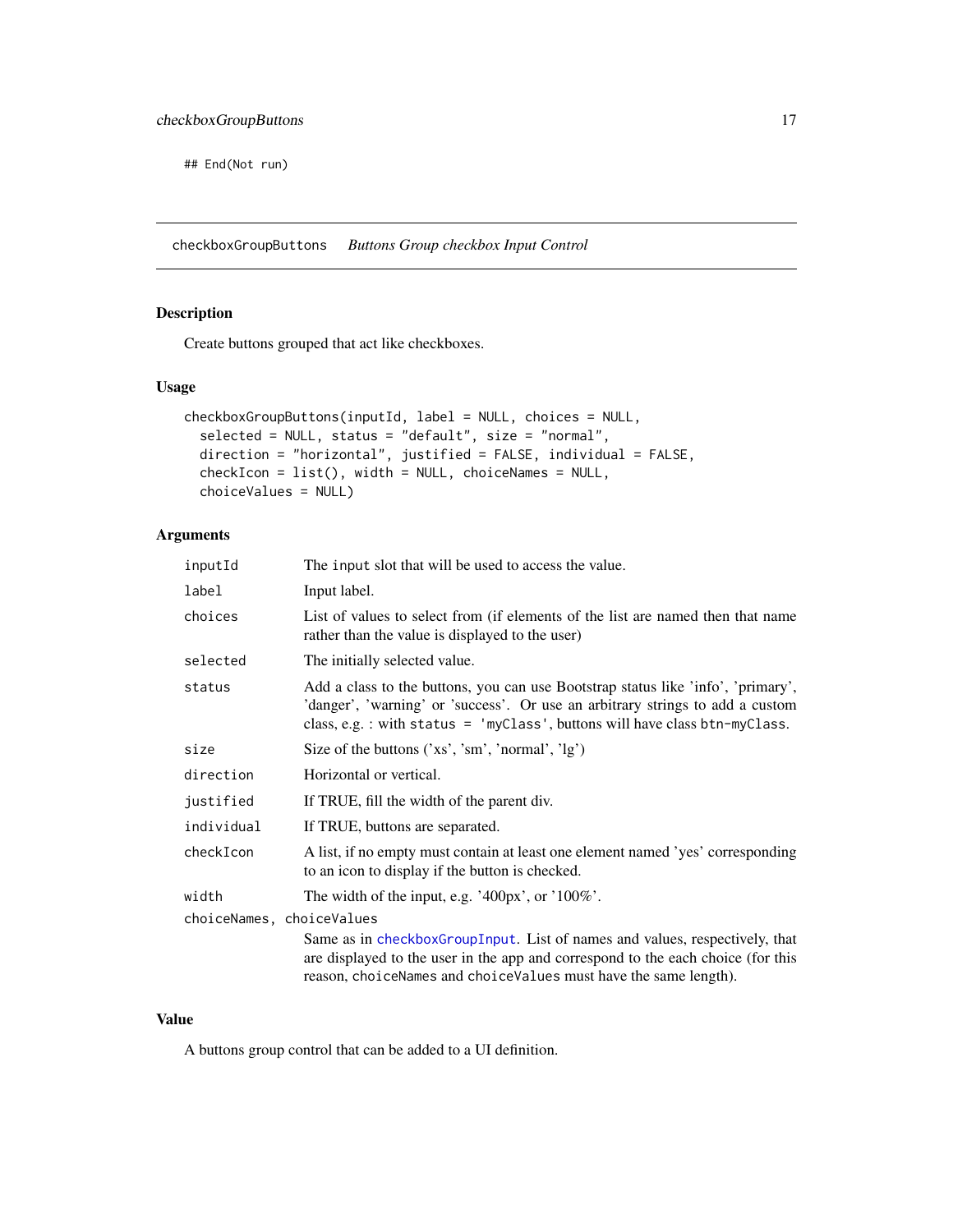# See Also

[updateCheckboxGroupButtons](#page-89-1)

#### Examples

```
## Not run:
## Only run examples in interactive R sessions
if (interactive()) {
ui <- fluidPage(
  checkboxGroupButtons(inputId = "somevalue",
                       label = "Make a choice: ",
                       choices = c("A", "B", "C")),
  verbatimTextOutput("value")
)
server <- function(input, output) {
  output$value <- renderText({ input$somevalue })
}
shinyApp(ui, server)
}
## End(Not run)
```
chooseSliderSkin *Theme selector for sliderInput*

# Description

Customize the appearance of the original shiny's sliderInputs

#### Usage

```
chooseSliderSkin(skin = c("Shiny", "Flat", "Modern", "Nice", "Simple",
  "HTML5", "Round", "Square"), color = NULL)
```
## Arguments

| skin  | The skin to apply. Choose among 5 different flavors, namely 'Shiny', 'Flat',<br>'Modern', 'Nice', 'Simple', 'HTML5', 'Round' and 'Square'.                                      |
|-------|---------------------------------------------------------------------------------------------------------------------------------------------------------------------------------|
| color | A color to apply to all sliders. Works with following skins: 'Shiny', 'Flat',<br>'Modern', 'HTML5'. For 'Flat' a CSS filter is applied, desired color maybe a<br>little offset. |

## Note

It is not currently possible to apply multiple themes at the same time.

<span id="page-17-0"></span>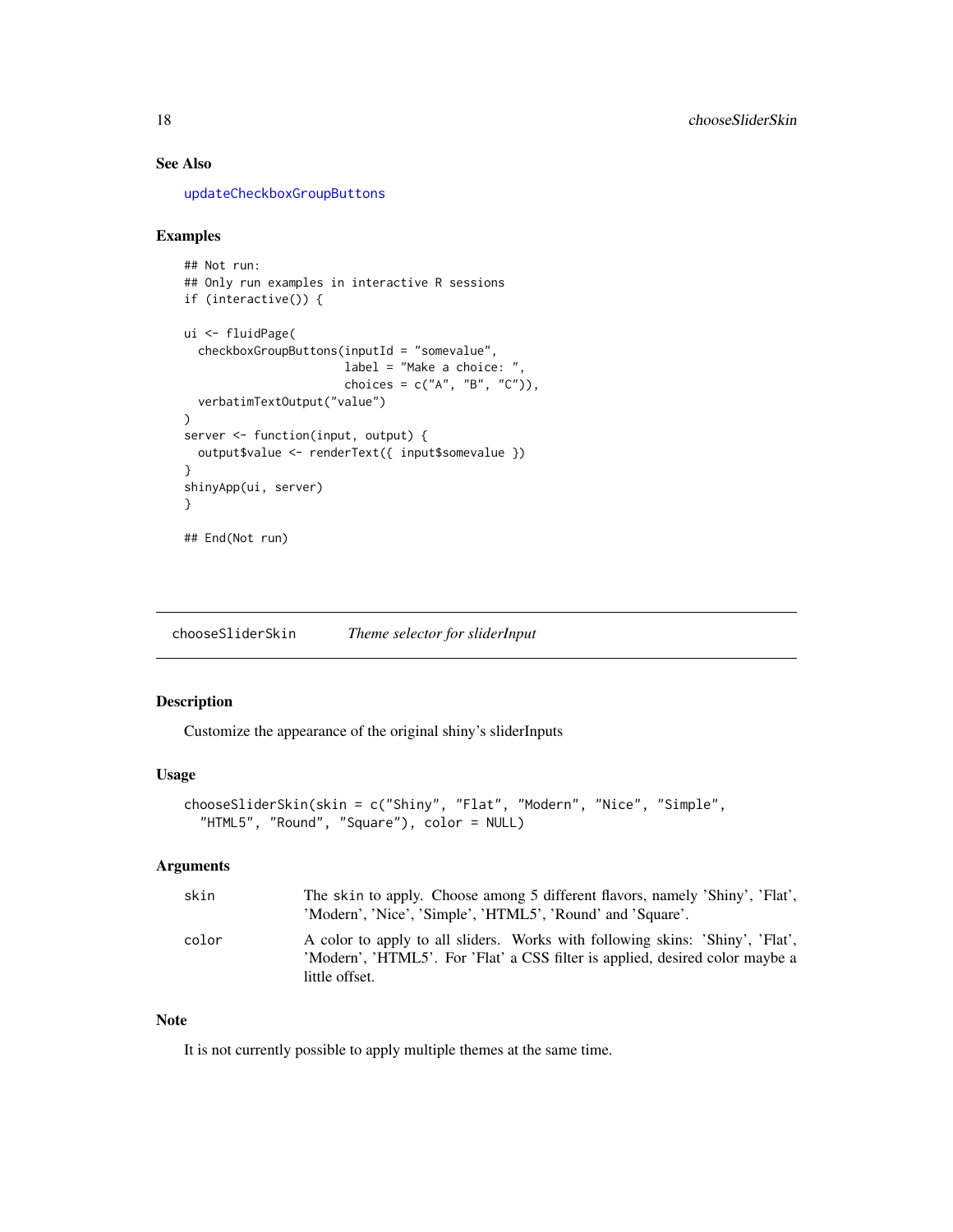## chooseSliderSkin 19

## See Also

See [setSliderColor](#page-74-1) to update the color of your sliderInput.

```
## Not run:
if (interactive()) {
library(shiny)
library(shinyWidgets)
# With Modern design
ui <- fluidPage(
  chooseSliderSkin("Modern"),
  sliderInput("obs", "Customized single slider:",
              min = 0, max = 100, value = 50
  ),
  sliderInput("obs2", "Customized range slider:",
              min = 0, max = 100, value = c(40, 80)),
  plotOutput("distPlot")
\mathcal{L}server <- function(input, output) {
  output$distPlot <- renderPlot({
   hist(rnorm(input$obs))
  })
}
shinyApp(ui, server)
# Use Flat design & a custom color
ui <- fluidPage(
  chooseSliderSkin("Flat", color = "#112446"),
  sliderInput("obs", "Customized single slider:",
              min = 0, max = 100, value = 50),
  sliderInput("obs2", "Customized range slider:",
              min = 0, max = 100, value = c(40, 80)),
  sliderInput("obs3", "An other slider:",
              min = 0, max = 100, value = 50
  ),
  plotOutput("distPlot")
\mathcal{L}
```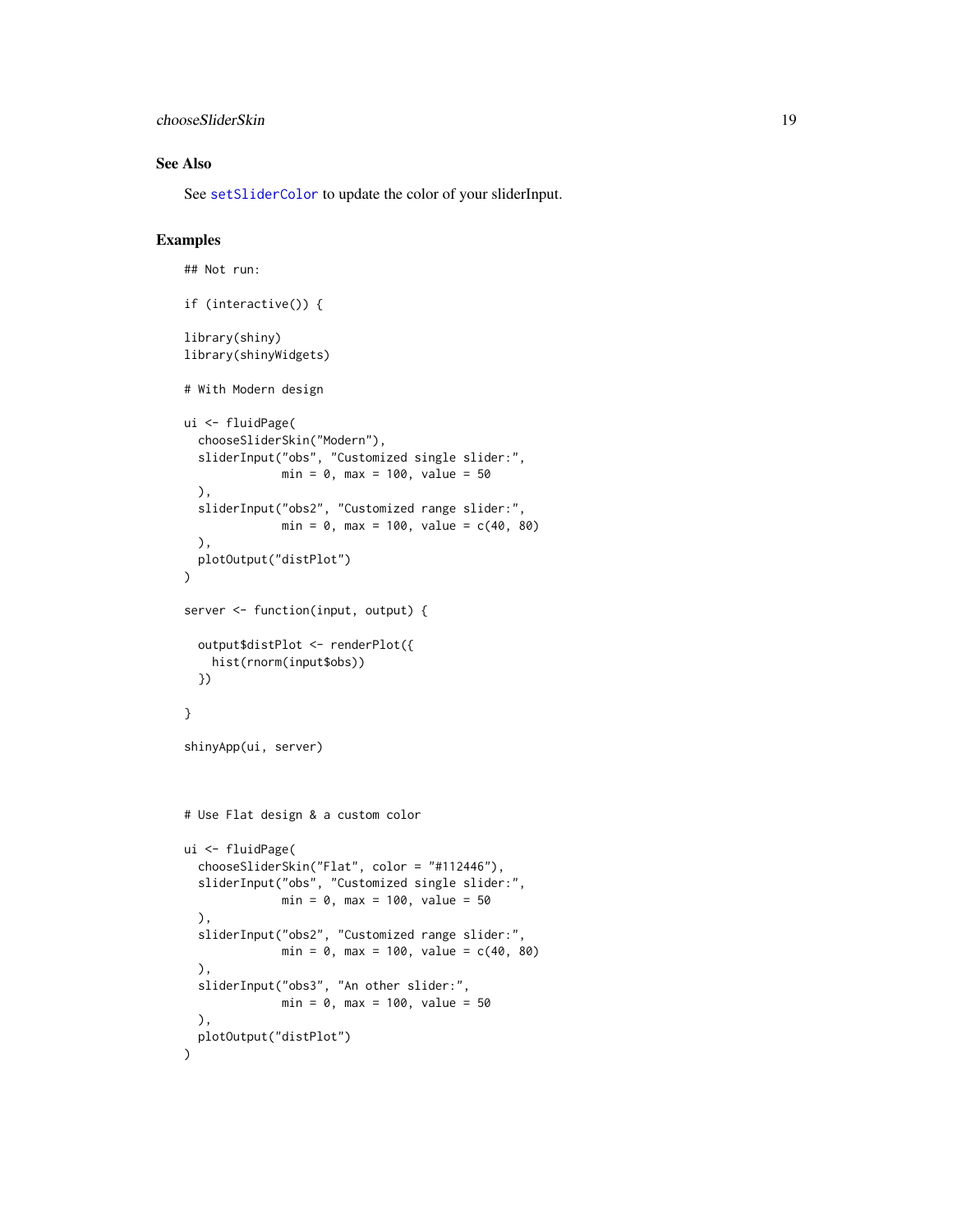```
server <- function(input, output) {
 output$distPlot <- renderPlot({
   hist(rnorm(input$obs))
 })
}
shinyApp(ui, server)
}
## End(Not run)
```
circleButton *Circle Action button*

# Description

Create a rounded action button.

# Usage

```
circleButton(inputId, icon = NULL, status = "default", size = "default",
  ...)
```
# Arguments

| inputId | The input slot that will be used to access the value. |
|---------|-------------------------------------------------------|
| icon    | An icon to appear on the button.                      |
| status  | Color of the button.                                  |
| size    | Size of the button : default, lg, sm, xs.             |
|         | Named attributes to be applied to the button.         |
|         |                                                       |

closeSweetAlert *Close Sweet Alert*

# Description

Close Sweet Alert

## Usage

closeSweetAlert(session)

<span id="page-19-0"></span>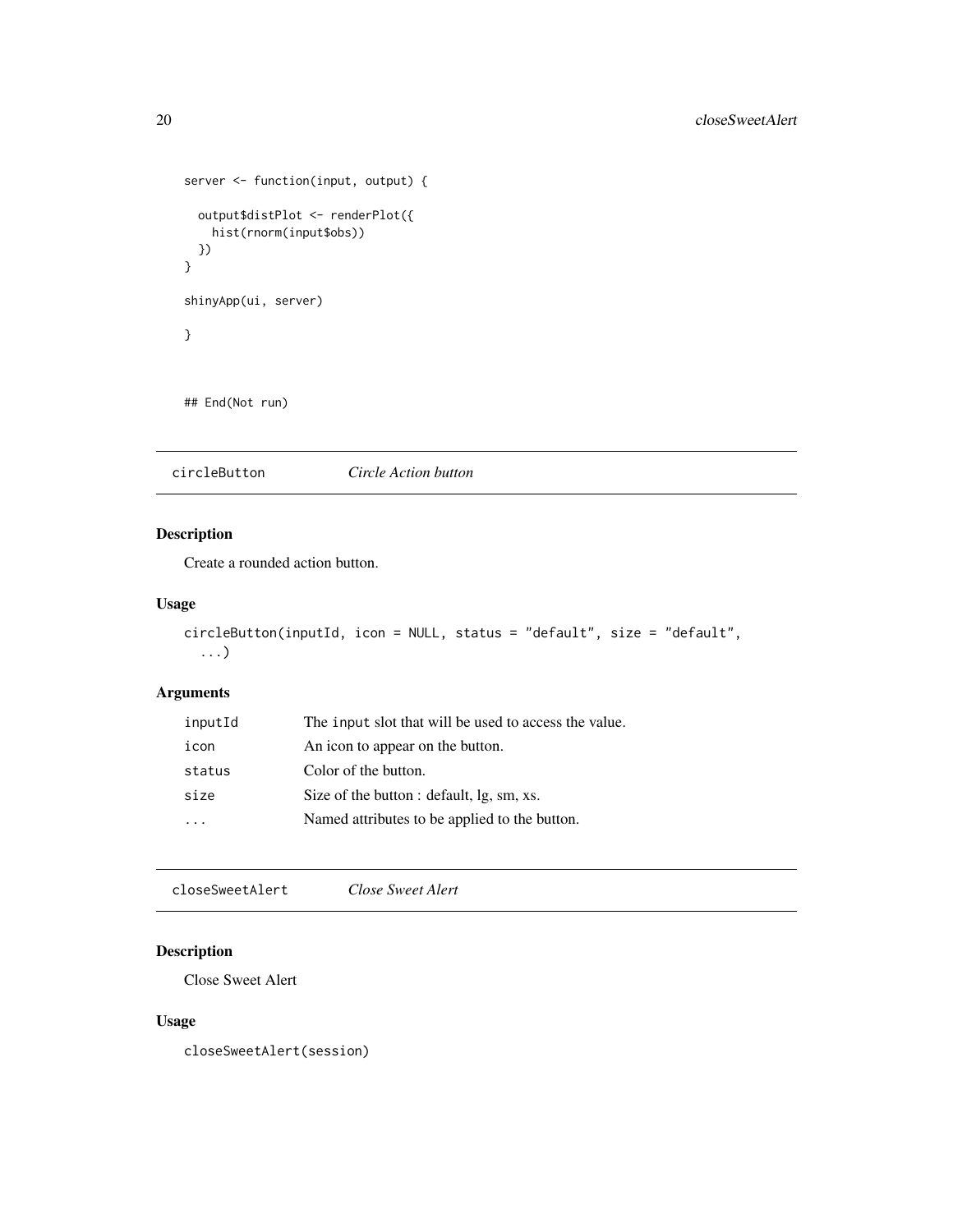#### <span id="page-20-0"></span>Arguments

session The session object passed to function given to shinyServer.

colorSelectorInput *Color Selector Input*

# Description

Choose between a restrictive set of colors.

## Usage

```
colorSelectorInput(inputId, label, choices, selected = NULL,
 mode = c("radio", "checkbox"), display_label = FALSE, ncol = 10)
```
colorSelectorExample()

```
colorSelectorDrop(inputId, label, choices, selected = NULL,
  display_label = FALSE, ncol = 10, circle = TRUE, size = "sm",
 up = FALSE, width = NULL)
```
#### Arguments

| inputId       | The input slot that will be used to access the value.                                                  |
|---------------|--------------------------------------------------------------------------------------------------------|
| label         | Display label for the control, or NULL for no label.                                                   |
| choices       | A list of colors, can be a list of named list, see example.                                            |
| selected      | Default selected color, if NULL the first color for mode = 'radio' and none for<br>$mode = 'checkbox'$ |
| mode          | 'radio' for only one choice, 'checkbox' for selecting multiple values.                                 |
| display_label | Display list's names after palette of color.                                                           |
| ncol          | If choices is not a list but a vector, go to line after n elements.                                    |
| circle        | Logical, use a circle or a square button                                                               |
| size          | Size of the button : default, lg, sm, xs.                                                              |
| up            | Logical. Display the dropdown menu above.                                                              |
| width         | Width of the dropdown menu content.                                                                    |
|               |                                                                                                        |

## Value

a colorSelectorInput control

#### Functions

- colorSelectorExample: Examples of use for colorSelectorInput
- colorSelectorDrop: Display a colorSelector in a dropdown button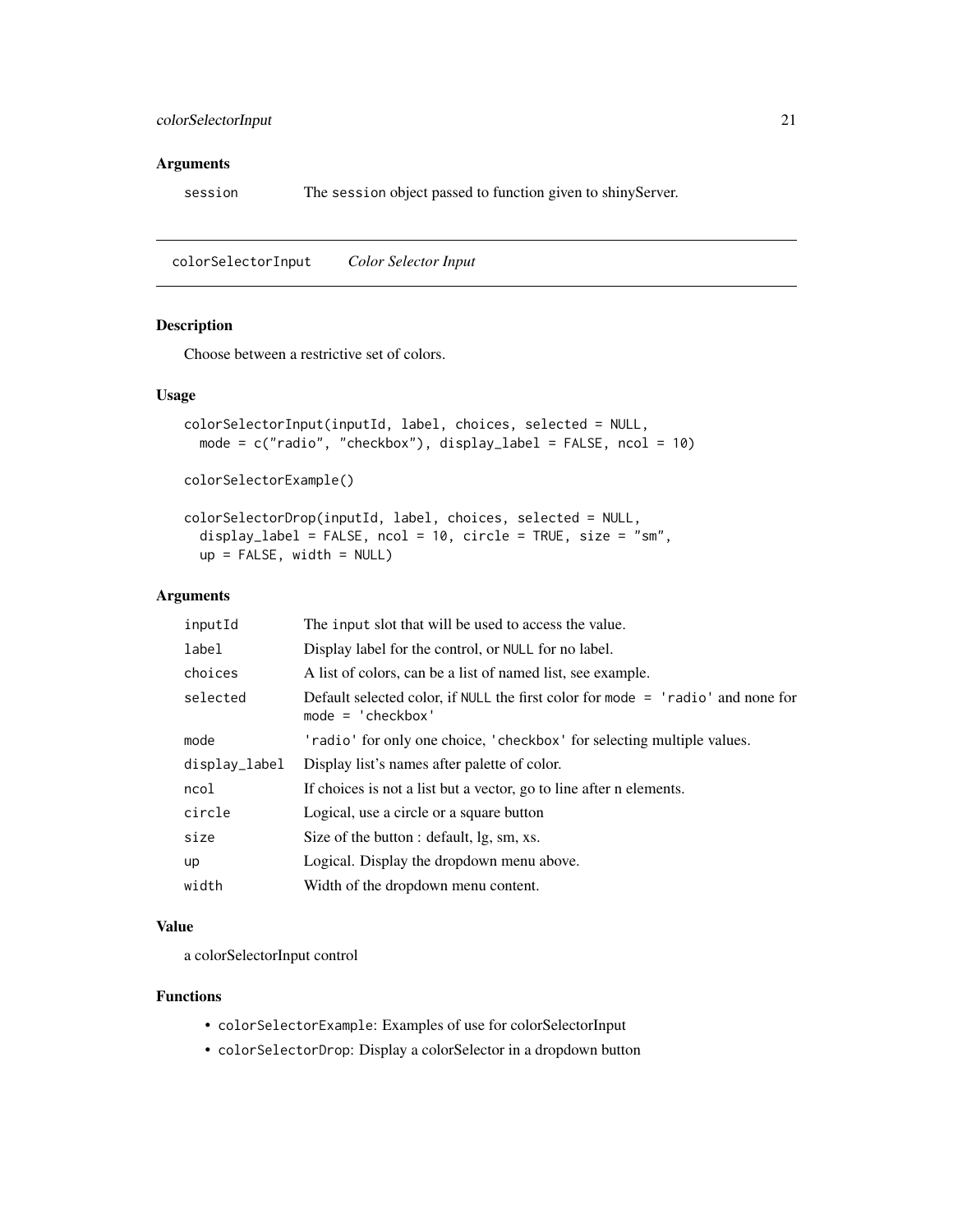# Examples

```
## Not run:
if (interactive()) {
# Full example
colorSelectorExample()
# Simple example
ui <- fluidPage(
  colorSelectorInput(
    inputId = "mycolor1", label = "Pick a color :",
    choices = c("steelblue", "cornflowerblue",
                 "firebrick", "palegoldenrod",
                "forestgreen")
  ),
  verbatimTextOutput("result1")
\lambdaserver <- function(input, output, session) {
  output$result1 <- renderPrint({
    input$mycolor1
  })
}
shinyApp(ui = ui, server = server)
}
## End(Not run)
```
<span id="page-21-1"></span>confirmSweetAlert *Launch a confirmation dialog*

# Description

Launch a popup to ask confirmation to the user

# Usage

```
confirmSweetAlert(session, inputId, title = NULL, text = NULL,
  type = NULL, danger_mode = FALSE, btn_labels = c("Cancel", "Confirm"),
  closeOnClickOutside = FALSE, html = FALSE)
```

| session | The session object passed to function given to shiny Server. |
|---------|--------------------------------------------------------------|
| inputId | The input slot that will be used to access the value.        |
| title   | Title of the alert.                                          |

<span id="page-21-0"></span>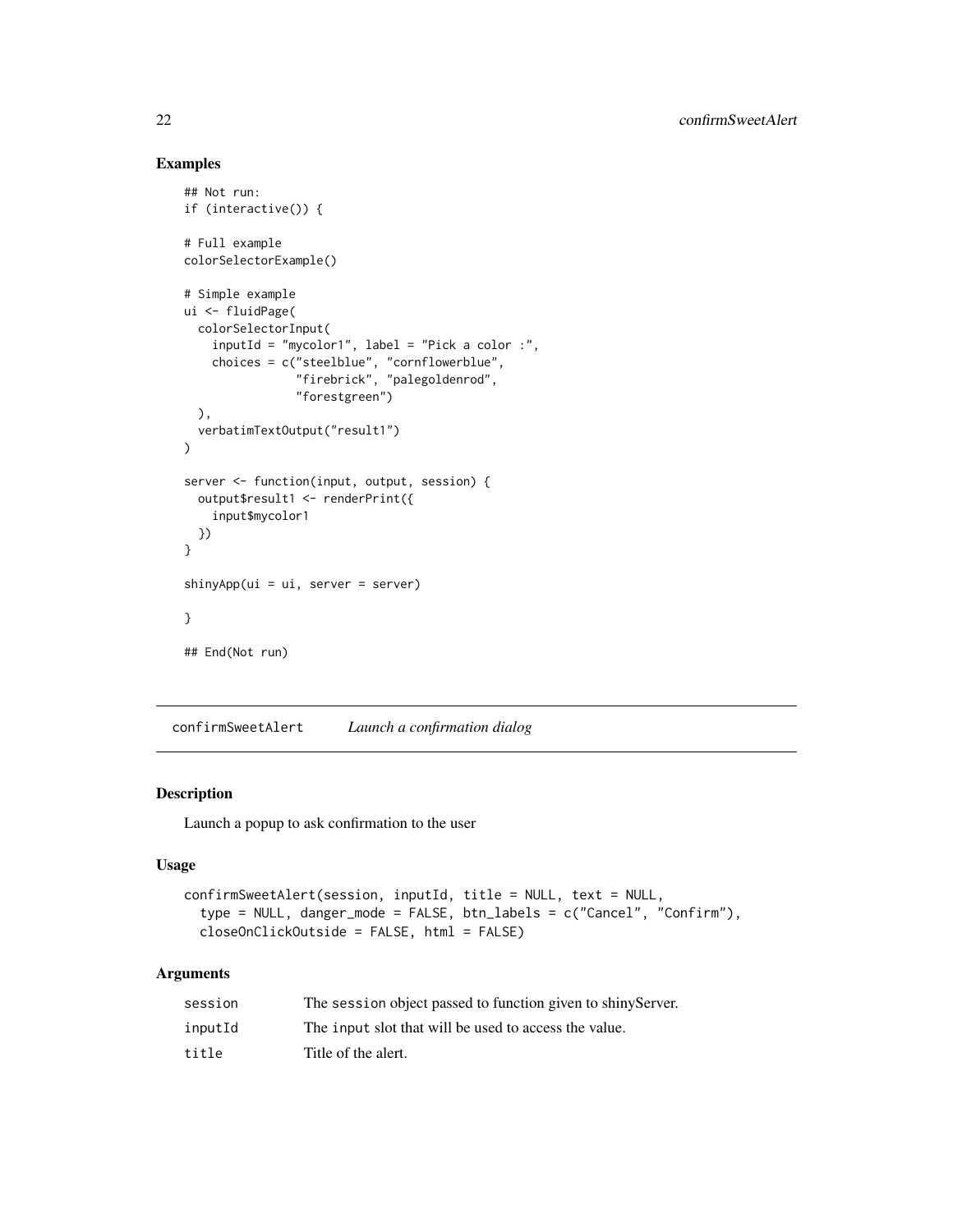## confirmSweetAlert 23

| text                              | Text of the alert, can contains HTML tags.                                                        |
|-----------------------------------|---------------------------------------------------------------------------------------------------|
| type                              | Type of the alert : info, success, warning or error.                                              |
| danger_mode                       | Logical, activate danger mode (focus on cancel button).                                           |
| btn_labels<br>closeOnClickOutside | Labels for buttons.                                                                               |
|                                   | Decide whether the user should be able to dismiss the modal by clicking outside<br>of it, or not. |
| html                              | Does text contains HTML tags?                                                                     |

# See Also

[sendSweetAlert](#page-68-1), [inputSweetAlert](#page-31-1)

```
## Not run:
if (interactive()) {
library("shiny")
library("shinyWidgets")
ui <- fluidPage(
 tags$h1("Confirm sweet alert"),
  actionButton(
   inputId = "launch",
   label = "Launch confirmation dialog"
  ),
  verbatimTextOutput(outputId = "res"),
  uiOutput(outputId = "count")\mathcal{L}server <- function(input, output, session) {
  # Launch sweet alert confirmation
  observeEvent(input$launch, {
   confirmSweetAlert(
     session = session,
     inputId = "myconfirmation",
      type = "warning",
      title = "Want to confirm ?",
      danger_mode = TRUE
   \lambda})
  # raw output
  output$res <- renderPrint(input$myconfirmation)
  # count click
  true <- reactiveVal(0)
```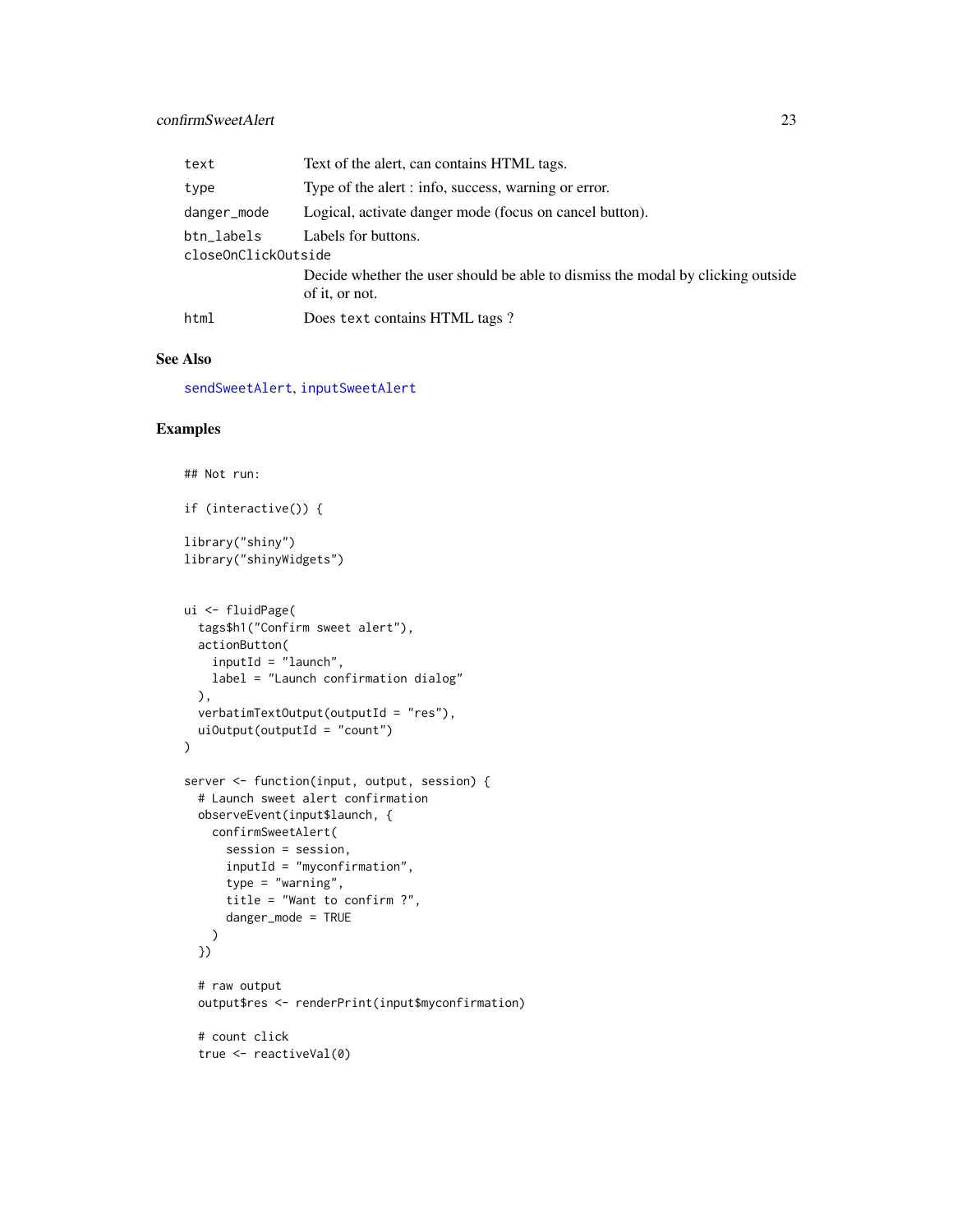```
false <- reactiveVal(0)
 observeEvent(input$myconfirmation, {
   if (isTRUE(input$myconfirmation)) {
     x \leftarrow true() + 1true(x)
   } else {
      x \leftarrow false() + 1false(x)
   }
 }, ignoreNULL = TRUE)
 output$count <- renderUI({
   tags$span(
      "Confirm:", tags$b(true()),
      tags$br(),
      "Cancel:", tags$b(false())
   )
 })
}
shinyApp(ui, server)
# other options :
ui <- fluidPage(
 tags$h1("Confirm sweet alert"),
 actionButton(
   inputId = "launch1",
   label = "Launch confirmation dialog (with danger mode)"
 ),
 verbatimTextOutput(outputId = "res1"),
 tags$br(),
 actionButton(
   inputId = "launch2",label = "Launch confirmation dialog (with normal mode)"
 ),
 verbatimTextOutput(outputId = "res2"),
 tags$br(),
 actionButton(
   inputId = "launch3",
   label = "Launch confirmation dialog (with HTML)"
 ),
 verbatimTextOutput(outputId = "res3")
\lambdaserver <- function(input, output, session) {
 observeEvent(input$launch1, {
   confirmSweetAlert(
      session = session,
      inputId = "myconfirmation1",
```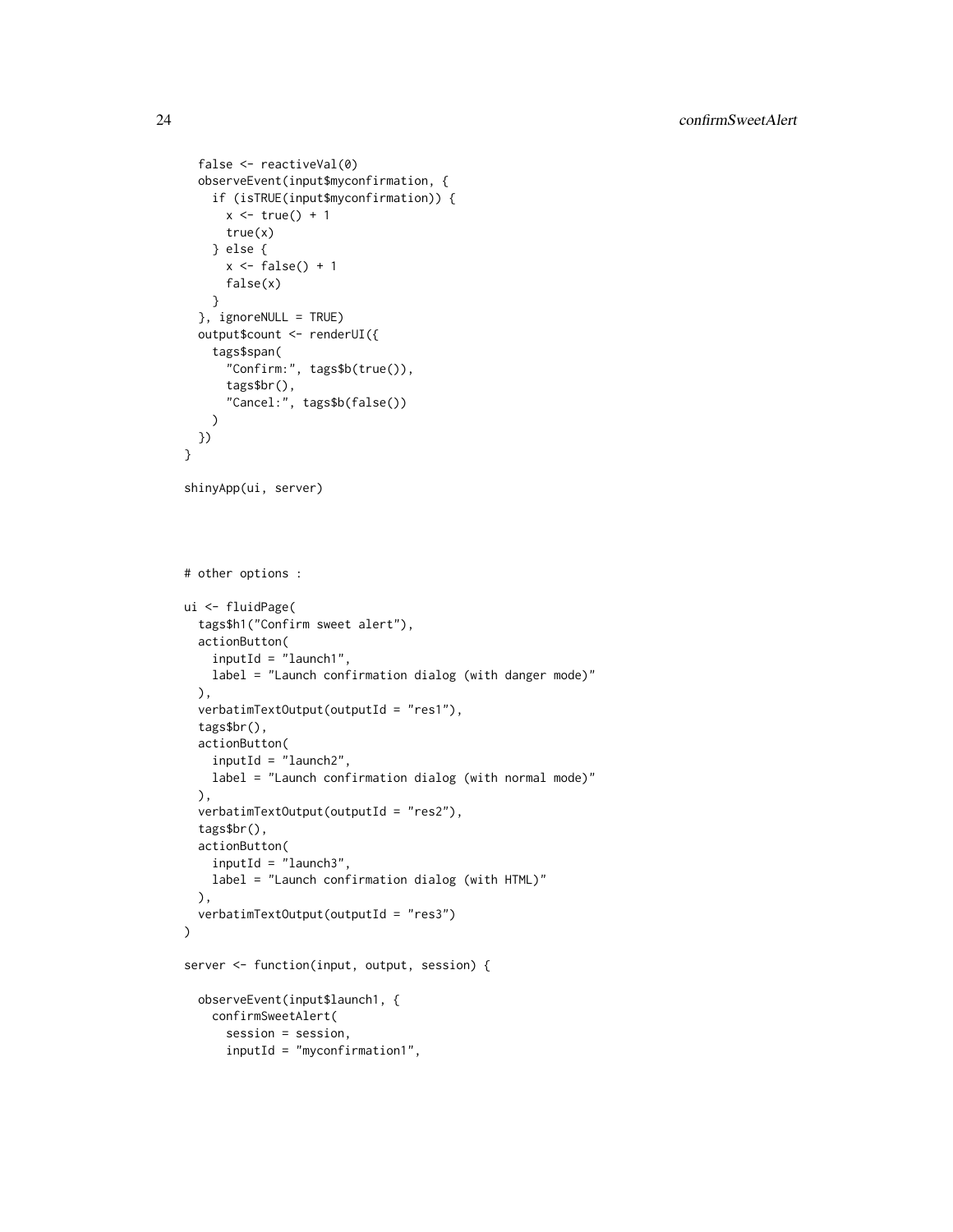```
type = "warning",
     title = "Want to confirm ?",
     danger_mode = TRUE
   )
 })
 output$res1 <- renderPrint(input$myconfirmation1)
 observeEvent(input$launch2, {
   confirmSweetAlert(
     session = session,
     inputId = "myconfirmation2",
     type = "warning",
     title = "Are you sure ??",
     btn_labels = c("Nope", "Yep"),
     danger_mode = FALSE
   )
 })
 output$res2 <- renderPrint(input$myconfirmation2)
 observeEvent(input$launch3, {
   confirmSweetAlert(
     session = session,
     inputId = "myconfirmation3",
     title = NULL,
     text = tags$b(icon("file"),
       "Do you really want to delete this file ?",
       style = "color: #FA5858;"
     ),
     btn_labels = c("Cancel", "Delete file"),
     danger_mode = TRUE, html = TRUE
   )
 })
 output$res3 <- renderPrint(input$myconfirmation3)
}
shinyApp(ui = ui, server = server)
}
## End(Not run)
```
<span id="page-24-1"></span>demoAirDatepicker *Some examples on how to use airDatepickerInput*

# Description

Some examples on how to use airDatepickerInput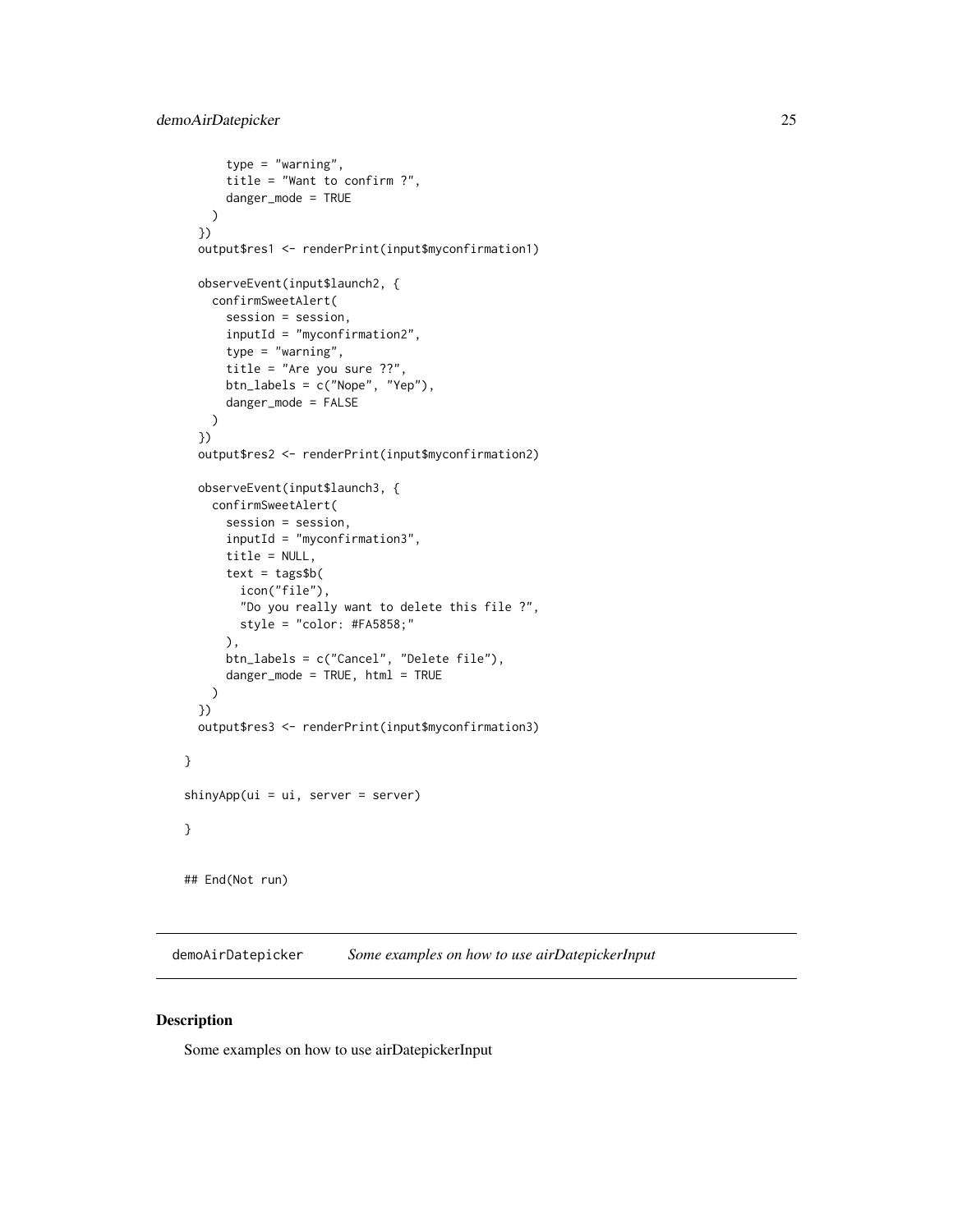#### <span id="page-25-0"></span>Usage

```
demoAirDatepicker(example = "datepicker")
```
# Arguments

example Name of the example : "datepicker", "timepicker", "months", "years", "update".

#### Examples

## Not run:

```
if (interactive()) {
demoAirDatepicker("datepicker")
}
```
## End(Not run)

demoNoUiSlider *Some examples on how to use noUiSliderInput*

## Description

Some examples on how to use noUiSliderInput

# Usage

```
demoNoUiSlider(example = "color")
```
# Arguments

example Name of the example : "color", "update", "behaviour", "more", "format".

## Examples

```
## Not run:
if (interactive()) {
demoNoUiSlider("color")
}
```
## End(Not run)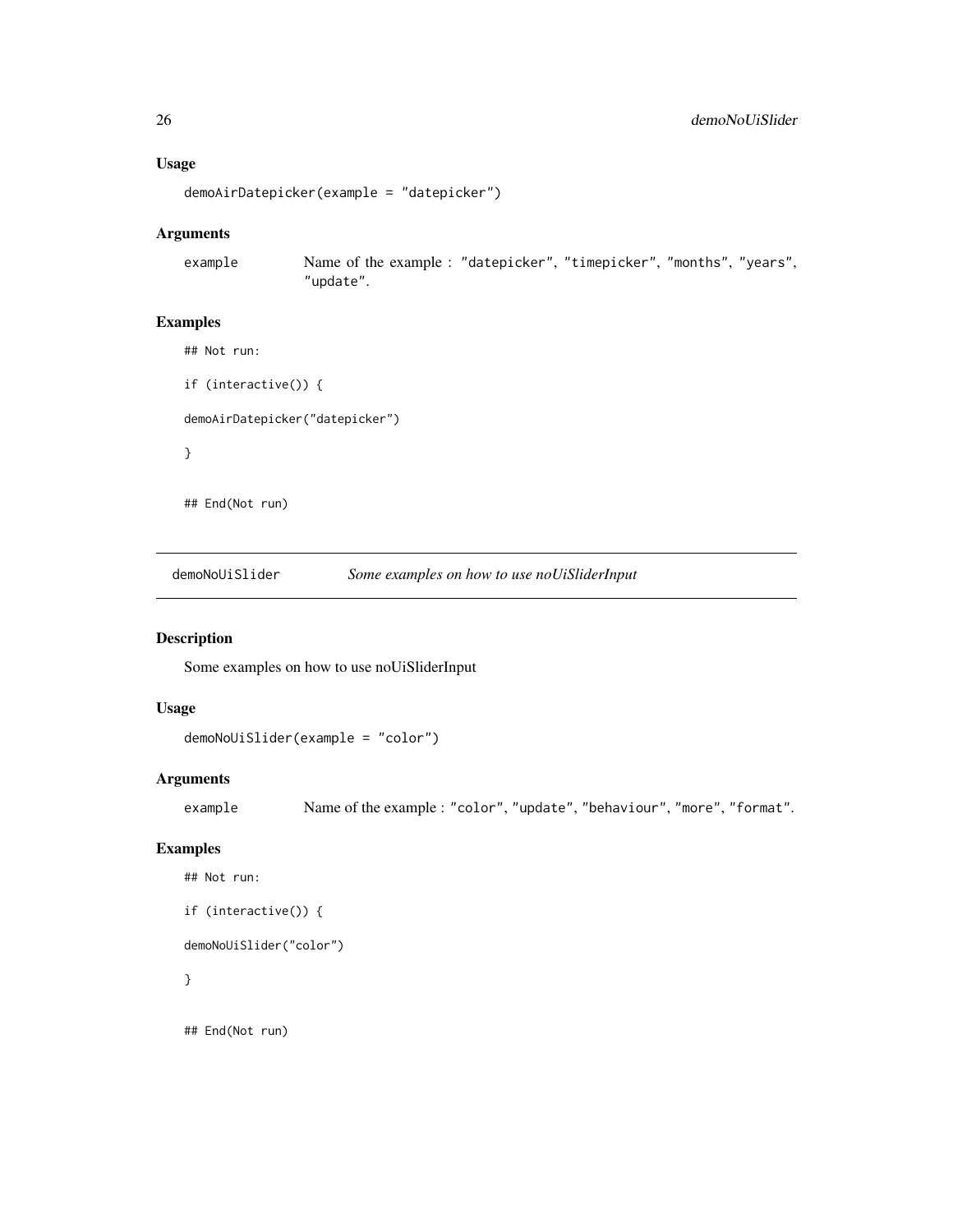<span id="page-26-1"></span><span id="page-26-0"></span>

#### Description

Create a download button with [actionBttn.](#page-3-1)

#### Usage

```
downloadBttn(outputId, label = "Download", style = "unite",
 color = "default", size = "md", block = FALSE, no_outline = TRUE)
```
#### Arguments

| outputId   | The name of the output slot that the download Handler is assigned to.                                                                                    |
|------------|----------------------------------------------------------------------------------------------------------------------------------------------------------|
| label      | The label that should appear on the button.                                                                                                              |
| style      | Style of the button, to choose between simple, bordered, minimal, stretch,<br>jelly, gradient, fill, material-circle, material-flat, pill, float, unite. |
| color      | Color of the button: default, primary, warning, danger, success, royal.                                                                                  |
| size       | Size of the button : $xs, sm, md, lg$ .                                                                                                                  |
| block      | Logical, full width button.                                                                                                                              |
| no_outline | Logical, don't show outline when navigating with keyboard/interact using mouse<br>or touch.                                                              |

# Examples

## Not run:

```
if (interactive()) {
library(shiny)
library(shinyWidgets)
ui <- fluidPage(
  tags$h2("Download bttn"),
  downloadBttn(
   outputId = "downloadData",
   style = "bordered",
   color = "primary"
 )
\overline{)}server <- function(input, output, session) {
  output$downloadData <- downloadHandler(
   filename = function() {
      paste('data-', Sys.Date(), '.csv', sep='')
```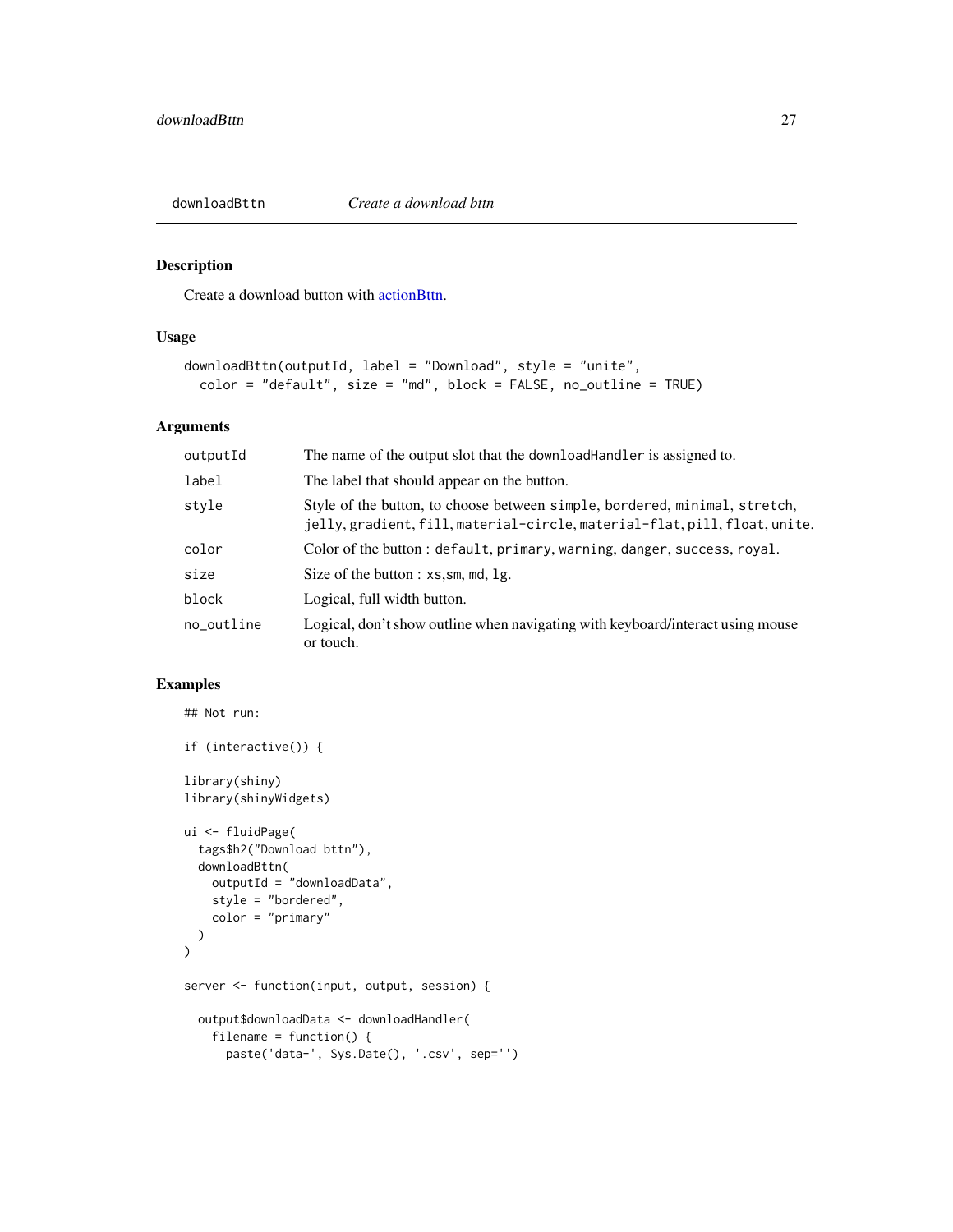```
},
    content = function(con) {
      write.csv(mtcars, con)
    }
  \overline{)}}
shinyApp(ui, server)
}
## End(Not run)
```
<span id="page-27-1"></span>dropdown *Dropdown*

# Description

Create a dropdown menu

# Usage

```
dropdown(..., style = "default", status = "default", size = "md",
 icon = NULL, label = NULL, tooltip = FALSE, right = FALSE,
 up = FALSE, width = NULL, animate = FALSE, inputId = NULL)
```

| $\ddots$ | List of tag to be displayed into the dropdown menu.                                                                                                                                                                                              |
|----------|--------------------------------------------------------------------------------------------------------------------------------------------------------------------------------------------------------------------------------------------------|
| style    | Character. if default use Bootstrap button (like an actionButton), else use an<br>actionBttn, see argument style for possible values.                                                                                                            |
| status   | Add a class to the buttons, you can use Bootstrap status like 'info', 'primary',<br>'danger', 'warning' or 'success'. Or use an arbitrary strings to add a custom<br>class, e.g. : with status = 'myClass', buttons will have class btn-myClass. |
| size     | Size of the button : default, lg, sm, xs.                                                                                                                                                                                                        |
| icon     | An icon to appear on the button.                                                                                                                                                                                                                 |
| label    | Label to appear on the button. If circle $=$ TRUE and tooltip $=$ TRUE, label is<br>used in tooltip.                                                                                                                                             |
| tooltip  | Put a tooltip on the button, you can customize tooltip with tooltipOptions.                                                                                                                                                                      |
| right    | Logical. The dropdown menu starts on the right.                                                                                                                                                                                                  |
| up       | Logical. Display the dropdown menu above.                                                                                                                                                                                                        |
| width    | Width of the dropdown menu content.                                                                                                                                                                                                              |
| animate  | Add animation on the dropdown, can be logical or result of animate Options.                                                                                                                                                                      |
| inputId  | Optional, id for the button, the button act like an action Button, and you can<br>use the id to toggle the dropdown menu server-side. If set button will have id<br>'sw-btn-inputId'.                                                            |

<span id="page-27-0"></span>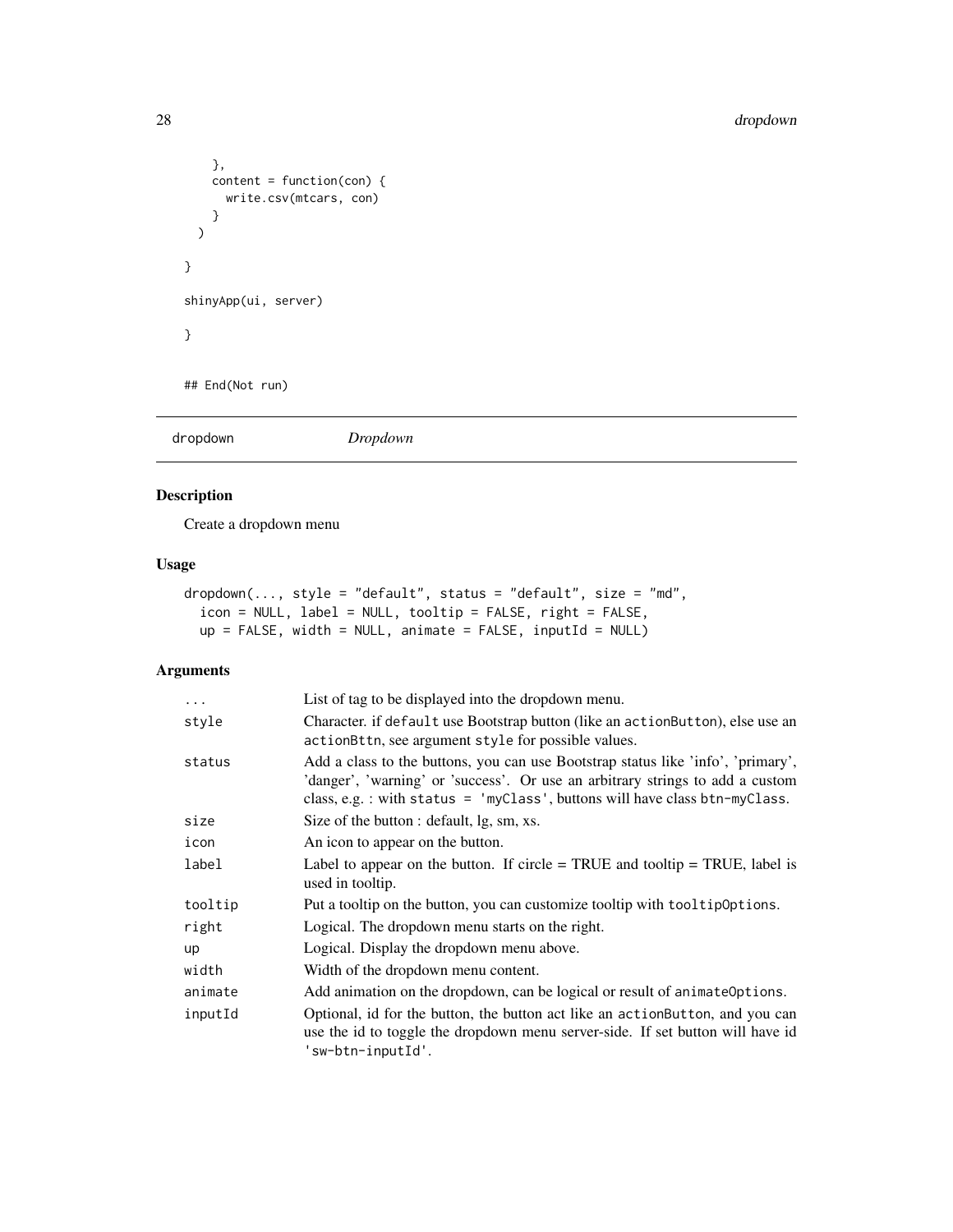#### dropdown 29 and 2012 and 2012 and 2012 and 2012 and 2012 and 2012 and 2012 and 2012 and 2012 and 201

#### Details

This function is similar to dropdownButton but don't use Boostrap, so you can put pickerInput in it. Moreover you can add animations on the appearance / disappearance of the dropdown with animate.css.

#### See Also

[animateOptions](#page-10-1) for animation, [tooltipOptions](#page-83-1) for tooltip and [actionBttn](#page-3-1) for the button.

```
## Not run:
## Only run examples in interactive R sessions
if (interactive()) {
library("shiny")
library("shinyWidgets")
ui <- fluidPage(
  tags$h2("pickerInput in dropdown"),
  br(),
  dropdown(
    tags$h3("List of Input"),
    pickerInput(inputId = 'xcol2',
                label = 'X Variable',
                choices = names(iris),
                options = list(`style` = "btn-info")),
    pickerInput(inputId = 'ycol2',
                label = 'Y Variable',
                choices = names(iris),
                selected = names(iris)[[2]],
                options = list(`style` = "btn-warning")),
    sliderInput(inputId = 'clusters2',
                label = 'Cluster count',
                value = 3,
                min = 1, max = 9,
    style = "unite", icon = icon("gear"),
    status = "danger", width = "300px",
   animate = animateOptions(
      enter = animations$fading_entrances$fadeInLeftBig,
      exit = animations$fading_exits$fadeOutRightBig
   )
  ),
  plotOutput(outputId = 'plot2')
\lambda
```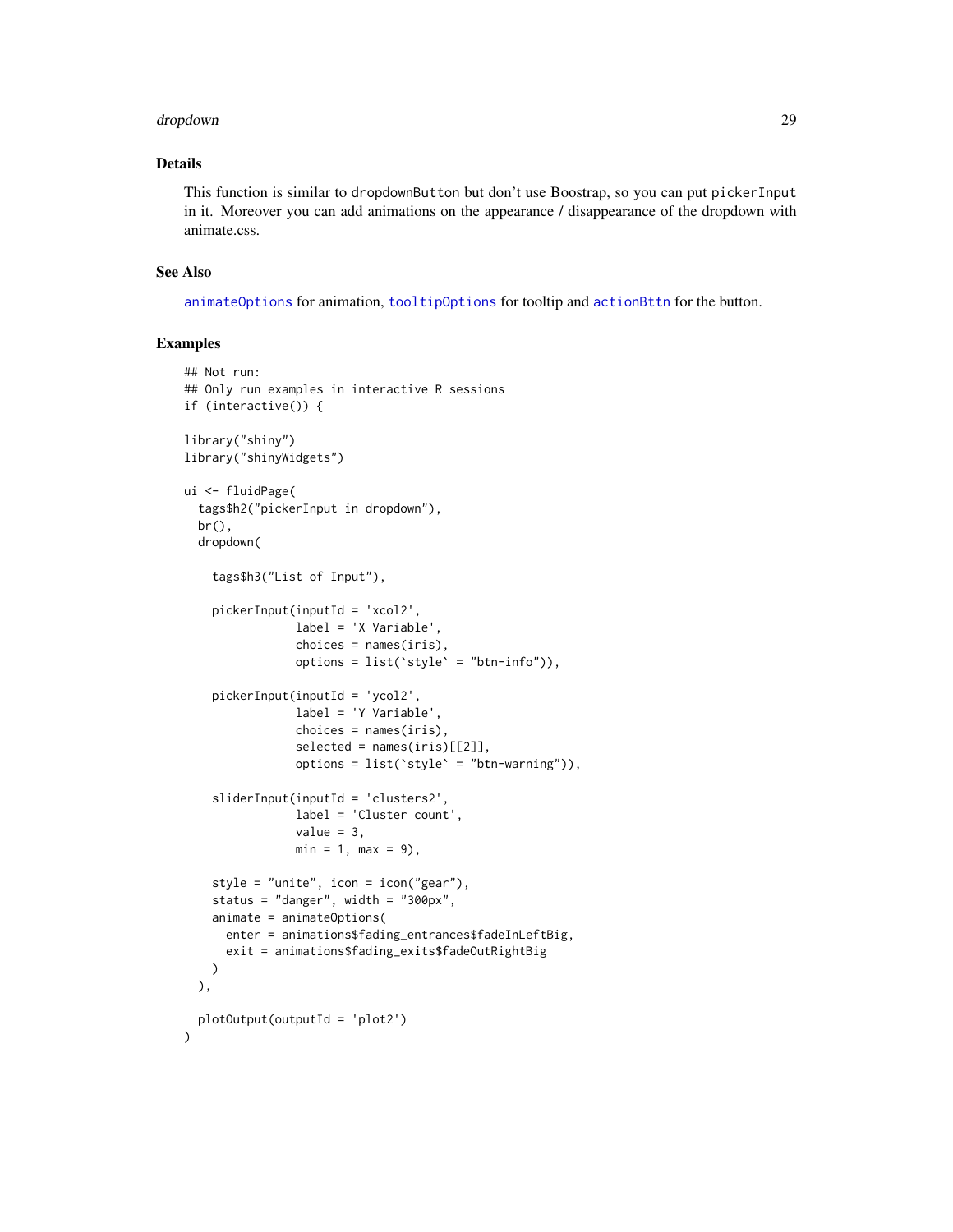```
server <- function(input, output, session) {
 selectedData2 <- reactive({
   iris[, c(input$xcol2, input$ycol2)]
 })
 clusters2 <- reactive({
   kmeans(selectedData2(), input$clusters2)
 })
 output$plot2 <- renderPlot({
    palette(c("#E41A1C", "#377EB8", "#4DAF4A",
              "#984EA3", "#FF7F00", "#FFFF33",
              "#A65628", "#F781BF", "#999999"))
   par(max = c(5.1, 4.1, 0, 1))plot(selectedData2(),
        col = clusters2()$cluster,
        pch = 20, cex = 3)points(clusters2()$centers, pch = 4, cex = 4, lwd = 4)
 })
}
shinyApp(ui = ui, server = server)
}
## End(Not run)
```
dropdownButton *Dropdown Button*

#### Description

Create a dropdown menu with Bootstrap

#### Usage

```
dropdownButton(..., circle = TRUE, status = "default", size = "default",
  icon = NULL, label = NULL, tooltip = FALSE, right = FALSE,
  up = FALSE, width = NULL, inputId = NULL)
```

| .      | List of tag to be displayed into the dropdown menu.                                                                                                               |
|--------|-------------------------------------------------------------------------------------------------------------------------------------------------------------------|
| circle | Logical. Use a circle button                                                                                                                                      |
| status | Add a class to the buttons, you can use Bootstrap status like 'info', 'primary',<br>'danger', 'warning' or 'success'. Or use an arbitrary strings to add a custom |
|        | class, e.g. : with status = 'myClass', buttons will have class btn-myClass.                                                                                       |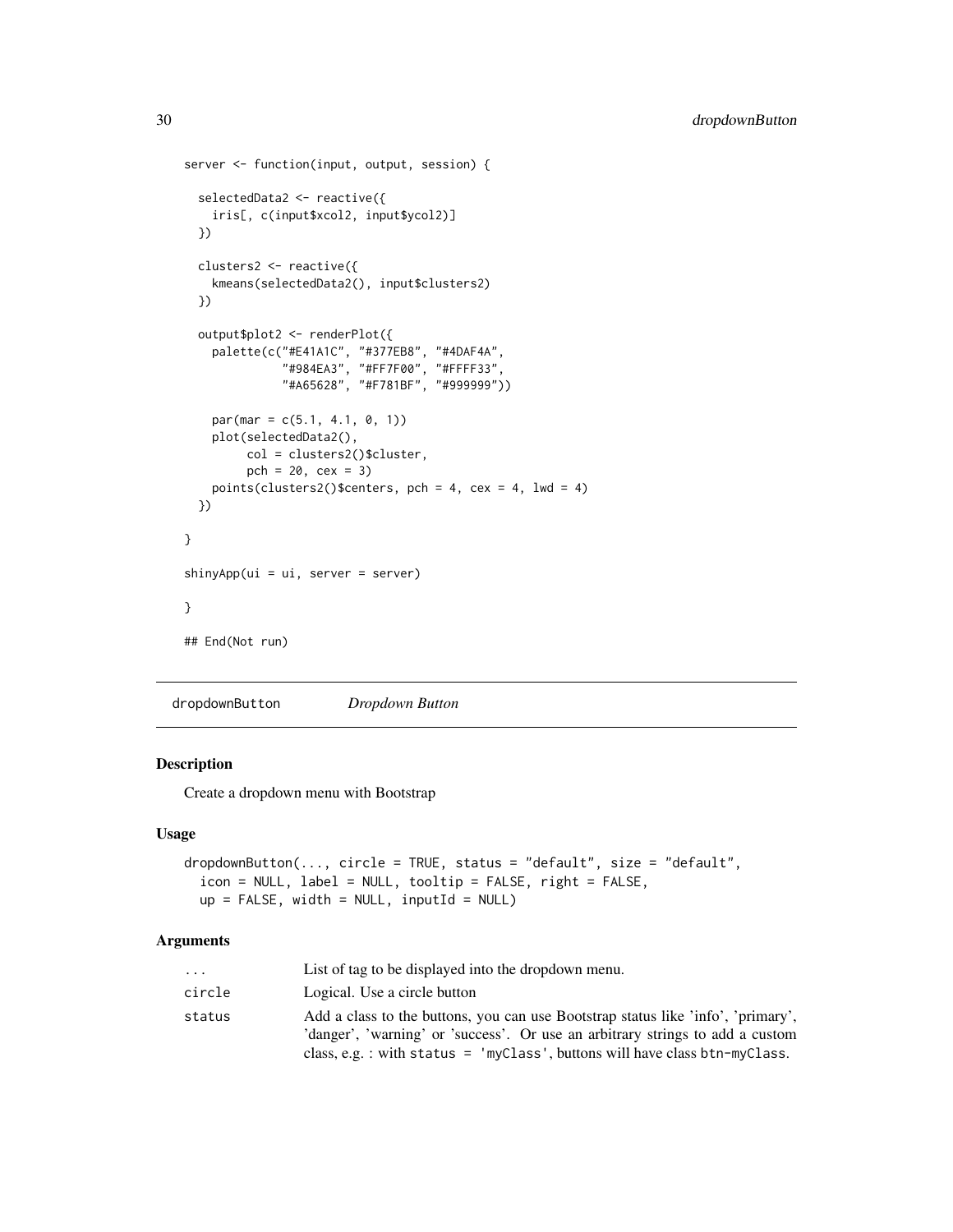# dropdownButton 31

| size    | Size of the button : default, lg, sm, xs.                                                                                             |
|---------|---------------------------------------------------------------------------------------------------------------------------------------|
| icon    | An icon to appear on the button.                                                                                                      |
| label   | Label to appear on the button. If circle $=$ TRUE and tooltip $=$ TRUE, label is<br>used in tooltip.                                  |
| tooltip | Put a tooltip on the button, you can customize tooltip with tooltip Options.                                                          |
| right   | Logical. The dropdown menu starts on the right.                                                                                       |
| up      | Logical. Display the dropdown menu above.                                                                                             |
| width   | Width of the dropdown menu content.                                                                                                   |
| inputId | Optional, id for the button, the button act like an action Button, and you can<br>use the id to toggle the dropdown menu server-side. |

#### Note

pickerInput doesn't work inside dropdownButton because that's also a dropdown and you can't nest them. Instead use [dropdown](#page-27-1), it has similar features but is built differently so it works.

```
## Not run:
## Only run examples in interactive R sessions
if (interactive()) {
library(shiny)
library(shinyWidgets)
ui <- fluidPage(
  dropdownButton(
   label = "Controls",
   icon = icon("sliders"),
   status = "primary",
   circle = FALSE,
    sliderInput(
     inputId = "n",label = "Number of observations",
     min = 10, max = 100, value = 30
   ),
   prettyToggle(
     inputId = "na",label_on = "NAs keeped",
     label_off = "NAs removed",
     icon_on = icon("check"),
      icon_off = icon("remove")
   )
  ),
  tags$div(style = "height: 140px;"), # spacing
  verbatimTextOutput(outputId = "out")
)
```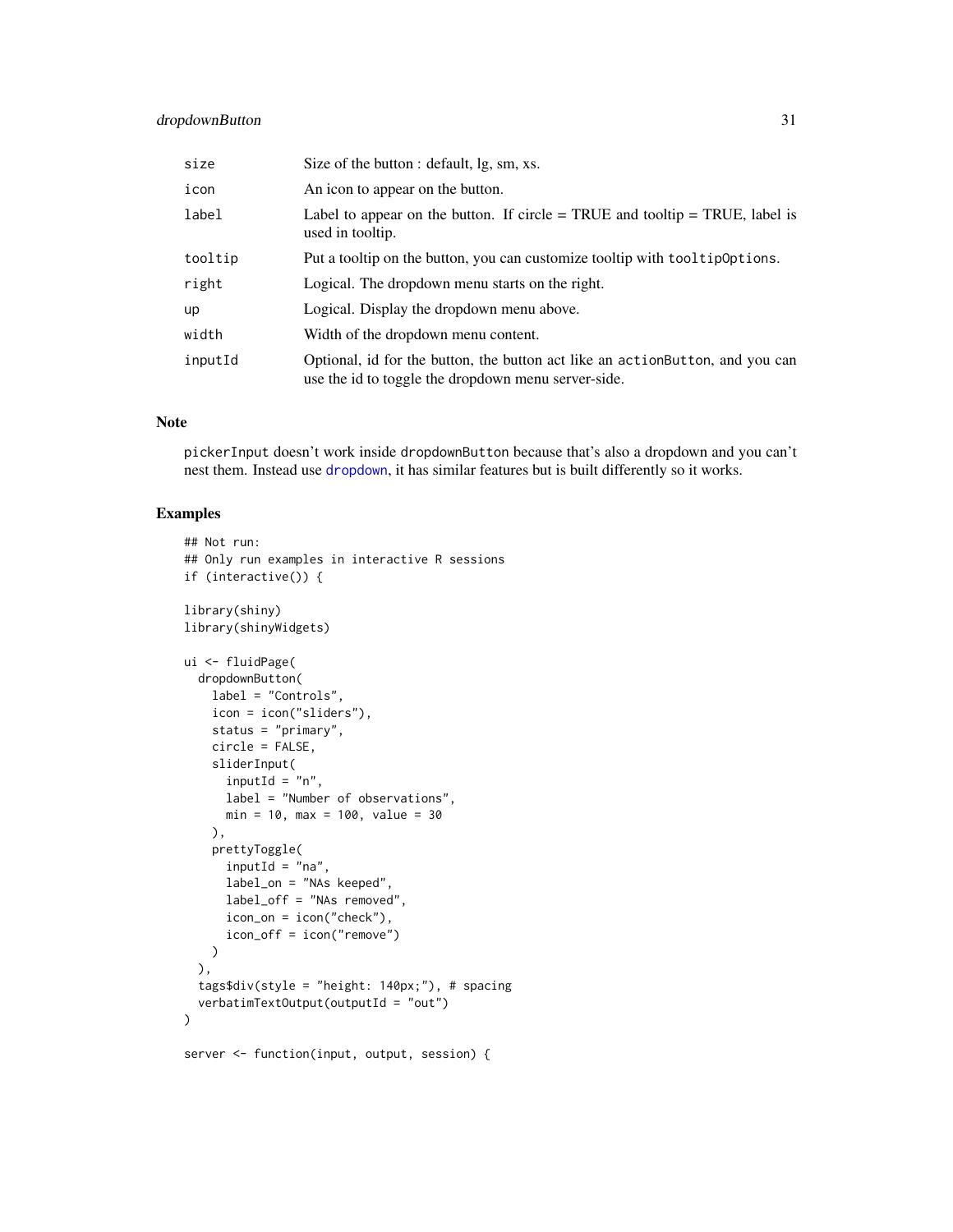```
output$out <- renderPrint({
    cat(
      " # n\n", input$n, "\n",
      "# na\n", input$na
    \mathcal{L}})
}
shinyApp(ui, server)
}
## End(Not run)
```
<span id="page-31-1"></span>inputSweetAlert *Launch an input text dialog*

# Description

Launch a popup with a text input

#### Usage

```
inputSweetAlert(session, inputId, title = NULL, text = NULL, type = NULL,
 btn_labels = "Ok", placeholder = NULL)
```
# Arguments

| session     | The session object passed to function given to shiny Server.                               |
|-------------|--------------------------------------------------------------------------------------------|
| inputId     | The input slot that will be used to access the value.                                      |
| title       | Title of the alert.                                                                        |
| text        | Text of the alert.                                                                         |
| type        | Type of the alert : info, success, warning or error.                                       |
| btn_labels  | Labels for button $(s)$ .                                                                  |
| placeholder | A character string giving the user a hint as to what can be entered into the con-<br>trol. |

# See Also

[sendSweetAlert](#page-68-1), [confirmSweetAlert](#page-21-1)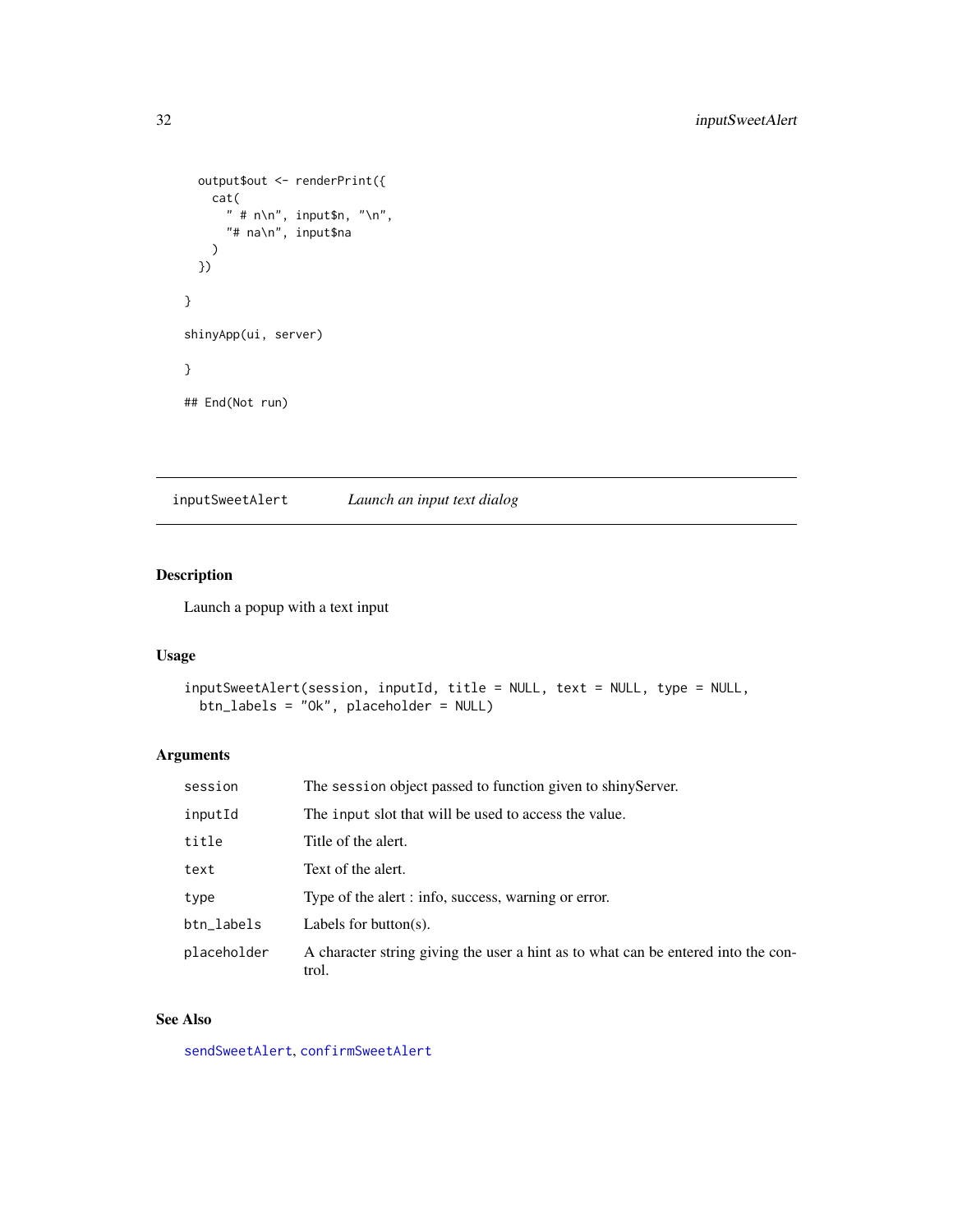#### <span id="page-32-0"></span>knobInput 33

#### Examples

```
## Not run:
if (interactive()) {
library("shiny")
library("shinyWidgets")
ui <- fluidPage(
  tags$h1("Confirm sweet alert"),
  actionButton(inputId = "go", label = "Launch input text dialog"),
  verbatimTextOutput(outputId = "res")
\lambdaserver <- function(input, output, session) {
  observeEvent(input$go, {
   inputSweetAlert(
      session = session, inputId = "mytext",
      title = "What's your name ?"
   )
  })
  output$res <- renderPrint(input$mytext)
}
shinyApp(ui = ui, server = server)
}
## End(Not run)
```
knobInput *Knob Input*

#### Description

Knob Input

#### Usage

```
knobInput(inputId, label, value, min = 0, max = 100, step = 1,
  angleOffset = 0, angleArc = 360, cursor = FALSE, thickness = NULL,
  lineCap = c("default", "round"), displayInput = TRUE,
  displayPrevious = FALSE, rotation = c("clockwise", "anticlockwise"),
  fgColor = NULL, inputColor = NULL, bgColor = NULL, readOnly = FALSE,
 skin = NULL, width = NULL, height = NULL)
```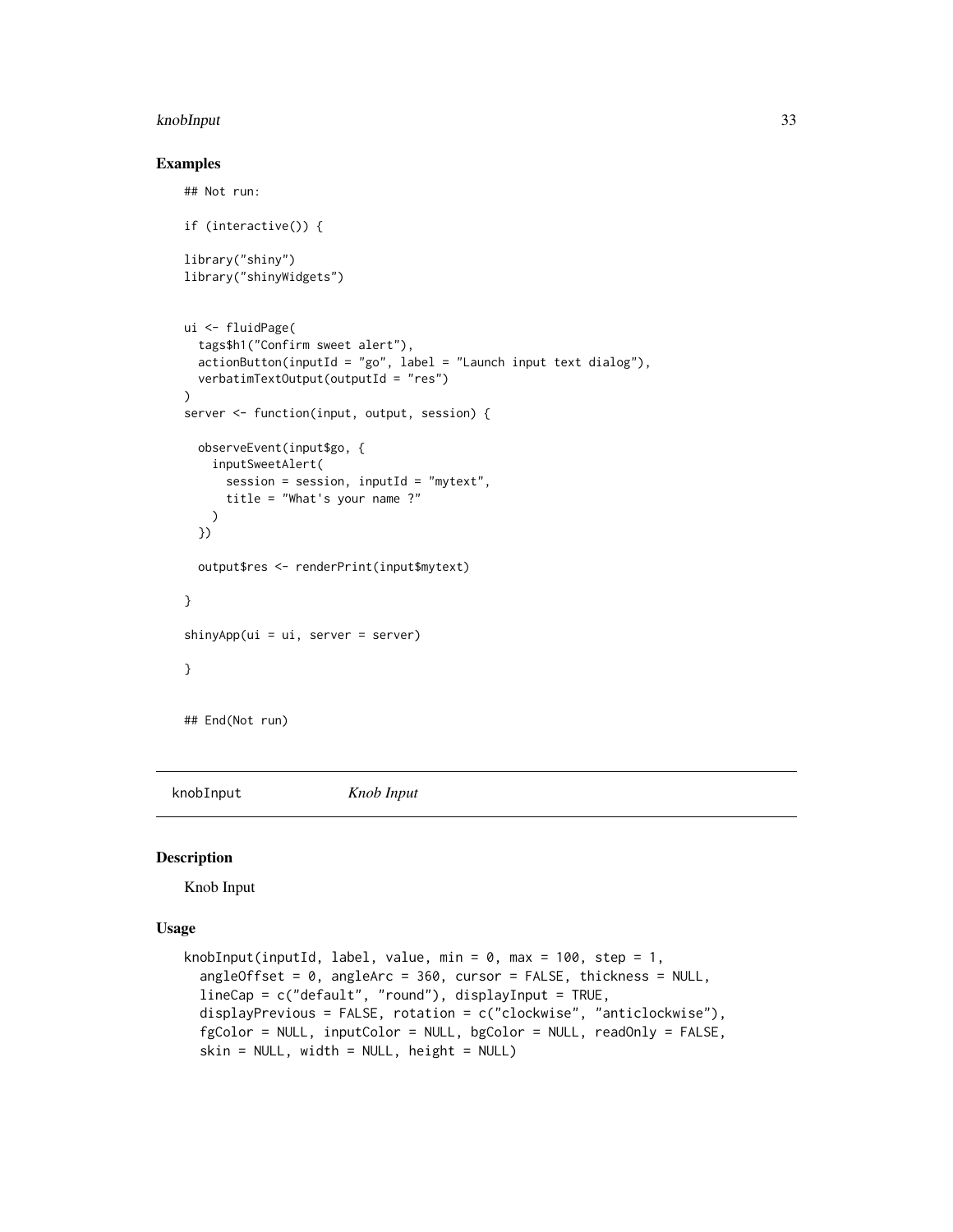# Arguments

| inputId         | The input slot that will be used to access the value.                                        |
|-----------------|----------------------------------------------------------------------------------------------|
| label           | Display label for the control, or NULL for no label.                                         |
| value           | Initial value.                                                                               |
| min             | Minimum allowed value, default to 0.                                                         |
| max             | Maximum allowed value, default to 100.                                                       |
| step            | Specifies the interval between each selectable value, default to 1.                          |
| angleOffset     | Starting angle in degrees, default to 0.                                                     |
| angleArc        | Arc size in degrees, default to 360.                                                         |
| cursor          | Display mode "cursor", don't work properly if width is not set in pixel, (TRUE<br>or FALSE). |
| thickness       | Gauge thickness, numeric value.                                                              |
| lineCap         | Gauge stroke endings, 'default' or 'round'.                                                  |
| displayInput    | Hide input in the middle of the knob (TRUE or FALSE).                                        |
| displayPrevious |                                                                                              |
|                 | Display the previous value with transparency (TRUE or FALSE).                                |
| rotation        | Direction of progression, 'clockwise' or 'anticlockwise'.                                    |
| fgColor         | Foreground color.                                                                            |
| inputColor      | Input value (number) color.                                                                  |
| bgColor         | Background color.                                                                            |
| readOnly        | Disable knob (TRUE or FALSE).                                                                |
| skin            | Change Knob skin, only one option available : 'tron'.                                        |
| width           | The width of the input, e.g. 400px, or 100%.                                                 |
| height          | The height of the input, e.g. 400px, or 100%.                                                |

# Value

Numeric value server-side.

# See Also

[updateKnobInput](#page-92-1) for ganging the value server-side.

# Examples

```
## Not run:
```

```
if (interactive()) {
library("shiny")
```

```
library("shinyWidgets")
```
ui <- fluidPage(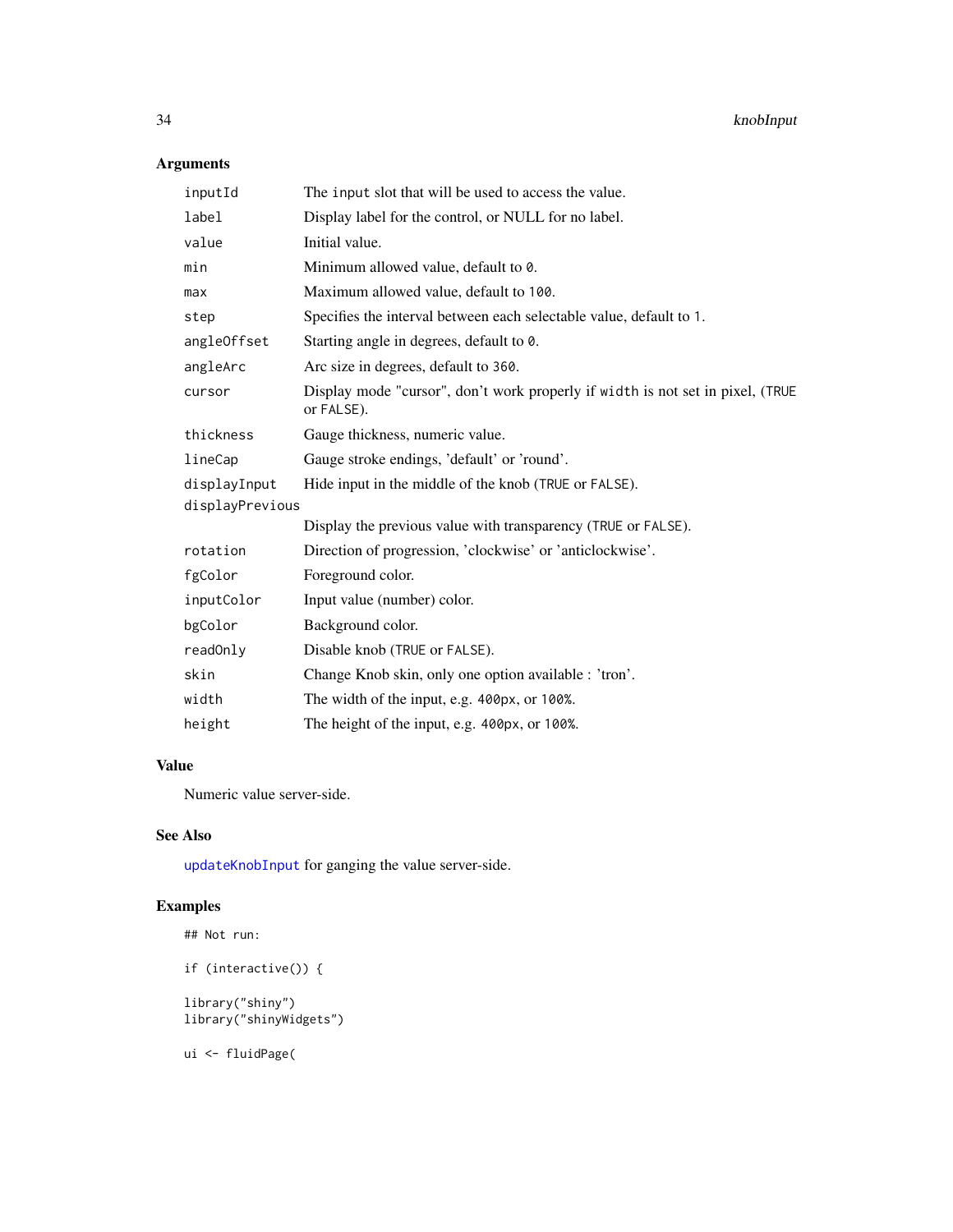# <span id="page-34-0"></span>materialSwitch 35

```
knobInput(
    inputId = "myKnob",
    label = "Display previous:",
    value = 50,
    min = -100,displayPrevious = TRUE,
    fgColor = "#428BCA",
    inputColor = "#428BCA"
  ),
  verbatimTextOutput(outputId = "res")
\mathcal{L}server <- function(input, output, session) {
  output$res <- renderPrint(input$myKnob)
}
shinyApp(ui = ui, server = server)
}
## End(Not run)
```
materialSwitch *Material Design Switch Input Control*

# Description

A toggle switch to turn a selection on or off.

#### Usage

```
materialSwitch(inputId, label = NULL, value = FALSE, status = "default",
  right = FALSE, inline = FALSE, width = NULL)
```

| inputId | The input slot that will be used to access the value.                                          |
|---------|------------------------------------------------------------------------------------------------|
| label   | Input label.                                                                                   |
| value   | TRUE or FALSE.                                                                                 |
| status  | Color, must be a valid Bootstrap status : default, primary, info, success, warning,<br>danger. |
| right   | Should the the label be on the right? default to FALSE.                                        |
| inline  | Display the input in line, if you want to place buttons next to each other.                    |
| width   | The width of the input, e.g. '400px', or ' $100\%$ '.                                          |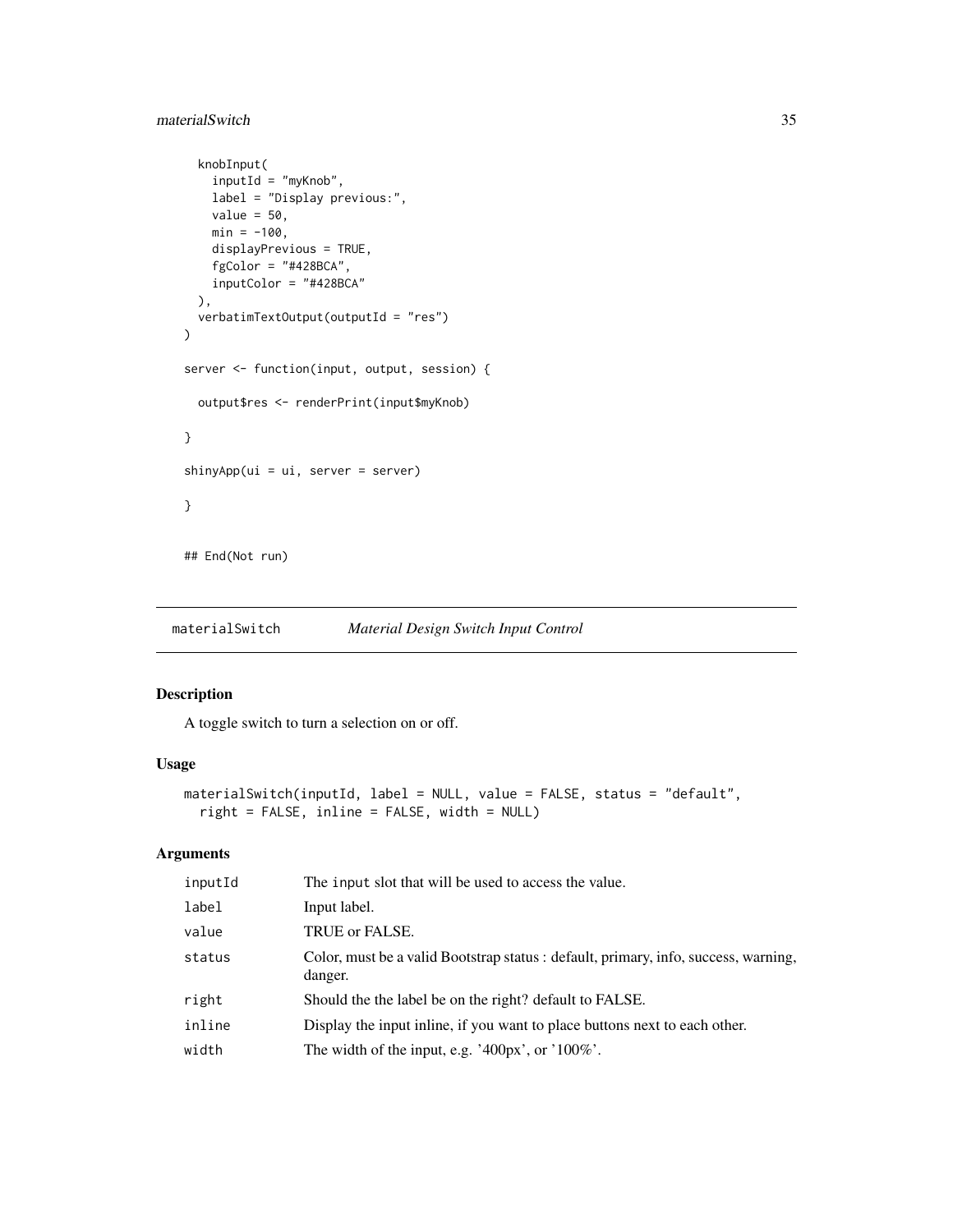# <span id="page-35-0"></span>36 multiInput

# Value

A switch control that can be added to a UI definition.

#### See Also

[updateMaterialSwitch](#page-94-1), [switchInput](#page-80-1)

# Examples

```
materialSwitch(inputId = "somevalue", label = "")
## Not run:
## Only run examples in interactive R sessions
if (interactive()) {
ui <- fluidPage(
  materialSwitch(inputId = "somevalue", label = ""),
  verbatimTextOutput("value")
)
server <- function(input, output) {
  output$value <- renderText({ input$somevalue })
}
shinyApp(ui, server)
}
## End(Not run)
```

| multiInput | Create a multiselect input control |  |
|------------|------------------------------------|--|
|            |                                    |  |

# Description

A user-friendly replacement for select boxes with the multiple attribute

#### Usage

```
multiInput(inputId, label, choices = NULL, selected = NULL,
 options = NULL, width = NULL, choiceNames = NULL, choiceValues = NULL)
```

| inputId  | The input slot that will be used to access the value.                                                 |  |
|----------|-------------------------------------------------------------------------------------------------------|--|
| label    | Display label for the control, or NULL for no label.                                                  |  |
| choices  | List of values to select from.                                                                        |  |
| selected | The initially selected value                                                                          |  |
| options  | List of options passed to multi (enable_search $=$ FALSE for disabling the<br>search bar for example) |  |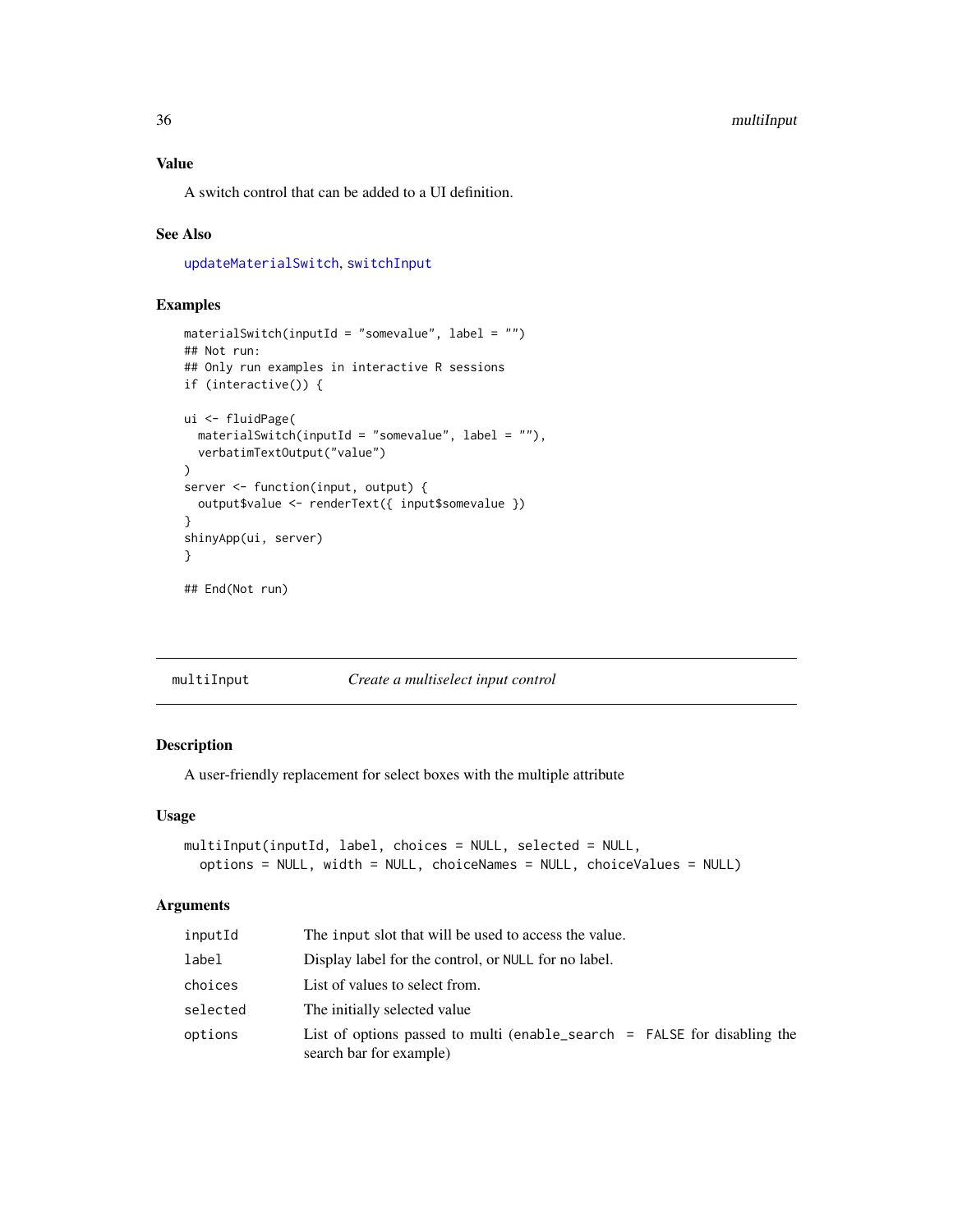#### multiInput 37

| width        | The width of the input, e.g. 400px, or 100% |
|--------------|---------------------------------------------|
| choiceNames  | List of names to display                    |
| choiceValues | List of value to retrieve in server         |

#### Value

A multiselect control

```
## Not run:
## Only run examples in interactive R sessions
if (interactive()) {
library("shiny")
library("shinyWidgets")
# simple use
ui <- fluidPage(
 multiInput(
    inputId = "id", label = "Fruits :",
    choices = c("Banana", "Blueberry", "Cherry",
                "Coconut", "Grapefruit", "Kiwi",
                "Lemon", "Lime", "Mango", "Orange",
                "Papaya"),
   selected = "Banana", width = "350px"
  ),
  verbatimTextOutput(outputId = "res")
\mathcal{L}server <- function(input, output, session) {
  output$res <- renderPrint({
    input$id
 })
}
shinyApp(ui = ui, server = server)
# with options
ui <- fluidPage(
  multiInput(
    inputId = "id", label = "Fruits :",
    choices = c("Banana", "Blueberry", "Cherry",
                "Coconut", "Grapefruit", "Kiwi",
                "Lemon", "Lime", "Mango", "Orange",
                "Papaya"),
    selected = "Banana", width = "400px",
    options = list(
```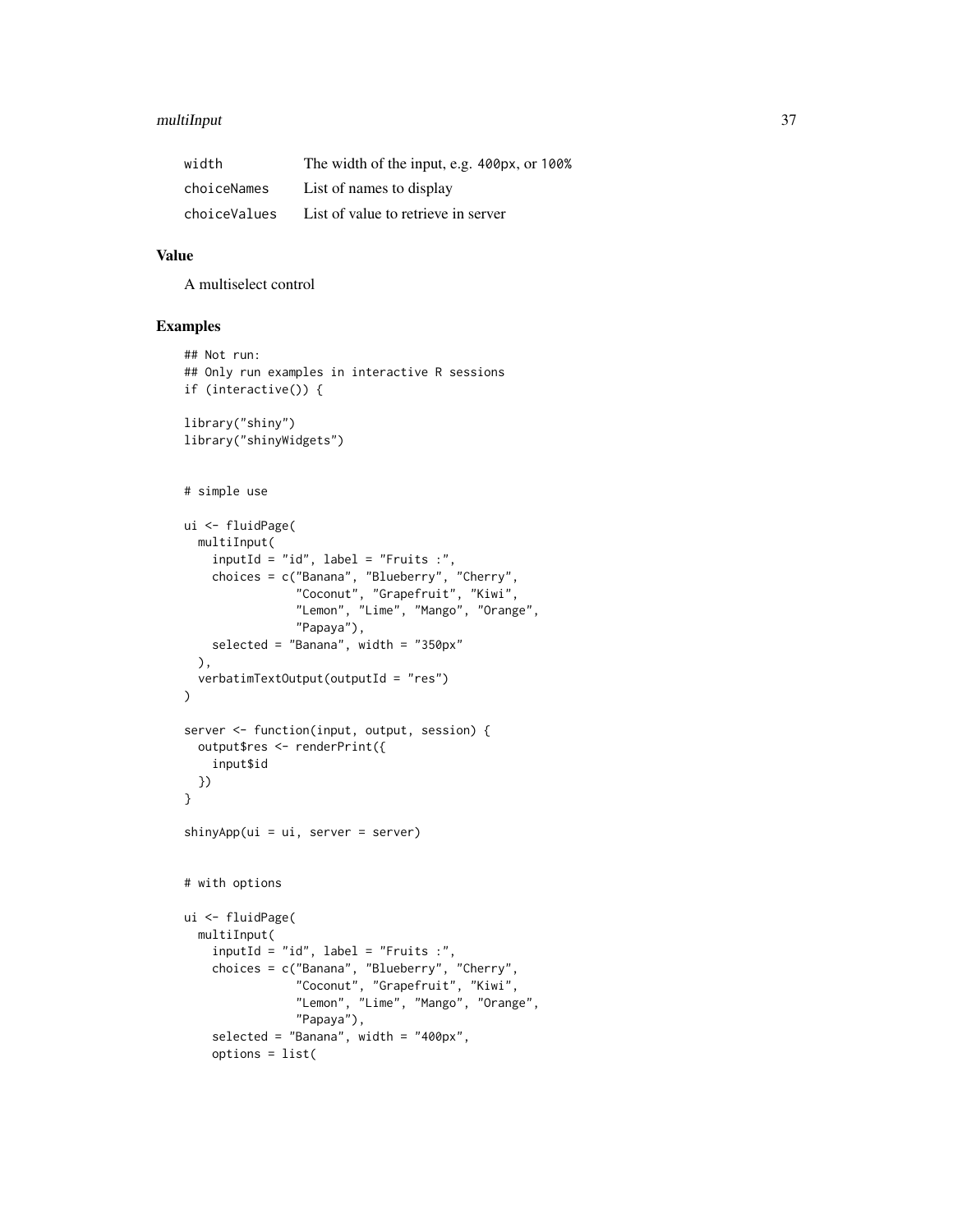```
enable_search = FALSE,
      non_selected_header = "Choose between:",
      selected_header = "You have selected:"
    )
  ),
  verbatimTextOutput(outputId = "res")
\mathcal{L}server <- function(input, output, session) {
  output$res <- renderPrint({
    input$id
 })
}
shinyApp(ui = ui, server = server)
}
## End(Not run)
```
noUiSliderInput *Numeric range slider*

#### Description

A minimal numeric range slider with a lot of features.

#### Usage

```
noUiSliderInput(inputId, label = NULL, min, max, value, step = NULL,
  tooltips = TRUE, connect = TRUE, padding = 0, margin = NULL,
  limit = NULL, orientation = c("horizontal", "vertical"),
 direction = c("ltr", "rtl"), behaviour = "tap", range = NULL,pips = NULL, format = wNumbFormat(), color = NULL, inline = FALSE,
 width = NULL, height = NULL)
```
#### Arguments

| inputId  | The input slot that will be used to access the value.                                                                                 |
|----------|---------------------------------------------------------------------------------------------------------------------------------------|
| label    | Display label for the control, or NULL for no label.                                                                                  |
| min      | Minimal value that can be selected.                                                                                                   |
| max      | Maximal value that can be selected.                                                                                                   |
| value    | The initial value of the slider, as many cursors will be created as values provided.                                                  |
| step     | numeric, by default, the slider slides fluently. In order to make the handles jump<br>between intervals, you can use the step option. |
| tooltips | logical, display slider's value in a tooltip above slider.                                                                            |
| connect  | logical, vector of length value $+1$ , color slider between handle(s).                                                                |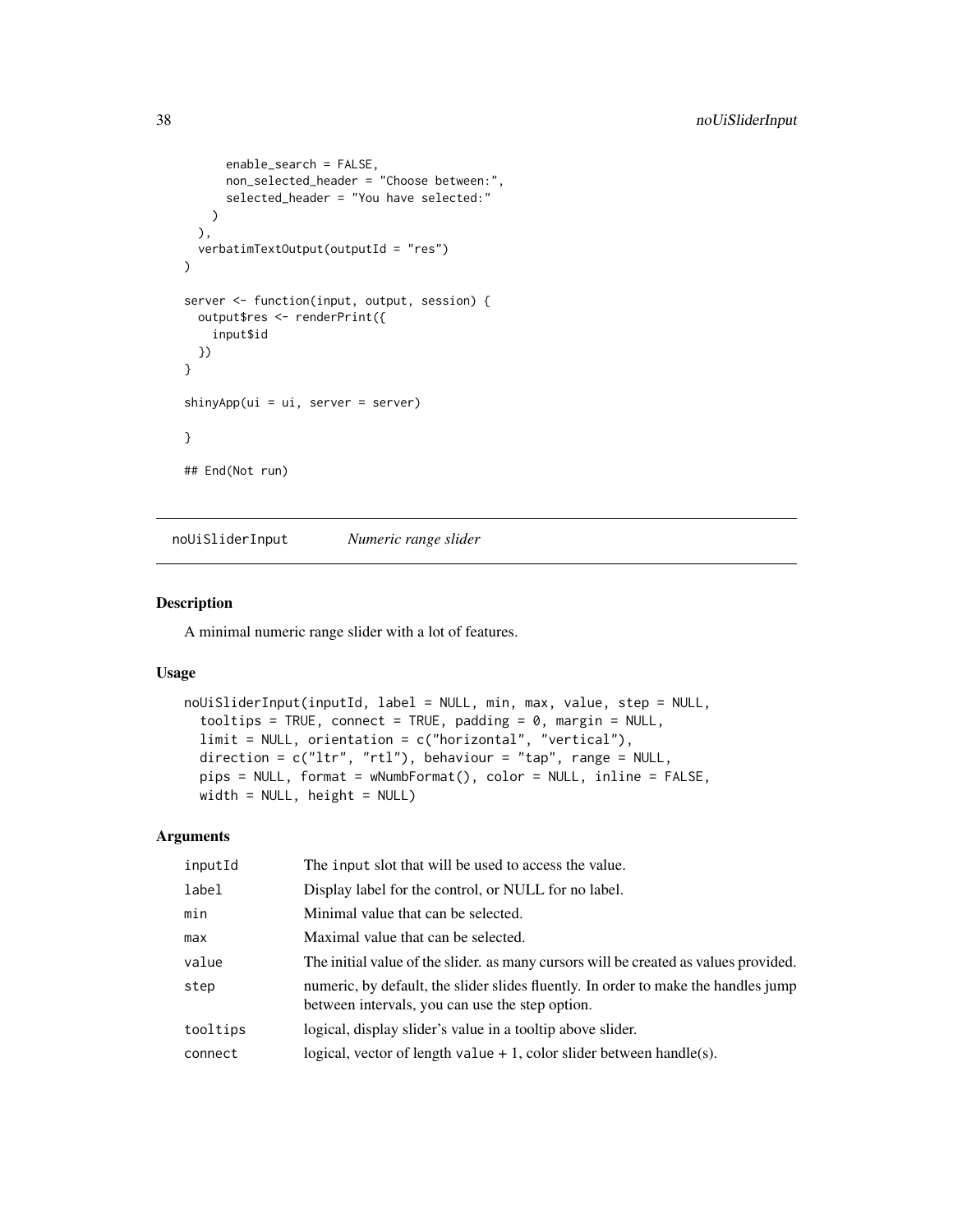| padding     | numeric, padding limits how close to the slider edges handles can be.                                                                                                                      |
|-------------|--------------------------------------------------------------------------------------------------------------------------------------------------------------------------------------------|
| margin      | numeric, when using two handles, the minimum distance between the handles<br>can be set using the margin option.                                                                           |
| limit       | numeric, the limit option is the opposite of the margin option, limiting the max-<br>imum distance between two handles.                                                                    |
| orientation | The orientation setting can be used to set the slider to "vertical" or "horizontal".                                                                                                       |
| direction   | "1tr" or "rt1", By default the sliders are top-to-bottom and left-to-right, but<br>you can change this using the direction option, which decides where the upper<br>side of the slider is. |
| behaviour   | Option to handle user interaction, a value or several between "drag", "tap",<br>"fixed", "snap" or "none". See https://refreshless.com/nouislider/<br>behaviour-option/for more examples.  |
| range       | list, can be used to define non-linear sliders.                                                                                                                                            |
| pips        | list, used to generate points along the slider.                                                                                                                                            |
| format      | numbers format, see wNumbFormat.                                                                                                                                                           |
| color       | color in Hex format for the slider.                                                                                                                                                        |
| inline      | If TRUE, it's possible to position sliders side-by-side.                                                                                                                                   |
| width       | The width of the input, e.g. 400px, or 100%.                                                                                                                                               |
| height      | The height of the input, e.g. 400px, or 100%.                                                                                                                                              |

#### Value

a ui definition

#### Note

See [updateNoUiSliderInput](#page-94-0) for updating slider value server-side. And [demoNoUiSlider](#page-25-0) for examples.

# Examples

```
## Not run:
```
if (interactive()) {

### examples ----

```
# see ?demoNoUiSlider
demoNoUiSlider("more")
```
### basic usage ----

library( shiny ) library( shinyWidgets )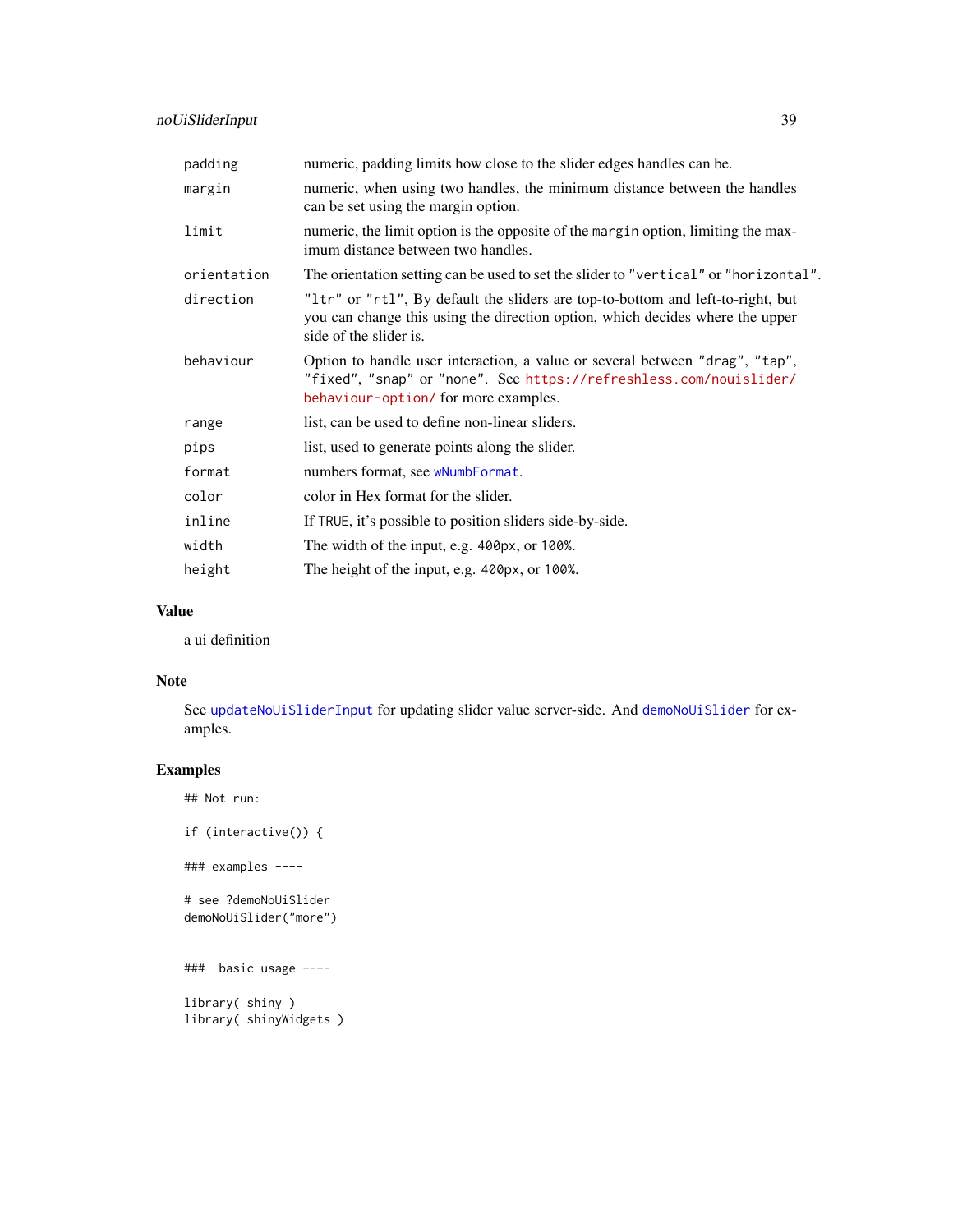```
40 panel
```

```
ui <- fluidPage(
 tags$br(),
 noUiSliderInput(
   inputId = "noui1",
   min = 0, max = 100,value = 20
 ),
 verbatimTextOutput(outputId = "res1"),
 tags$br(),
 noUiSliderInput(
    inputId = "noui2", label = "Slider vertical:",
   min = 0, max = 1000, step = 50,
   value = c(100, 400), margin = 100,
   orientation = "vertical",
   width = "100px", height = "300px"
 ),
 verbatimTextOutput(outputId = "res2")
)
server <- function(input, output, session) {
 output$res1 <- renderPrint(input$noui1)
 output$res2 <- renderPrint(input$noui2)
}
shinyApp(ui, server)
}
## End(Not run)
```

```
panel Create a panel
```
## Description

Create a panel (box) with basic border and padding, you can use Bootstrap status to style the panel, see <http://getbootstrap.com/components/#panels>.

#### Usage

```
panel(..., heading = NULL, footer = NULL, status = "default")
```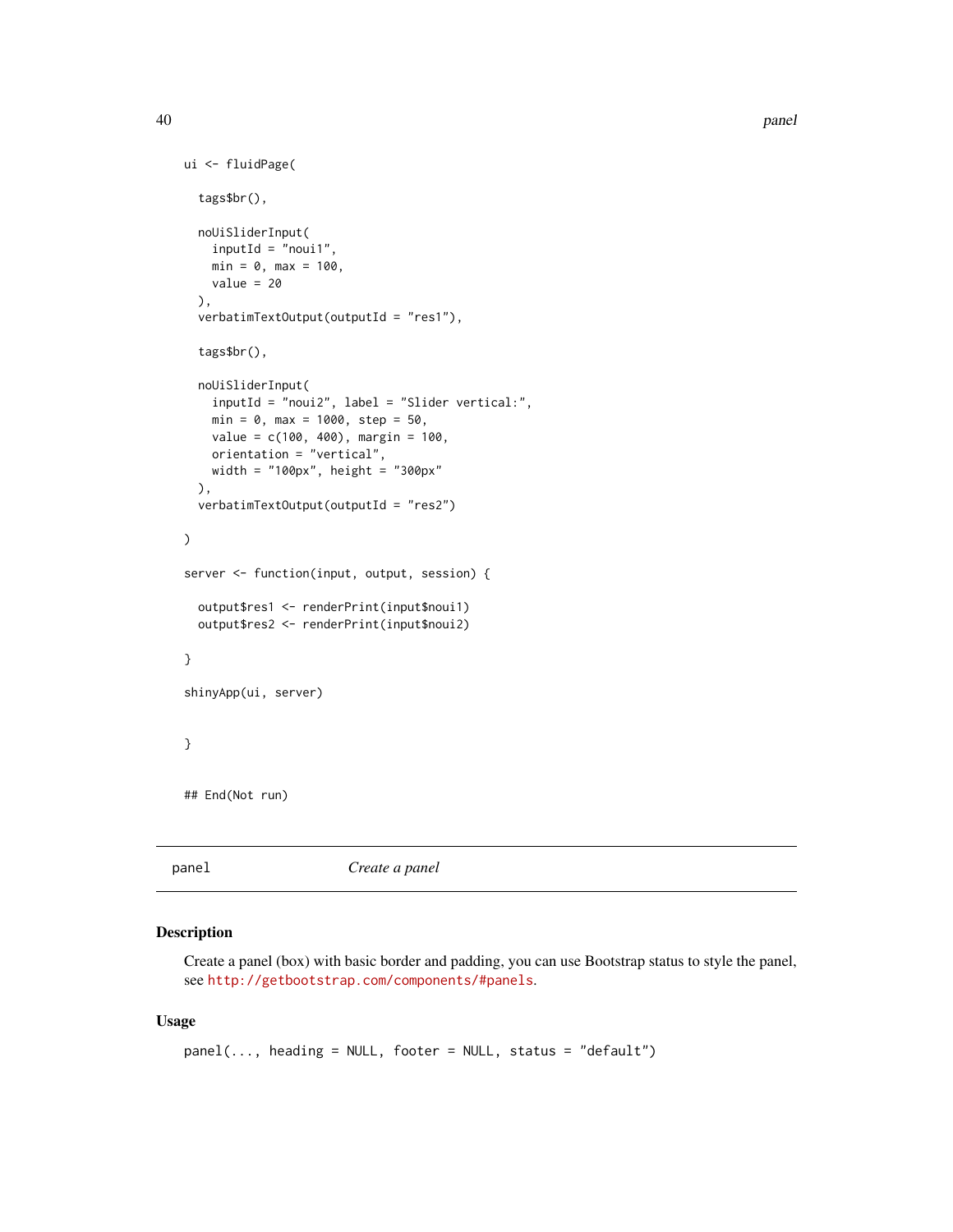#### panel 41 and 41 and 42 and 42 and 42 and 42 and 42 and 42 and 42 and 42 and 42 and 42 and 42 and 42 and 42 and 42 and 42 and 42 and 42 and 42 and 42 and 42 and 42 and 42 and 42 and 42 and 42 and 42 and 42 and 42 and 42 and

#### Arguments

| .       | UI elements to include inside the panel.     |
|---------|----------------------------------------------|
| heading | Title for the panel in a plain header.       |
| footer  | Footer for the panel.                        |
| status  | Bootstrap status for contextual alternative. |

#### Value

A UI definition.

```
## Not run:
if (interactive()) {
library("shiny")
library("shinyWidgets")
ui <- fluidPage(
  # Default
  panel(
    "Content goes here",
    checkboxInput(inputId = "id1", label = "Label")
  ),
  # With header and footer
  panel(
    "Content goes here",
    checkboxInput(inputId = "id2", label = "Label"),
    heading = "My title",
    footer = "Something"
  ),
  # With status
  panel(
    "Content goes here",
    checkboxInput(inputId = "id3", label = "Label"),
    heading = "My title",
    status = "primary"
 )
\mathcal{L}server <- function(input, output, session) {
}
shinyApp(ui = ui, server = server)
}
```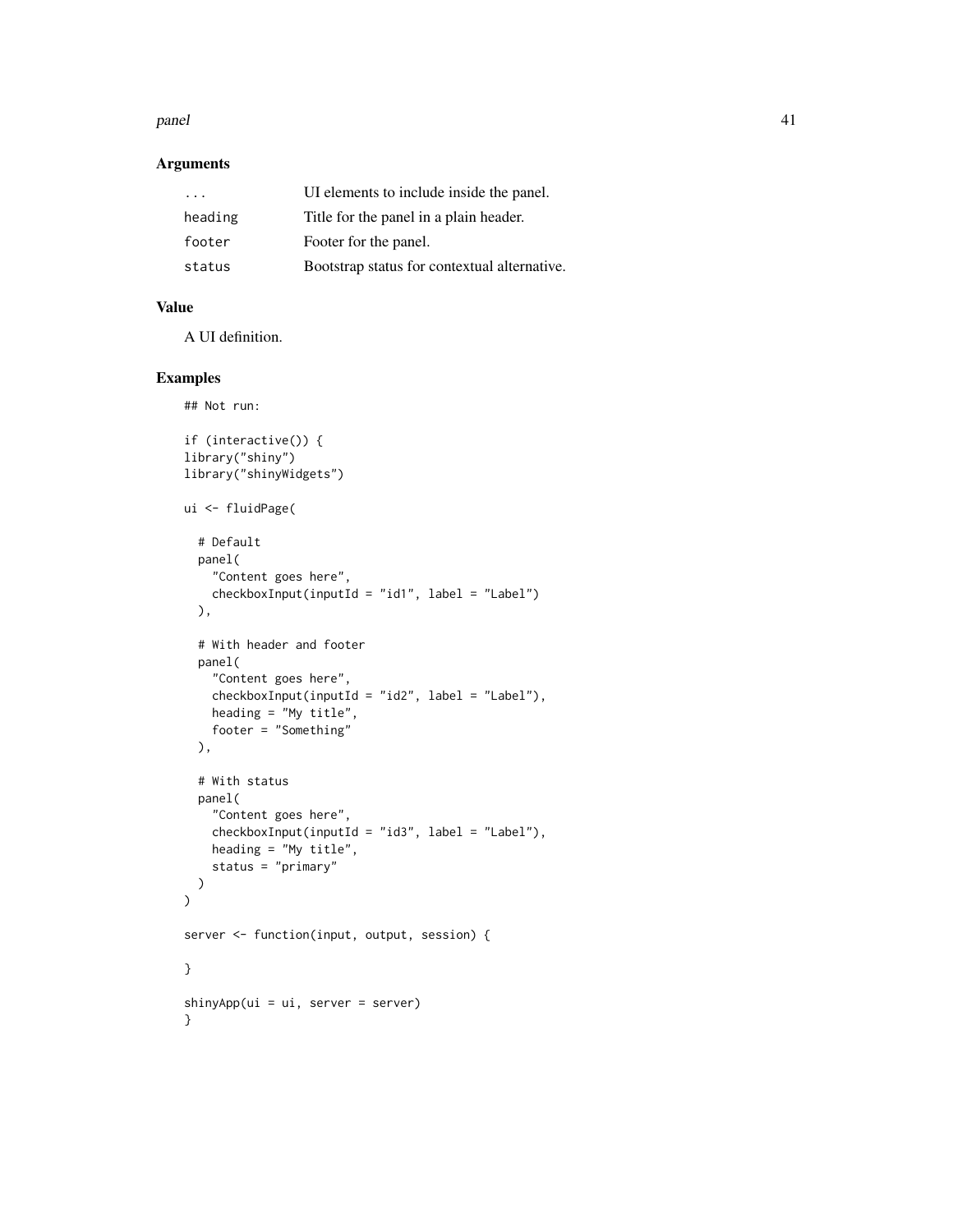## End(Not run)

pickerGroup-module *Picker Group*

## Description

Group of mutually dependent 'pickerInput' for filtering data.frame's columns.

## Usage

```
pickerGroupUI(id, params, label = NULL, btn_label = "Reset filters",
 options = list()
```

```
pickerGroupServer(input, output, session, data, vars)
```
## Arguments

| id        | Module's id.                                                                                                                                     |
|-----------|--------------------------------------------------------------------------------------------------------------------------------------------------|
| params    | a named list of parameters passed to each 'pickerInput', you can use : 'inputId'<br>(obligatory, must be variable name), 'label', 'placeholder'. |
| label     | character, global label on top of all labels.                                                                                                    |
| btn_label | reset button label.                                                                                                                              |
| options   | See picker Input options argument.                                                                                                               |
| input     | standard shiny input.                                                                                                                            |
| output    | standard shiny output.                                                                                                                           |
| session   | standard shiny session.                                                                                                                          |
| data      | a data. frame, or an object coercible to data. frame.                                                                                            |
| vars      | character, columns to use to create filters, must correspond to variables listed in<br>params.                                                   |

#### Value

a reactive function containing data filtered.

# Examples

```
## Not run:
if (interactive()) {
library(shiny)
library(shinyWidgets)
```
data("mpg", package = "ggplot2")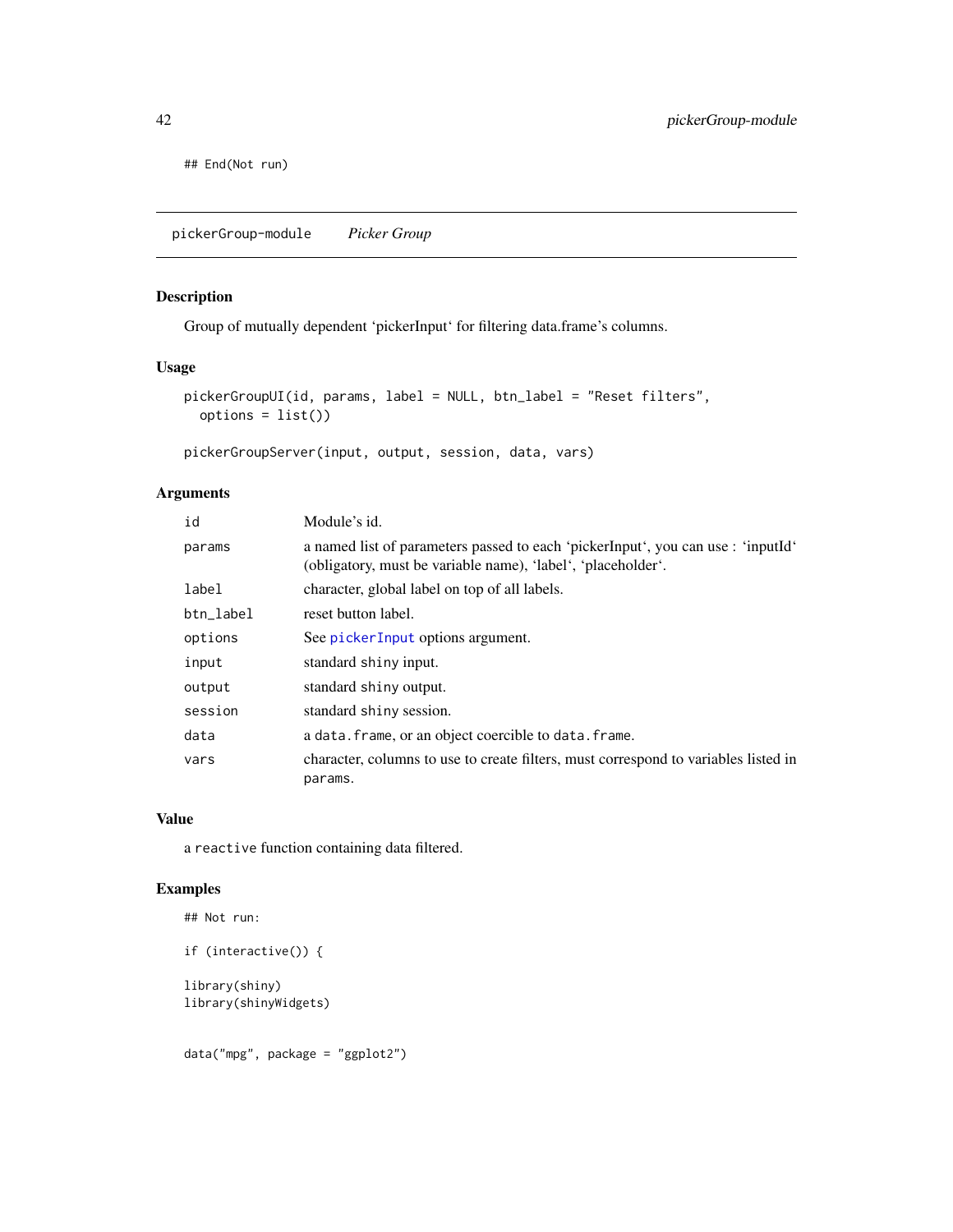```
ui <- fluidPage(
  fluidRow(
    column(
      width = 10, offset = 1,
      tags$h3("Filter data with picker group"),
      panel(
        pickerGroupUI(
          id = "my-filters",
          params = list(
            manufacturer = list(inputId = "manufacturer", title = "Manufacturer:"),
            model = list(inputId = "model", title = "Model:"),
            trans = list(inputId = "trans", title = "Trans:"),
            class = list(inputId = "class", title = "Class:")
          )
        ), status = "primary"
      ),
      dataTableOutput(outputId = "table")
    )
 )
\lambdaserver <- function(input, output, session) {
  res_mod <- callModule(
    module = pickerGroupServer,
    id = "my-filters",
    data = mpg,vars = c("manufacturer", "model", "trans", "class")
  )
  output$table <- renderDataTable(res_mod())
}
shinyApp(ui, server)
}
## End(Not run)
```
<span id="page-42-0"></span>pickerInput *Select picker Input Control*

#### Description

Create a select picker (<https://silviomoreto.github.io/bootstrap-select/>)

#### Usage

```
pickerInput(inputId, label = NULL, choices, selected = NULL,
```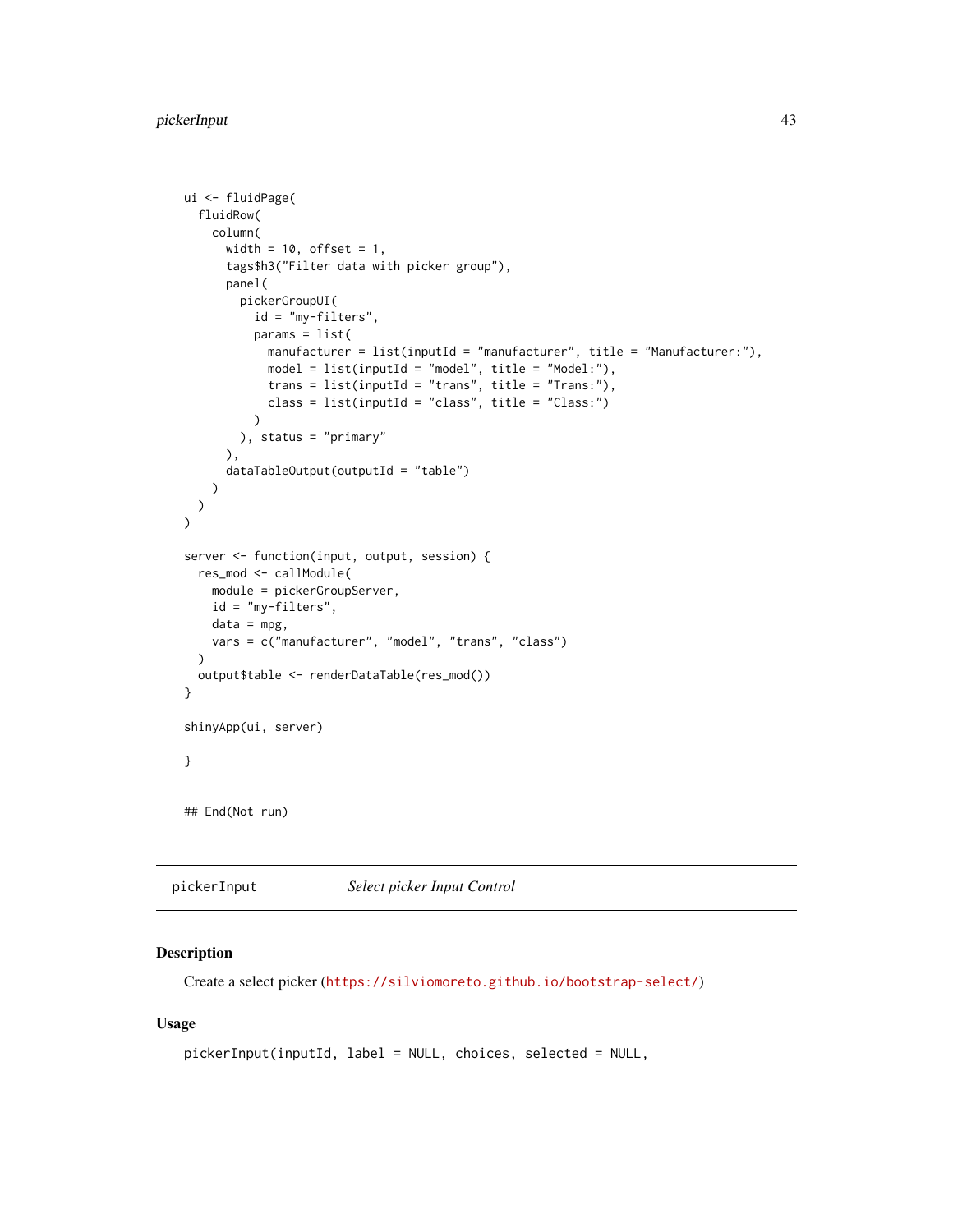```
multiple = FALSE, options = list(), choicesOpt = NULL, width = NULL,
inline = FALSE)
```
#### Arguments

| inputId    | The input slot that will be used to access the value.                                                                                                                                              |
|------------|----------------------------------------------------------------------------------------------------------------------------------------------------------------------------------------------------|
| label      | Display a text in the center of the switch.                                                                                                                                                        |
| choices    | List of values to select from. If elements of the list are named then that name<br>rather than the value is displayed to the user.                                                                 |
| selected   | The initially selected value (or multiple values if multiple = TRUE). If not spec-<br>ified then defaults to the first value for single-select lists and no values for mul-<br>tiple select lists. |
| multiple   | Is selection of multiple items allowed?                                                                                                                                                            |
| options    | Options to customize the select picker, see https://silviomoreto.github.<br>io/bootstrap-select/options/. For limit the number of selections, see ex-<br>ample below.                              |
| choicesOpt | Options for choices in the dropdown menu.                                                                                                                                                          |
| width      | The width of the input : 'auto', 'fit', ' $100px'$ , ' $75%$ '.                                                                                                                                    |
| inline     | Put the label and the picker on the same line.                                                                                                                                                     |

#### Value

A select control that can be added to a UI definition.

```
## Not run:
## Only run examples in interactive R sessions
if (interactive()) {
# You can run the gallery to see other examples
shinyWidgetsGallery()
# Simple example
ui <- fluidPage(
  pickerInput(inputId = "somevalue", label = "A label", choices = c("a", "b")),
  verbatimTextOutput("value")
\lambdaserver <- function(input, output) {
  output$value <- renderPrint({ input$somevalue })
}
shinyApp(ui, server)
### Add actions box for selecting
# deselecting all options
library("shiny")
```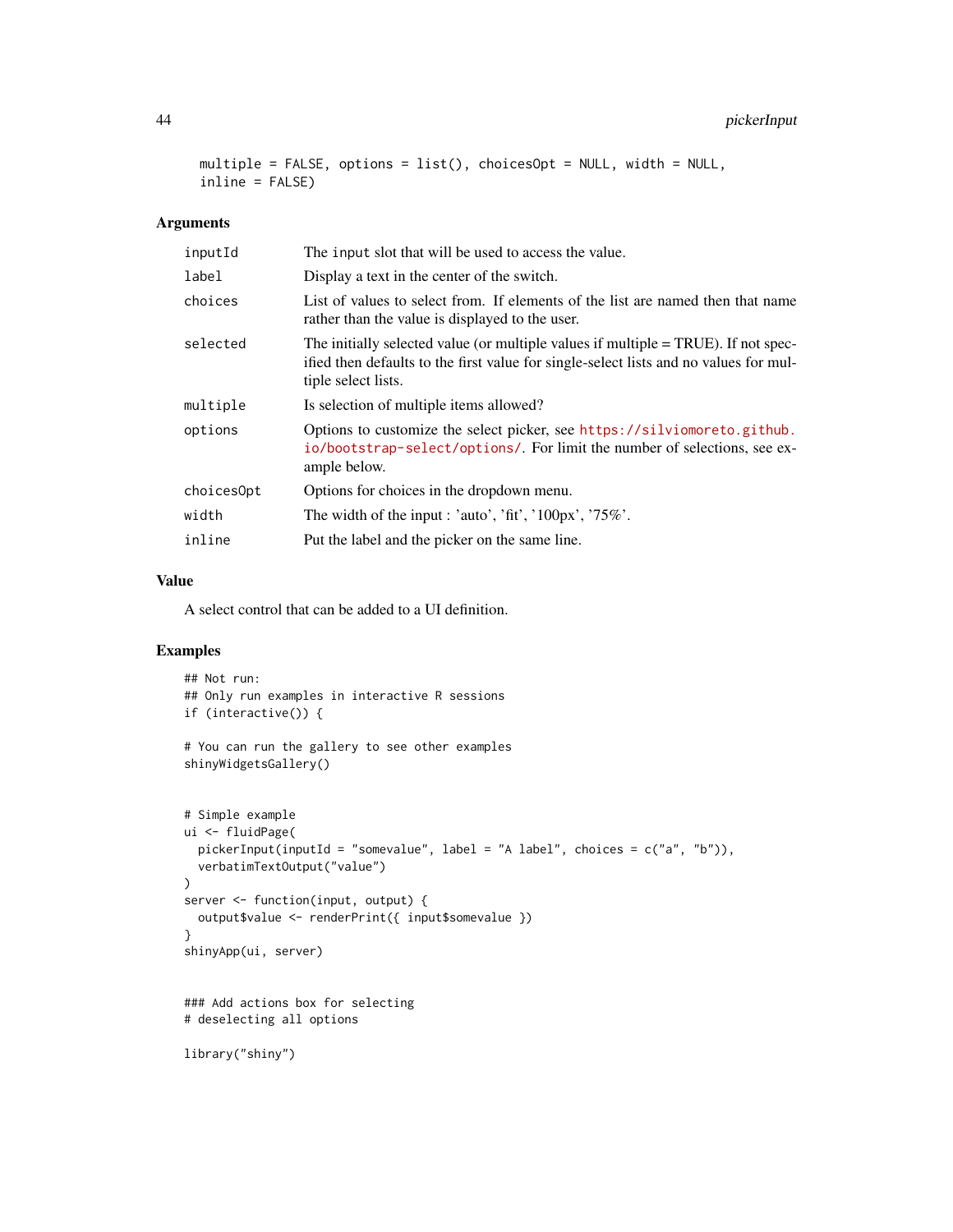## pickerInput 45

```
library("shinyWidgets")
ui <- fluidPage(
 br(),
  pickerInput(
    inputId = "p1",label = "Select all option",
    choices = rownames(mtcars),
    multiple = TRUE,
    options = list(`actions-box` = TRUE)
  ),
  br(),
  pickerInput(
    inputId = "p2",label = "Select all option / custom text",
    choices = rownames(mtcars),
    multiple = TRUE,
    options = list(
      `actions-box` = TRUE,
      `deselect-all-text` = "None...",
      `select-all-text` = "Yeah, all !",
      `none-selected-text` = "zero"
    )
 )
\lambdaserver <- function(input, output, session) {
}
shinyApp(ui = ui, server = server)
### Customize the values displayed in the box ----
library("shiny")
library("shinyWidgets")
ui <- fluidPage(
  br(),
  pickerInput(
   inputId = "p1",label = "Default",
    multiple = TRUE,
    choices = rownames(mtcars),
    selected = rownames(mtcars)[1:5]
  ),
  br(),
  pickerInput(
    inputId = "plb",label = "Default with | separator",
    multiple = TRUE,
```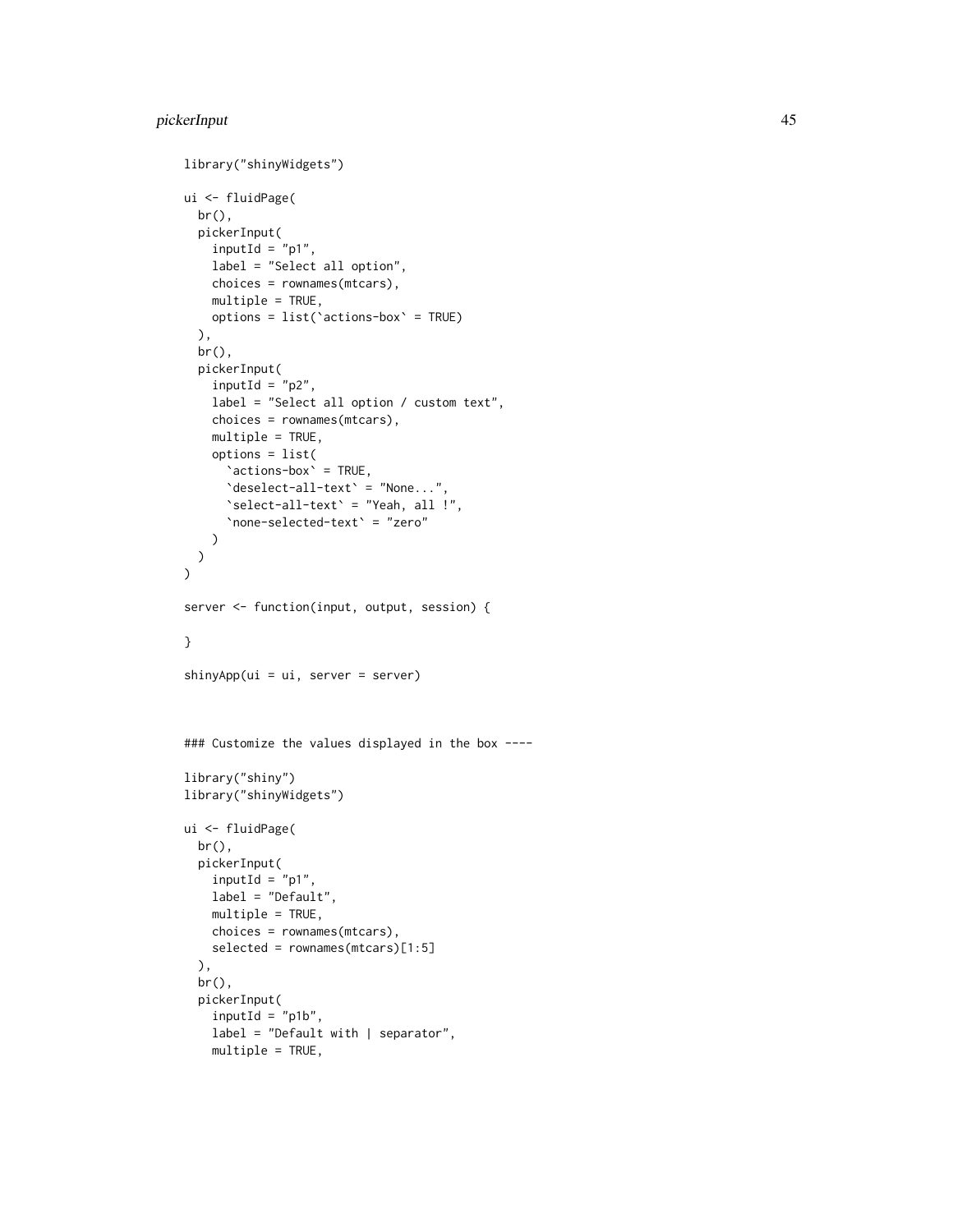```
choices = rownames(mtcars),
   selected = rownames(mtcars)[1:5],
   options = list(`multiple-separator` = " | ")
  ),
  br(),
  pickerInput(
   inputId = "p2",label = "Static",
   multiple = TRUE,
   choices = rownames(mtcars),
   selected = rownames(mtcars)[1:5],
   options = list(`selected-text-format`= "static",
                   title = "Won't change")
  ),
  br(),
  pickerInput(
   inputId = "p3",label = "Count",
   multiple = TRUE,
   choices = rownames(mtcars),
   selected = rownames(mtcars)[1:5],
   options = list(`selected-text-format`= "count")
  ),
  br(),
  pickerInput(
    inputId = "p3",label = "Customize count",
   multiple = TRUE,
   choices = rownames(mtcars),
   selected = rownames(mtcars)[1:5],
   options = list(
      `selected-text-format`= "count",
      `count-selected-text` = "(0) models choosed (on a total of \{1\})'')
 )
\lambdaserver <- function(input, output, session) {
}
shinyApp(ui = ui, server = server)
### Limit the number of selections ----
library(shiny)
library(shinyWidgets)
ui <- fluidPage(
  pickerInput(
    inputId = "groups",
    label = "Select one from each group below:",
```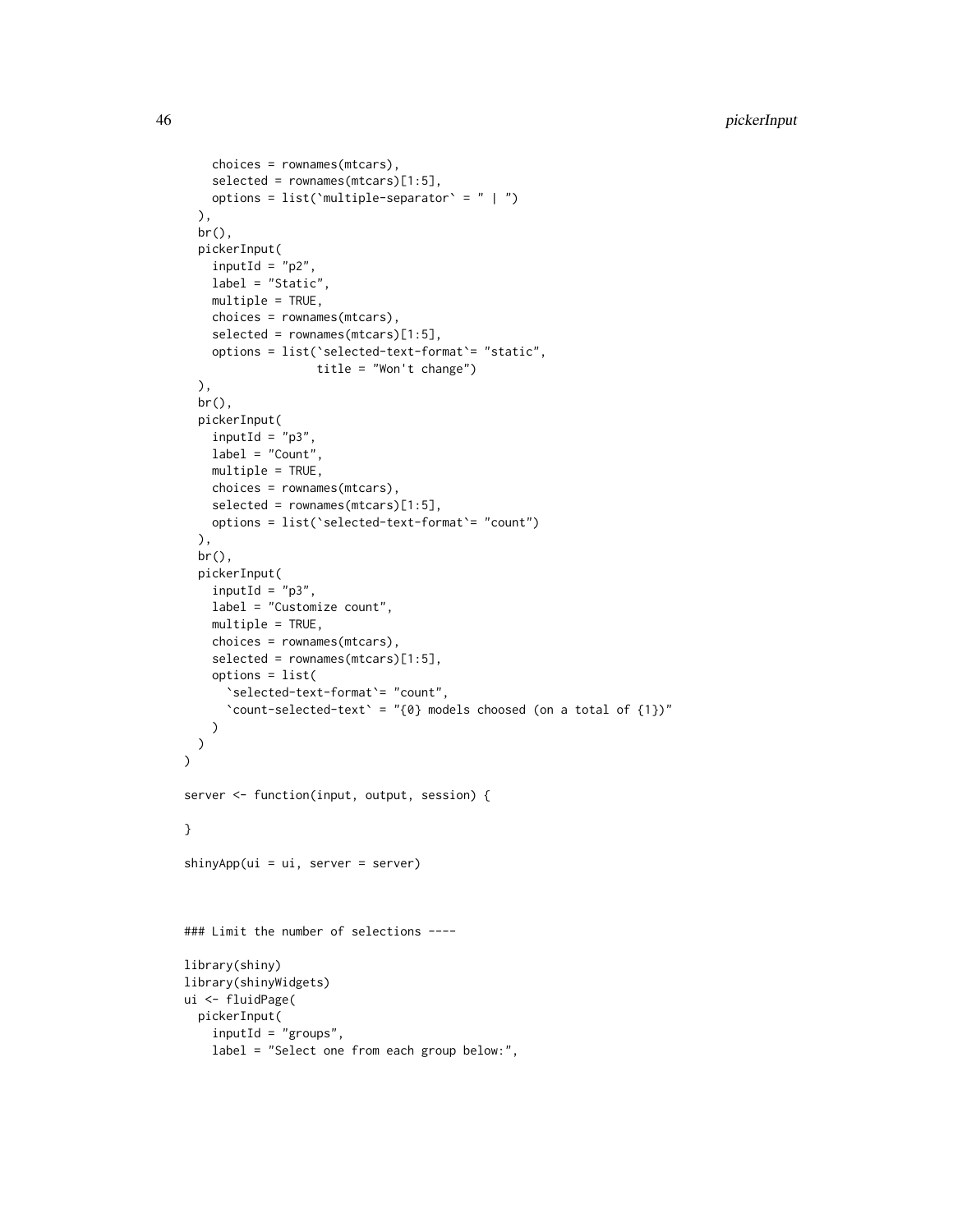## prettyCheckbox 47

```
choices = list(
      Group1 = c("1", "2", "3", "4"),
      Group2 = c("A", "B", "C", "D")
   ),
   multiple = TRUE,
   options = list("max-options-group" = 1)
 ),
 verbatimTextOutput(outputId = "res_grp"),
 pickerInput(
   inputId = "groups_2",label = "Select two from each group below:",
   choices = list(
      Group1 = c("1", "2", "3", "4"),
      Group2 = c("A", "B", "C", "D")
   ),
   multiple = TRUE,
   options = list("max-options-group" = 2)
 ),
 verbatimTextOutput(outputId = "res_grp_2"),
 pickerInput(
   inputId = "classic",
   label = "Select max two option below:",
   choices = c("A", "B", "C", "D"),
   multiple = TRUE,
   options = list(
     "max-options" = 2,
      "max-options-text" = "No more!"
   )
 ),
 verbatimTextOutput(outputId = "res_classic")
\mathcal{L}server <- function(input, output) {
 output$res_grp <- renderPrint(input$groups)
 output$res_grp_2 <- renderPrint(input$groups_2)
 output$res_classic <- renderPrint(input$classic)
}
shinyApp(ui, server)
}
## End(Not run)
```
prettyCheckbox *Pretty Checkbox Input*

## Description

Create a pretty checkbox that can be used to specify logical values.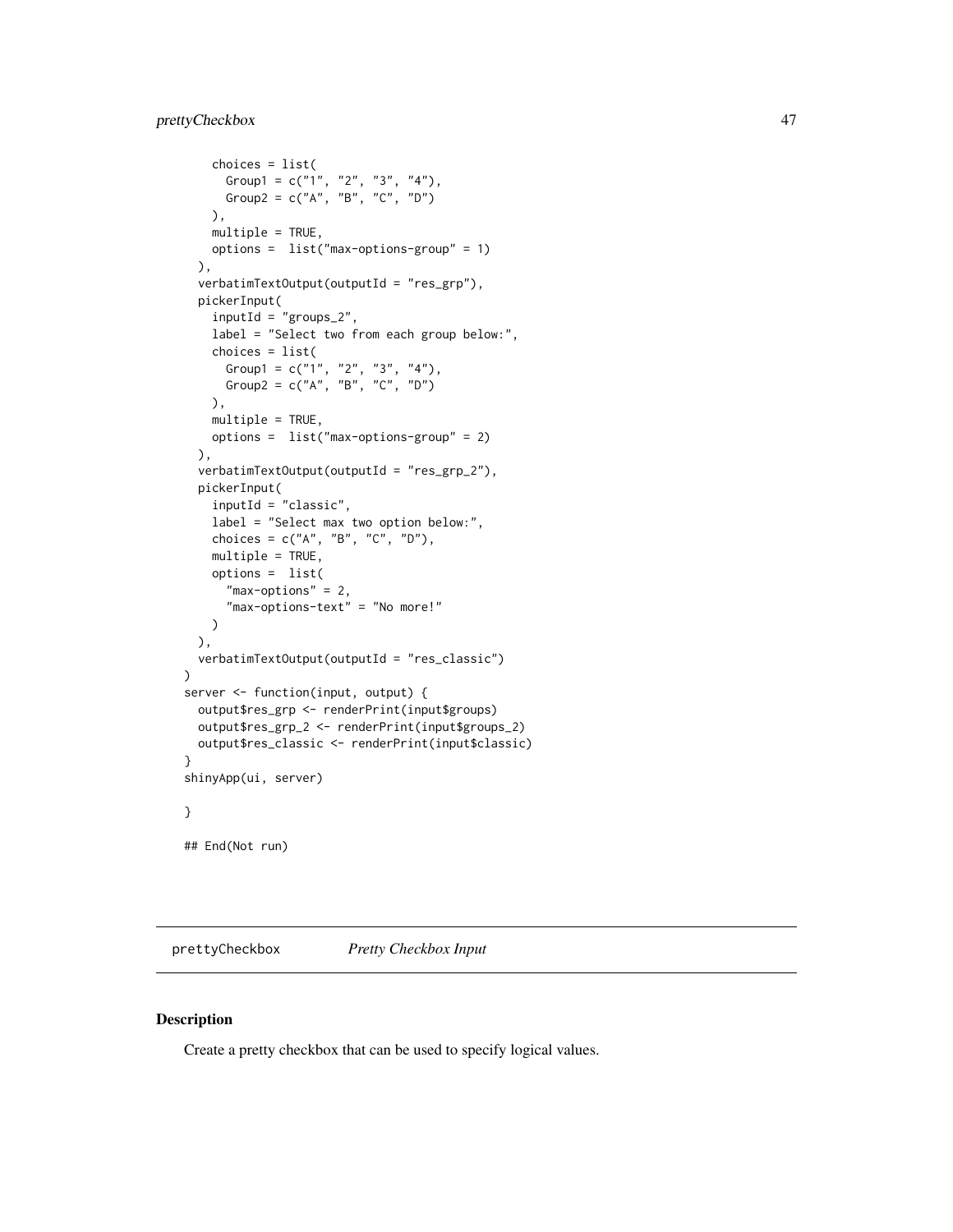## Usage

```
prettyCheckbox(inputId, label, value = FALSE, status = "default",
  shape = c("square", "curve", "round"), outline = FALSE, fill = FALSE,
  thick = FALSE, animation = NULL, icon = NULL, plain = FALSE,
 bigger = FALSE, inline = FALSE, width = NULL)
```
#### Arguments

| inputId   | The input slot that will be used to access the value.                                                                  |
|-----------|------------------------------------------------------------------------------------------------------------------------|
| label     | Display label for the control.                                                                                         |
| value     | Initial value (TRUE or FALSE).                                                                                         |
| status    | Add a class to the checkbox, you can use Bootstrap status like 'info', 'primary',<br>'danger', 'warning' or 'success'. |
| shape     | Shape of the checkbox between square, curve and round.                                                                 |
| outline   | Color also the border of the checkbox (TRUE or FALSE).                                                                 |
| fill      | Fill the checkbox with color (TRUE or FALSE).                                                                          |
| thick     | Make the content inside checkbox smaller (TRUE or FALSE).                                                              |
| animation | Add an animation when checkbox is checked, a value between smooth, jelly,<br>tada, rotate, pulse.                      |
| icon      | Optional, display an icon on the checkbox, must be an icon created with icon.                                          |
| plain     | Remove the border when checkbox is checked (TRUE or FALSE).                                                            |
| bigger    | Scale the checkboxes a bit bigger (TRUE or FALSE).                                                                     |
| inline    | Display the input inline, if you want to place checkboxes next to each other.                                          |
| width     | The width of the input, e.g. 400px, or 100%.                                                                           |

### Value

TRUE or FALSE server-side.

#### Note

Due to the nature of different checkbox design, certain animations are not applicable in some arguments combinations. You can find examples on the pretty-checkbox official page : [https:](https://lokesh-coder.github.io/pretty-checkbox/) [//lokesh-coder.github.io/pretty-checkbox/](https://lokesh-coder.github.io/pretty-checkbox/).

#### See Also

See [updatePrettyCheckbox](#page-97-0) to update the value server-side. See [prettySwitch](#page-55-0) and [prettyToggle](#page-57-0) for similar widgets.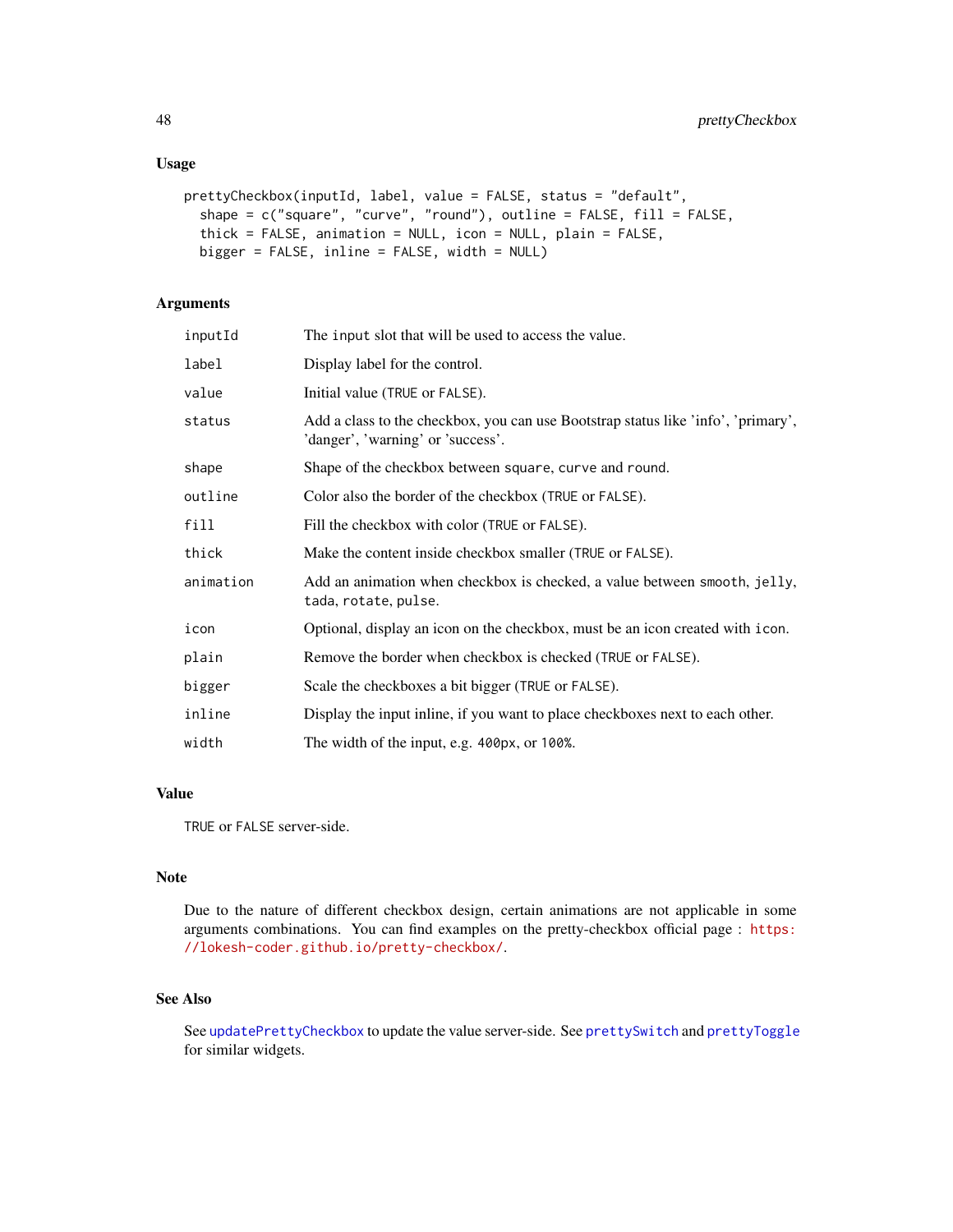#### prettyCheckbox 49

```
## Not run:
if (interactive()) {
library(shiny)
library(shinyWidgets)
ui <- fluidPage(
  tags$h1("Pretty checkbox"),
  br(),
  fluidRow(
    column(
      width = 4,
      prettyCheckbox(inputId = "checkbox1",
                   label = "Click me!"),
      verbatimTextOutput(outputId = "res1"),
      br(),
      prettyCheckbox(inputId = "checkbox4", label = "Click me!",
                     outline = TRUE,
                   plain = TRUE, icon = icon("thumbs-up")),
      verbatimTextOutput(outputId = "res4")
   ),
    column(
      width = 4,
      prettyCheckbox(inputId = "checkbox2",
                     label = "Click me!", thick = TRUE,
                     animation = "pulse", status = "info"),
      verbatimTextOutput(outputId = "res2"),
      br(),
      prettyCheckbox(inputId = "checkbox5",
                     label = "Click me!", icon = icon("check"),
                     animation = "tada", status = "default"),
      verbatimTextOutput(outputId = "res5")
   ),
    column(
      width = 4,
      prettyCheckbox(inputId = "checkbox3", label = "Click me!",
                     shape = "round", status = "danger",
                   fill = TRUE, value = TRUE),
      verbatimTextOutput(outputId = "res3")
   )
  )
\mathcal{L}server <- function(input, output, session) {
  output$res1 <- renderPrint(input$checkbox1)
  output$res2 <- renderPrint(input$checkbox2)
  output$res3 <- renderPrint(input$checkbox3)
```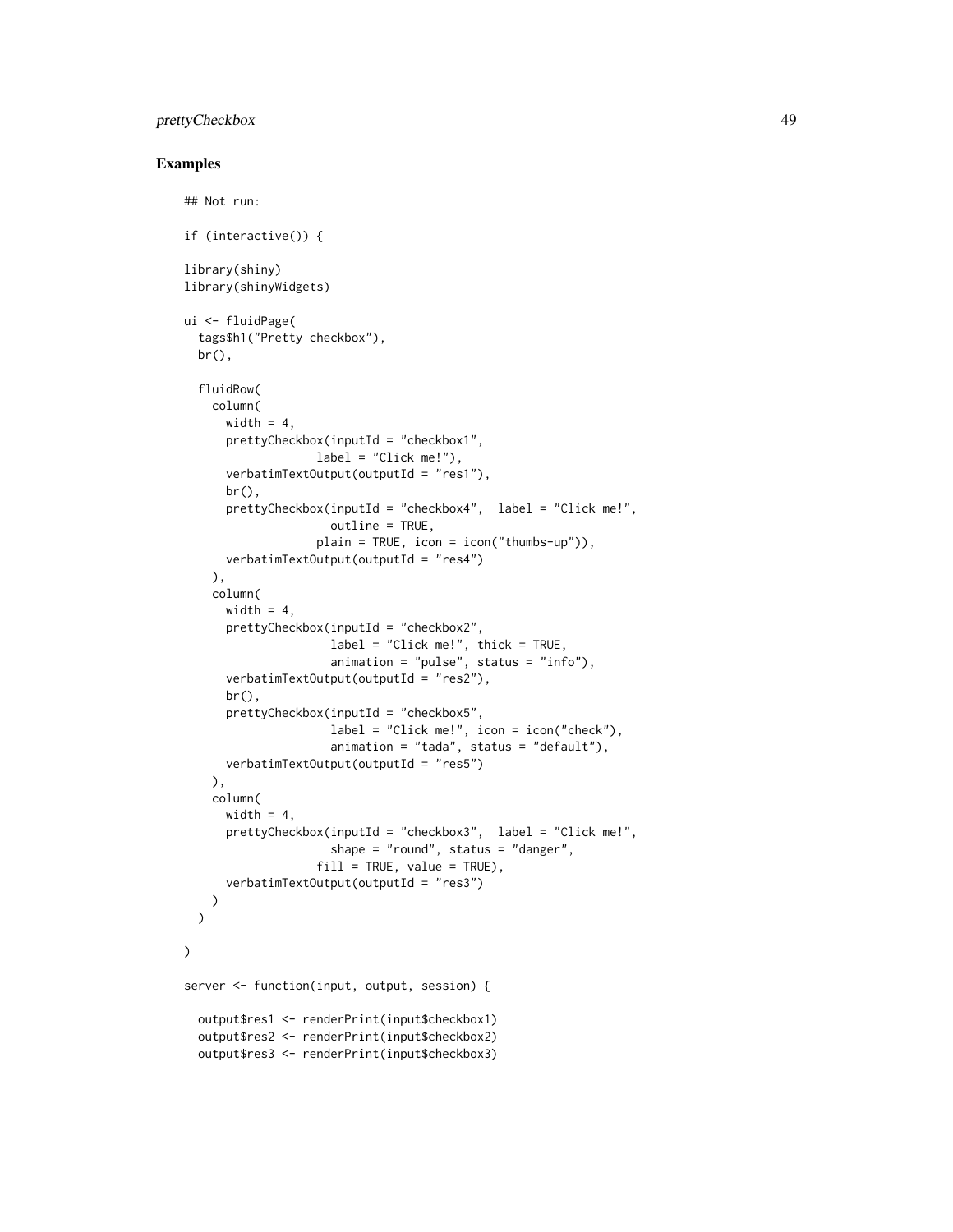```
output$res4 <- renderPrint(input$checkbox4)
 output$res5 <- renderPrint(input$checkbox5)
}
shinyApp(ui, server)
# Inline example ----
ui <- fluidPage(
 tags$h1("Pretty checkbox: inline example"),
 br(),
 prettyCheckbox(inputId = "checkbox1",
                 label = "Click me!",
                 status = "success",
                 outline = TRUE,
                 inline = TRUE),
 prettyCheckbox(inputId = "checkbox2",
                 label = "Click me!",
                 thick = TRUE,
                 shape = "curve",
                 animation = "pulse",
                 status = "info",
                 inline = TRUE),
 prettyCheckbox(inputId = "checkbox3",
                 label = "Click me!",
                 shape = "round",
                 status = "danger",
                 value = TRUE,
                 inline = TRUE),
 prettyCheckbox(inputId = "checkbox4",
                 label = "Click me!",
                 outline = TRUE,
                 plain = TRUE,
                 animation = "rotate",
                 icon = icon("thumbs-up"),
                 inline = TRUE),
 prettyCheckbox(inputId = "checkbox5",
                 label = "Click me!",
                 icon = icon("check"),
                 animation = "tada",
                 status = "primary",
                 inline = TRUE),
 verbatimTextOutput(outputId = "res")
\mathcal{L}server <- function(input, output, session) {
 output$res <- renderPrint(c(input$checkbox1,
                              input$checkbox2,
                              input$checkbox3,
```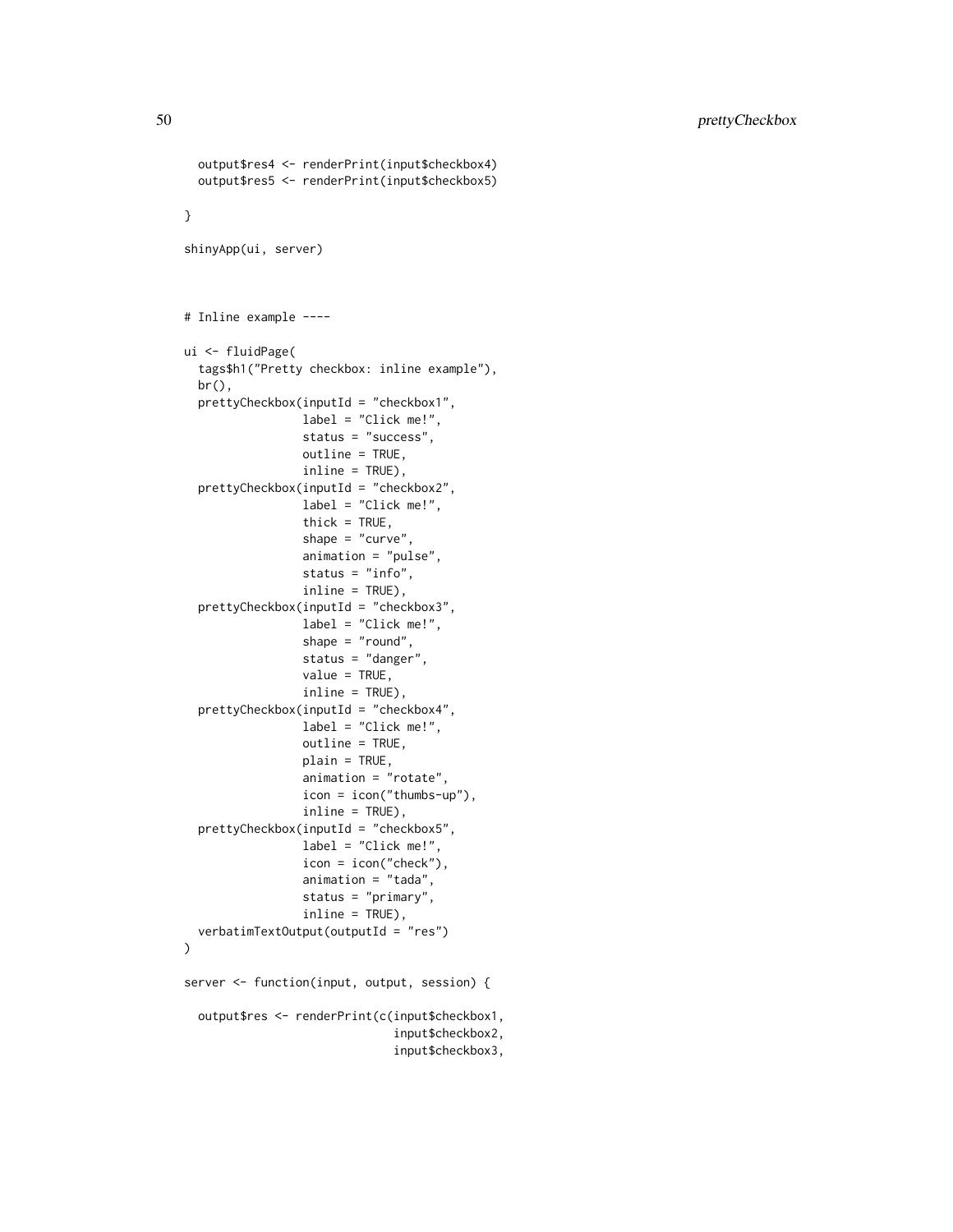input\$checkbox4, input\$checkbox5)) } shinyApp(ui, server) } ## End(Not run)

prettyCheckboxGroup *Pretty Checkbox Group Input Control*

#### Description

Create a group of pretty checkboxes that can be used to toggle multiple choices independently. The server will receive the input as a character vector of the selected values.

#### Usage

```
prettyCheckboxGroup(inputId, label, choices = NULL, selected = NULL,
  status = "default", shape = c("square", "curve", "round"),
 outline = FALSE, fill = FALSE, thick = FALSE, animation = NULL,
  icon = NULL, plain = FALSE, bigger = FALSE, inline = FALSE,
 width = NULL, choiceNames = NULL, choiceValues = NULL)
```
#### Arguments

| inputId   | The input slot that will be used to access the value.                                                                                                                                                                                                                                                                                                          |
|-----------|----------------------------------------------------------------------------------------------------------------------------------------------------------------------------------------------------------------------------------------------------------------------------------------------------------------------------------------------------------------|
| label     | Display label for the control.                                                                                                                                                                                                                                                                                                                                 |
| choices   | List of values to show checkboxes for. If elements of the list are named then that<br>name rather than the value is displayed to the user. If this argument is provided,<br>then choiceNames and choiceValues must not be provided, and vice-versa.<br>The values should be strings; other types (such as logicals and numbers) will be<br>coerced to strings. |
| selected  | The values that should be initially selected, if any.                                                                                                                                                                                                                                                                                                          |
| status    | Add a class to the checkbox, you can use Bootstrap status like 'info', 'primary',<br>'danger', 'warning' or 'success'.                                                                                                                                                                                                                                         |
| shape     | Shape of the checkbox between square, curve and round.                                                                                                                                                                                                                                                                                                         |
| outline   | Color also the border of the checkbox (TRUE or FALSE).                                                                                                                                                                                                                                                                                                         |
| fill      | Fill the checkbox with color (TRUE or FALSE).                                                                                                                                                                                                                                                                                                                  |
| thick     | Make the content inside checkbox smaller (TRUE or FALSE).                                                                                                                                                                                                                                                                                                      |
| animation | Add an animation when checkbox is checked, a value between smooth, jelly,<br>tada, rotate, pulse.                                                                                                                                                                                                                                                              |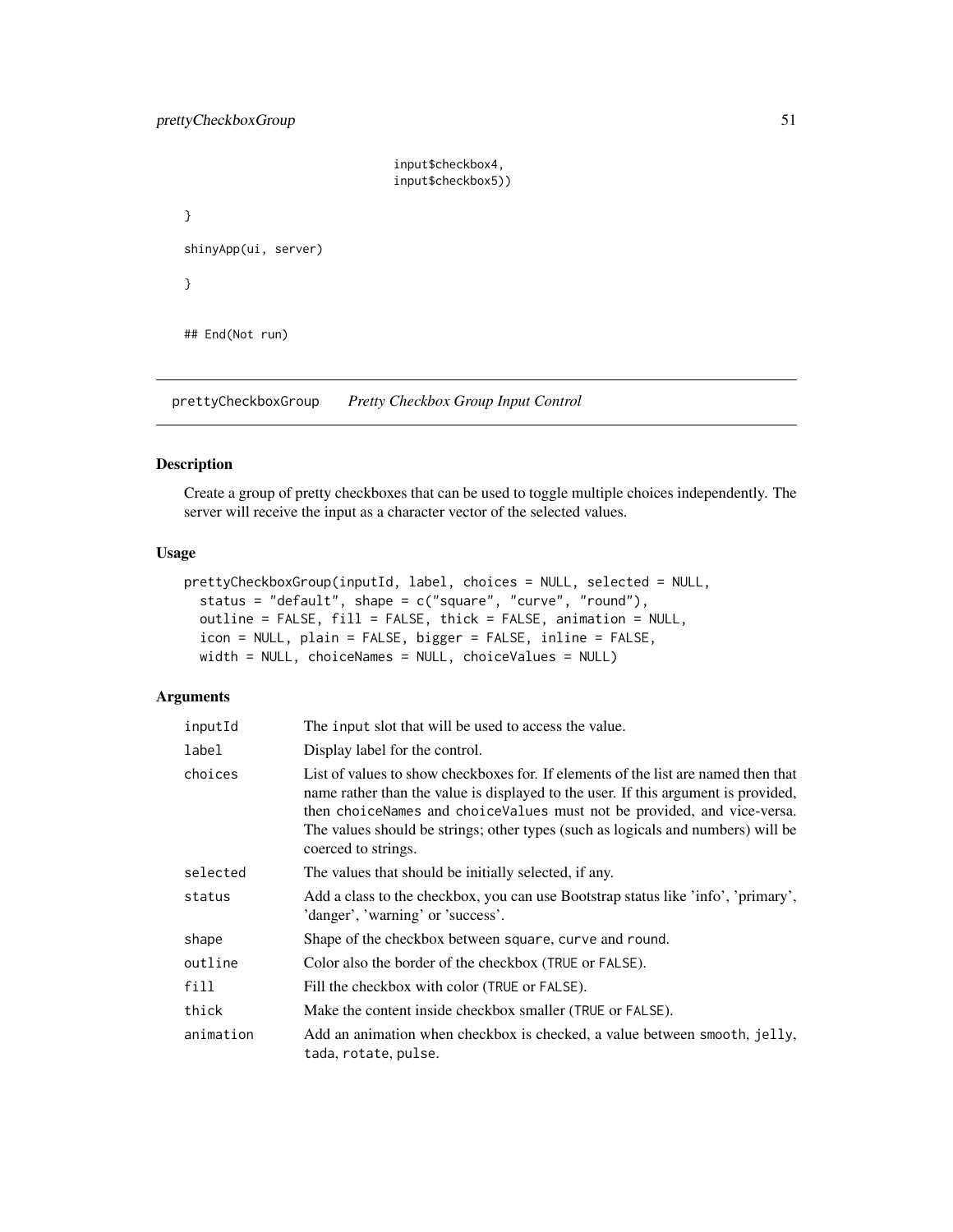| icon         | Optional, display an icon on the checkbox, must be an icon created with icon. |
|--------------|-------------------------------------------------------------------------------|
| plain        | Remove the border when checkbox is checked (TRUE or FALSE).                   |
| bigger       | Scale the checkboxes a bit bigger (TRUE or FALSE).                            |
| inline       | If TRUE, render the choices in line (i.e. horizontally).                      |
| width        | The width of the input, e.g. 400px, or 100%.                                  |
| choiceNames  | List of names to display to the user.                                         |
| choiceValues | List of values corresponding to choiceNames                                   |

## Value

A character vector or NULL server-side.

#### See Also

[updatePrettyCheckboxGroup](#page-98-0) for updating values server-side.

```
## Not run:
if (interactive()) {
library(shiny)
library(shinyWidgets)
ui <- fluidPage(
  tags$h1("Pretty checkbox group"),
  br(),
  fluidRow(
   column(
      width = 4,
      prettyCheckboxGroup(inputId = "checkgroup1",
                          label = "Click me!",
                          choices = c("Click me!", "Me!", "Or me!")),
      verbatimTextOutput(outputId = "res1"),
      br(),
      prettyCheckboxGroup(inputId = "checkgroup4", label = "Click me!",
                         choices = c("Click me !", "Me !", "Or me !"),
                         outline = TRUE,
                         plain = TRUE, icon = icon("thumbs-up")),
      verbatimTextOutput(outputId = "res4")
   ),
    column(
      width = 4,
      prettyCheckboxGroup(inputId = "checkgroup2",
                          label = "Click me!", thick = TRUE,
                          choices = c("Click me!", "Me!", "Or me!"),animation = "pulse", status = "info"),
      verbatimTextOutput(outputId = "res2"),
```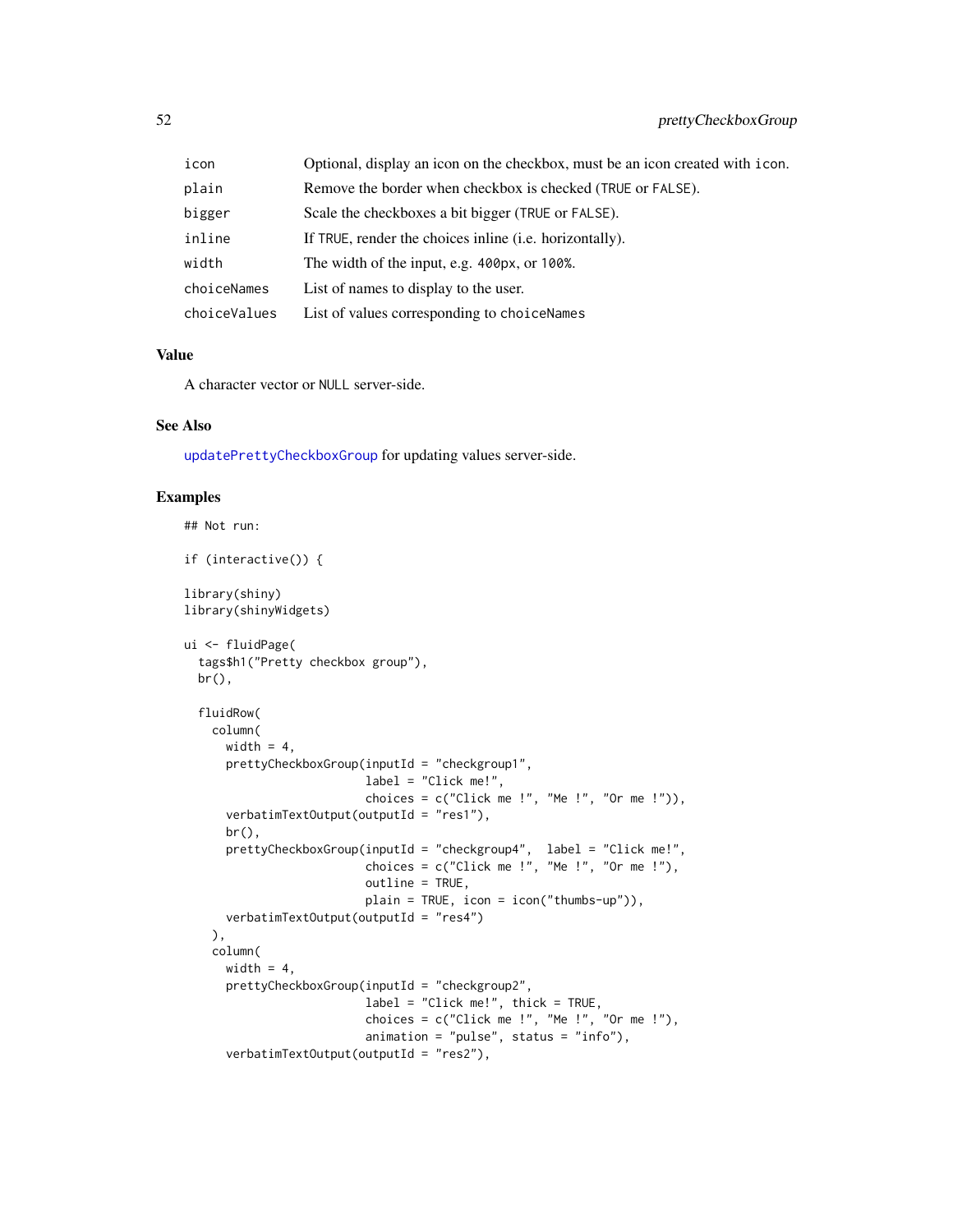```
br(),
     prettyCheckboxGroup(inputId = "checkgroup5",
                          label = "Click me!", icon = icon("check"),
                          choices = c("Click me!", "Me!", "Or me!"),animation = "tada", status = "default"),
     verbatimTextOutput(outputId = "res5")
   ),
   column(
     width = 4,
     prettyCheckboxGroup(inputId = "checkgroup3", label = "Click me!",
                          choices = c("Click me !", "Me !", "Or me !"),
                          shape = "round", status = "danger",
                          fill = TRUE, inline = TRUE),
      verbatimTextOutput(outputId = "res3")
   )
 )
)
server <- function(input, output, session) {
 output$res1 <- renderPrint(input$checkgroup1)
 output$res2 <- renderPrint(input$checkgroup2)
 output$res3 <- renderPrint(input$checkgroup3)
 output$res4 <- renderPrint(input$checkgroup4)
 output$res5 <- renderPrint(input$checkgroup5)
}
shinyApp(ui, server)
}
## End(Not run)
```
prettyRadioButtons *Pretty radio Buttons Input Control*

## Description

Create a set of radio buttons used to select an item from a list.

#### Usage

```
prettyRadioButtons(inputId, label, choices = NULL, selected = NULL,
  status = "primary", shape = c("round", "square", "curve"),
 outline = FALSE, fill = FALSE, thick = FALSE, animation = NULL,
  icon = NULL, plain = FALSE, bigger = FALSE, inline = FALSE,
 width = NULL, choiceNames = NULL, choiceValues = NULL)
```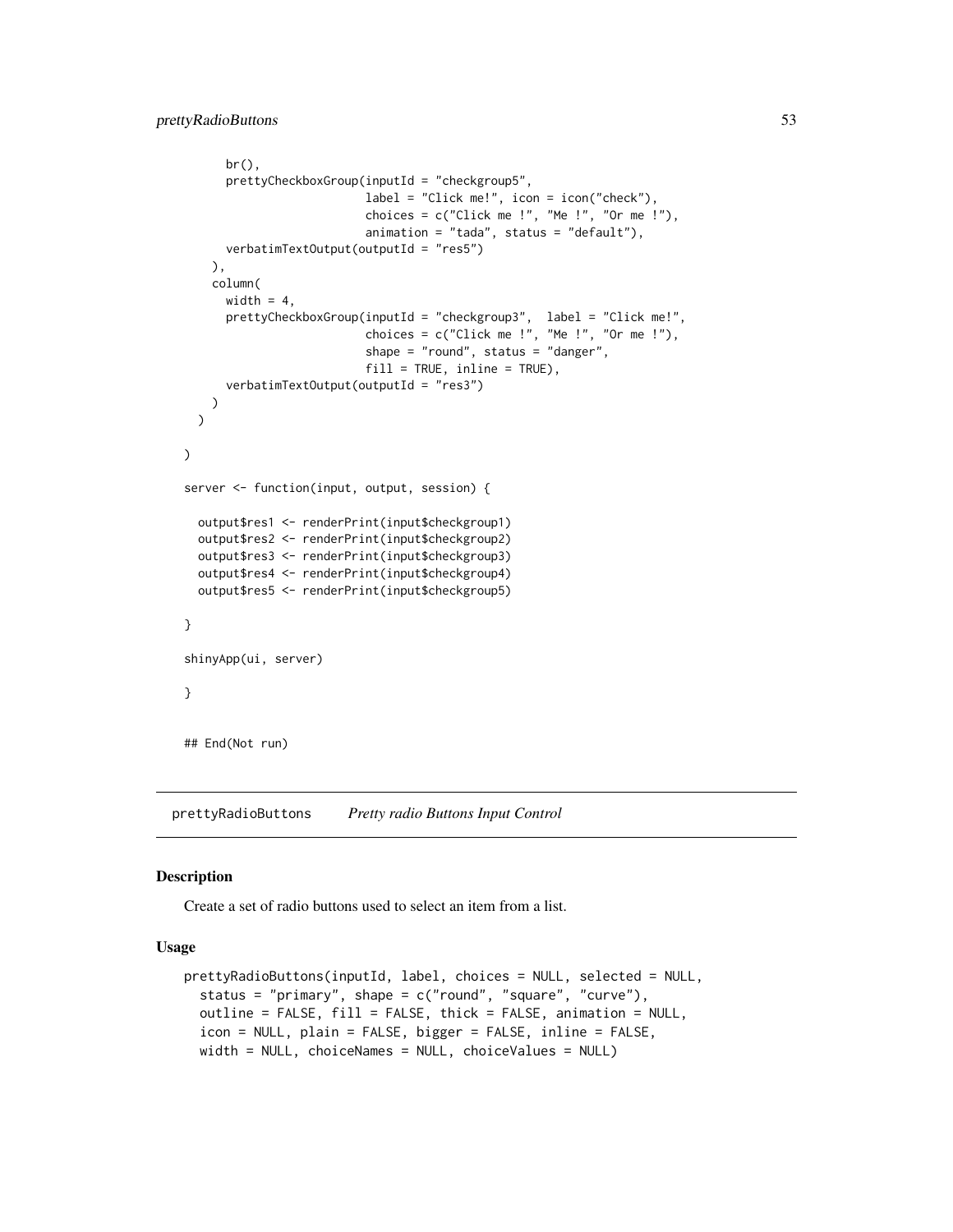## Arguments

| inputId      | The input slot that will be used to access the value.                                                                                                                                                                                                                                                                                                              |
|--------------|--------------------------------------------------------------------------------------------------------------------------------------------------------------------------------------------------------------------------------------------------------------------------------------------------------------------------------------------------------------------|
| label        | Display label for the control.                                                                                                                                                                                                                                                                                                                                     |
| choices      | List of values to show radio buttons for. If elements of the list are named then<br>that name rather than the value is displayed to the user. If this argument is<br>provided, then choiceNames and choiceValues must not be provided, and vice-<br>versa. The values should be strings; other types (such as logicals and numbers)<br>will be coerced to strings. |
| selected     | The values that should be initially selected, (if not specified then defaults to the<br>first value).                                                                                                                                                                                                                                                              |
| status       | Add a class to the radio, you can use Bootstrap status like 'info', 'primary',<br>'danger', 'warning' or 'success'.                                                                                                                                                                                                                                                |
| shape        | Shape of the radio between square, curve and round.                                                                                                                                                                                                                                                                                                                |
| outline      | Color also the border of the radio (TRUE or FALSE).                                                                                                                                                                                                                                                                                                                |
| fill         | Fill the radio with color (TRUE or FALSE).                                                                                                                                                                                                                                                                                                                         |
| thick        | Make the content inside radio smaller (TRUE or FALSE).                                                                                                                                                                                                                                                                                                             |
| animation    | Add an animation when radio is checked, a value between smooth, jelly, tada,<br>rotate, pulse.                                                                                                                                                                                                                                                                     |
| icon         | Optional, display an icon on the radio, must be an icon created with icon.                                                                                                                                                                                                                                                                                         |
| plain        | Remove the border when radio is checked (TRUE or FALSE).                                                                                                                                                                                                                                                                                                           |
| bigger       | Scale the radio a bit bigger (TRUE or FALSE).                                                                                                                                                                                                                                                                                                                      |
| inline       | If TRUE, render the choices inline (i.e. horizontally).                                                                                                                                                                                                                                                                                                            |
| width        | The width of the input, e.g. 400px, or 100%.                                                                                                                                                                                                                                                                                                                       |
| choiceNames  | List of names to display to the user.                                                                                                                                                                                                                                                                                                                              |
| choiceValues | List of values corresponding to choiceNames                                                                                                                                                                                                                                                                                                                        |

## Value

A character vector or NULL server-side.

# Examples

```
## Not run:
```

```
if (interactive()) {
```

```
library(shiny)
library(shinyWidgets)
```

```
ui <- fluidPage(
  tags$h1("Pretty radio buttons"),
 br(),
```
fluidRow(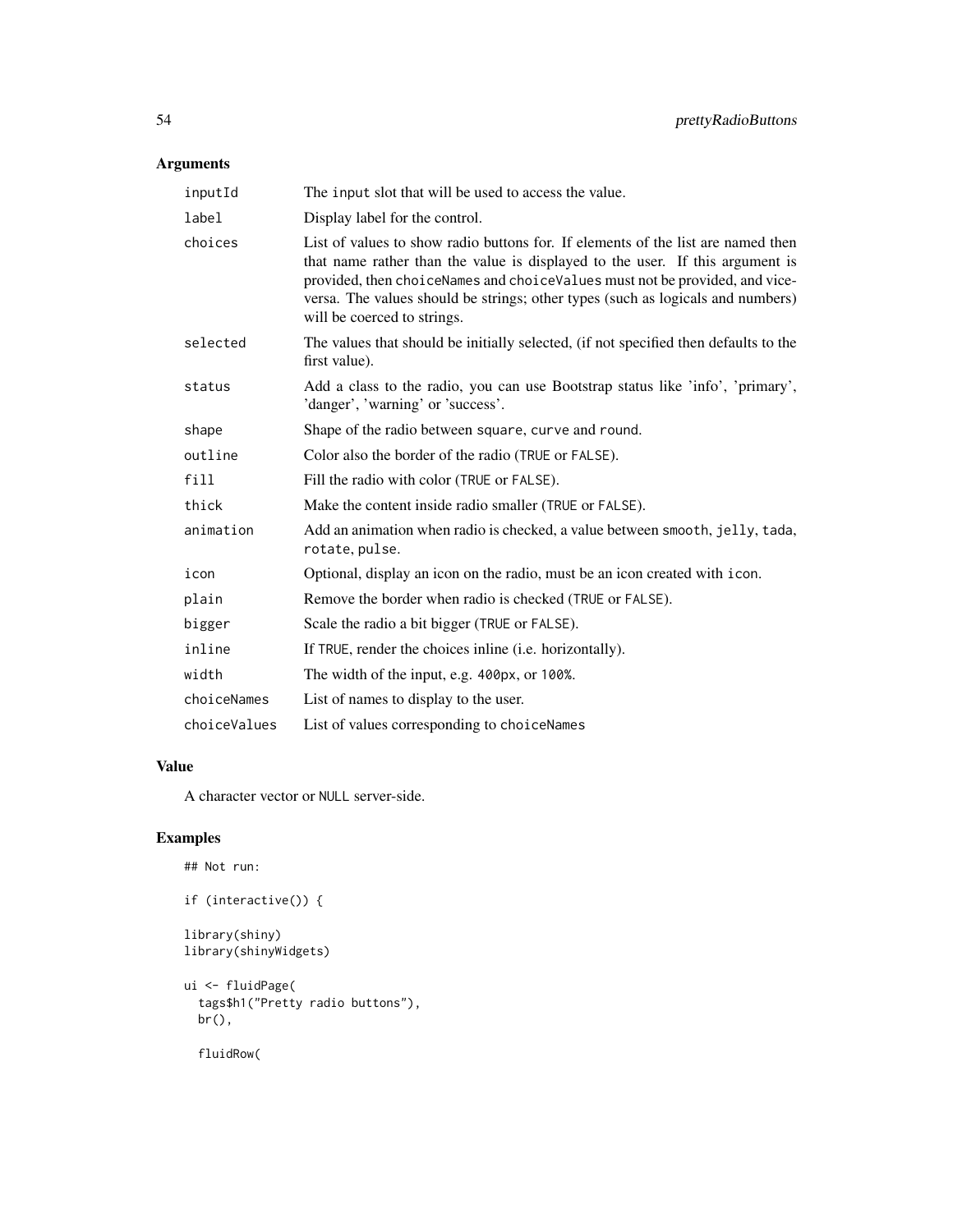$\mathcal{L}$ 

}

}

```
column(
     width = 4,
     prettyRadioButtons(inputId = "radio1",
                         label = "Click me!",
                          choices = c("Click me!", "Me!", "Or me!")),
     verbatimTextOutput(outputId = "res1"),
     br(),
     prettyRadioButtons(inputId = "radio4", label = "Click me!",
                         choices = c("Click me!", "Me!", "Or me!"),outline = TRUE,
                         plain = TRUE, icon = icon("thumbs-up")),
     verbatimTextOutput(outputId = "res4")
   ),
    column(
     width = 4,
     prettyRadioButtons(inputId = "radio2",
                         label = "Click me!", thick = TRUE,
                          choices = c("Click me!", "Me!", "Or me!"),animation = "pulse", status = "info"),
     verbatimTextOutput(outputId = "res2"),
     br(),
     prettyRadioButtons(inputId = "radio5",
                         label = "Click me!", icon = icon("check"),
                         choices = c("Click me!", "Me!", "Or me!"),animation = "tada", status = "default"),
     verbatimTextOutput(outputId = "res5")
   ),
   column(
     width = 4,
     prettyRadioButtons(inputId = "radio3", label = "Click me!",
                         choices = c("Click me!", "Me!", "Or me!"),shape = "round", status = "danger",
                         fill = TRUE, inline = TRUE),
     verbatimTextOutput(outputId = "res3")
   )
 \mathcal{L}server <- function(input, output, session) {
 output$res1 <- renderPrint(input$radio1)
 output$res2 <- renderPrint(input$radio2)
 output$res3 <- renderPrint(input$radio3)
 output$res4 <- renderPrint(input$radio4)
 output$res5 <- renderPrint(input$radio5)
shinyApp(ui, server)
```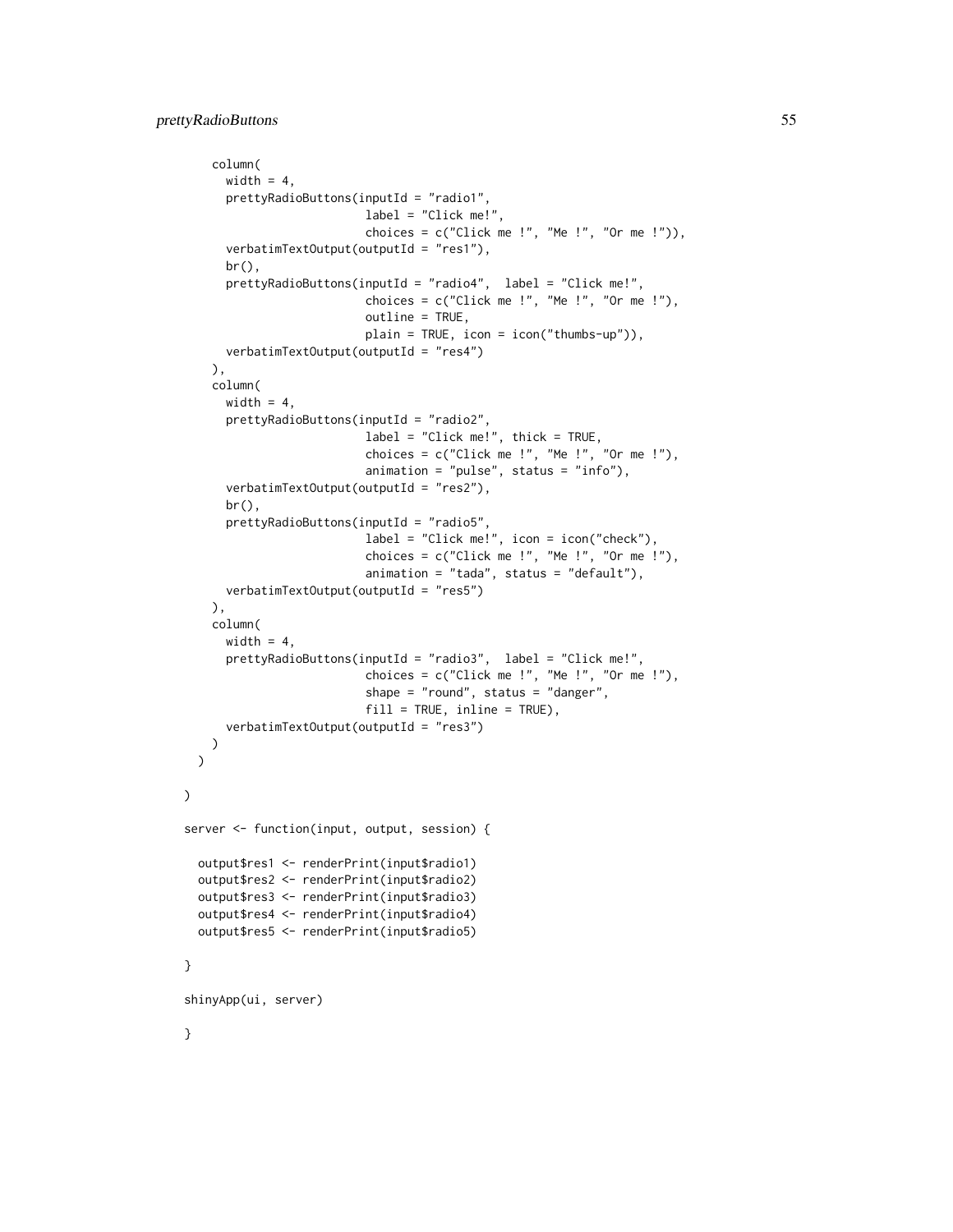## End(Not run)

<span id="page-55-0"></span>prettySwitch *Pretty Switch Input*

## Description

A toggle switch to replace checkbox

#### Usage

```
prettySwitch(inputId, label, value = FALSE, status = "default",
 slim = FALSE, fill = FALSE, bigger = FALSE, inline = FALSE,
 width = NULL)
```
## Arguments

| inputId | The input slot that will be used to access the value.                                                                |
|---------|----------------------------------------------------------------------------------------------------------------------|
| label   | Display label for the control, or NULL for no label.                                                                 |
| value   | Initial value (TRUE or FALSE).                                                                                       |
| status  | Add a class to the switch, you can use Bootstrap status like 'info', 'primary',<br>'danger', 'warning' or 'success'. |
| slim    | Change the style of the switch (TRUE or FALSE), see examples.                                                        |
| fill    | Change the style of the switch (TRUE or FALSE), see examples.                                                        |
| bigger  | Scale the switch a bit bigger (TRUE or FALSE).                                                                       |
| inline  | Display the input in line, if you want to place switch next to each other.                                           |
| width   | The width of the input, e.g. 400px, or 100%.                                                                         |
|         |                                                                                                                      |

## Value

TRUE or FALSE server-side.

## Note

Appearance is better in a browser such as Chrome than in RStudio Viewer

#### See Also

See [updatePrettySwitch](#page-102-0) to update the value server-side.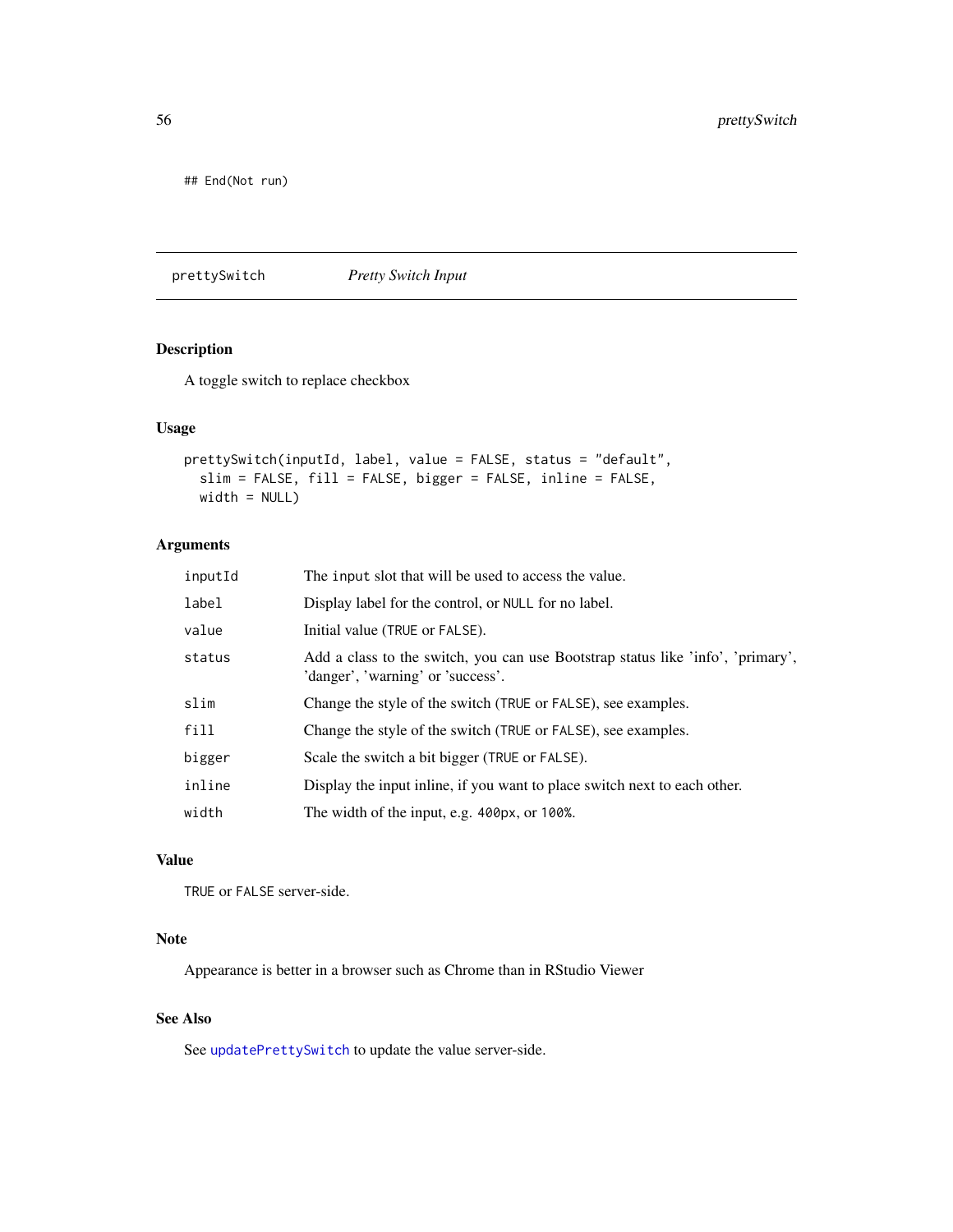#### prettySwitch 57

```
## Not run:
if (interactive()) {
library(shiny)
library(shinyWidgets)
ui <- fluidPage(
  tags$h1("Pretty switches"),
  br(),
  fluidRow(
   column(
      width = 4,
      prettySwitch(inputId = "switch1", label = "Default:"),
      verbatimTextOutput(outputId = "res1"),
      br(),
      prettySwitch(inputId = "switch4",
                   label = "Fill switch with status:",
                   fill = TRUE, status = "primary",verbatimTextOutput(outputId = "res4")
   ),
    column(
     width = 4,
      prettySwitch(inputId = "switch2",
                   label = "Danger status:",
                   status = "danger"),
      verbatimTextOutput(outputId = "res2")
   ),
    column(
      width = 4,
      prettySwitch(inputId = "switch3",
                   label = "Slim switch:",
                   slim = TRUE),
      verbatimTextOutput(outputId = "res3")
   )
  )
)
server <- function(input, output, session) {
  output$res1 <- renderPrint(input$switch1)
  output$res2 <- renderPrint(input$switch2)
  output$res3 <- renderPrint(input$switch3)
  output$res4 <- renderPrint(input$switch4)
}
shinyApp(ui, server)
```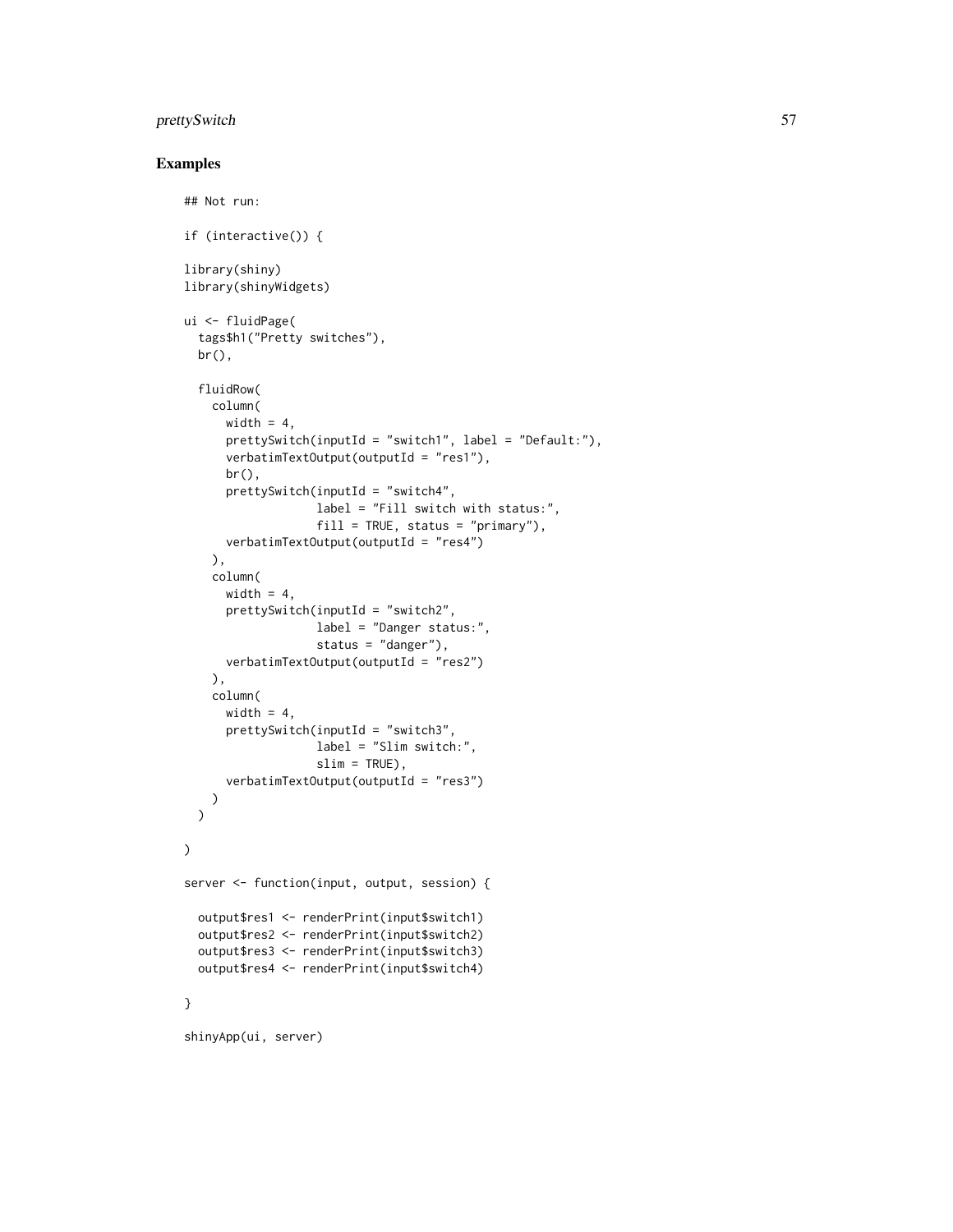## End(Not run)

<span id="page-57-0"></span>prettyToggle *Pretty Toggle Input*

# Description

A single checkbox that changes appearance if checked or not.

#### Usage

```
prettyToggle(inputId, label_on, label_off, icon_on = NULL, icon_off = NULL,
 value = FALSE, status_on = "success", status_off = "danger",
  shape = c("square", "curve", "round"), outline = FALSE, fill = FALSE,
  thick = FALSE, plain = FALSE, bigger = FALSE, animation = NULL,
  inline = FALSE, width = NULL)
```
# Arguments

| inputId    | The input slot that will be used to access the value.                                                                                      |
|------------|--------------------------------------------------------------------------------------------------------------------------------------------|
| label_on   | Display label for the control when value is TRUE.                                                                                          |
| label_off  | Display label for the control when value is FALSE                                                                                          |
| icon_on    | Optional, display an icon on the checkbox when value is TRUE, must be an icon<br>created with icon.                                        |
| icon_off   | Optional, display an icon on the checkbox when value is FALSE, must be an icon<br>created with icon.                                       |
| value      | Initial value (TRUE or FALSE).                                                                                                             |
| status_on  | Add a class to the checkbox when value is TRUE, you can use Bootstrap status<br>like 'info', 'primary', 'danger', 'warning' or 'success'.  |
| status_off | Add a class to the checkbox when value is FALSE, you can use Bootstrap status<br>like 'info', 'primary', 'danger', 'warning' or 'success'. |
| shape      | Shape of the checkbox between square, curve and round.                                                                                     |
| outline    | Color also the border of the checkbox (TRUE or FALSE).                                                                                     |
| fill       | Fill the checkbox with color (TRUE or FALSE).                                                                                              |
| thick      | Make the content inside checkbox smaller (TRUE or FALSE).                                                                                  |
| plain      | Remove the border when checkbox is checked (TRUE or FALSE).                                                                                |
| bigger     | Scale the checkboxes a bit bigger (TRUE or FALSE).                                                                                         |
| animation  | Add an animation when checkbox is checked, a value between smooth, jelly,<br>tada, rotate, pulse.                                          |
| inline     | Display the input inline, if you want to place checkboxes next to each other.                                                              |
| width      | The width of the input, e.g. 400px, or 100%.                                                                                               |

}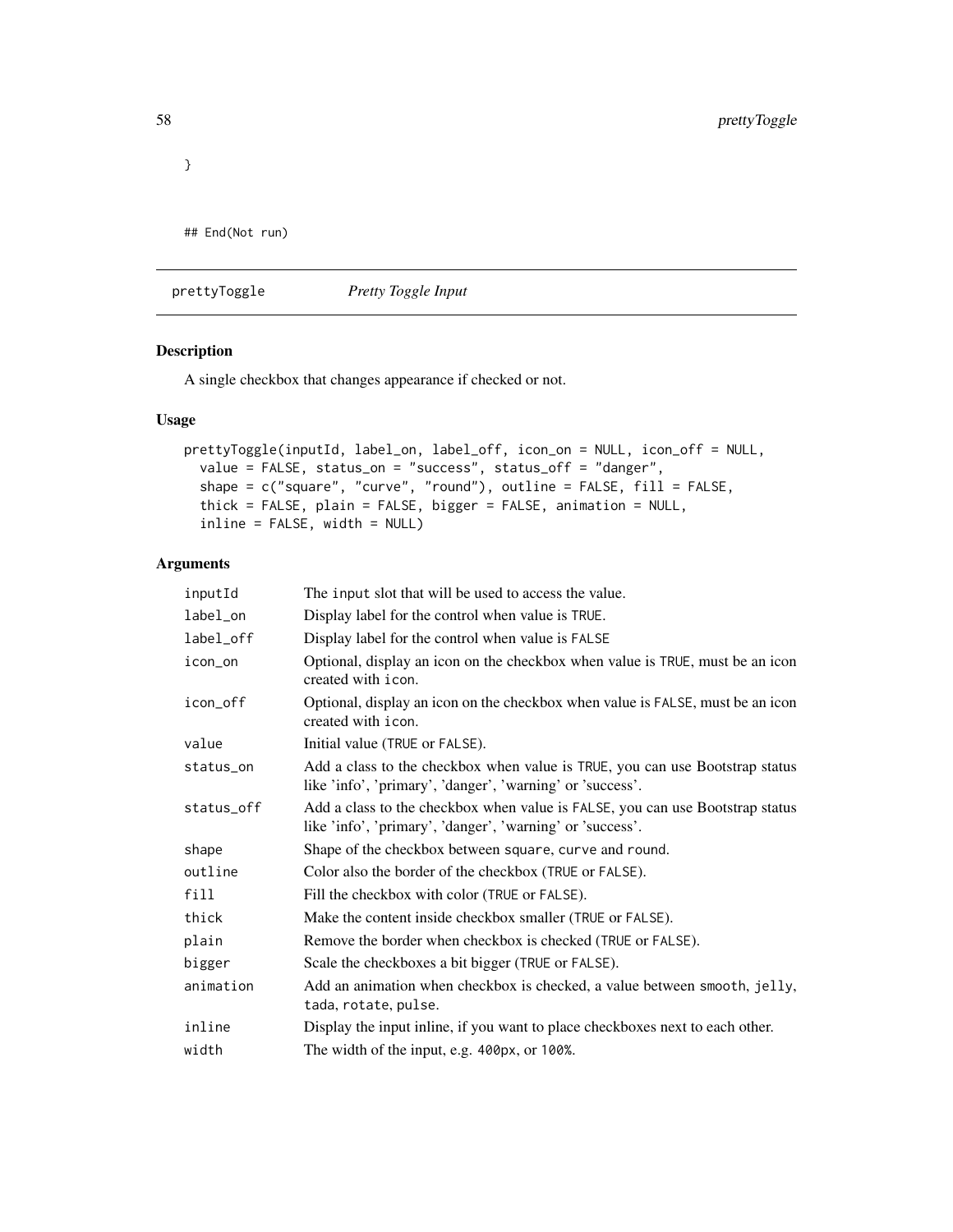## prettyToggle 59

## Value

TRUE or FALSE server-side.

#### See Also

See [updatePrettyToggle](#page-103-0) to update the value server-side.

```
## Not run:
if (interactive()) {
library(shiny)
library(shinyWidgets)
ui <- fluidPage(
  tags$h1("Pretty toggles"),
  br(),
  fluidRow(
   column(
      width = 4,
      prettyToggle(inputId = "toggle1",
                   label_on = "Checked!",
                   label_off = "Unchecked..."),
      verbatimTextOutput(outputId = "res1"),
      br(),
      prettyToggle(inputId = "toggle4", label_on = "Yes!",
                   label_{off} = "No..", outline = TRUE,
                   plain = TRUE,
                   icon_on = icon("thumbs-up"),
                   icon_off = icon("thumbs-down")),
      verbatimTextOutput(outputId = "res4")
   ),
    column(
      width = 4,
      prettyToggle(inputId = "toggle2",
                   label_on = "Yes!", icon_on = icon("check"),
                   status_on = "info", status_off = "warning",
                   label_of f = "No..", icon_of f = icon("remove")),
      verbatimTextOutput(outputId = "res2")
   ),
    column(
      width = 4,
      prettyToggle(inputId = "toggle3", label_on = "Yes!",
                   label_off = "No..", shape = "round",fill = TRUE, value = TRUE),
      verbatimTextOutput(outputId = "res3")
   )
  )
)
```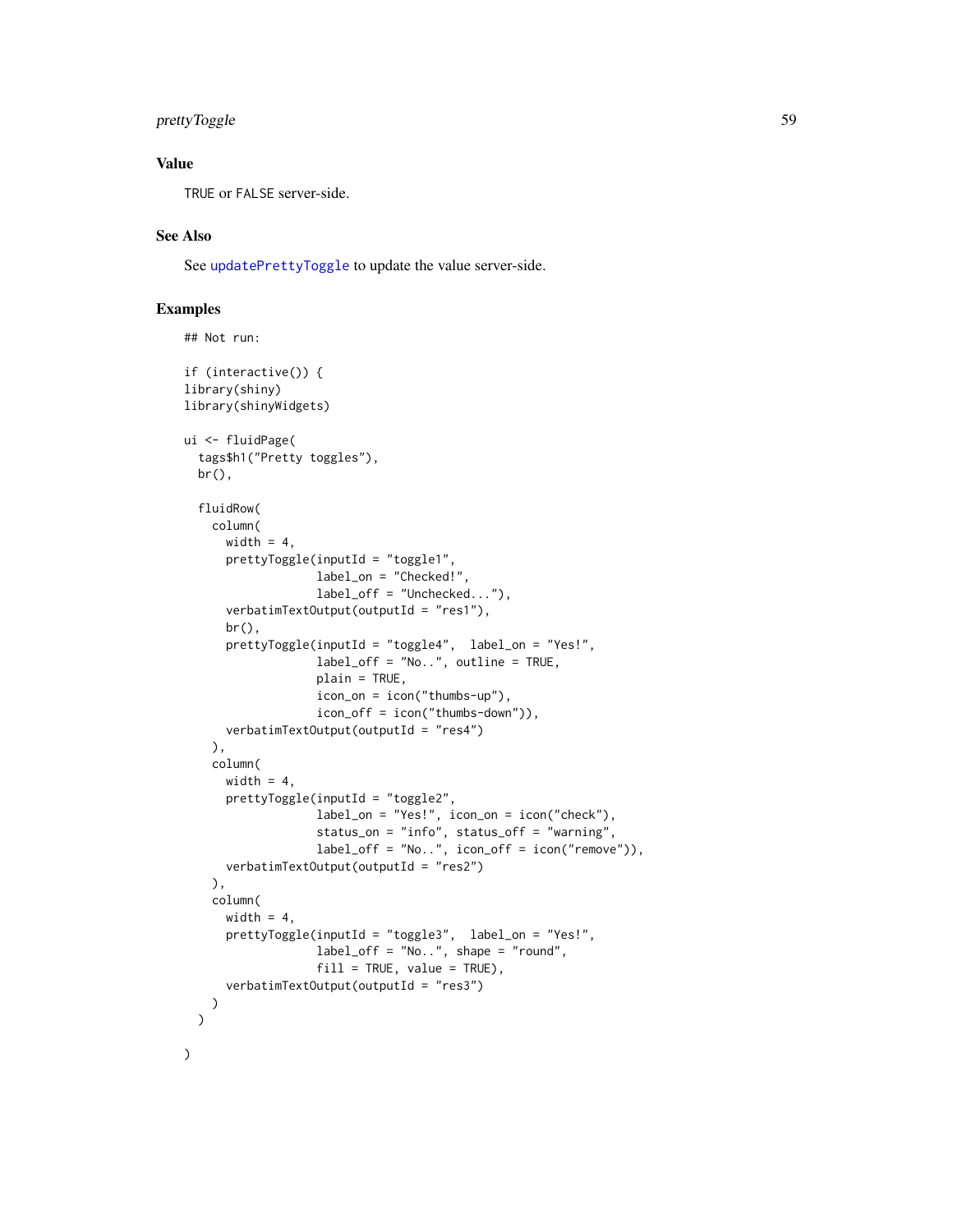```
server <- function(input, output, session) {
  output$res1 <- renderPrint(input$toggle1)
  output$res2 <- renderPrint(input$toggle2)
  output$res3 <- renderPrint(input$toggle3)
  output$res4 <- renderPrint(input$toggle4)
}
shinyApp(ui, server)
# Inline example ----
ui <- fluidPage(
  tags$h1("Pretty toggles: inline example"),
  br(),
  prettyToggle(inputId = "toggle1",
               label_on = "Checked!",
               label_off = "Unchecked...",
               inline = TRUE),
  prettyToggle(inputId = "toggle2",
               label_on = "Yep",
               status_on = "default",
               icon_on = icon("ok-circle", lib = "glyphicon"),
               label_off = "Nope",
               status_off = "default",
               icon_off = icon("remove-circle", lib = "glyphicon"),
               plain = TRUE,
               inline = TRUE),
  prettyToggle(inputId = "toggle3",
               label\_on = "".label_of f = ""icon_on = icon("volume-up", lib = "glyphicon"),
               icon_off = icon("volume-off", lib = "glyphicon"),
               status_on = "primary",
               status_off = "default",
               plain = TRUE,
               outline = TRUE,
               bigger = TRUE,
               inline = TRUE),
  prettyToggle(inputId = "toggle4",
               label_on = "Yes!",
               label_{off} = "No..",
               outline = TRUE,
               plain = TRUE,
               icon_on = icon("thumbs-up"),
               icon_off = icon("thumbs-down"),
               inline = TRUE),
```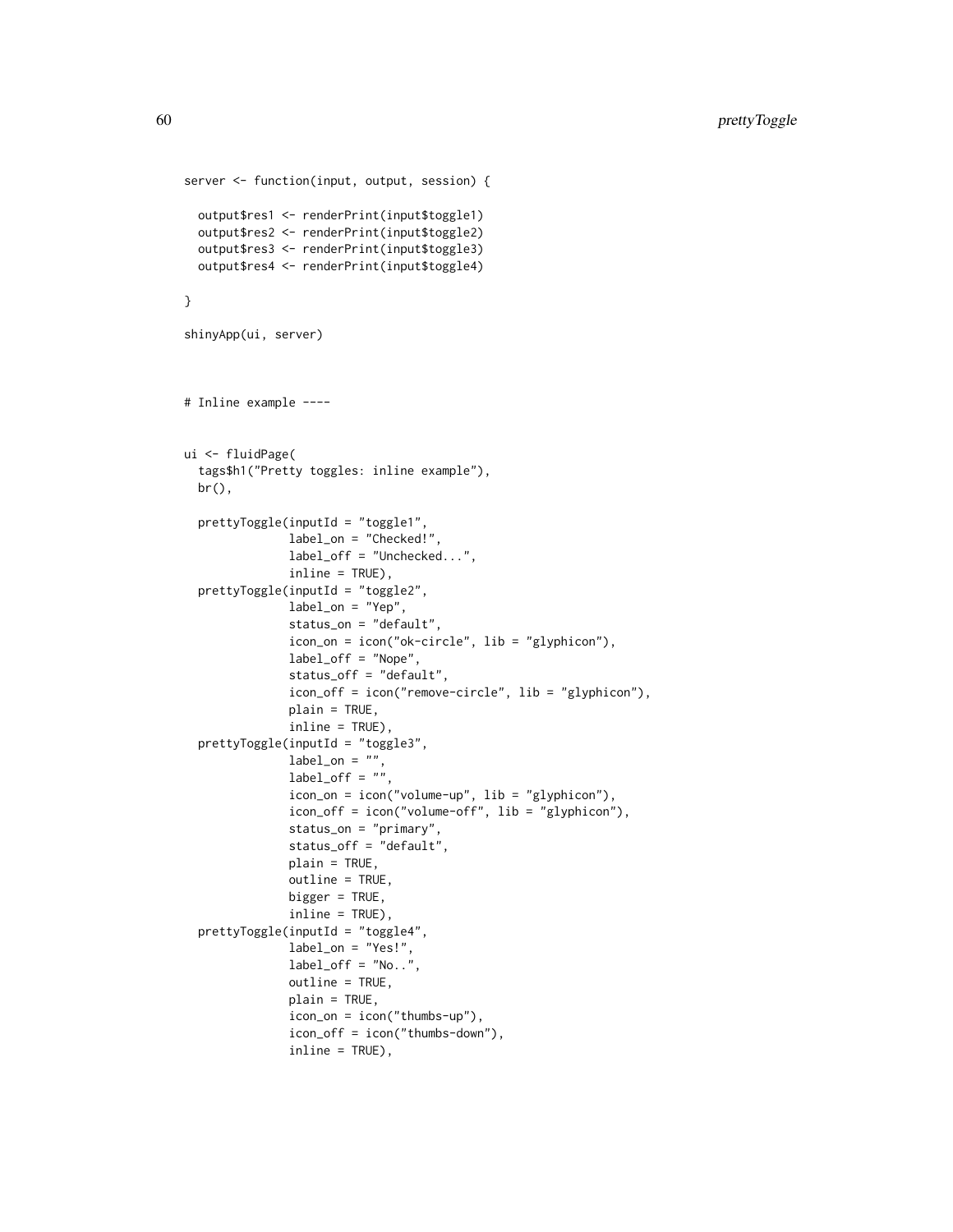```
verbatimTextOutput(outputId = "res")
\overline{)}server <- function(input, output, session) {
 output$res <- renderPrint(c(input$toggle1,
                                input$toggle2,
                                input$toggle3,
                                input$toggle4))
}
shinyApp(ui, server)
}
## End(Not run)
```
progress-bar *Progress Bars*

## Description

Create a progress bar to provide feedback on calculation.

## Usage

```
progressBar(id, value, total = NULL, display_pct = FALSE, size = NULL,
  status = NULL, striped = FALSE, title = NULL)
updateProgressBar(session, id, value, total = NULL, title = NULL,
```

```
status = NULL)
```
## Arguments

| id          | An id used to update the progress bar.                                                                            |
|-------------|-------------------------------------------------------------------------------------------------------------------|
| value       | Value of the progress bar between 0 and 100, if $>100$ you must provide total.                                    |
| total       | Used to calculate percentage if value $> 100$ , force an indicator to appear on top<br>right of the progress bar. |
| display_pct | logical, display percentage on the progress bar.                                                                  |
| size        | Size, 'NULL' by default or a value in 'xxs', 'xs', 'sm', only work with package<br>'shinydashboard'.              |
| status      | Color, must be a valid Bootstrap status : primary, info, success, warning, danger.                                |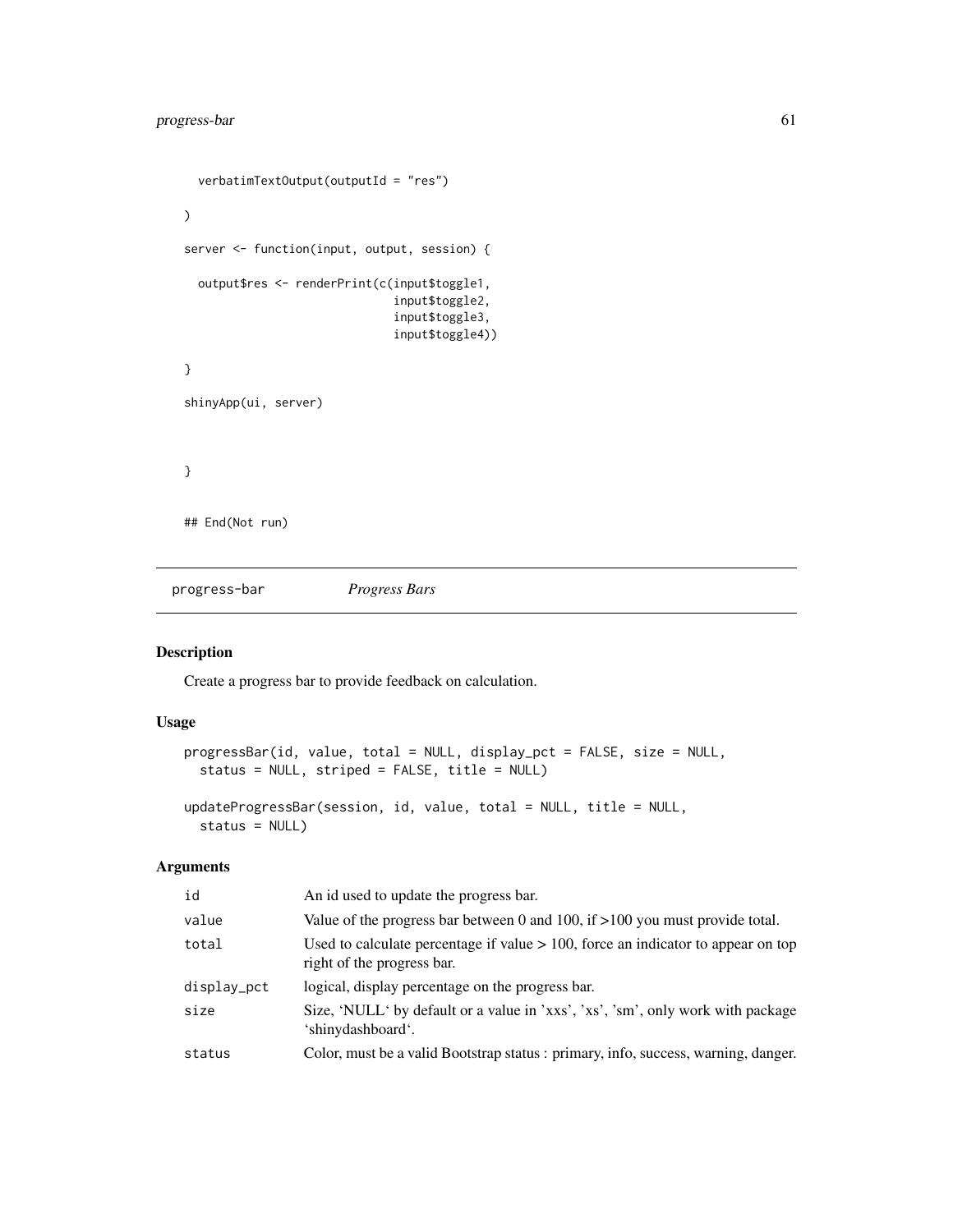| striped | logical, add a striped effect.                                |
|---------|---------------------------------------------------------------|
| title   | character, optional title.                                    |
| session | The 'session' object passed to function given to shinyServer. |

#### Value

A progress bar that can be added to a UI definition.

## See Also

[progressSweetAlert](#page-62-0) for progress bar in a sweet alert

```
## Not run:
if (interactive()) {
library("shiny")
library("shinyWidgets")
ui <- fluidPage(
 column(
   width = 7,
   tags$b("Default"), br(),
   progressBar(id = "pb1", value = 50),
   sliderInput(
     inputId = "up1",label = "Update",
     min = 0,
     max = 100,
     value = 50),
   br(),
    tags$b("Other options"), br(),
   progressBar(
     id = "pb2",value = 0,total = 100,title = ",
     display_pct = TRUE
   ),
   actionButton(
      inputId = "go",label = "Launch calculation"
   )
 )
\mathcal{L}server <- function(input, output, session) {
  observeEvent(input$up1, {
   updateProgressBar(
     session = session,
```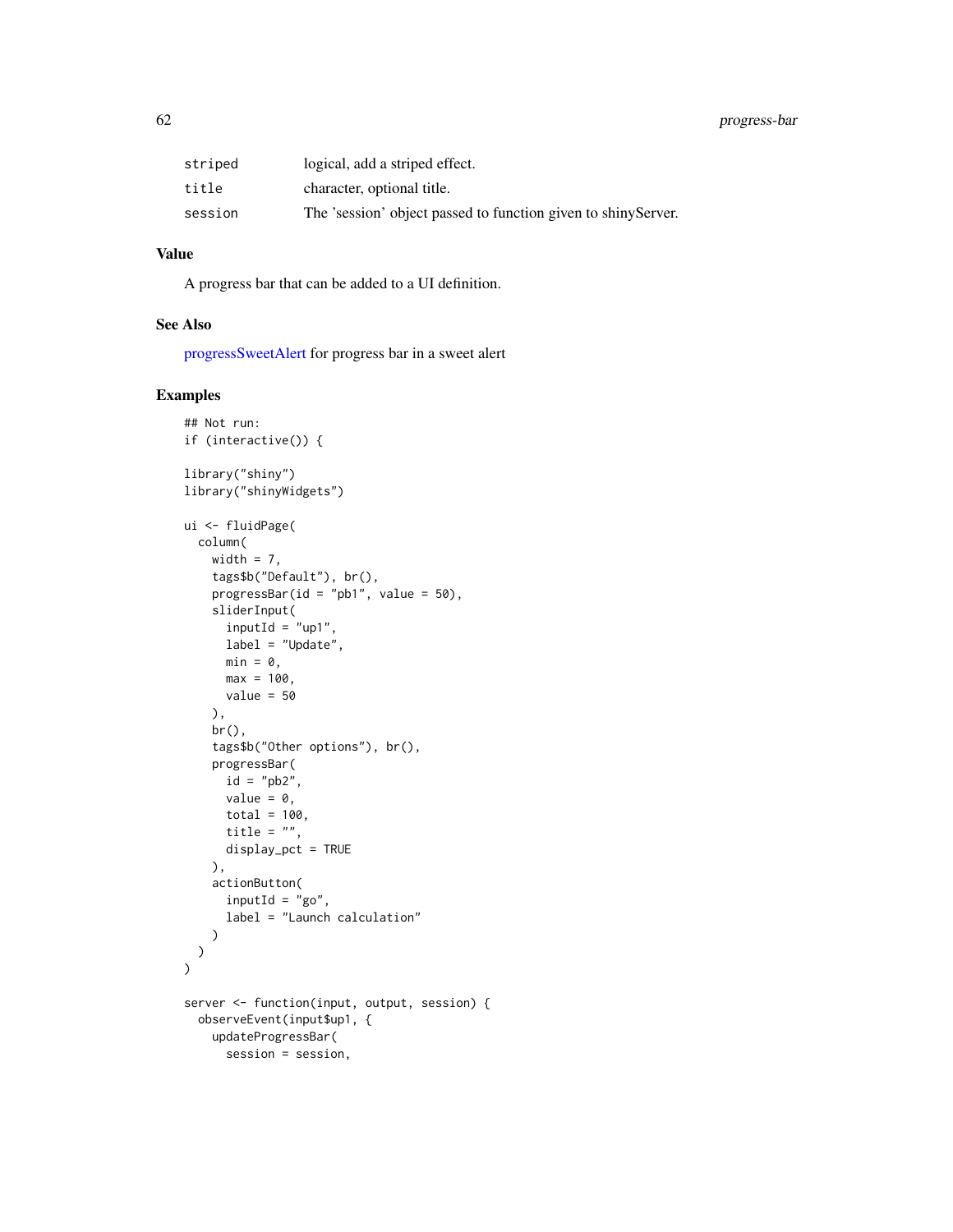```
id = "pb1",value = input$up1
    )
  })
  observeEvent(input$go, {
    for (i in 1:100) {
      updateProgressBar(
        session = session,
        id = "pb2",value = i, total = 100,
        title = paste("Process", trunc(i/10))
      \mathcal{L}Sys.sleep(0.1)
    }
 })
}
shinyApp(ui = ui, server = server)
}
## End(Not run)
```
<span id="page-62-0"></span>progressSweetAlert *Progress bar in a sweet alert*

# Description

Progress bar in a sweet alert

#### Usage

```
progressSweetAlert(session, id, value, total = NULL, display_pct = FALSE,
 size = NULL, status = NULL, striped = FALSE, title = NULL)
```
## Arguments

| session     | The session object passed to function given to shiny Server.                                                      |
|-------------|-------------------------------------------------------------------------------------------------------------------|
| id          | An id used to update the progress bar.                                                                            |
| value       | Value of the progress bar between 0 and 100, if $>100$ you must provide total.                                    |
| total       | Used to calculate percentage if value $> 100$ , force an indicator to appear on top<br>right of the progress bar. |
| display_pct | logical, display percentage on the progress bar.                                                                  |
| size        | Size, 'NULL' by default or a value in 'xxs', 'xs', 'sm', only work with package<br>'shinydashboard'.              |
| status      | Color, must be a valid Bootstrap status : primary, info, success, warning, danger.                                |
| striped     | logical, add a striped effect.                                                                                    |
| title       | character, optional title.                                                                                        |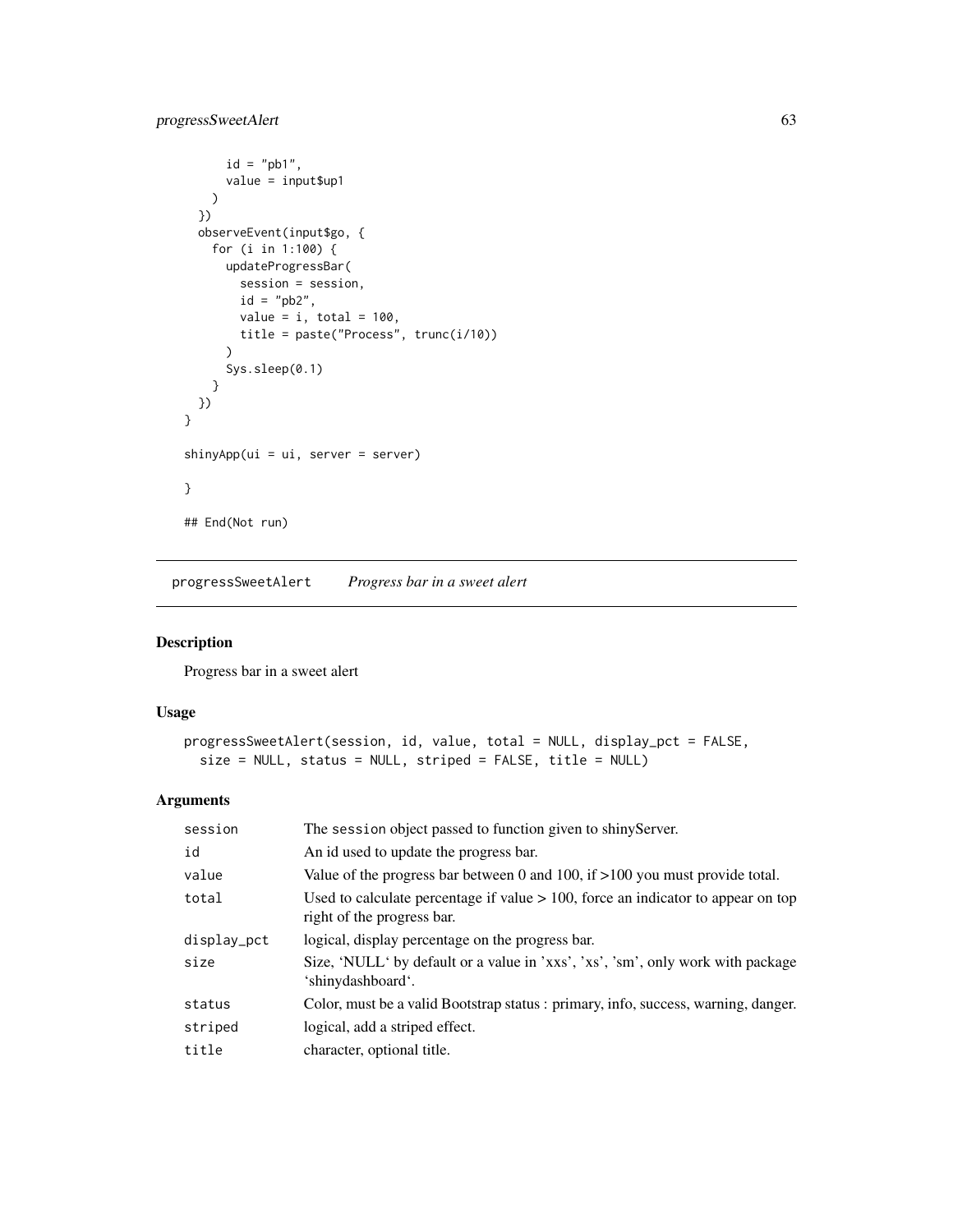```
## Not run:
if (interactive()) {
library("shiny")
library("shinyWidgets")
ui <- fluidPage(
  tags$h1("Progress bar in Sweet Alert"),
 useSweetAlert(), # /!\ needed with 'progressSweetAlert'
 actionButton(
   inputId = "go",label = "Launch long calculation !"
 )
\lambdaserver <- function(input, output, session) {
  observeEvent(input$go, {
   progressSweetAlert(
      session = session, id = "myprogress",
      title = "Work in progress",
      display_pct = TRUE, value = 0\lambdafor (i in seq_len(50)) {
      Sys.sleep(0.1)
      updateProgressBar(
       session = session,
       id = "myprogress",
        value = i*2)
    }
   closeSweetAlert(session = session)
   sendSweetAlert(
     session = session,
     title =" Calculation completed !",
      type = "success"
   \lambda})
}
shinyApp(ui = ui, server = server)
}
## End(Not run)
```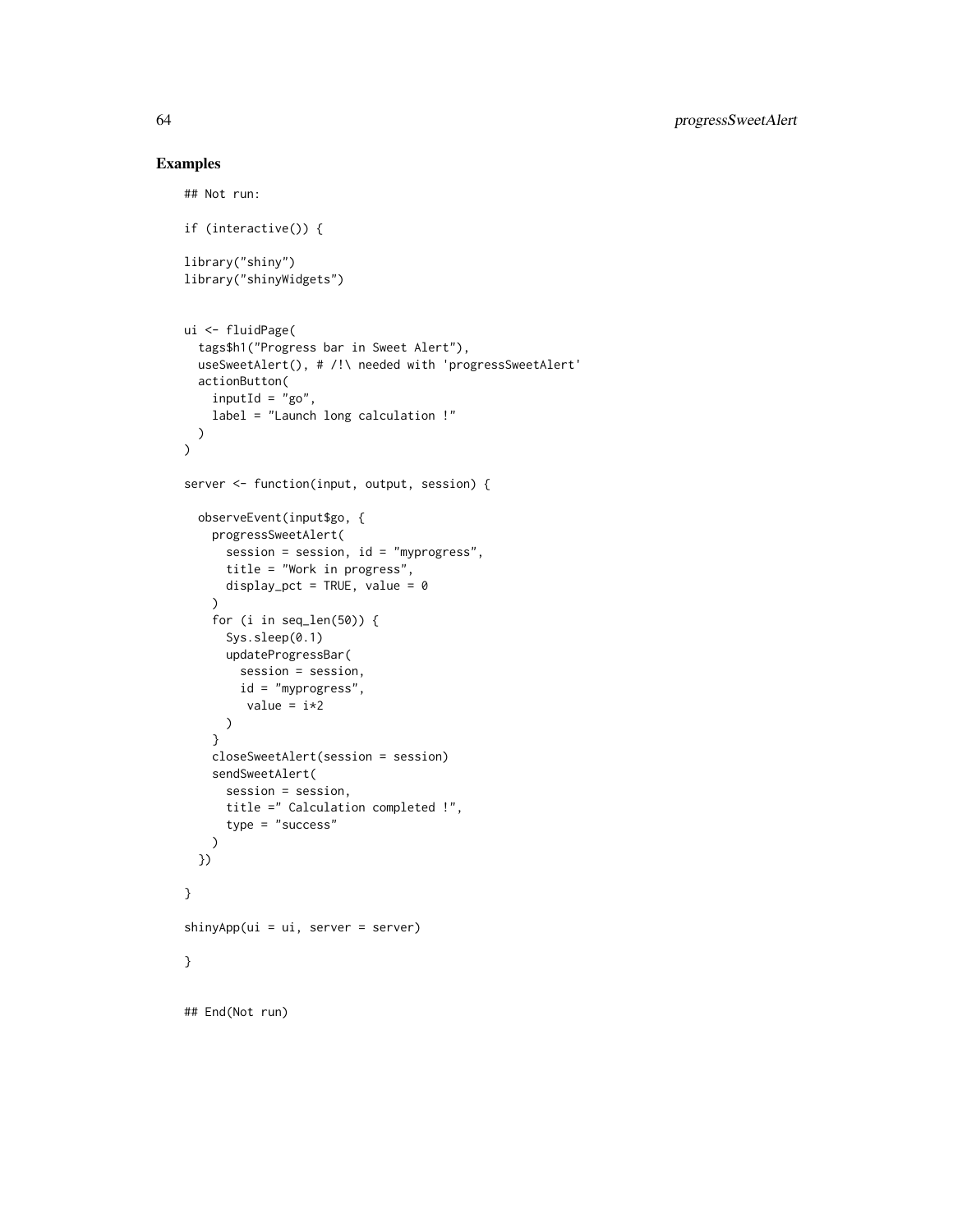## Description

Create buttons grouped that act like radio buttons.

#### Usage

```
radioGroupButtons(inputId, label = NULL, choices = NULL, selected = NULL,
  status = "default", size = "normal", direction = "horizontal",
 justified = FALSE, individual = FALSE, checkIcon = list(),
 width = NULL, choiceNames = NULL, choiceValues = NULL)
```
## Arguments

| inputId                   | The input slot that will be used to access the value.                                                                                                                                                                                               |
|---------------------------|-----------------------------------------------------------------------------------------------------------------------------------------------------------------------------------------------------------------------------------------------------|
| label                     | Input label.                                                                                                                                                                                                                                        |
| choices                   | List of values to select from (if elements of the list are named then that name<br>rather than the value is displayed to the user).                                                                                                                 |
| selected                  | The initially selected value.                                                                                                                                                                                                                       |
| status                    | Add a class to the buttons, you can use Bootstrap status like 'info', 'primary',<br>'danger', 'warning' or 'success'. Or use an arbitrary strings to add a custom<br>class, e.g. : with status = 'myClass', buttons will have class $btn-myClass$ . |
| size                      | Size of the buttons ('xs', 'sm', 'normal', 'lg')                                                                                                                                                                                                    |
| direction                 | Horizontal or vertical                                                                                                                                                                                                                              |
| justified                 | If TRUE, fill the width of the parent div                                                                                                                                                                                                           |
| individual                | If TRUE, buttons are separated.                                                                                                                                                                                                                     |
| checkIcon                 | A list, if no empty must contain at least one element named 'yes' corresponding<br>to an icon to display if the button is checked.                                                                                                                  |
| width                     | The width of the input, e.g. '400px', or ' $100\%$ '.                                                                                                                                                                                               |
| choiceNames, choiceValues | Same as in radioButtons. List of names and values, respectively, that are dis-<br>played to the user in the app and correspond to the each choice (for this reason,<br>choiceNames and choiceValues must have the same length).                     |

#### Value

A buttons group control that can be added to a UI definition.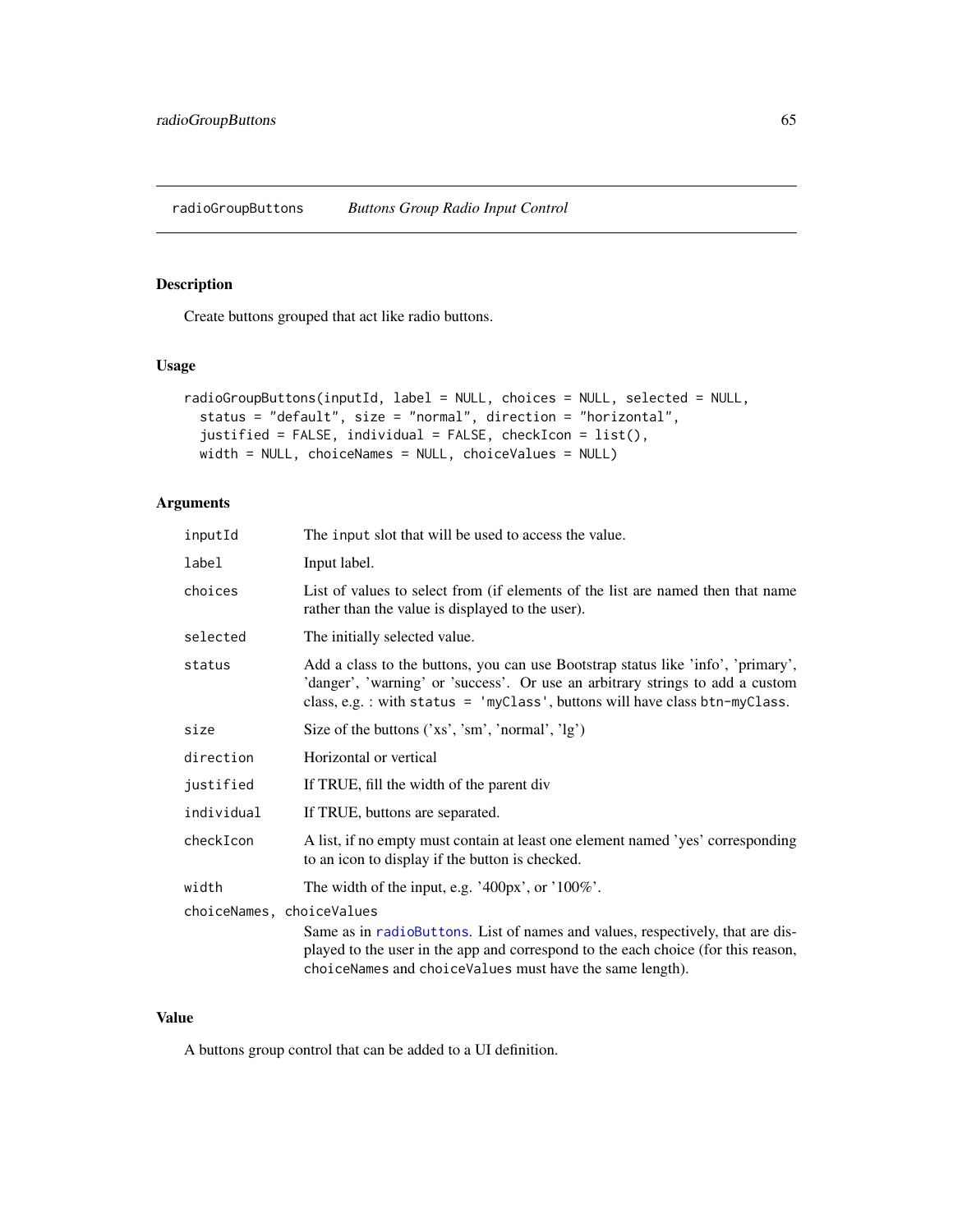## Examples

```
## Not run:
## Only run examples in interactive R sessions
if (interactive()) {
ui <- fluidPage(
  radioGroupButtons(inputId = "somevalue", choices = c("A", "B", "C")),
  verbatimTextOutput("value")
\lambdaserver <- function(input, output) {
 output$value <- renderText({ input$somevalue })
}
shinyApp(ui, server)
}
## End(Not run)
```
searchInput *Search Input*

#### Description

A text input only triggered when Enter key is pressed or search button clicked

#### Usage

```
searchInput(inputId, label = NULL, value = "", placeholder = NULL,
 btnSearch = NULL, btnReset = NULL, resetValue = "", width = NULL)
```
#### Arguments

| inputId     | The input slot that will be used to access the value.                                      |
|-------------|--------------------------------------------------------------------------------------------|
| label       | Display label for the control, or NULL for no label.                                       |
| value       | Initial value.                                                                             |
| placeholder | A character string giving the user a hint as to what can be entered into the con-<br>trol. |
| btnSearch   | An icon for the button which validate the search.                                          |
| btnReset    | An icon for the button which reset the search.                                             |
| resetValue  | Value used when reset button is clicked, default to "", if NULL value is not reset.        |
| width       | The width of the input, e.g. '400px', or '100%'.                                           |

#### Note

The two buttons ('search' and 'reset') act like actionButton, you can retrieve their value serverside with input\$<INPUTID>\_search and input\$<INPUTID>\_reset.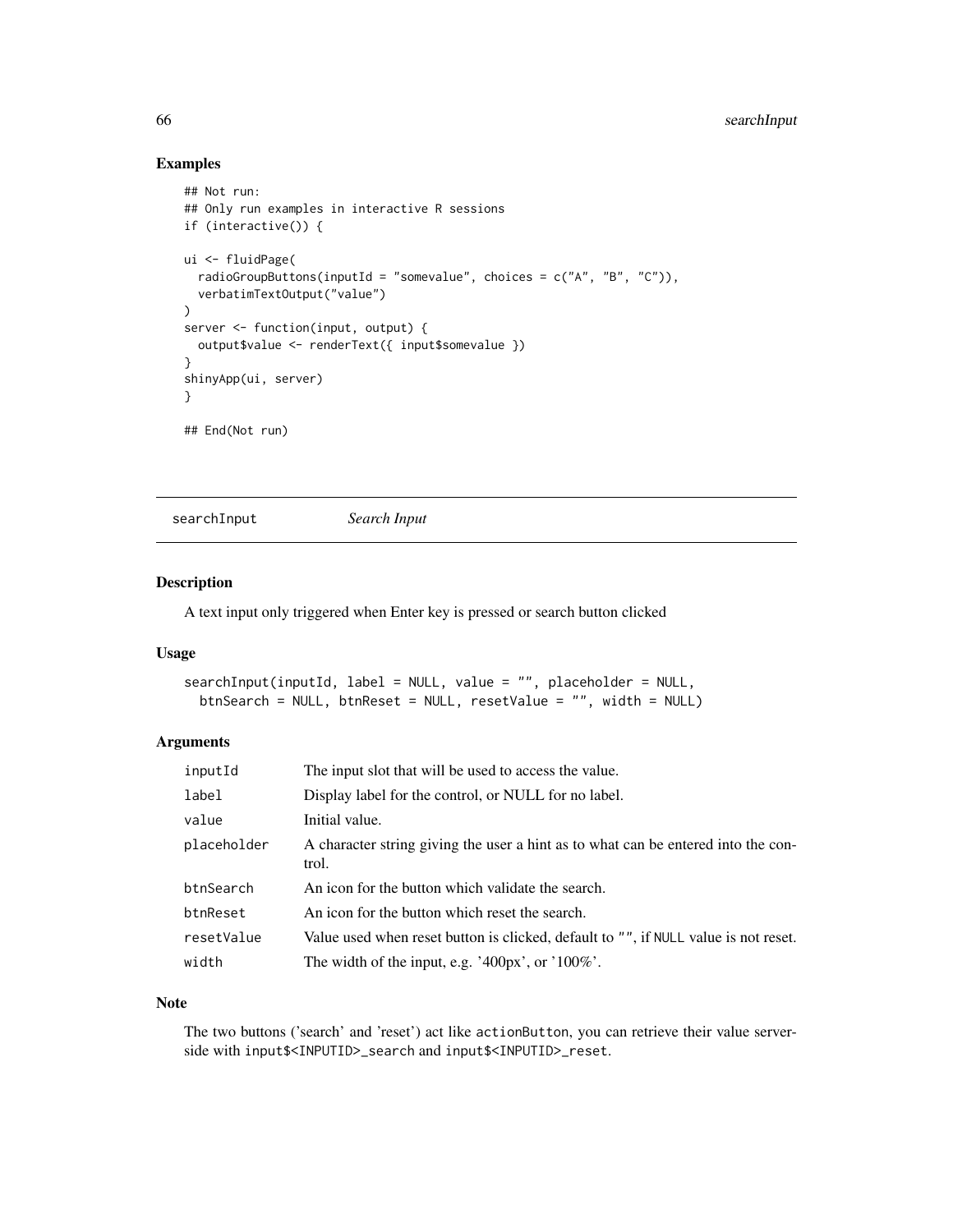selectizeGroup-module 67

## See Also

[updateSearchInput](#page-106-0) to update value server-side.

#### Examples

```
## Not run:
if (interactive()) {
 ui <- fluidPage(
   tags$h1("Search Input"),
   br(),
   searchInput(
      inputId = "search", label = "Enter your text",
     placeholder = "A placeholder",
     btnSearch = icon("search"),
     btnReset = icon("remove"),
     width = "450px"),
   br(),
   verbatimTextOutput(outputId = "res")
 \mathcal{L}server <- function(input, output, session) {
   output$res <- renderPrint({
      input$search
   })
 }
 shinyApp(ui = ui, server = server)
}
## End(Not run)
```
selectizeGroup-module *Selectize Group*

#### Description

Group of mutually dependent 'selectizeInput' for filtering data.frame's columns (like in Excel).

#### Usage

```
selectizeGroupUI(id, params, label = NULL, btn_label = "Reset filters")
selectizeGroupServer(input, output, session, data, vars)
```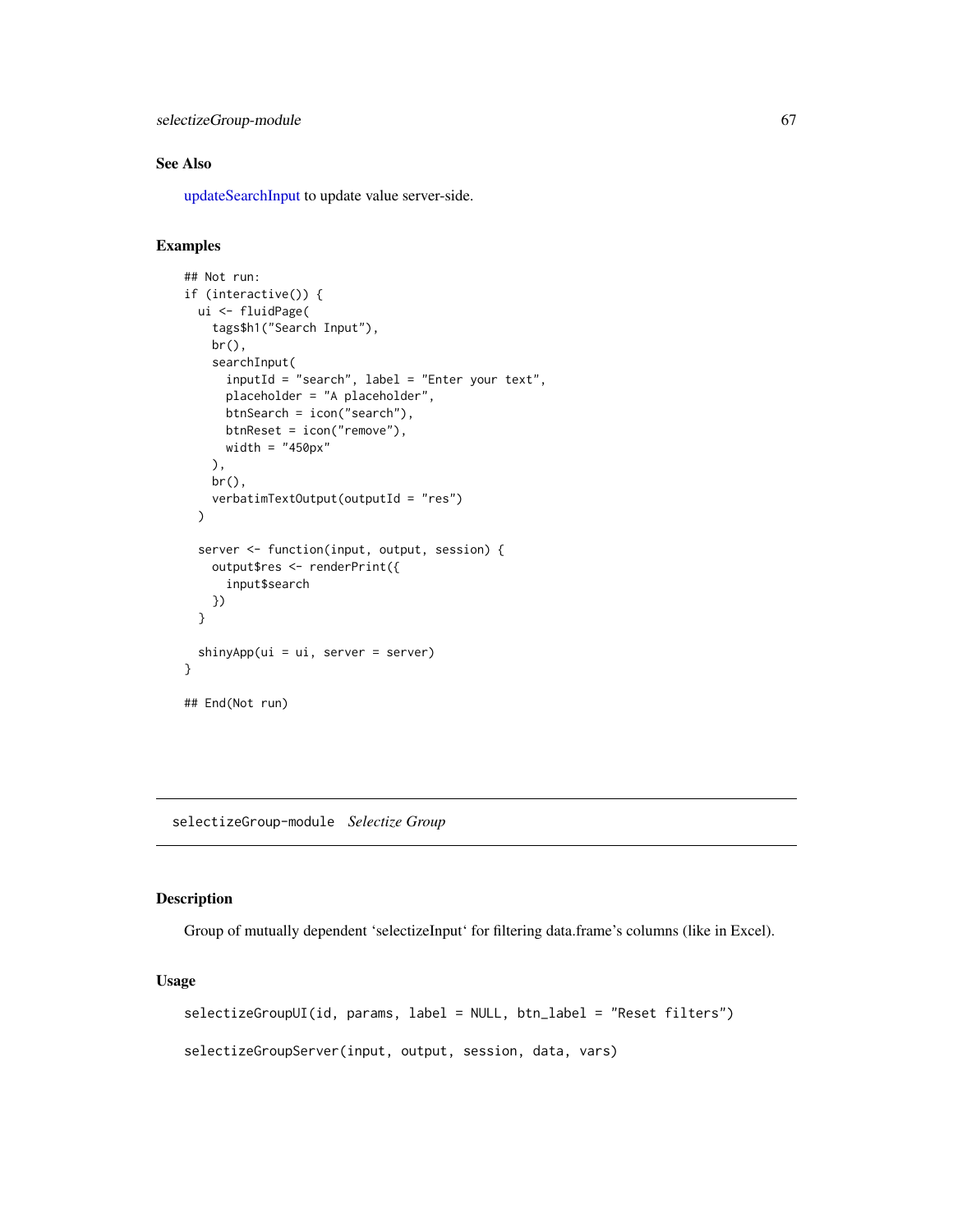## Arguments

| id        | Module's id.                                                                                                                                          |
|-----------|-------------------------------------------------------------------------------------------------------------------------------------------------------|
| params    | a named list of parameters passed to each 'selectizeInput', you can use : 'in-<br>putId' (obligatory, must be variable name), 'label', 'placeholder'. |
| label     | character, global label on top of all labels.                                                                                                         |
| btn_label | reset button label.                                                                                                                                   |
| input     | standard shiny input.                                                                                                                                 |
| output    | standard shiny output.                                                                                                                                |
| session   | standard shiny session.                                                                                                                               |
| data      | a data. frame, or an object coercible to data. frame.                                                                                                 |
| vars      | character, columns to use to create filters, must correspond to variables listed in<br>params.                                                        |

#### Value

a reactive function containing data filtered.

```
## Not run:
if (interactive()) {
library(shiny)
library(shinyWidgets)
data("mpg", package = "ggplot2")
ui <- fluidPage(
  fluidRow(
    column(
      width = 10, offset = 1,
      tags$h3("Filter data with selectize group"),
      panel(
       selectizeGroupUI(
         id = "my-filters",
          params = list(
            manufacturer = list(inputId = "manufacturer", title = "Manufacturer:"),
            model = list(inputId = "model", title = "Model:"),
            trans = list(inputId = "trans", title = "Trans:"),
            class = list(inputId = "class", title = "Class:")
          \lambda), status = "primary"
      ),
      dataTableOutput(outputId = "table")
   )
 )
\mathcal{L}
```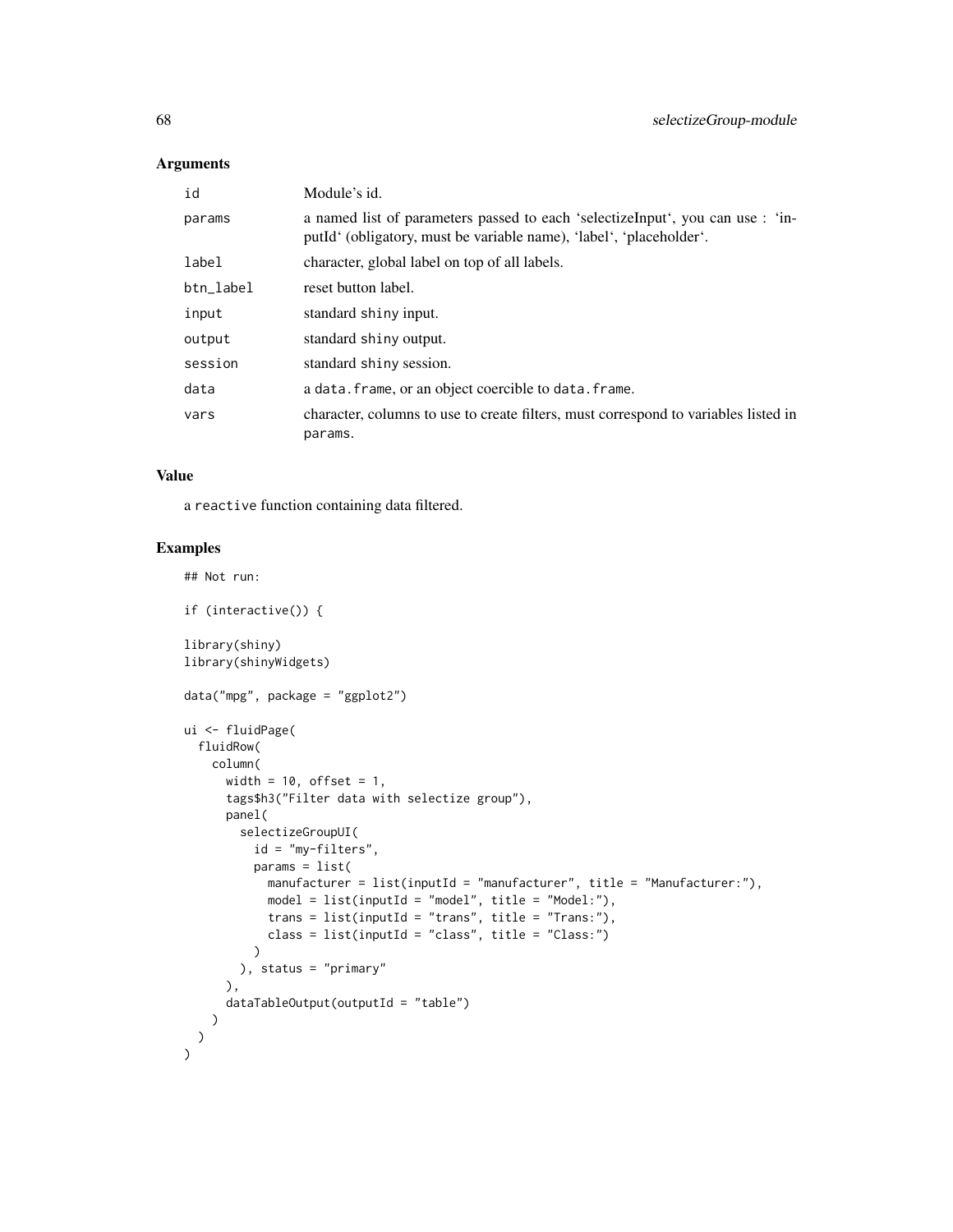## sendSweetAlert 69

```
server <- function(input, output, session) {
 res_mod <- callModule(
   module = selectizeGroupServer,
   id = "my-filters",
   data = mpg,vars = c("manufacturer", "model", "trans", "class")
  )
  output$table <- renderDataTable(res_mod())
}
shinyApp(ui, server)
}
## End(Not run)
```
sendSweetAlert *Display a Sweet Alert to the user*

## Description

Send a message from the server and launch a sweet alert in the UI.

#### Usage

```
sendSweetAlert(session, title = "Title", text = NULL, type = NULL,
 btn_labels = "Ok", html = FALSE, closeOnClickOutside = TRUE)
```
## Arguments

| session             | The session object passed to function given to shiny Server.                                  |
|---------------------|-----------------------------------------------------------------------------------------------|
| title               | Title of the alert.                                                                           |
| text                | Text of the alert.                                                                            |
| type                | Type of the alert : info, success, warning or error.                                          |
| btn_labels          | Label(s) for button(s), can be of length 2, in which case the alert will have two<br>buttons. |
| html                | Does text contains HTML tags?                                                                 |
| closeOnClickOutside |                                                                                               |
|                     | Decide whether the user should be able to dismiss the modal by clicking outside               |
|                     | of it, or not.                                                                                |

#### See Also

[confirmSweetAlert](#page-21-0), [inputSweetAlert](#page-31-0)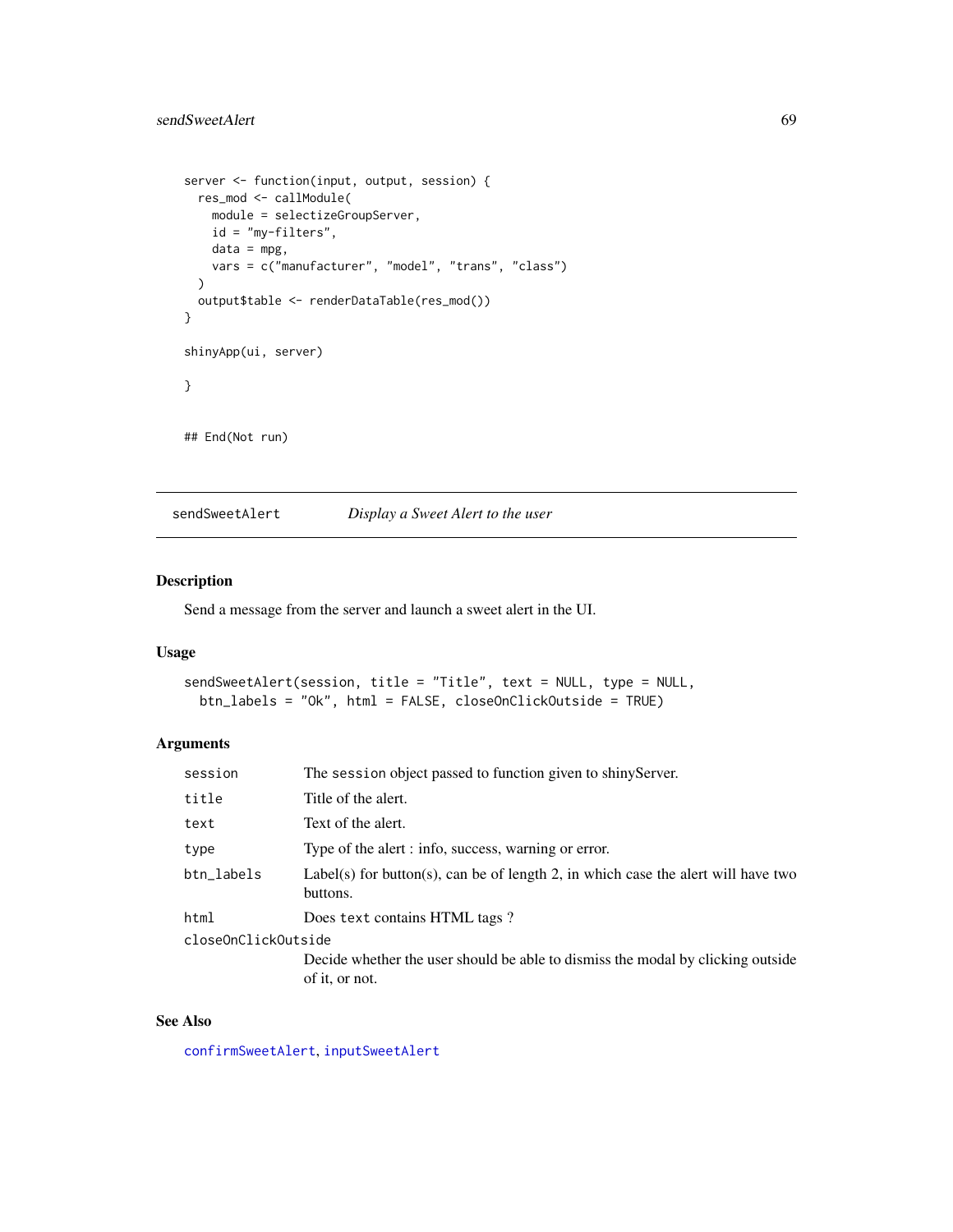```
## Not run:
if (interactive()) {
library(shiny)
library(shinyWidgets)
ui <- fluidPage(
  tags$h2("Sweet Alert examples"),
  actionButton(
    inputId = "success",
   label = "Launch a success sweet alert",
   icon = icon("check")
  ),
  actionButton(
   inputId = "error",
   label = "Launch an error sweet alert",
   icon = icon("remove")
  ),
  actionButton(
    inputId = "sw.html",label = "Sweet alert with HTML",
   icon = icon("thumbs-up")
 )
\mathcal{L}server <- function(input, output, session) {
 observeEvent(input$success, {
   sendSweetAlert(
     session = session,
     title = "Success !!"
     text = "All in order",
      type = "success"
   )
  })
  observeEvent(input$error, {
   sendSweetAlert(
     session = session,
     title = "Error !!",
     text = "It's broken...",type = "error"
   \lambda})
  observeEvent(input$sw_html, {
   sendSweetAlert(
      session = session,
      title = NULL,
      text = tags$span(
       tags$h3("With HTML tags",
```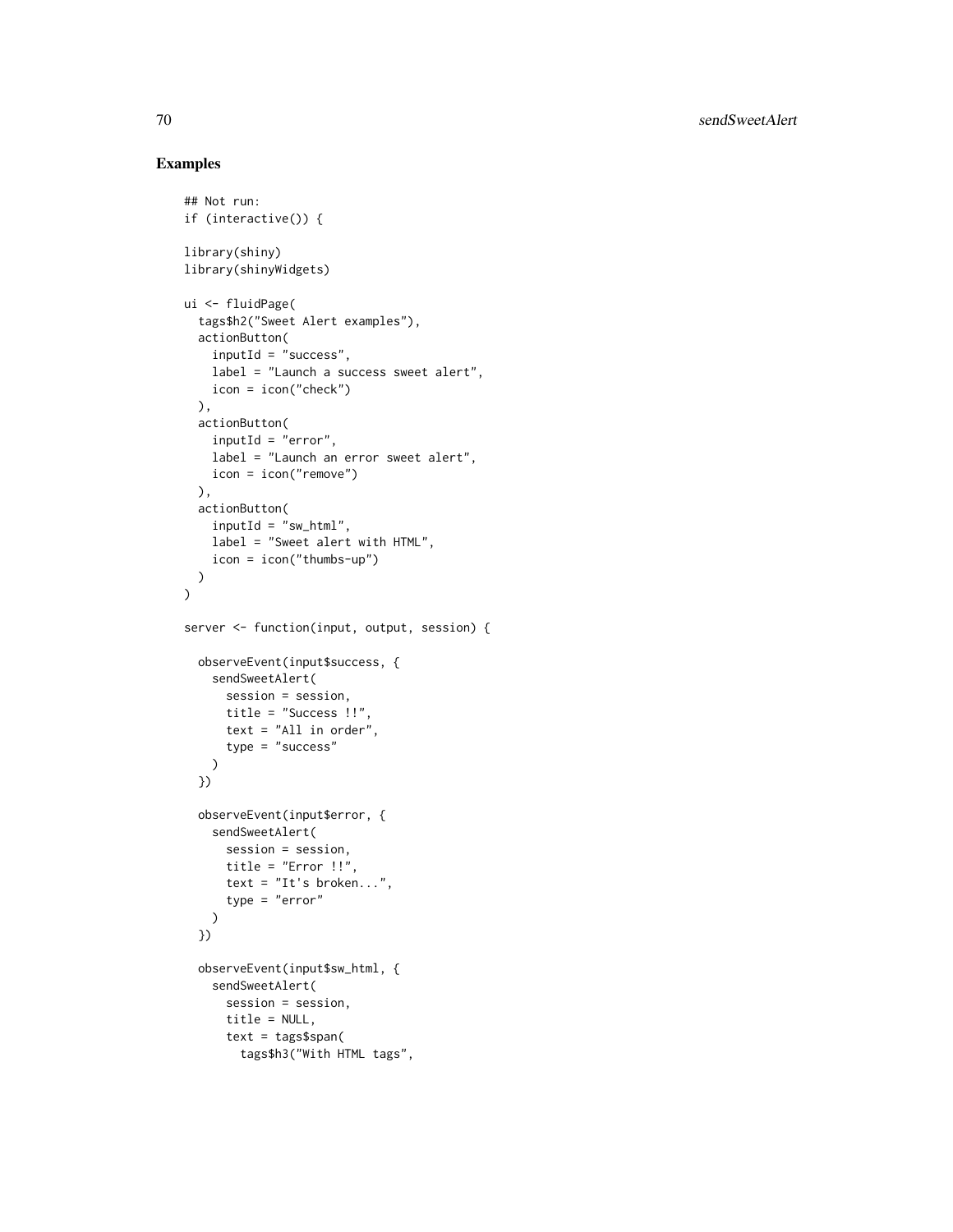```
style = "color: steelblue;"),
        "In", tags$b("bold"), "and", tags$em("italic"),
        tags$br(),
        "and",
        tags$br(),
        "line",
        tags$br(),
        "breaks",
        tags$br(),
        "and an icon", icon("thumbs-up")
      ),
     html = TRUE
   )
  })
}
shinyApp(ui, server)
# output in Sweet Alert #
library("shiny")
library("shinyWidgets")
shinyApp(
  ui = fluidPage(
   tags$h1("Click the button"),
   actionButton(
     inputId = "sw_html",
     label = "Sweet alert with plot"
   ),
    # SweetAlert width
   tags$style(".swal-modal {width: 80%;}")
  ),
  server = function(input, output, session) {
   observeEvent(input$sw_html, {
      sendSweetAlert(
        session = session,
        title = "Yay a plot!",
        text = tags5div(plotOutput(outputId = "plot"),
          sliderInput(
           inputId = "clusters",
           label = "Number of clusters",
           min = 2, max = 6, value = 3, width = "100%")
        ),
       html = TRUE
     \lambda})
    output$plot <- renderPlot({
      plot(Sepal.Width ~ Sepal.Length,
```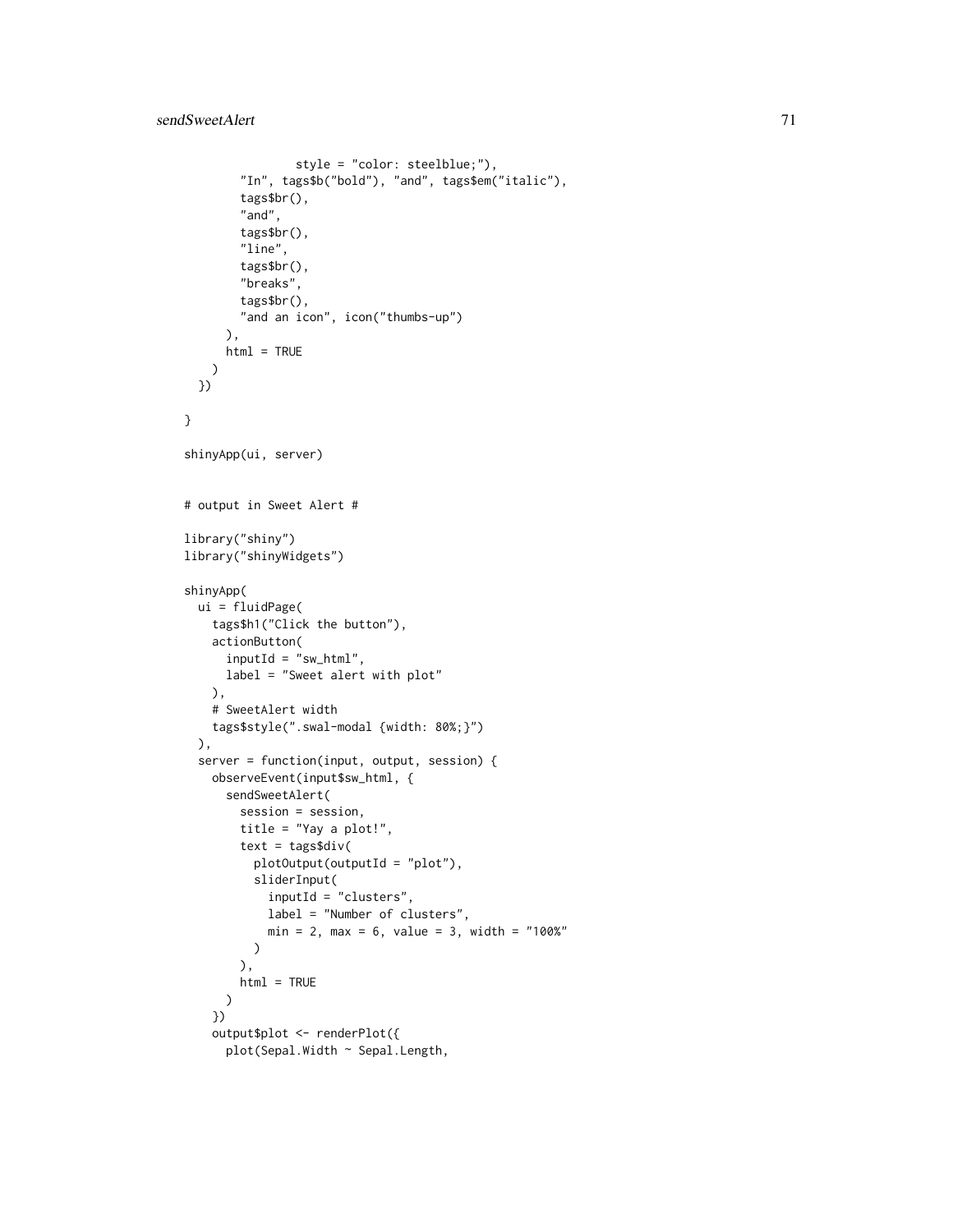```
data = iris, col = Species,pch = 20, cex = 2)points(kmeans(iris[, 1:2], input$clusters)$centers,
             pch = 4, cex = 4, 1wd = 4)
    })
  }
\mathcal{L}}
## End(Not run)
```
setBackgroundColor *Custom background color for your shinyapp*

## Description

Allow to change the background color of your shinyapp.

# Usage

```
setBackgroundColor(color = "ghostwhite", gradient = c("linear", "radial"),
 direction = c("bottom", "top", "right", "left"))
```
#### Arguments

| color     | Background color. Use either the fullname or the Hex code (https://www.<br>w3schools.com/colors/colors_hex.asp). If more than one color is used, a<br>gradient background is set. |
|-----------|-----------------------------------------------------------------------------------------------------------------------------------------------------------------------------------|
| gradient  | Type of gradient: linear or radial.                                                                                                                                               |
| direction | Direction for gradient, by default to bottom. Possibles choices are bottom, top,<br>right or left, two values can be used, e.g. c("bottom", "right").                             |

```
## Not run:
if (interactive()) {
### Uniform color background :
library(shiny)
library(shinyWidgets)
ui <- fluidPage(
  tags$h2("Change shiny app background"),
  setBackgroundColor("ghostwhite")
)
```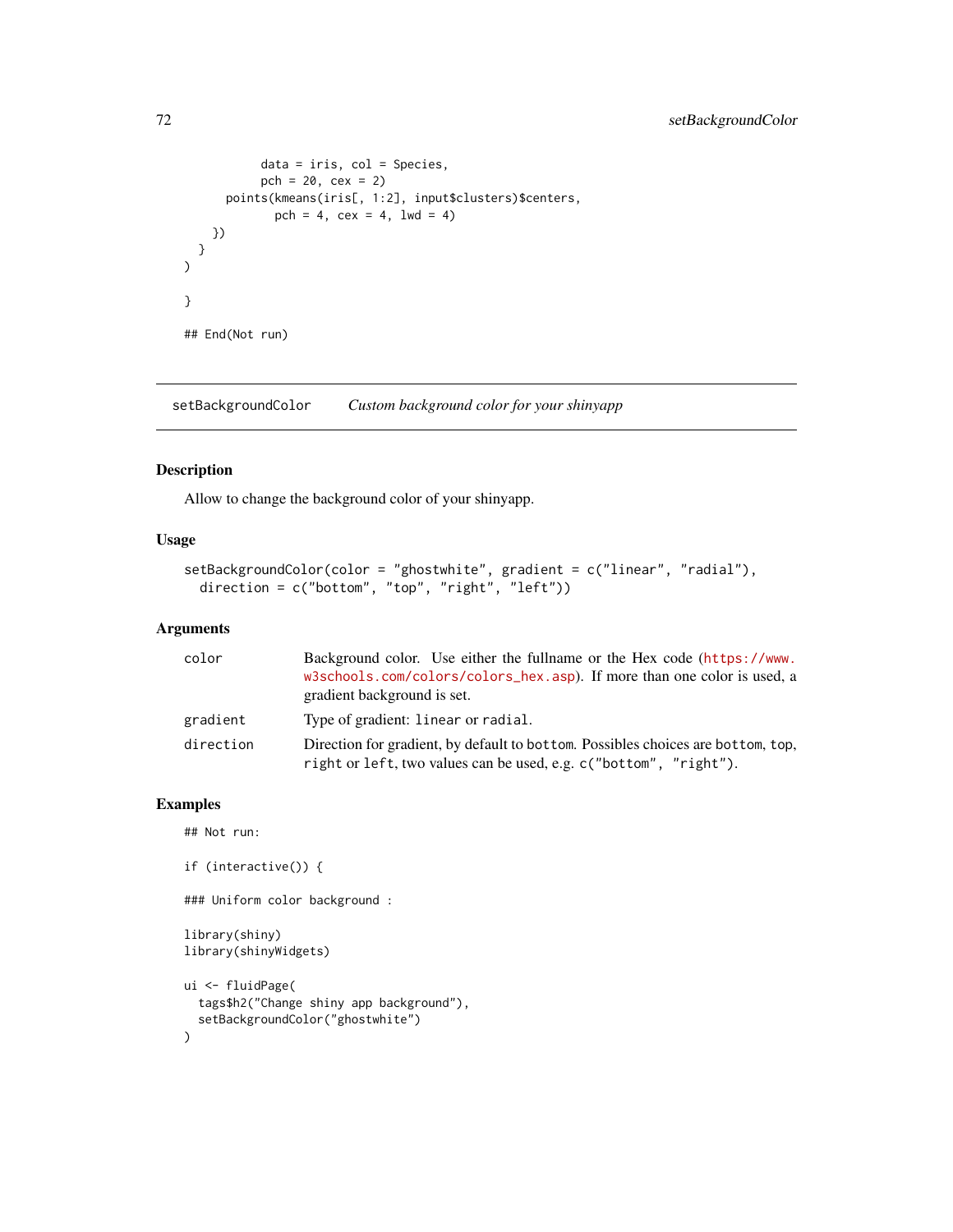```
server <- function(input, output, session) {
}
shinyApp(ui, server)
### linear gradient background :
library(shiny)
library(shinyWidgets)
ui <- fluidPage(
  # use a gradient in background
  setBackgroundColor(
   color = c("#F7FBFF", "#2171B5"),
   gradient = "linear",
   direction = "bottom"
  ),
  titlePanel("Hello Shiny!"),
  sidebarLayout(
   sidebarPanel(
      sliderInput("obs",
                  "Number of observations:",
                  min = 0,
                  max = 1000,
                  value = 500)
   ),
   mainPanel(
     plotOutput("distPlot")
   )
 )
\mathcal{L}server <- function(input, output, session) {
  output$distPlot <- renderPlot({
    hist(rnorm(input$obs))
 })
}
shinyApp(ui, server)
### radial gradient background :
library(shiny)
library(shinyWidgets)
ui <- fluidPage(
  # use a gradient in background
```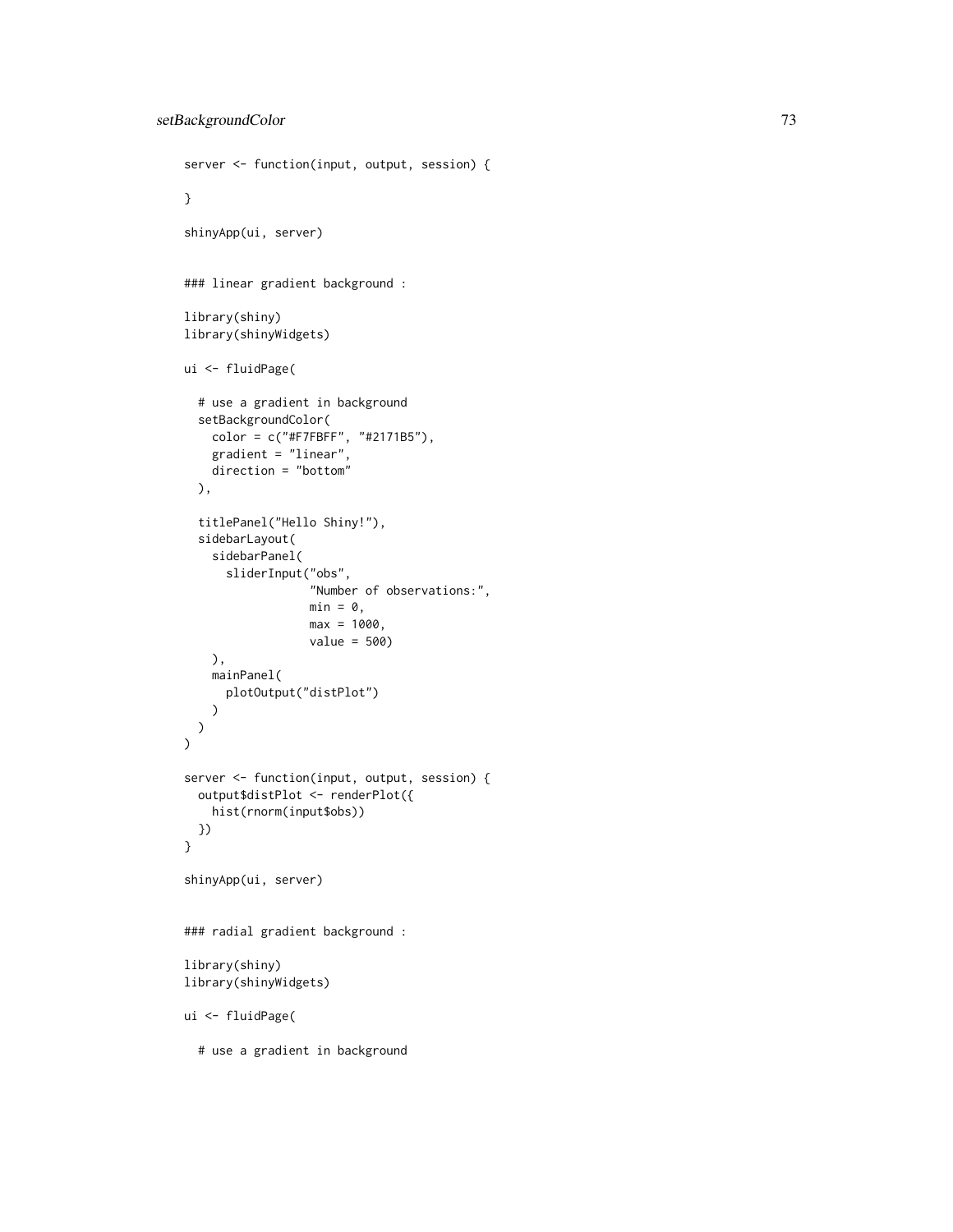```
setBackgroundColor(
    color = c("#F7FBFF", "#2171B5"),
    gradient = "radial",
    direction = c("top", "left")
  ),
  titlePanel("Hello Shiny!"),
  sidebarLayout(
    sidebarPanel(
      sliderInput("obs",
                   "Number of observations:",
                  min = 0,
                  max = 1000,value = 500)
    ),
    mainPanel(
      plotOutput("distPlot")
    )
 )
\mathcal{L}server <- function(input, output, session) {
  output$distPlot <- renderPlot({
    hist(rnorm(input$obs))
  })
}
shinyApp(ui, server)
}
## End(Not run)
```
setBackgroundImage *Custom background image for your shinyapp*

## Description

Allow to change the background image of your shinyapp.

#### Usage

```
setBackgroundImage(src = NULL)
```
#### Arguments

src Background url or path.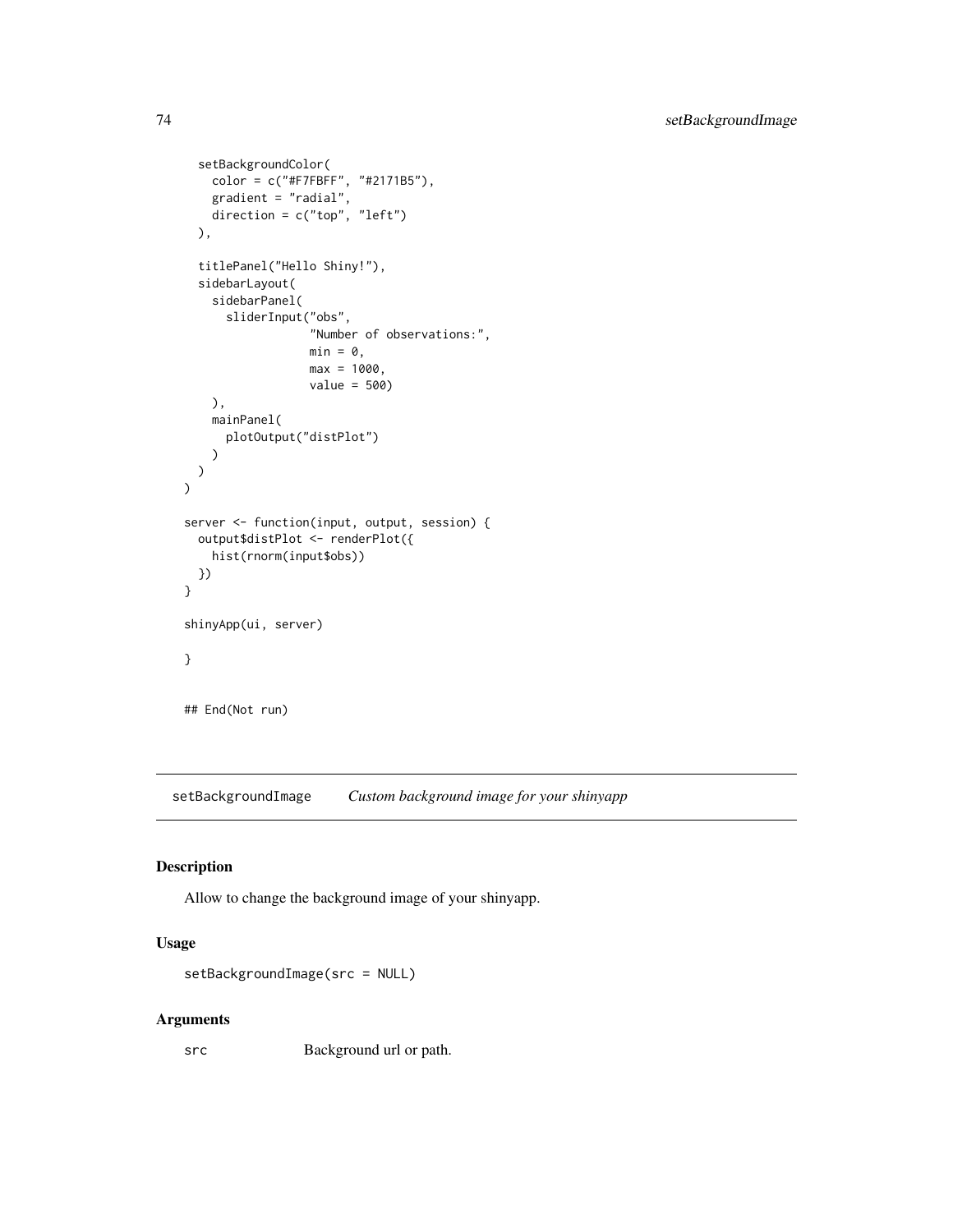setSliderColor 75

# Note

Use with moderation. The image while cover the entire screen (no repeat, cover).

## Examples

```
## Not run:
if (interactive()) {
library(shiny)
library(shinyWidgets)
ui <- fluidPage(
  tags$h2("Add a shiny app background image"),
 setBackgroundImage(src = "http://wallpics4k.com/wp-content/uploads/2014/07/470318.jpg")
\mathcal{L}server <- function(input, output, session) {
}
shinyApp(ui, server)
}
## End(Not run)
```
setSliderColor *Color editor for sliderInput*

# Description

Edit the color of the original shiny's sliderInputs

# Usage

```
setSliderColor(color, sliderId)
```

| color    | The color to apply. This can also be a vector of colors if you want to customize<br>more than 1 slider. Either pass the name of the color such as 'Chartreuse' and<br>'Chocolate 'or the HEX notation such as '#7FFF00' and '#D2691E'. |
|----------|----------------------------------------------------------------------------------------------------------------------------------------------------------------------------------------------------------------------------------------|
| sliderId | The id of the customized slider(s). This can be a vector like $c(1, 2)$ , if you<br>want to modify the 2 first sliders. However, if you only want to modify the<br>second slider, just use the value 2.                                |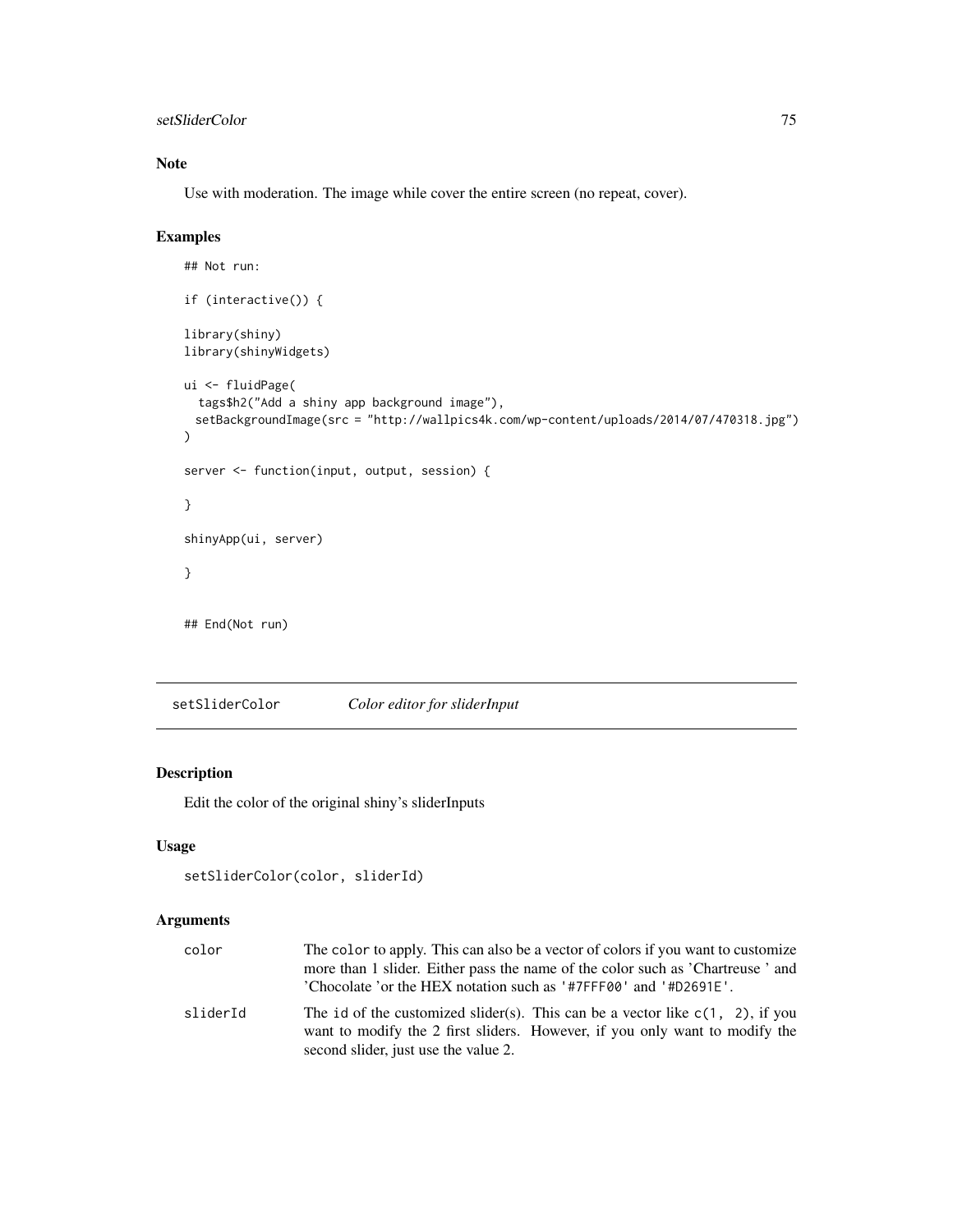#### Note

See also [https://www.w3schools.com/colors/colors\\_names.asp](https://www.w3schools.com/colors/colors_names.asp) to have an overview of all colors.

#### See Also

See [chooseSliderSkin](#page-17-0) to update the global skin of your sliders.

# Examples

```
## Not run:
if (interactive()) {
library(shiny)
library(shinyWidgets)
ui <- fluidPage(
  # only customize the 2 first sliders and the last one
  # the color of the third one is empty
  setSliderColor(c("DeepPink ", "#FF4500", "", "Teal"), c(1, 2, 4)),
  sliderInput("obs", "My pink slider:",
              min = 0, max = 100, value = 50
  ),
  sliderInput("obs2", "My orange slider:",
              min = 0, max = 100, value = 50),
  sliderInput("obs3", "My basic slider:",
              min = 0, max = 100, value = 50),
  sliderInput("obs3", "My teal slider:",
              min = 0, max = 100, value = 50
  ),
  plotOutput("distPlot")
\mathcal{L}server <- function(input, output) {
  output$distPlot <- renderPlot({
   hist(rnorm(input$obs))
  })
}
shinyApp(ui, server)
}
```
## End(Not run)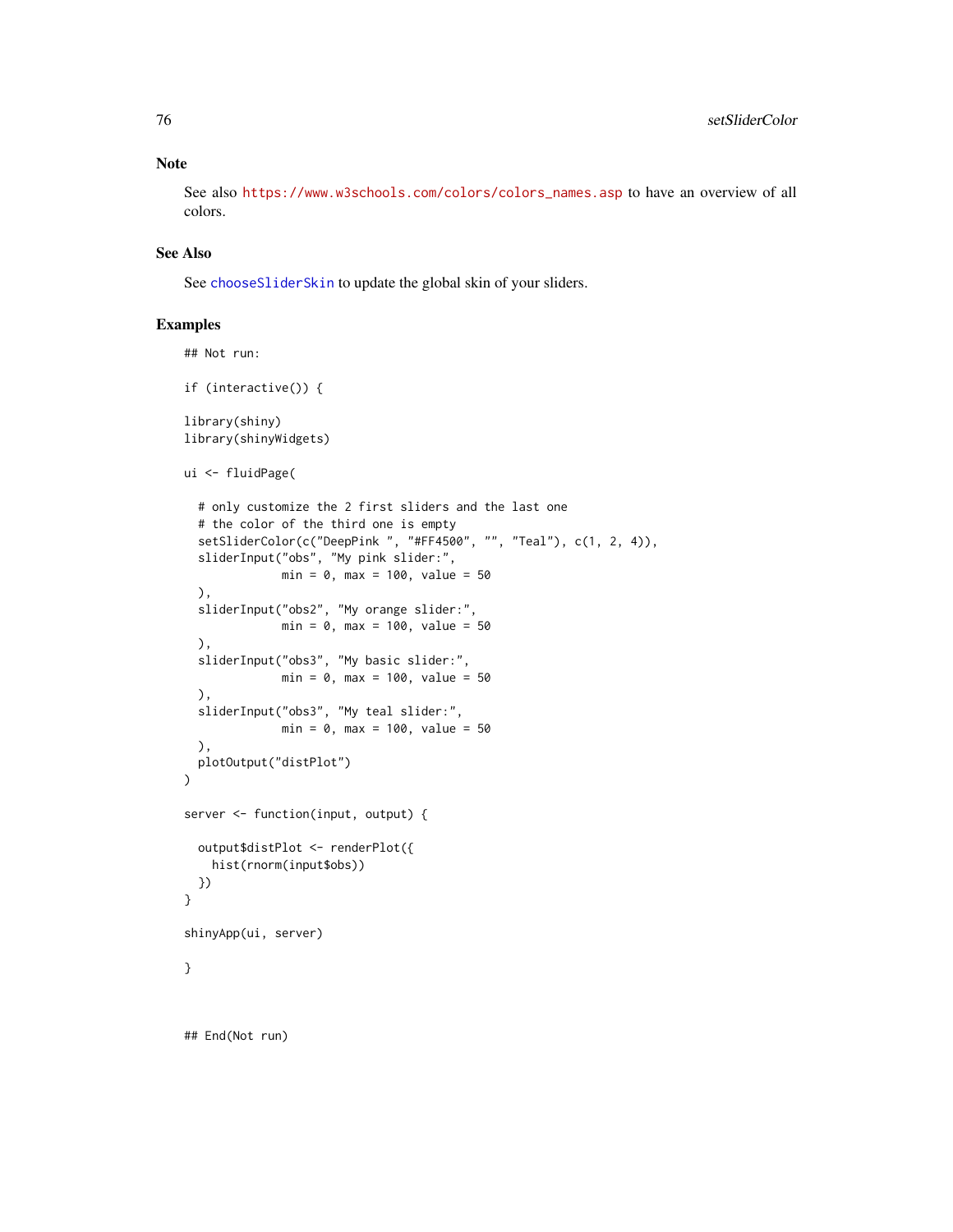# Description

The shinyWidgets package provides several custom widgets to extend those available in package shiny

# Examples

```
## Not run:
if (interactive()) {
  shinyWidgets::shinyWidgetsGallery()
}
## End(Not run)
```
shinyWidgetsGallery *Launch the shinyWidget Gallery*

# Description

A gallery of widgets available in the package.

# Usage

```
shinyWidgetsGallery()
```
# Examples

## Not run:

```
if (interactive()) {
```

```
shinyWidgetsGallery()
```
}

## End(Not run)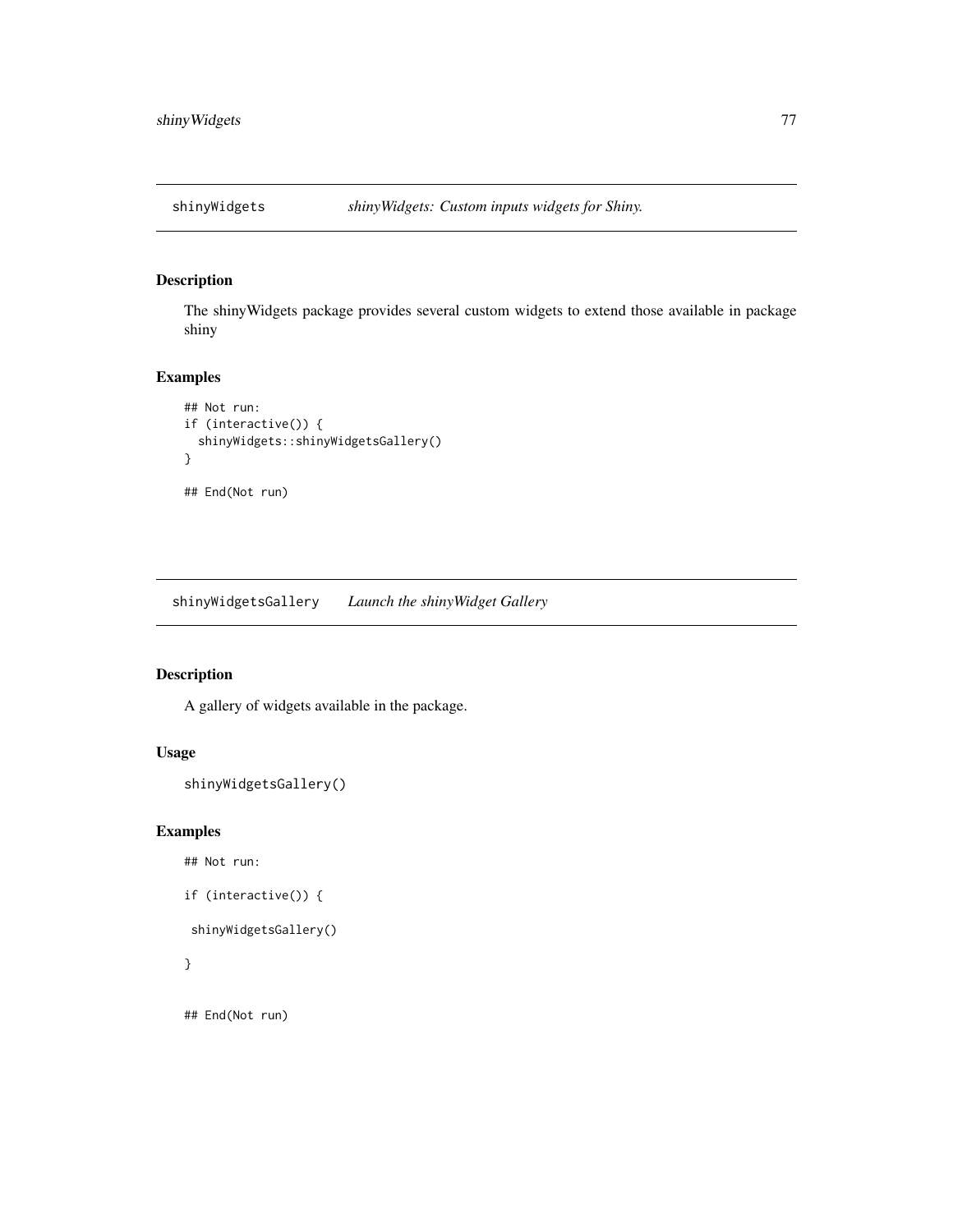sliderTextInput *Slider Text Input Widget*

# Description

Constructs a slider widget with characters instead of numeric values.

## Usage

```
sliderTextInput(inputId, label, choices, selected = NULL, animate = FALSE,
  grid = FALSE, hide_min_max = FALSE, from_fixed = FALSE,
  to_fixed = FALSE, from_min = NULL, from_max = NULL, to_min = NULL,
  to_max = NULL, force_edges = FALSE, width = NULL, pre = NULL,
 post = NULL, dragRange = TRUE)
```
# Arguments

| inputId      | The input slot that will be used to access the value.                                              |
|--------------|----------------------------------------------------------------------------------------------------|
| label        | Display label for the control, or NULL for no label.                                               |
| choices      | Character vector to select a value from.                                                           |
| selected     | The initially selected value, if length $> 1$ , create a range slider.                             |
| animate      | TRUE to show simple animation controls with default settings, for more details<br>see sliderInput. |
| grid         | Logical, show or hide ticks marks.                                                                 |
| hide_min_max | Hides min and max labels.                                                                          |
| from_fixed   | Fix position of left (or single) handle.                                                           |
| to_fixed     | Fix position of right handle.                                                                      |
| from_min     | Set minimum limit for left handle.                                                                 |
| from_max     | Set the maximum limit for left handle.                                                             |
| to_min       | Set minimum limit for right handle.                                                                |
| to_max       | Set the maximum limit for right handle.                                                            |
| force_edges  | Slider will be always inside it's container.                                                       |
| width        | The width of the input, e.g. 400px, or 100%.                                                       |
| pre          | A prefix string to put in front of the value.                                                      |
| post         | A suffix string to put after the value.                                                            |
| dragRange    | See the same argument in sliderInput.                                                              |

## Value

The value retrieved server-side is a character vector.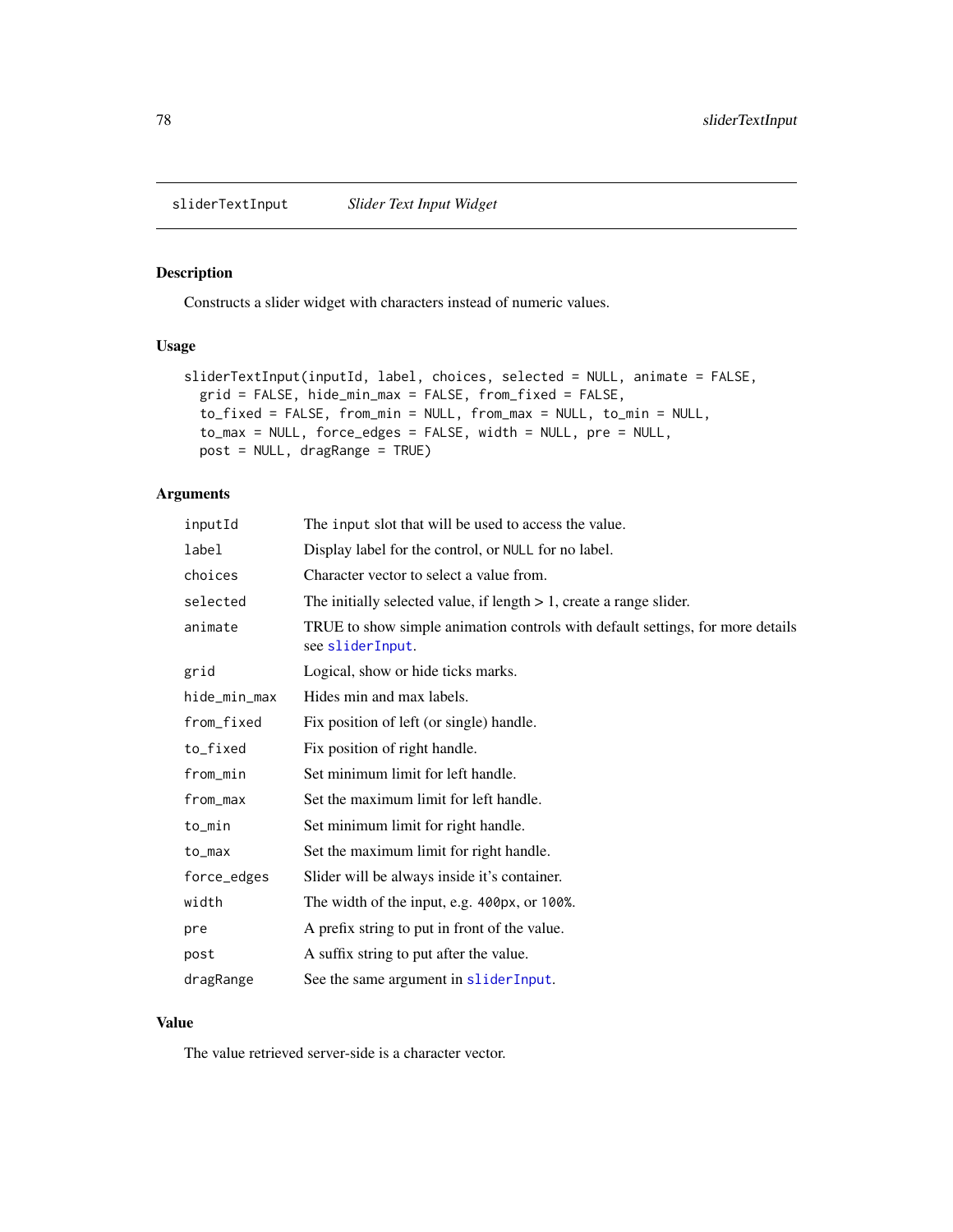# spectrumInput 79

# Examples

```
## Not run:
if (interactive()) {
library("shiny")
library("shinyWidgets")
ui <- fluidPage(
  br(),
  sliderTextInput(
    inputId = "mySliderText",
    label = "Month range slider:",
    choices = month.name,
    selected = month.name[c(4, 7)]),
  verbatimTextOutput(outputId = "result")
\mathcal{L}server <- function(input, output, session) {
  output$result <- renderPrint(str(input$mySliderText))
}
shinyApp(ui = ui, server = server)
}
## End(Not run)
```
spectrumInput *Palette Color Picker with Spectrum Library*

## Description

A widget to select a color within palettes, and with more options if needed.

#### Usage

```
spectrumInput(inputId, label, choices = NULL, selected = NULL,
 flat = FALSE, options = list(), width = NULL)
```

| inputId  | The input slot that will be used to access the value. |
|----------|-------------------------------------------------------|
| label    | Display label for the control, or NULL for no label.  |
| choices  | List of colors to display in the menu.                |
| selected | The initially selected value.                         |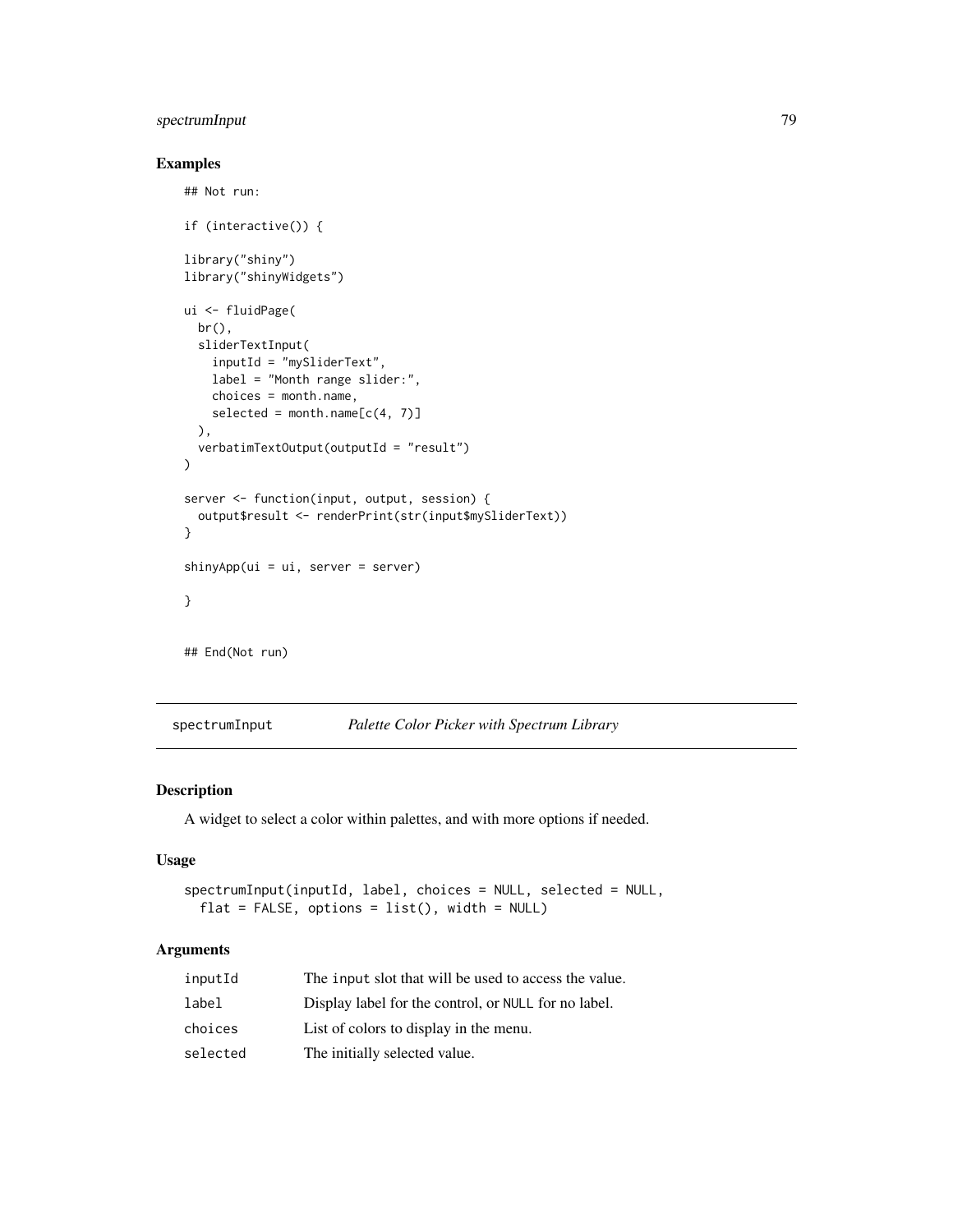| flat    | Display the menu inline.                                                                                                   |
|---------|----------------------------------------------------------------------------------------------------------------------------|
| options | Additional options to pass to spectrum, possible values are described here:<br>https://bgrins.github.io/spectrum/#options. |
| width   | The width of the input, e.g. 400px, or 100%.                                                                               |

## Value

The selected color in Hex format server-side

```
## Not run:
if (interactive()) {
library("shiny")
library("shinyWidgets")
library("RColorBrewer")
ui <- fluidPage(
  tags$h1("Spectrum color picker"),
  br(),
  spectrumInput(
   inputId = "myColor",
   label = "Pick a color:",
   choices = list(
     list('black', 'white', 'blanchedalmond', 'steelblue', 'forestgreen'),
     as.list(brewer.pal(n = 9, name = "Blues")),
     as.list(brewer.pal(n = 9, name = "Greens")),
     as.list(brewer.pal(n = 11, name = "Spectral")),
     as.list(brewer.pal(n = 8, name = "Dark2"))
   ),
   options = list(`toggle-palette-more-text` = "Show more")
  ),
  verbatimTextOutput(outputId = "res")
\lambdaserver <- function(input, output, session) {
  output$res <- renderPrint(input$myColor)
}
shinyApp(ui, server)
}
## End(Not run)
```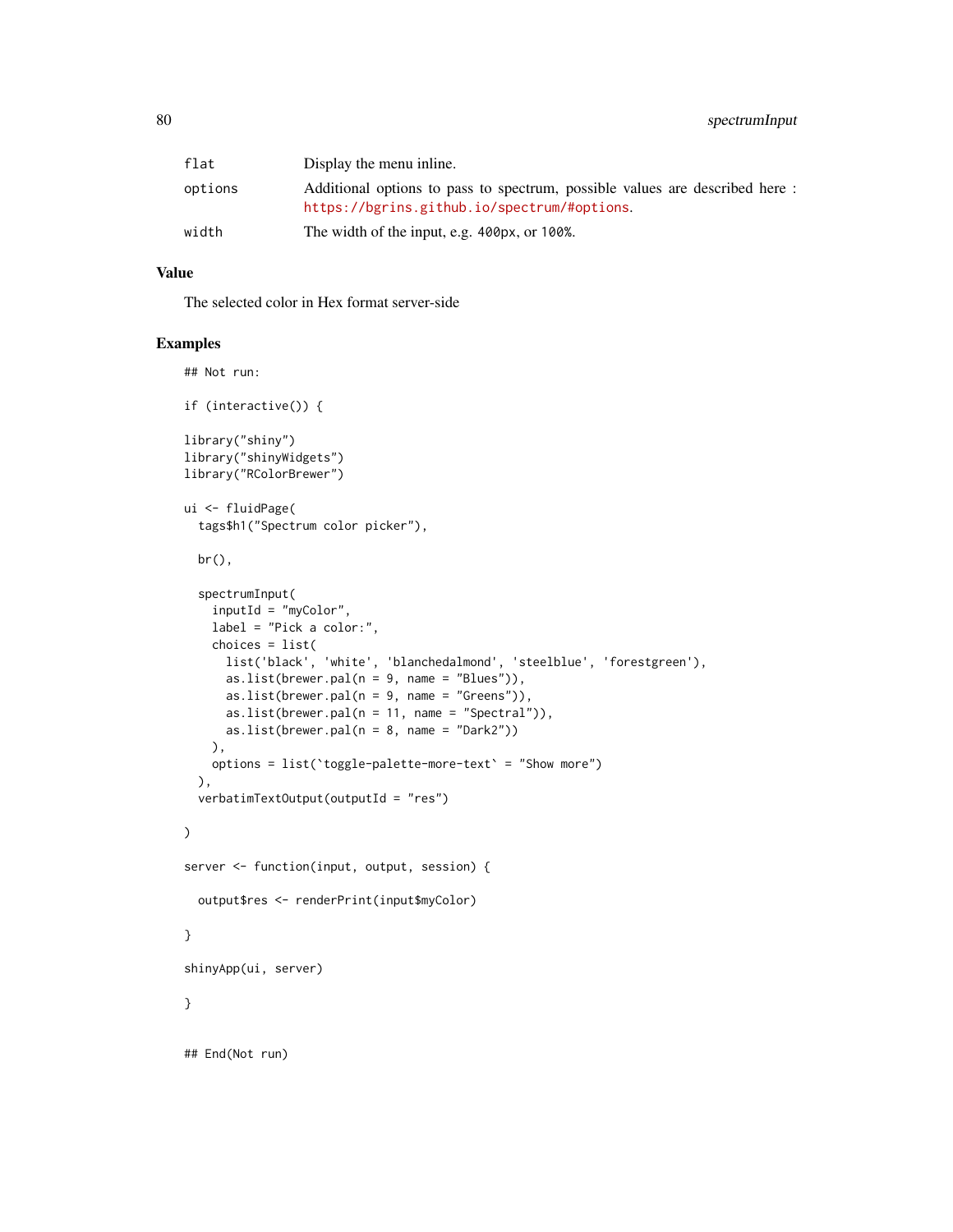# Description

Create a toggle switch.

# Usage

```
switchInput(inputId, label = NULL, value = FALSE, onLabel = "ON",
 offLabel = "OFF", onStatus = NULL, offStatus = NULL, size = "default",
 labelWidth = "auto", handleWidth = "auto", disabled = FALSE,
 inline = FALSE, width = NULL)
```
## Arguments

| inputId     | The input slot that will be used to access the value.                |
|-------------|----------------------------------------------------------------------|
| label       | Display a text in the center of the switch.                          |
| value       | Initial value (TRUE or FALSE).                                       |
| onLabel     | Text on the left side of the switch (TRUE).                          |
| offLabel    | Text on the right side of the switch (FALSE).                        |
| onStatus    | Color (bootstrap status) of the left side of the switch (TRUE).      |
| offStatus   | Color (bootstrap status) of the right side of the switch (FALSE).    |
| size        | Size of the buttons ('default', 'mini', 'small', 'normal', 'large'). |
| labelWidth  | Width of the center handle in pixels.                                |
| handleWidth | Width of the left and right sides in pixels.                         |
| disabled    | Logical, display the toggle switch in disabled state?.               |
| inline      | Logical, display the toggle switch inline?                           |
| width       | The width of the input : 'auto', 'fit', ' $100px'$ , ' $75%$ '.      |

#### Value

A switch control that can be added to a UI definition.

#### Note

For more information, see the project on Github <https://github.com/Bttstrp/bootstrap-switch>.

# See Also

[updateSwitchInput](#page-111-0), [materialSwitch](#page-34-0)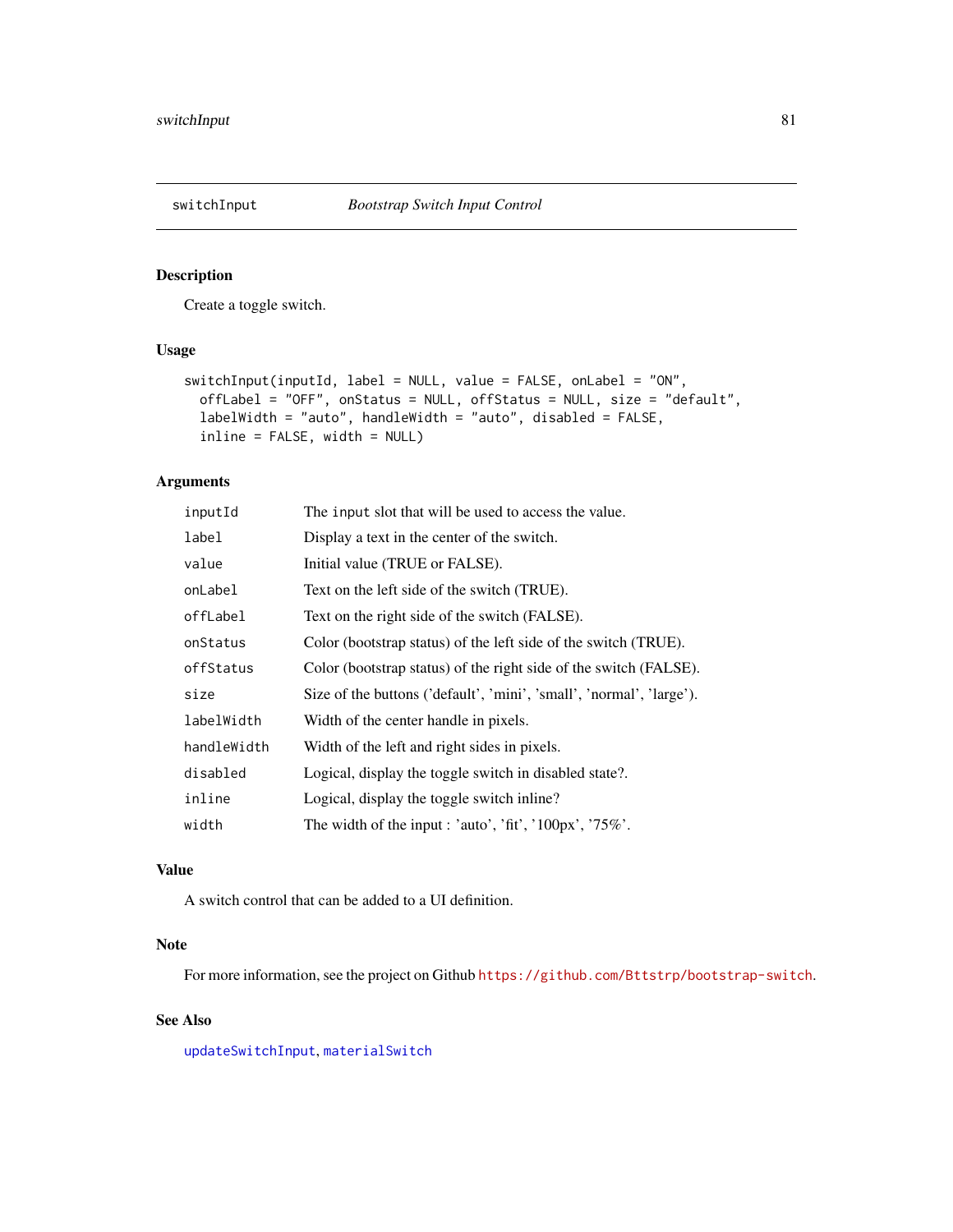# Examples

```
## Not run:
## Only run examples in interactive R sessions
if (interactive()) {
# Examples in the gallery :
shinyWidgets::shinyWidgetsGallery()
# Basic usage :
ui <- fluidPage(
  switchInput(inputId = "somevalue"),
 verbatimTextOutput("value")
\mathcal{L}server <- function(input, output) {
 output$value <- renderPrint({ input$somevalue })
}
shinyApp(ui, server)
}
## End(Not run)
```
textInputAddon *Text with Add-on Input Control*

# Description

Create text field with add-on.

#### Usage

```
textInputAddon(inputId, label, value = "", placeholder = NULL, addon,
 width = NULL)
```
# Arguments

| inputId     | The input slot that will be used to access the value.                                      |
|-------------|--------------------------------------------------------------------------------------------|
| label       | Display label for the control, or NULL for no label.                                       |
| value       | Initial value                                                                              |
| placeholder | A character string giving the user a hint as to what can be entered into the con-<br>trol. |
| addon       | An icon tag, created by icon.                                                              |
| width       | The width of the input : 'auto', 'fit', ' $100px'$ , ' $75%$ '                             |

# Value

A switch control that can be added to a UI definition.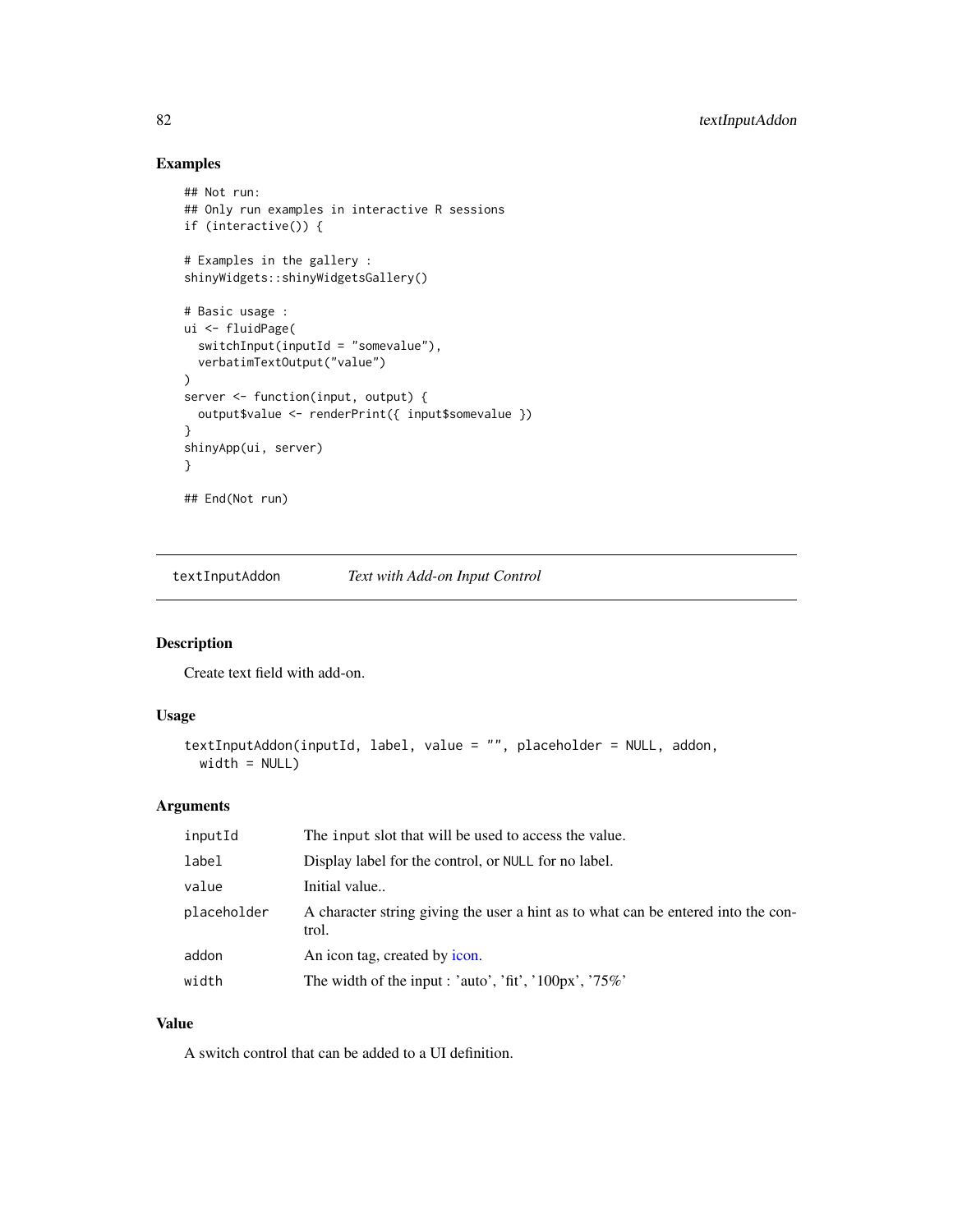# toggleDropdownButton 83

# Examples

```
## Not run:
## Only run examples in interactive R sessions
if (interactive()) {
shinyApp(
  ui = fluidPage(
   textInputAddon(inputId = "id", label = "Label", placeholder = "Username", addon = icon("at")),
    verbatimTextOutput(outputId = "out")
  ),
  server = function(input, output) {
    output$out <- renderPrint({
      input$id
    })
  }
\mathcal{L}}
## End(Not run)
```
toggleDropdownButton *Toggle a dropdown menu*

# Description

Open or close a dropdown menu server-side

# Usage

```
toggleDropdownButton(inputId)
```
## Arguments

inputId Id for the dropdown to toggle

```
## Not run:
```

```
if (interactive()) {
```

```
library("shiny")
library("shinyWidgets")
```

```
ui <- fluidPage(
  tags$h2("Toggle Dropdown Button"),
  br(),
  fluidRow(
   column(
```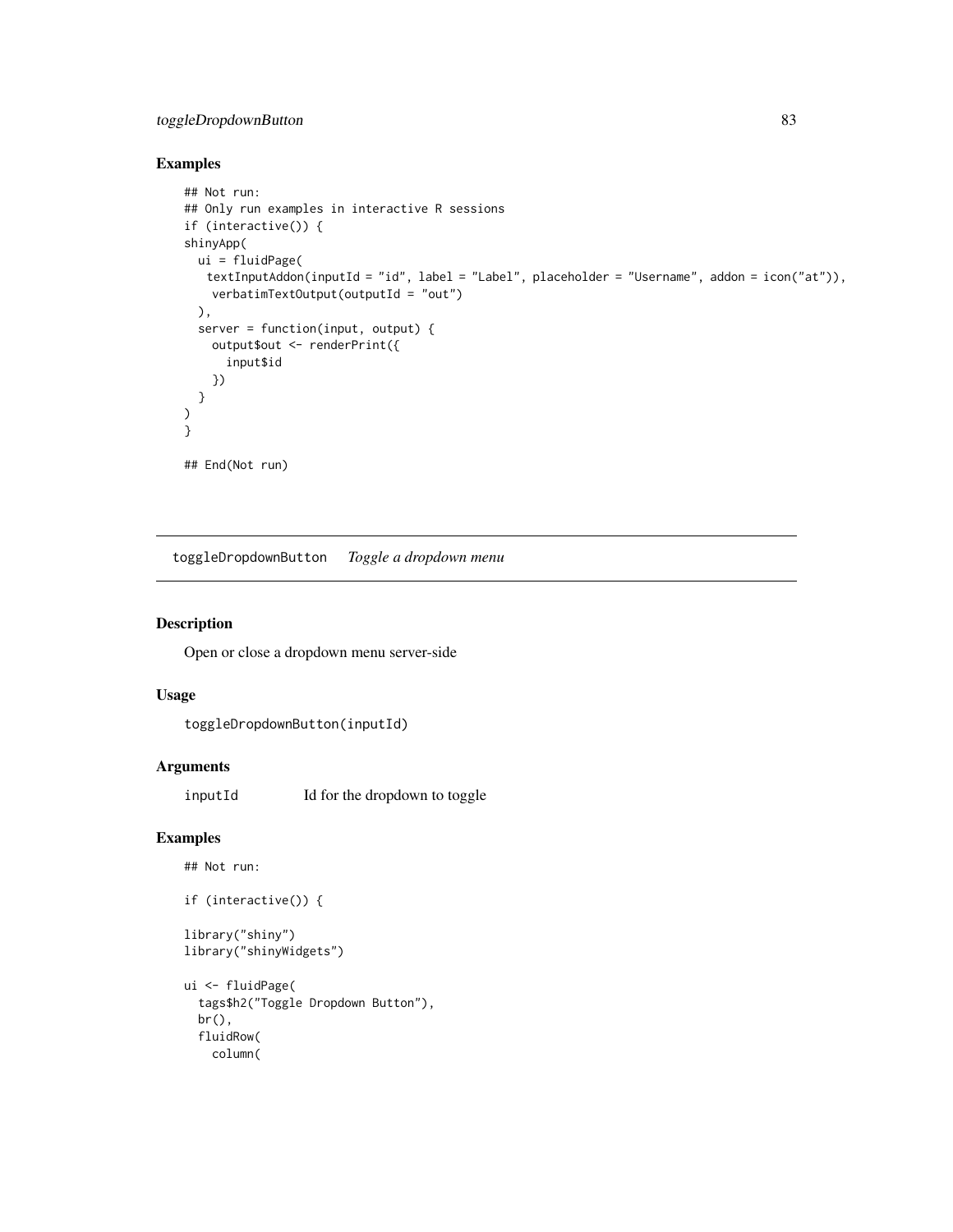```
width = 6,
      dropdownButton(
        tags$h3("List of Inputs"),
        selectInput(inputId = 'xcol',
                    label = 'X Variable',
                    choices = names(iris)),
        sliderInput(inputId = 'clusters',
                    label = 'Cluster count',
                    value = 3,
                    min = 1,
                    max = 9,
        actionButton(inputId = "toggle2",
                     label = "Close dropdown"),
        circle = TRUE, status = "danger",
        inputId = "mydropdown",
        icon = icon("gear"), width = "300px"
      )
   ),
    column(
      width = 6,
      actionButton(inputId = "toggle1",
                   label = "Open dropdown")
   )
 )
\mathcal{L}server <- function(input, output, session) {
  observeEvent(list(input$toggle1, input$toggle2), {
    toggleDropdownButton(inputId = "mydropdown")
  }, ignoreInit = TRUE)
}
shinyApp(ui = ui, server = server)
}
## End(Not run)
```
tooltipOptions *Tooltip options*

# Description

List of options for tooltip for a dropdown menu button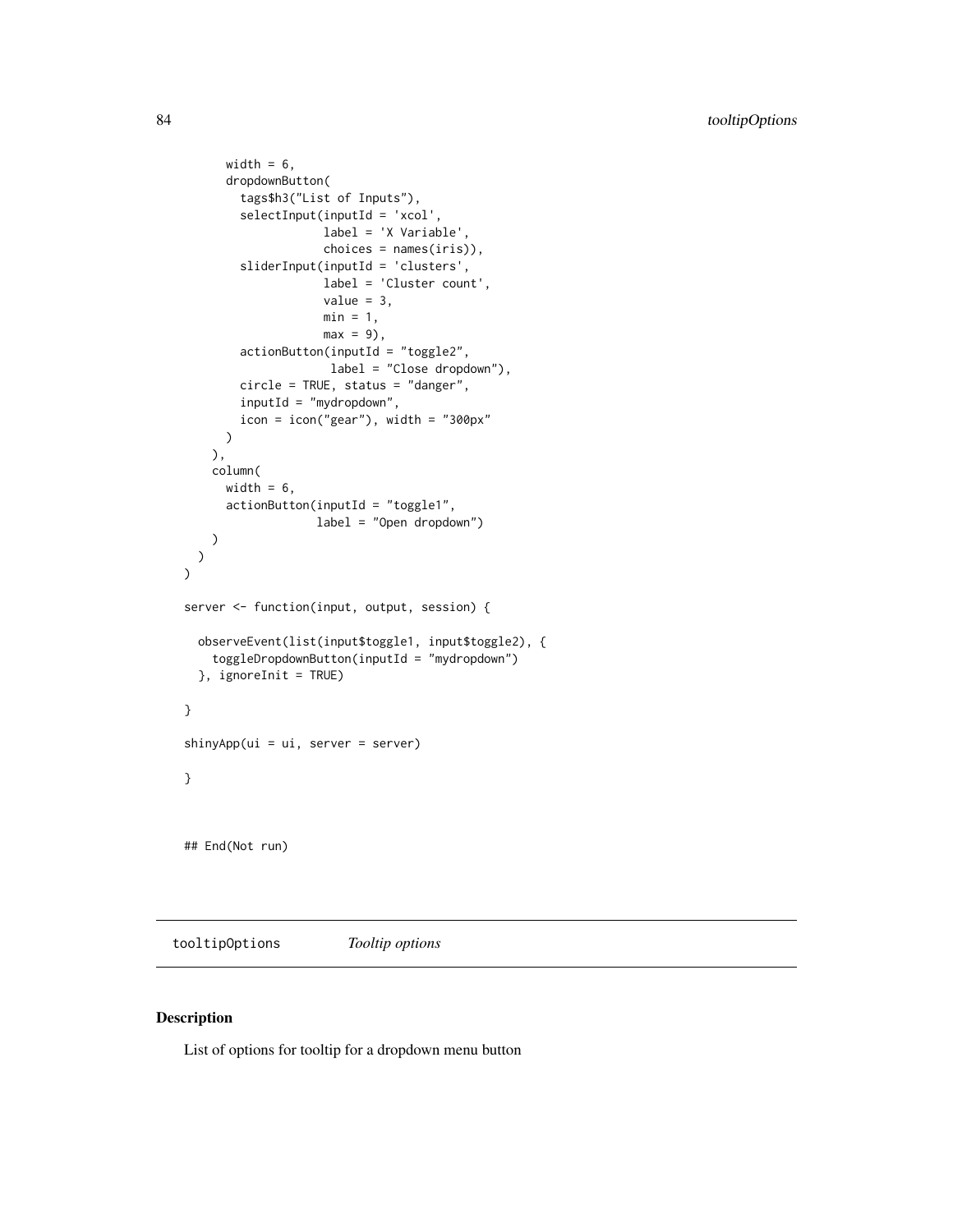# updateAirDateInput 85

# Usage

```
tooltipOptions(placement = "right", title = "Params", html = FALSE)
```
# Arguments

| placement | Placement of tooltip: right, top, bottom, left. |
|-----------|-------------------------------------------------|
| title     | Text of the tooltip                             |
| html      | Logical, allow HTML tags inside tooltip         |

updateAirDateInput *Change the value of a airDate input on the client*

# Description

Change the value of a airDate input on the client

# Usage

```
updateAirDateInput(session, inputId, label = NULL, value = NULL,
 clear = FALSE)
```
# Arguments

| session | The session object passed to function given to shiny Server. |
|---------|--------------------------------------------------------------|
| inputId | The id of the input object.                                  |
| label   | The label to set for the input object.                       |
| value   | The value to set for the input object.                       |
| clear   | Logical, clear all previous selected dates.                  |

# Examples

## Not run:

```
demoAirDatepicker("update")
```
## End(Not run)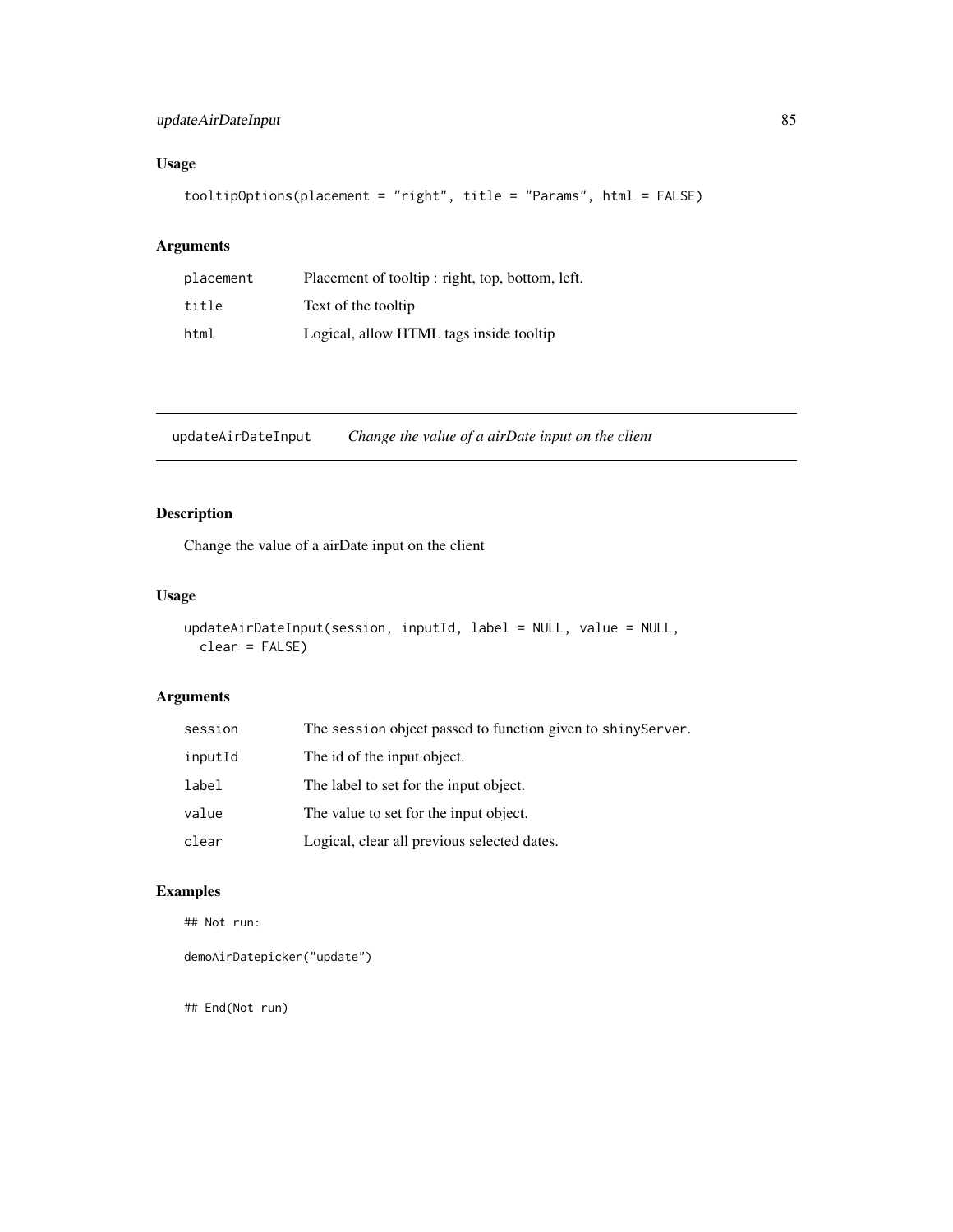updateAwesomeCheckbox *Change the value of an awesome checkbox input on the client*

#### Description

Change the value of an awesome checkbox input on the client

# Usage

```
updateAwesomeCheckbox(session, inputId, label = NULL, value = NULL)
```
## Arguments

| session | standard shiny session                 |
|---------|----------------------------------------|
| inputId | The id of the input object.            |
| label   | The label to set for the input object. |
| value   | The value to set for the input object. |

#### See Also

[awesomeCheckbox](#page-12-0)

## Not run:

```
if (interactive()) {
library("shiny")
library("shinyWidgets")
ui <- fluidPage(
  awesomeCheckbox(
   inputId = "somevalue",
   label = "My label".value = FALSE
  ),
  verbatimTextOutput(outputId = "res"),
  actionButton(inputId = "updatevalue", label = "Together"),textInput(inputId = "updatelabel", label = "Update label")
)
server <- function(input, output, session) {
  output$res <- renderPrint({
```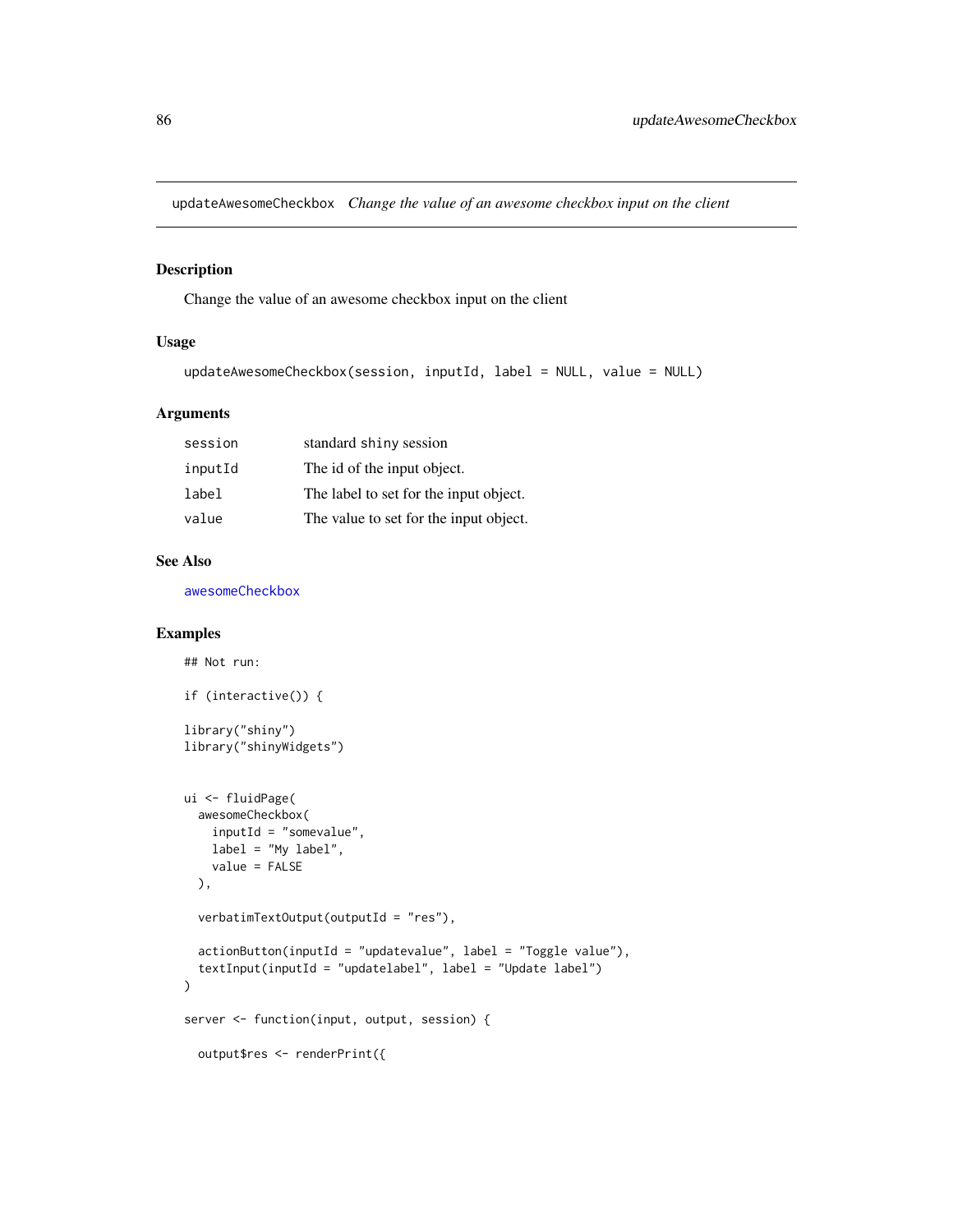```
input$somevalue
 })
 observeEvent(input$updatevalue, {
   updateAwesomeCheckbox(
      session = session, inputId = "somevalue",
      value = as.logical(input$updatevalue %%2)
   )
 })
 observeEvent(input$updatelabel, {
   updateAwesomeCheckbox(
      session = session, inputId = "somevalue",
      label = input$updatelabel
   \lambda}, ignoreInit = TRUE)
}
shinyApp(ui = ui, server = server)
}
## End(Not run)
```

```
updateAwesomeCheckboxGroup
```
*Change the value of a AwesomeCheckboxGroup input on the client*

#### Description

Change the value of a AwesomeCheckboxGroup input on the client

## Usage

```
updateAwesomeCheckboxGroup(session, inputId, label = NULL, choices = NULL,
  selected = NULL, inline = FALSE, status = "primary")
```

| session  | The session object passed to function given to shiny Server. |
|----------|--------------------------------------------------------------|
| inputId  | The id of the input object.                                  |
| label    | Input label.                                                 |
| choices  | List of values to show checkboxes for.                       |
| selected | The values that should be initially selected, if any.        |
| inline   | If TRUE, render the choices in line (i.e. horizontally)      |
| status   | Color of the buttons.                                        |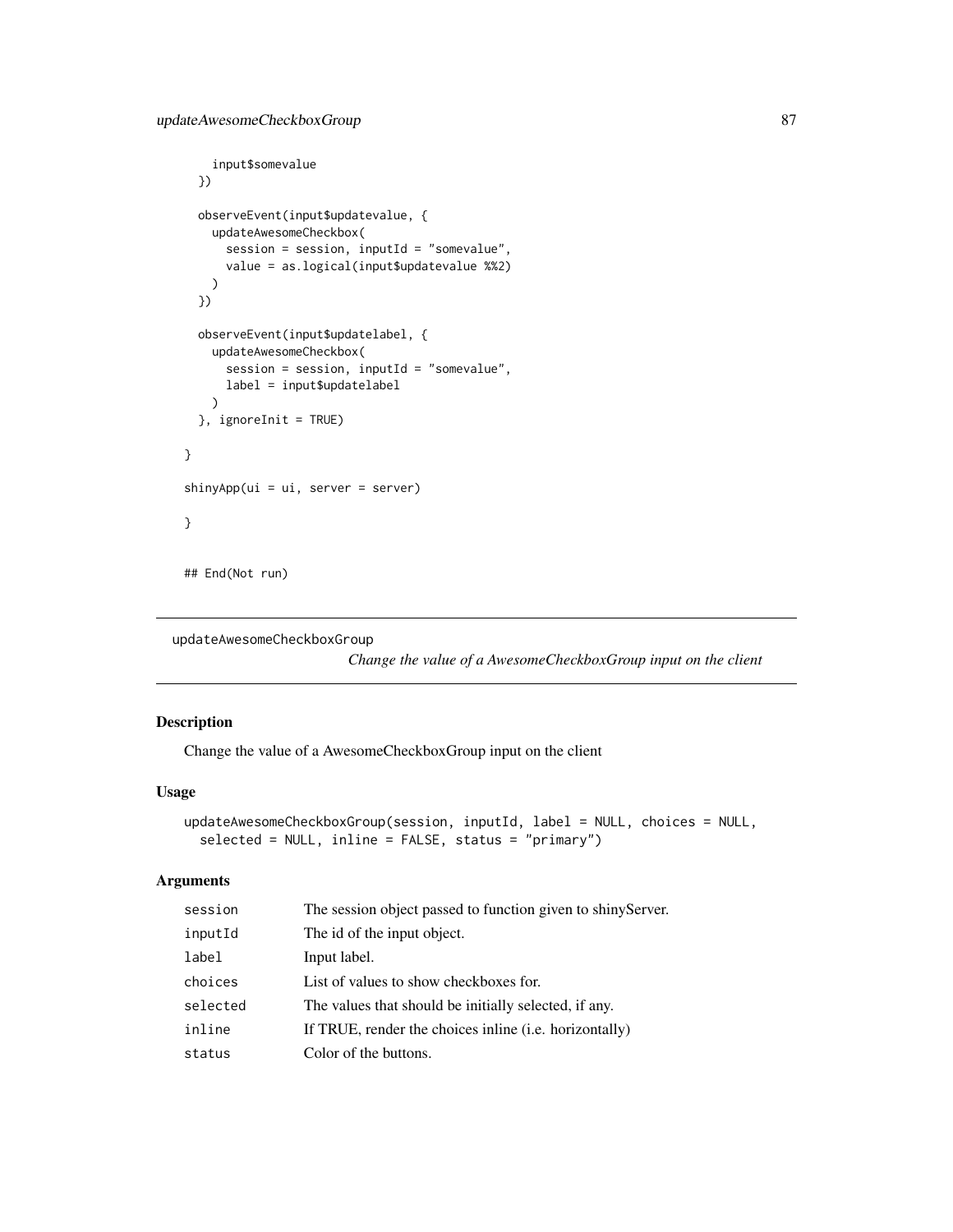## See Also

[awesomeCheckboxGroup](#page-13-0)

```
## Not run:
if (interactive()) {
library("shiny")
library("shinyWidgets")
ui <- fluidPage(
  awesomeCheckboxGroup(
   inputId = "somevalue",
   choices = c("A", "B", "C"),label = "My label"
  ),
  verbatimTextOutput(outputId = "res"),
  actionButton(inputId = "updatechoices", label = "Random choices"),
  textInput(inputId = "updatelabel", label = "Update label")
)
server <- function(input, output, session) {
  output$res <- renderPrint({
    input$somevalue
  })
  observeEvent(input$updatechoices, {
   updateAwesomeCheckboxGroup(
      session = session, inputId = "somevalue",
      choices = sample(letters, sample(2:6))
   )
  })
  observeEvent(input$updatelabel, {
   updateAwesomeCheckboxGroup(
      session = session, inputId = "somevalue",
     label = input$updatelabel
   \lambda}, ignoreInit = TRUE)
}
shinyApp(ui = ui, server = server)
}
```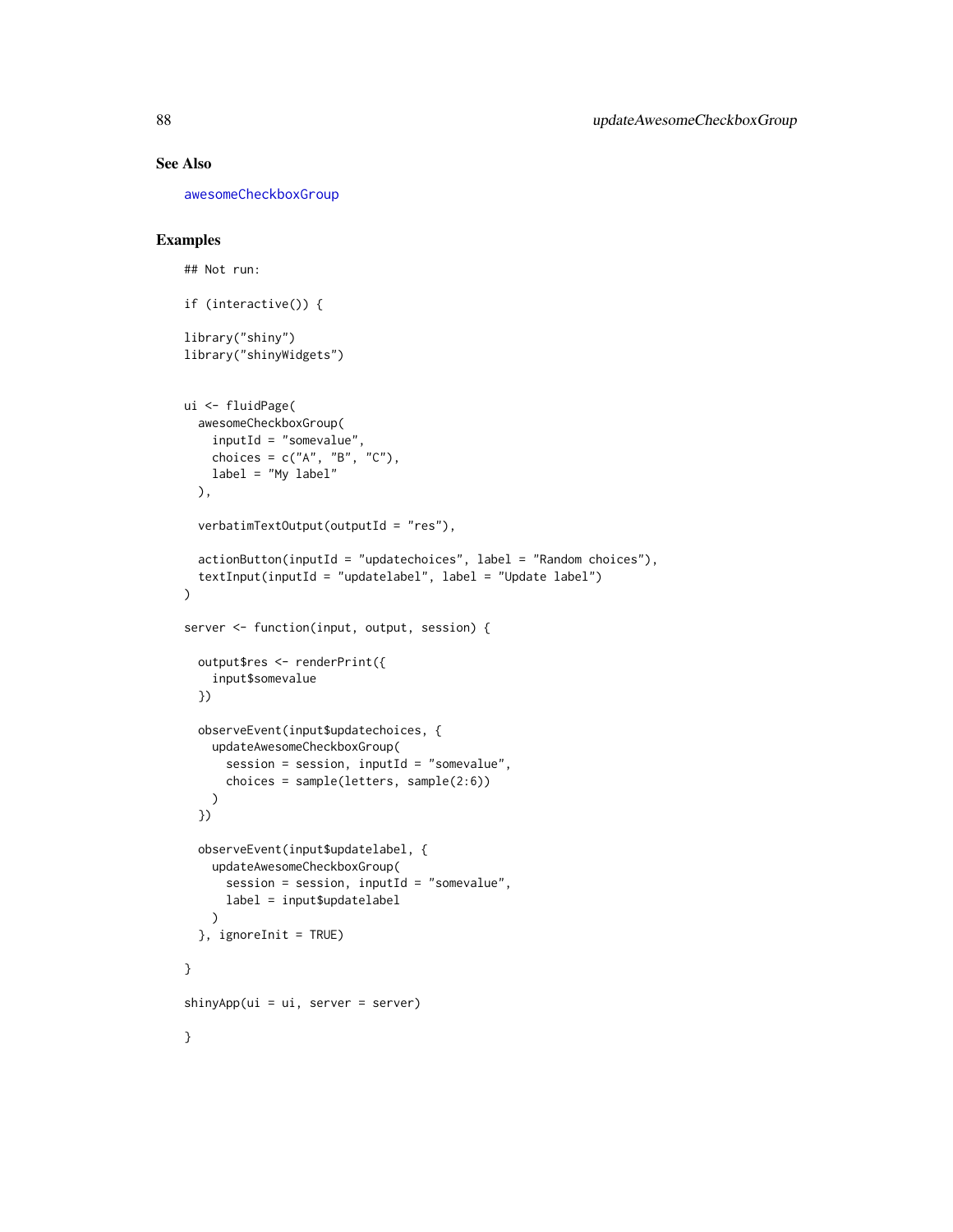## End(Not run)

updateAwesomeRadio *Change the value of a radio input on the client*

# Description

Change the value of a radio input on the client

#### Usage

```
updateAwesomeRadio(session, inputId, label = NULL, choices = NULL,
  selected = NULL, inline = FALSE, status = "primary", checkbox = FALSE)
```
# Arguments

| session  | The session object passed to function given to shiny Server.                                                                       |
|----------|------------------------------------------------------------------------------------------------------------------------------------|
| inputId  | The id of the input object.                                                                                                        |
| label    | Input label.                                                                                                                       |
| choices  | List of values to select from (if elements of the list are named then that name<br>rather than the value is displayed to the user) |
| selected | The initially selected value                                                                                                       |
| inline   | If TRUE, render the choices in line (i.e. horizontally)                                                                            |
| status   | Color of the buttons                                                                                                               |
| checkbox | Checkbox style                                                                                                                     |

## See Also

[awesomeRadio](#page-14-0)

```
## Not run:
```

```
if (interactive()) {
library("shiny")
library("shinyWidgets")
ui <- fluidPage(
```

```
awesomeRadio(
 inputId = "somevalue",
 choices = c("A", "B", "C"),label = "My label"
),
```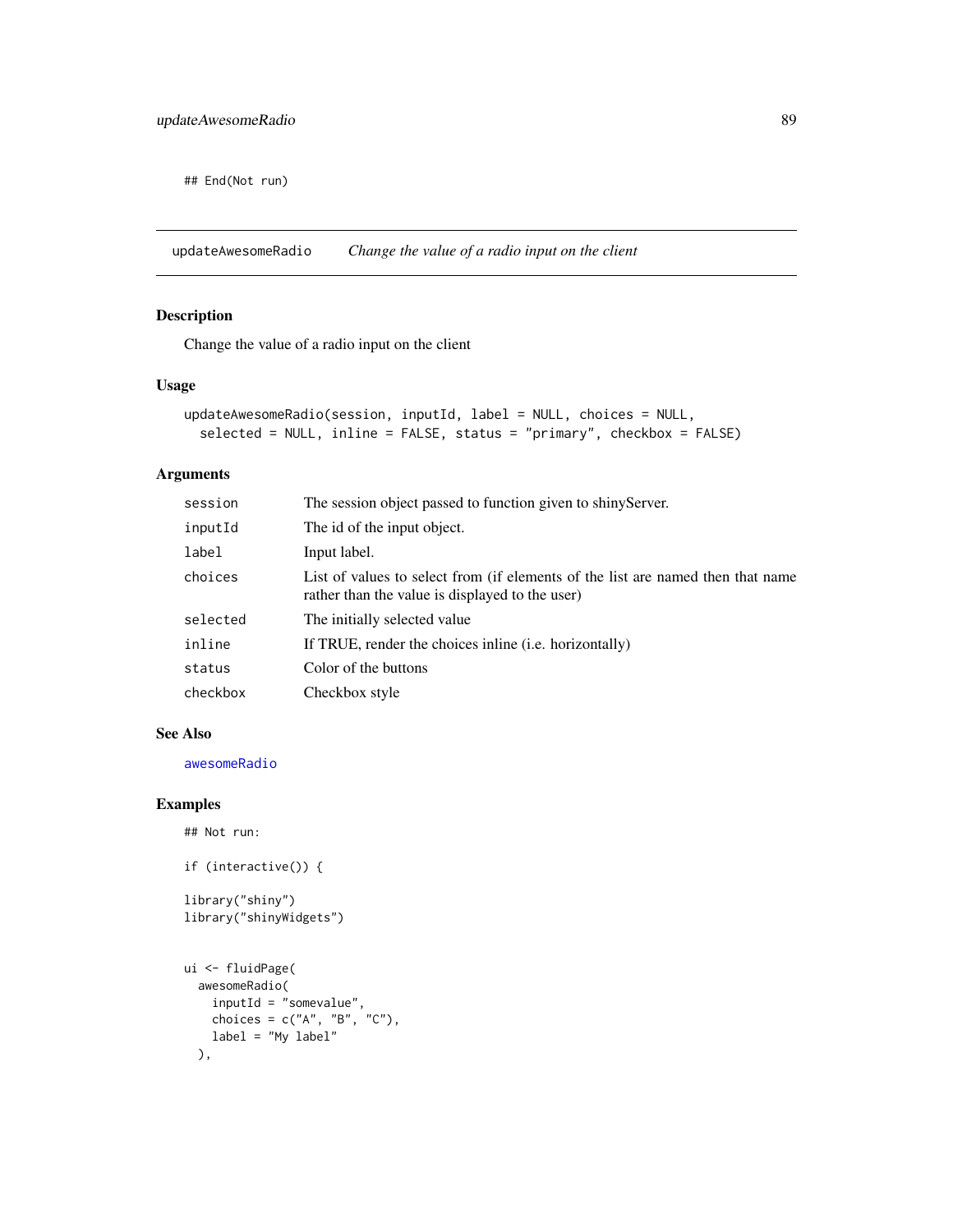```
verbatimTextOutput(outputId = "res"),
 actionButton(inputId = "updatechoices", label = "Random choices"),textInput(inputId = "updatelabel", label = "Update label")
\mathcal{L}server <- function(input, output, session) {
 output$res <- renderPrint({
    input$somevalue
 })
 observeEvent(input$updatechoices, {
   updateAwesomeRadio(
      session = session, inputId = "somevalue",
      choices = sample(letters, sample(2:6))
   )
 })
 observeEvent(input$updatelabel, {
   updateAwesomeRadio(
      session = session, inputId = "somevalue",
      label = input$updatelabel
   \lambda}, ignoreInit = TRUE)
}
shinyApp(ui = ui, server = server)
}
## End(Not run)
```
updateCheckboxGroupButtons

*Change the value of a checkboxes group buttons input on the client*

#### Description

Change the value of a radio group buttons input on the client

# Usage

```
updateCheckboxGroupButtons(session, inputId, label = NULL, choices = NULL,
  selected = NULL, status = "default", size = "normal",
  checkIcon = list(), choiceNames = NULL, choiceValues = NULL)
```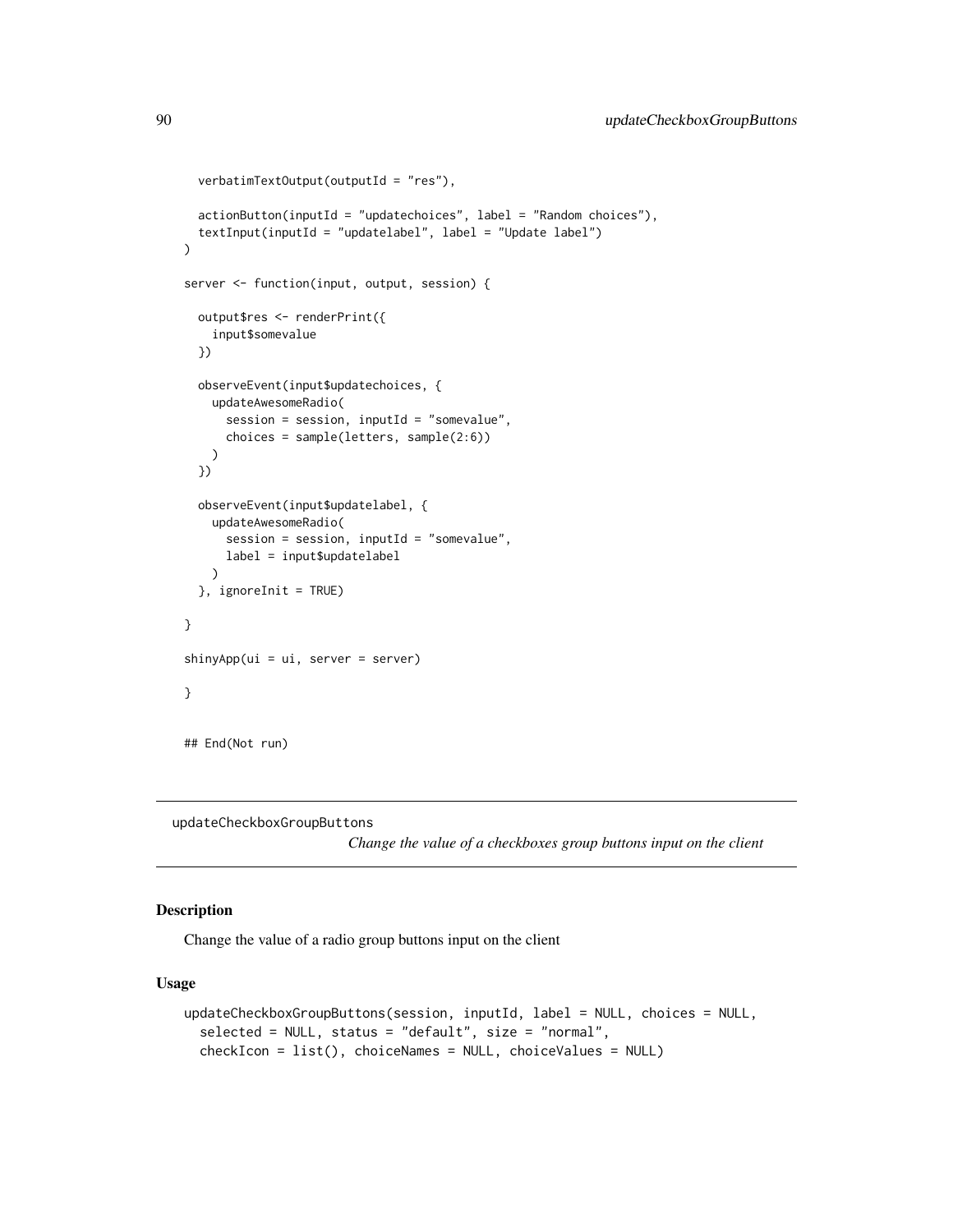## Arguments

| session   | The session object passed to function given to shinyServer. |
|-----------|-------------------------------------------------------------|
| inputId   | The id of the input object.                                 |
| label     | The label to set.                                           |
| choices   | The new choices for the input.                              |
| selected  | The values selected.                                        |
| status    | Status, only used if choices is not NULL.                   |
| size      | Size, only used if choices is not NULL.                     |
| checkIcon | Icon, only used if choices is not NULL.                     |
|           | choiceNames, choiceValues                                   |
|           | List of names and values, an alternative to choices.        |

# See Also

[checkboxGroupButtons](#page-16-0)

```
## Not run:
if (interactive()) {
library(shiny)
library(shinyWidgets)
# Example 1 ----
ui <- fluidPage(
  radioButtons(inputId = "up", label = "Update button :", choices = c("All", "None")),
  checkboxGroupButtons(
   inputId = "btn", label = "Power :",
   choices = c("Nuclear", "Hydro", "Solar", "Wind"),
   selected = "Hydro"
  ),
  verbatimTextOutput(outputId = "res")
\lambdaserver <- function(input,output, session){
  observeEvent(input$up, {
   if (input$up == "All"){
    updateCheckboxGroupButtons(session, "btn", selected = c("Nuclear", "Hydro", "Solar", "Wind"))
   } else {
     updateCheckboxGroupButtons(session, "btn", selected = character(0))
   }
  }, ignoreInit = TRUE)
```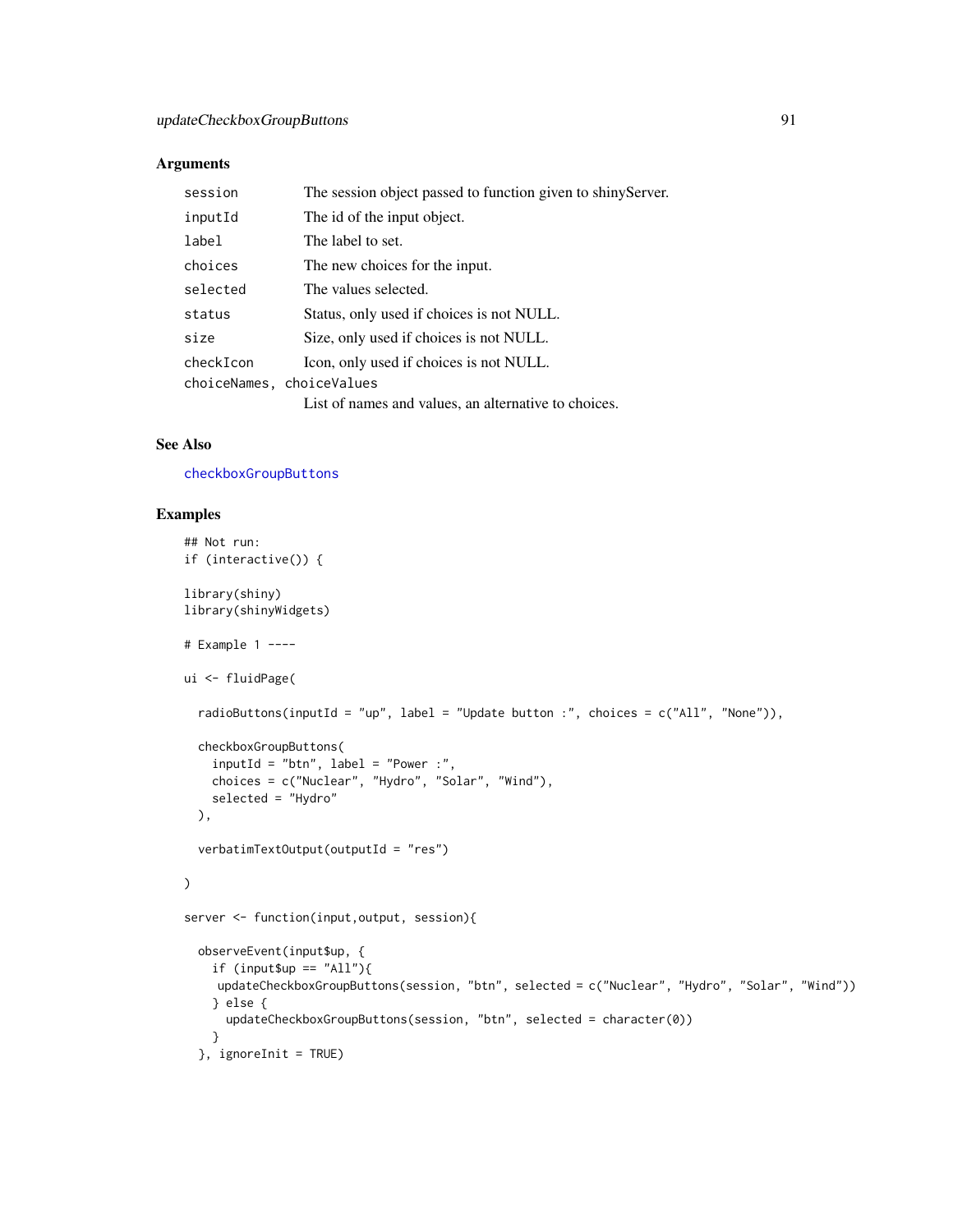```
output$res <- renderPrint({
   input$btn
 })
}
shinyApp(ui = ui, server = server)
# Example 2 ----
library("shiny")
library("shinyWidgets")
ui <- fluidPage(
 checkboxGroupButtons(
   inputId = "somevalue",
   choices = c("A", "B", "C"),label = "My label"
 ),
 verbatimTextOutput(outputId = "res"),
 actionButton(inputId = "updatechoices", label = "Random choices"),
 pickerInput(
   inputId = "updateselected", label = "Update selected:",
   choices = c("A", "B", "C"), multiple = TRUE
 ),
 textInput(inputId = "updatelabel", label = "Update label")
\mathcal{L}server <- function(input, output, session) {
 output$res <- renderPrint({
   input$somevalue
 })
 observeEvent(input$updatechoices, {
   newchoices <- sample(letters, sample(2:6))
   updateCheckboxGroupButtons(
     session = session, inputId = "somevalue",
     choices = newchoices
   )
   updatePickerInput(
     session = session, inputId = "updateselected",
     choices = newchoices
   )
 })
 observeEvent(input$updateselected, {
   updateCheckboxGroupButtons(
     session = session, inputId = "somevalue",
     selected = input$updateselected
```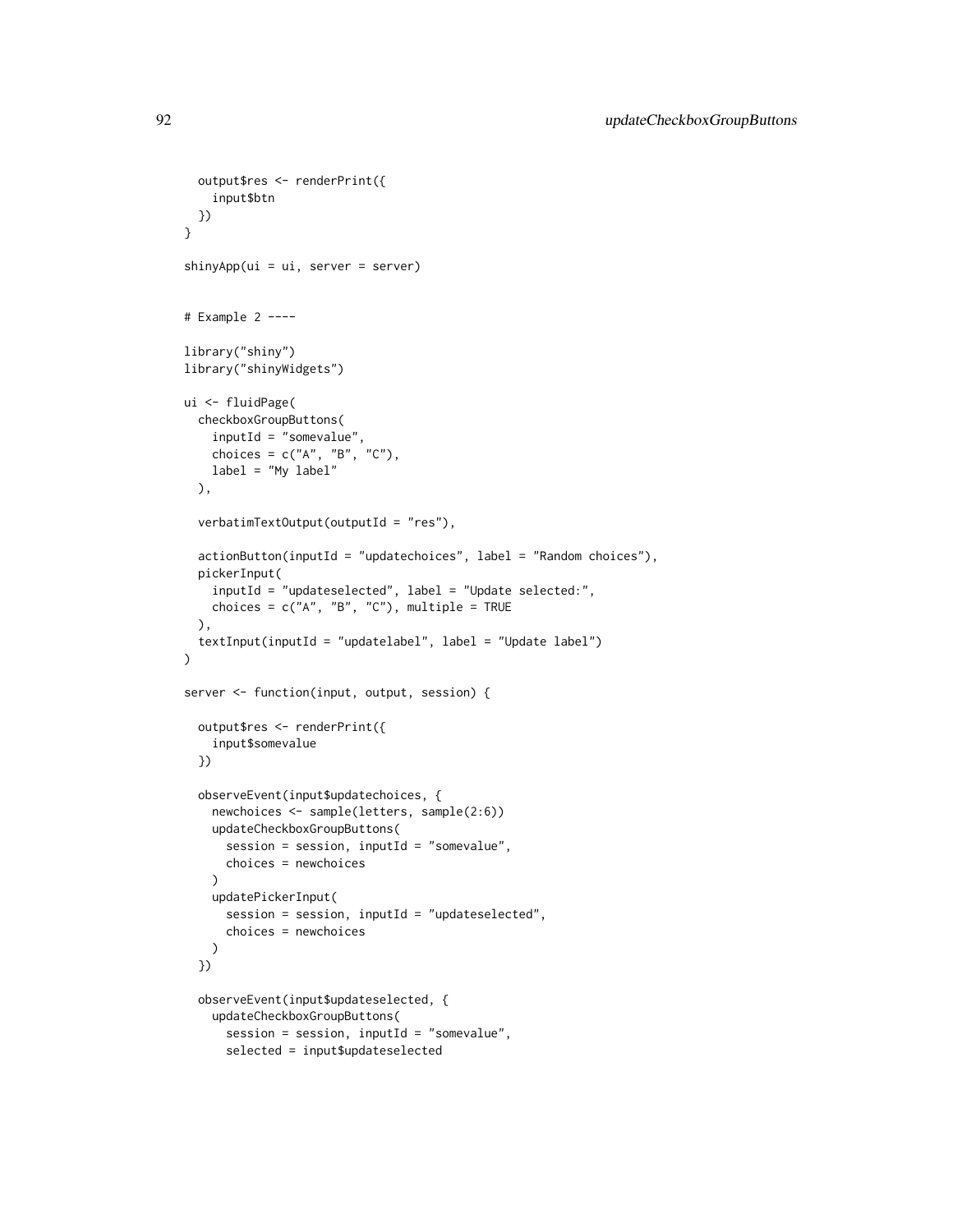# updateKnobInput 93

```
)
 }, ignoreNULL = TRUE, ignoreInit = TRUE)
 observeEvent(input$updatelabel, {
   updateCheckboxGroupButtons(
      session = session, inputId = "somevalue",
     label = input$updatelabel
   \lambda}, ignoreInit = TRUE)
}
shinyApp(ui = ui, server = server)
}
## End(Not run)
```
updateKnobInput *Change the value of a knob input on the client*

# Description

Change the value of a knob input on the client

# Usage

```
updateKnobInput(session, inputId, label = NULL, value = NULL)
```
## Arguments

| session | Standard shiny session.                |
|---------|----------------------------------------|
| inputId | The id of the input object.            |
| label   | The label to set for the input object. |
| value   | The value to set for the input object. |

# Examples

```
## Not run:
```

```
if (interactive()) {
```
library("shiny") library("shinyWidgets")

```
ui <- fluidPage(
  tags$h1("knob update examples"),
  br(),
```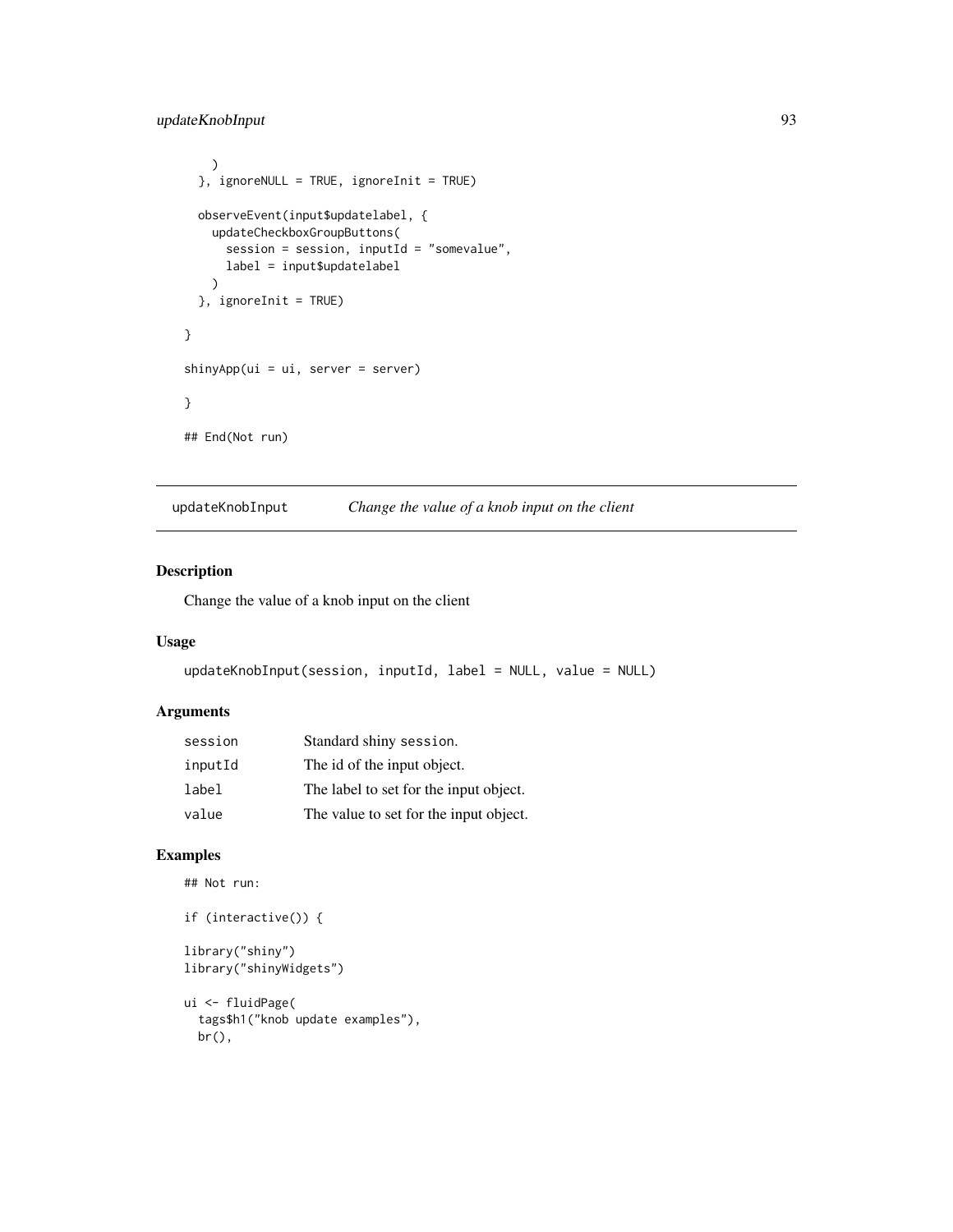```
fluidRow(
```

```
column(
      width = 6,
      knobInput(
       inputId = "knob1", label = "Update value:",
       value = 75, angleOffset = 90, lineCap = "round"
      ),
      verbatimTextOutput(outputId = "res1"),
      sliderInput(
       inputId = "upknob1", label = "Update knob:",
       min = 0, max = 100, value = 75)
   ),
   column(
     width = 6,
      knobInput(
       inputId = "knob2", label = "Update label:",
       value = 50, angleOffset = -125, angleArc = 250),
     verbatimTextOutput(outputId = "res2"),
      textInput(inputId = "upknob2", label = "Update label:")
   )
 )
\overline{)}server <- function(input, output, session) {
 output$res1 <- renderPrint(input$knob1)
 observeEvent(input$upknob1, {
   updateKnobInput(
      session = session,
     inputId = "knob1",
      value = input$upknob1
   \lambda}, ignoreInit = TRUE)
 output$res2 <- renderPrint(input$knob2)
 observeEvent(input$upknob2, {
   updateKnobInput(
      session = session,
      inputId = "knob2",label = input$upknob2
   )
 }, ignoreInit = TRUE)
}
shinyApp(ui = ui, server = server)
```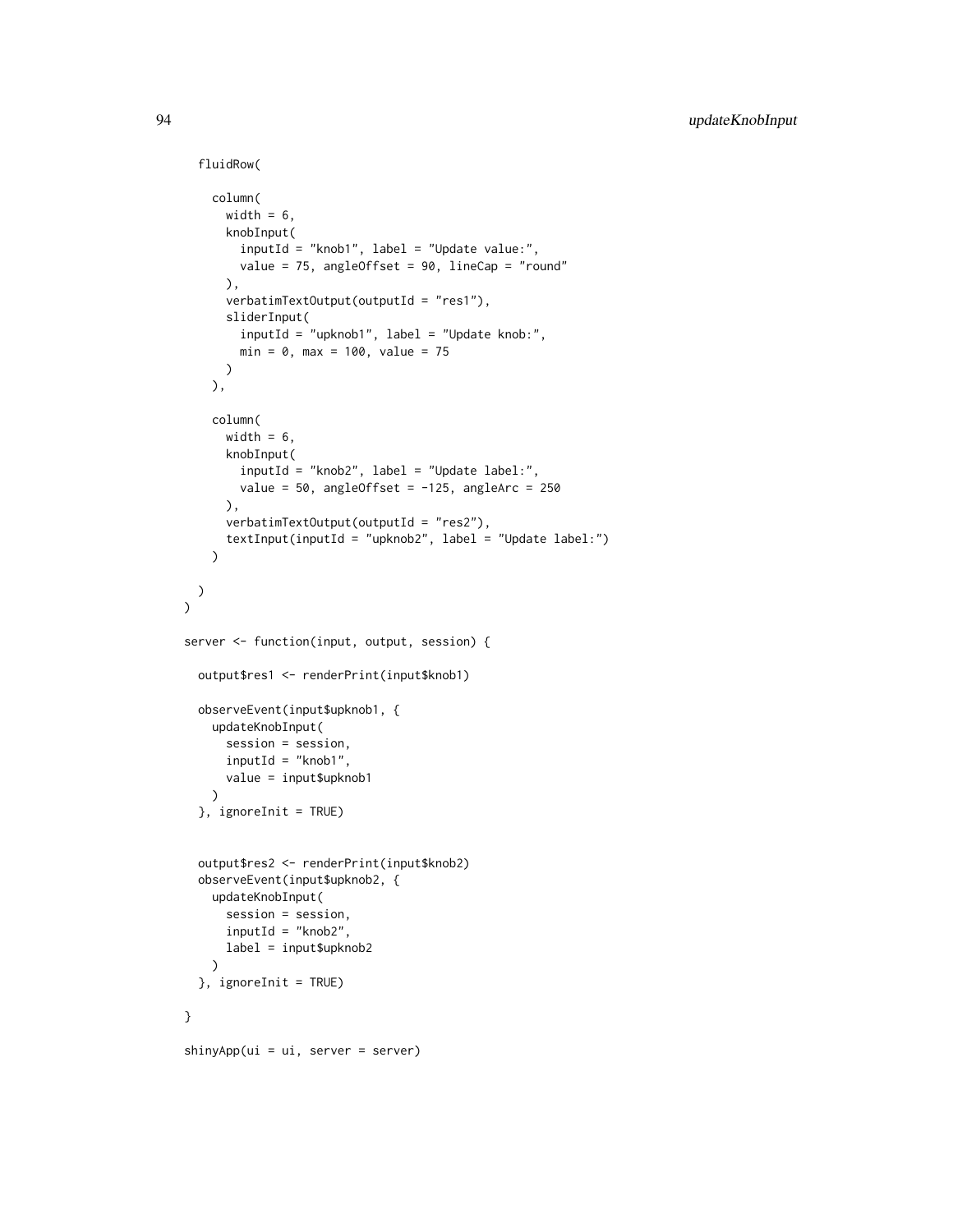}

## End(Not run)

updateMaterialSwitch *Change the value of a materialSwitch input on the client*

# Description

Change the value of a materialSwitch input on the client

#### Usage

```
updateMaterialSwitch(session, inputId, value = NULL)
```
## Arguments

| session | The session object passed to function given to shiny Server. |
|---------|--------------------------------------------------------------|
| inputId | The id of the input object.                                  |
| value   | The value to set for the input object.                       |

# See Also

[materialSwitch](#page-34-0)

updateNoUiSliderInput *Change the value of a no ui slider input on the client*

# Description

Change the value of a no ui slider input on the client

## Usage

```
updateNoUiSliderInput(session, inputId, value = NULL, range = NULL,
 disable = FALSE)
```

| session | The session object passed to function given to shiny Server.                                      |
|---------|---------------------------------------------------------------------------------------------------|
| inputId | The id of the input object.                                                                       |
| value   | The new value.                                                                                    |
| range   | The new range, must be of length 2 with $c$ (min, max).                                           |
| disable | logical, disable or not the slider, if disabled the user can no longer modify the<br>slider value |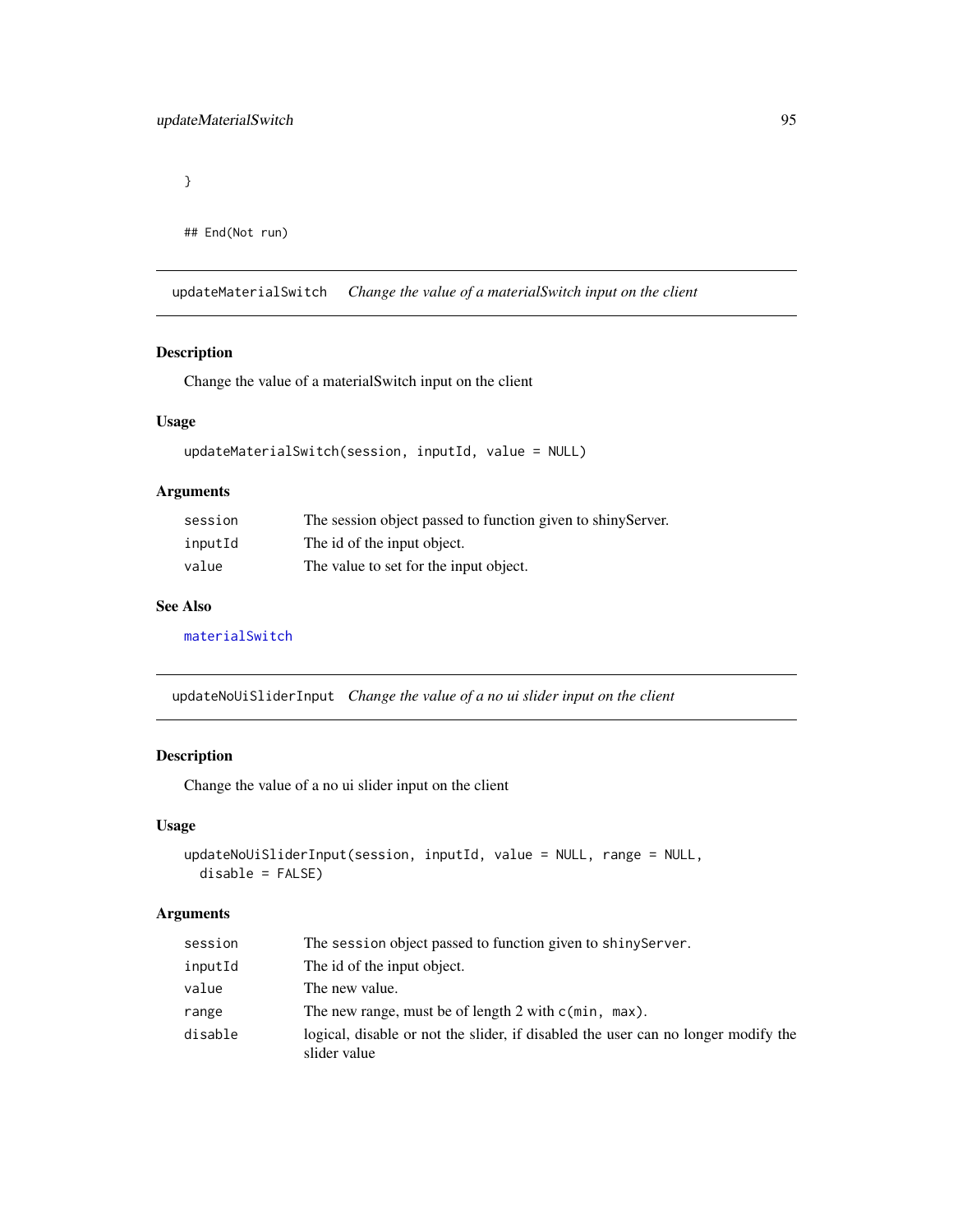# Examples

```
## Not run:
```

```
if (interactive()) {
 demoNoUiSlider("update")
}
```
## End(Not run)

updatePickerInput *Change the value of a select picker input on the client*

## Description

Change the value of a picker input on the client

# Usage

```
updatePickerInput(session, inputId, label = NULL, selected = NULL,
 choices = NULL, choicesOpt = NULL)
```
## Arguments

| session    | The session object passed to function given to shiny Server.                                                                                                                                          |
|------------|-------------------------------------------------------------------------------------------------------------------------------------------------------------------------------------------------------|
| inputId    | The id of the input object.                                                                                                                                                                           |
| label      | Display a text in the center of the switch.                                                                                                                                                           |
| selected   | The initially selected value (or multiple values if multiple $= TRUE$ ). If not spec-<br>ified then defaults to the first value for single-select lists and no values for mul-<br>tiple select lists. |
| choices    | List of values to select from. If elements of the list are named then that name<br>rather than the value is displayed to the user.                                                                    |
| choices0pt | Options for choices in the dropdown menu                                                                                                                                                              |

```
## Not run:
if (interactive()) {
library("shiny")
library("shinyWidgets")
ui <- fluidPage(
```

```
tags$h2("Update pickerInput"),
```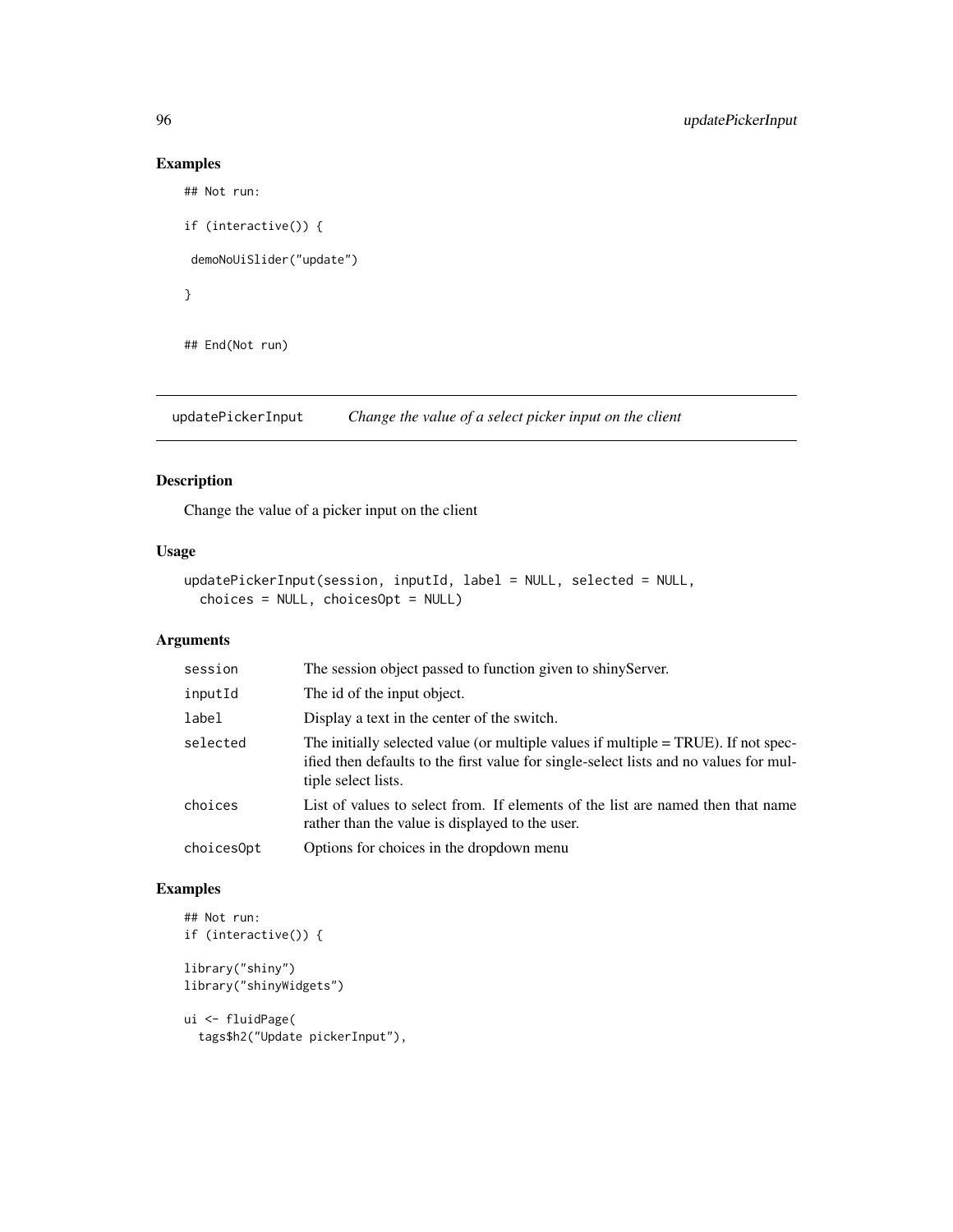```
fluidRow(
   column(
     width = 5, offset = 1,
      pickerInput(
       inputId = "p1",label = "classic update",
       choices = rownames(mtcars)
     )
   ),
   column(
      width = 5,
      pickerInput(
       inputId = "p2",label = "disabled update",
       choices = rownames(mtcars)
      )
   )
 ),
 fluidRow(
   column(
      width = 10, offset = 1,
      sliderInput(
       inputId = "up",label = "Select between models with mpg greater than :",
       width = "50%",
       min = min(mtcars$mpg),
       max = max(mtcars$mpg),
       value = min(mtcars$mpg),
       step = 0.1)
   )
 \mathcal{L}\mathcal{L}server <- function(input, output, session) {
 observeEvent(input$up, {
   mtcars2 <- mtcars[mtcars$mpg >= input$up, ]
    # Method 1
   updatePickerInput(session = session, inputId = "p1",
                      choices = rownames(mtcars2))
    # Method 2
    disabled_choices <- !rownames(mtcars) %in% rownames(mtcars2)
   updatePickerInput(
      session = session, inputId = "p2",
      choices = rownames(mtcars),
      choicesOpt = list(
       disabled = disabled_choices,
        style = ifelse(disabled_choices,
```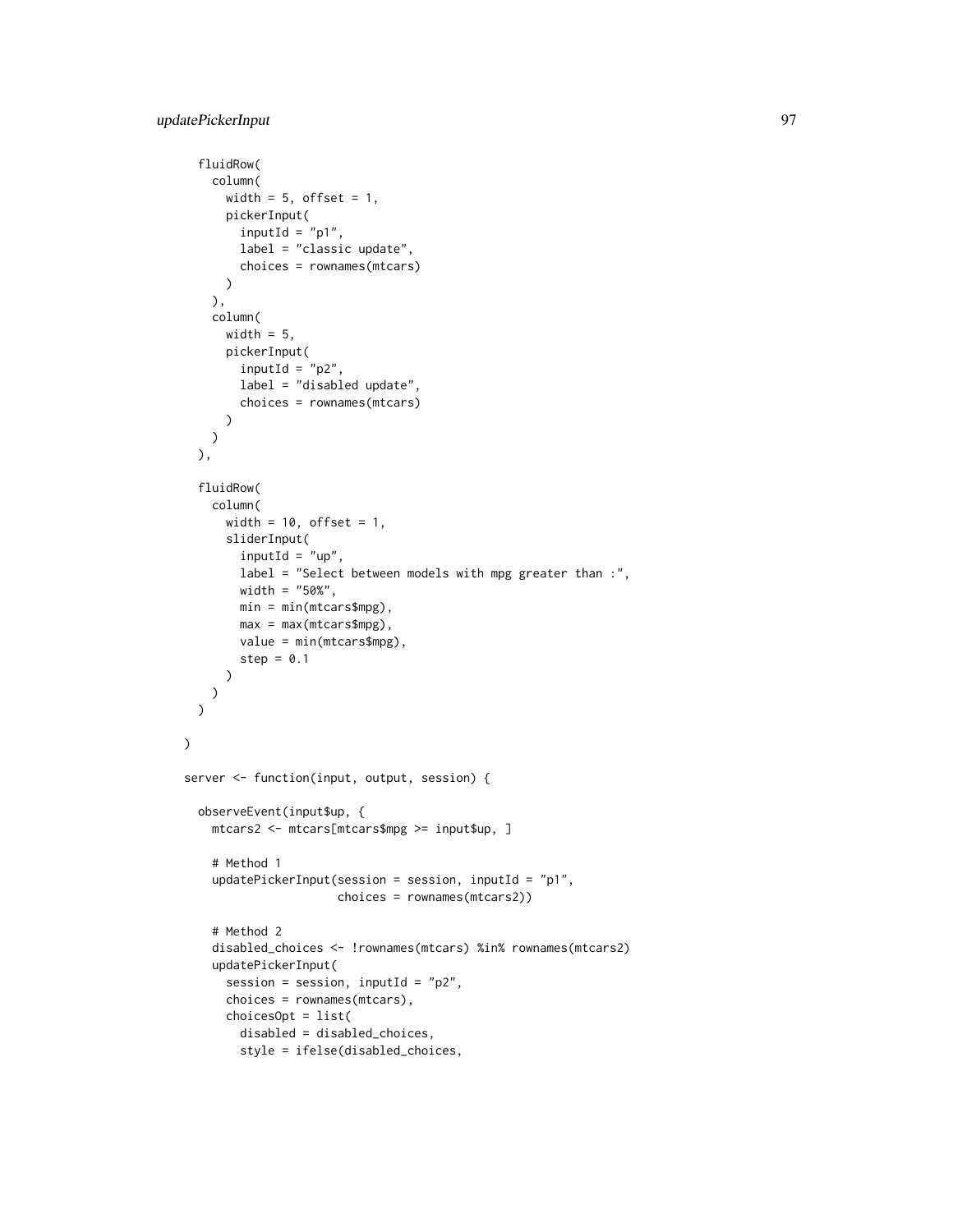```
yes = "color: rgba(119, 119, 119, 0.5);",
                        no = ""))
    \lambda}, ignoreInit = TRUE)
}
shinyApp(ui = ui, server = server)
}
## End(Not run)
```
updatePrettyCheckbox *Change the value of a pretty checkbox on the client*

## Description

Change the value of a pretty checkbox on the client

# Usage

```
updatePrettyCheckbox(session, inputId, label = NULL, value = NULL)
```
# Arguments

| session | The session object passed to function given to shiny Server. |
|---------|--------------------------------------------------------------|
| inputId | The id of the input object.                                  |
| label   | The label to set for the input object.                       |
| value   | The value to set for the input object.                       |

# Examples

## Not run:

```
if (interactive()) {
```

```
library(shiny)
library(shinyWidgets)
```

```
ui <- fluidPage(
 tags$h1("Pretty checkbox update value"),
 br(),
 prettyCheckbox(inputId = "checkbox1",
              label = "Update me!",
              shape = "curve", thick = TRUE, outline = TRUE),
 verbatimTextOutput(outputId = "res1"),
```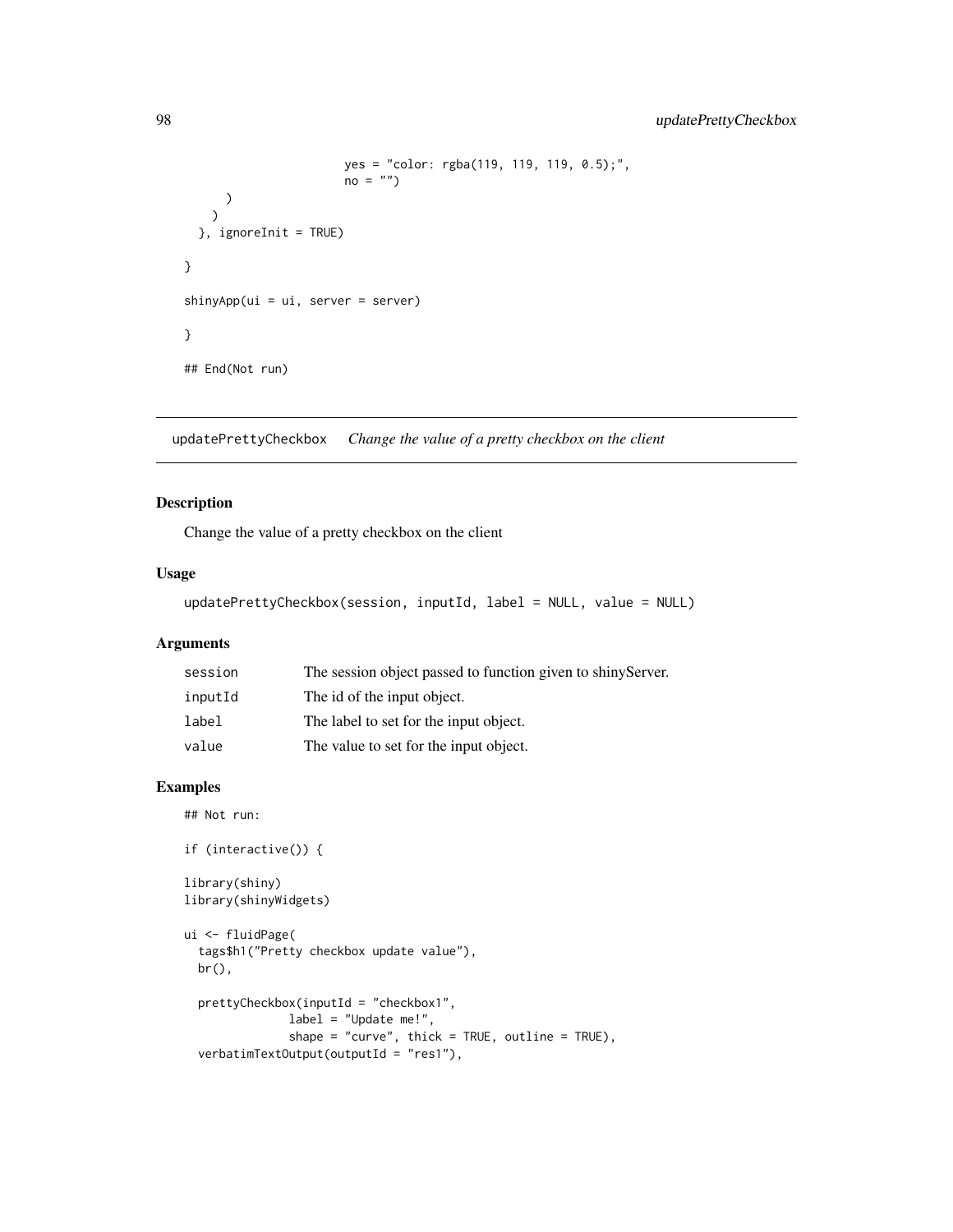```
radioButtons(
   inputId = "update", label = "Value to set:",
   choices = c("FALSE", "TRUE")
 )
\overline{\phantom{a}}server <- function(input, output, session) {
 output$res1 <- renderPrint(input$checkbox1)
 observeEvent(input$update, {
   updatePrettyToggle(session = session,
                        inputId = "checkbox1",
                        value = as.logical(input$update))
 })
}
shinyApp(ui, server)
}
## End(Not run)
```

```
updatePrettyCheckboxGroup
```
*Change the value of a pretty checkbox on the client*

# Description

Change the value of a pretty checkbox on the client

# Usage

```
updatePrettyCheckboxGroup(session, inputId, label = NULL, choices = NULL,
  selected = NULL, inline = FALSE, choiceNames = NULL,
  choiceValues = NULL, prettyOptions = list())
```

| session | The session object passed to function given to shiny Server.                                                                                                                                 |
|---------|----------------------------------------------------------------------------------------------------------------------------------------------------------------------------------------------|
| inputId | The id of the input object.                                                                                                                                                                  |
| label   | The label to set for the input object.                                                                                                                                                       |
| choices | The choices to set for the input object, updating choices will reset parameters<br>like status, shape,  on the checkboxes, you can re-specify (or change them)<br>in argument prettyOptions. |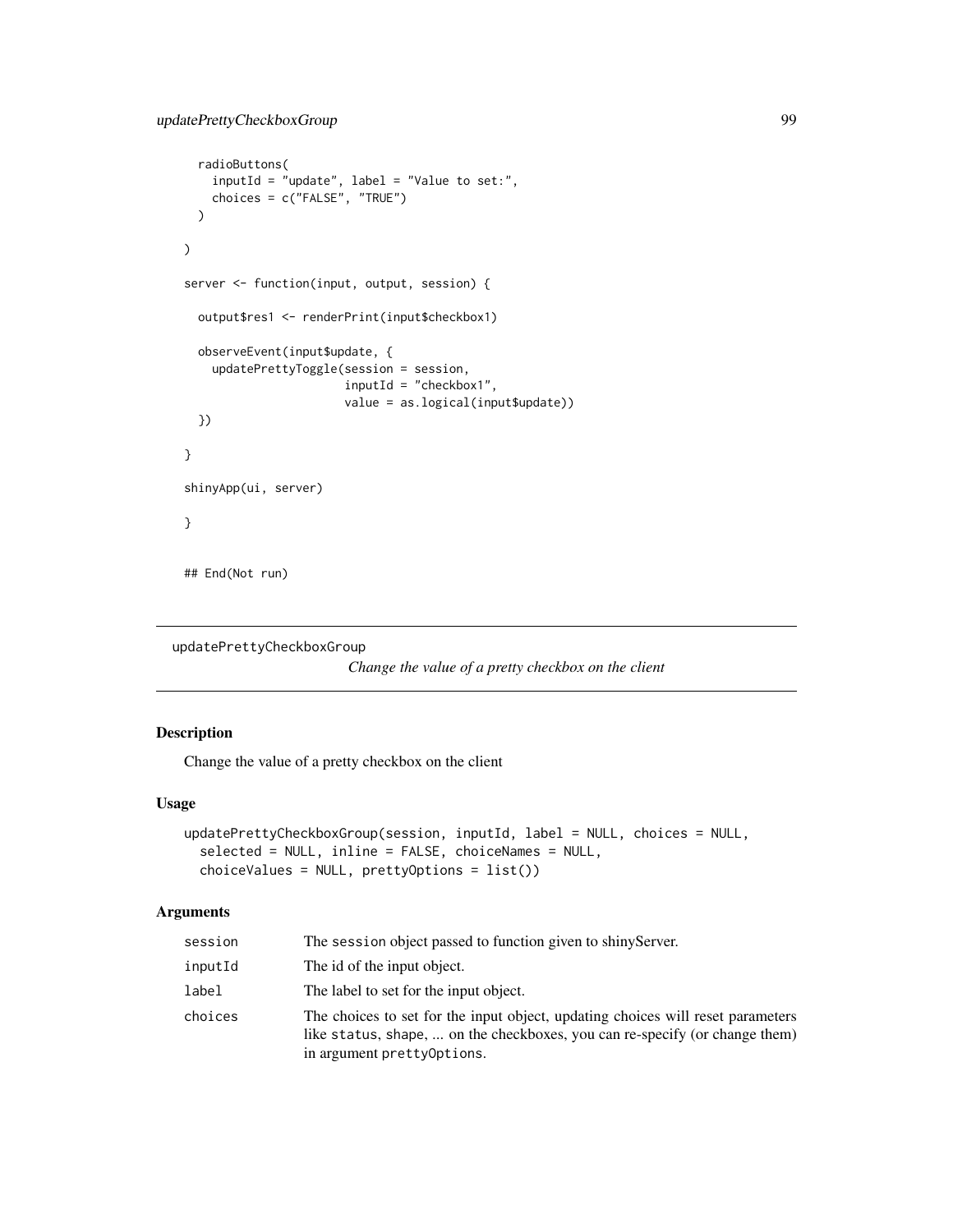| selected      | The value to set for the input object.                           |
|---------------|------------------------------------------------------------------|
| inline        | If TRUE, render the choices in line ( <i>i.e.</i> horizontally). |
| choiceNames   | The choices names to set for the input object.                   |
| choiceValues  | The choices values to set for the input object.                  |
| prettyOptions | Arguments passed to prettyCheckboxGroup for styling checkboxes.  |

# Examples

## Not run:

```
if (interactive()) {
library(shiny)
library(shinyWidgets)
ui <- fluidPage(
  tags$h1("Update pretty checkbox group"),
  br(),
  fluidRow(
   column(
      width = 6,
      prettyCheckboxGroup(inputId = "checkgroup1",
                          label = "Update my value!",
                          choices = month.name[1:4],
                          status = "danger",
                          icon = icon("remove")),
      verbatimTextOutput(outputId = "res1"),
      br(),
      checkboxGroupInput(
        inputId = "update1", label = "Update value :",
        choices = month.name[1:4], inline = TRUE
      )
   ),
    column(
      width = 6,
      prettyCheckboxGroup(inputId = "checkgroup2",
                          label = "Update my choices!", thick = TRUE,
                          choices = month.name[1:4],
                          animation = "pulse", status = "info"),
      verbatimTextOutput(outputId = "res2"),
      br(),
      actionButton(inputId = "update2", label = "Update choices !")
    )
  \overline{)})
server <- function(input, output, session) {
  output$res1 <- renderPrint(input$checkgroup1)
```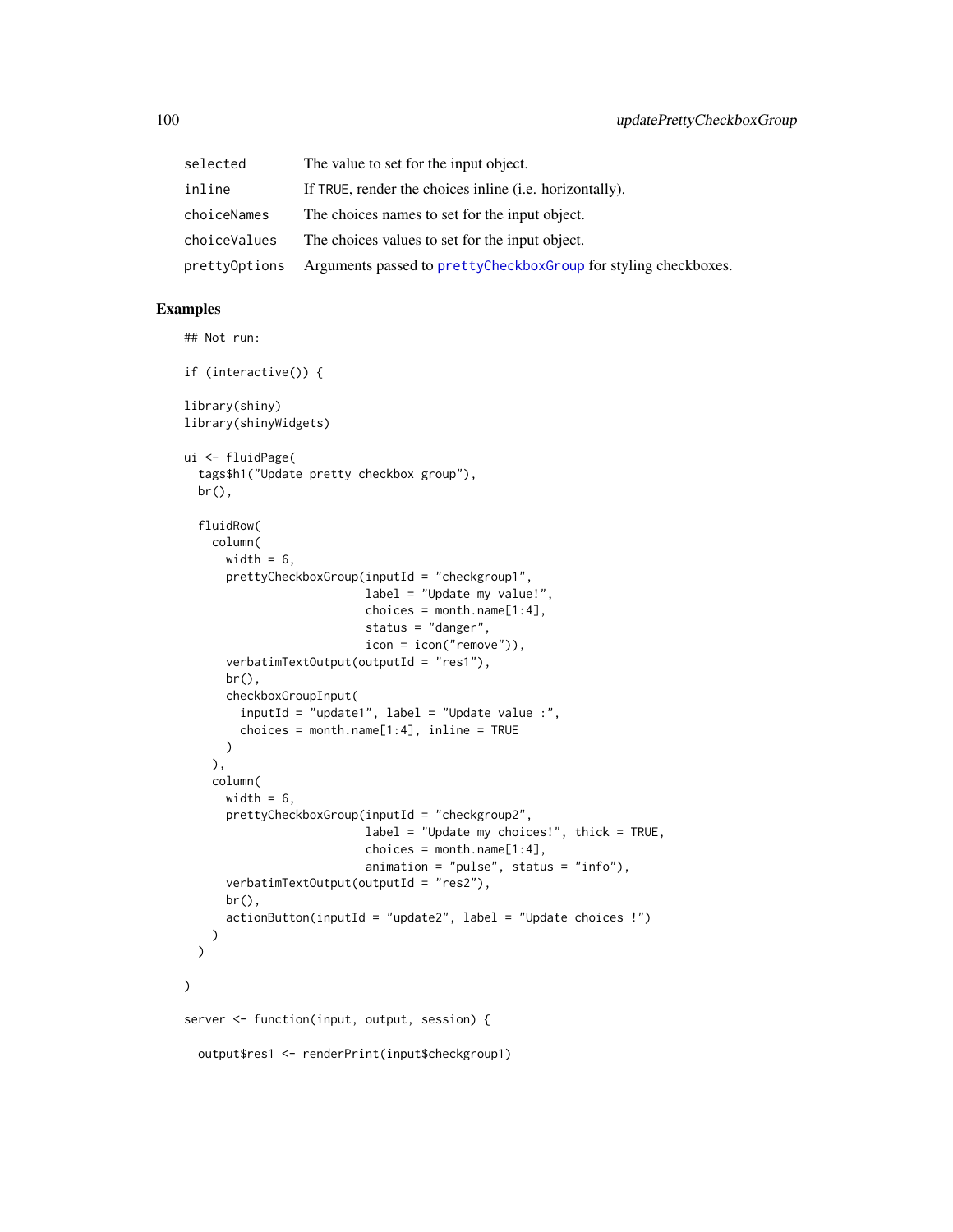```
observeEvent(input$update1, {
    if (is.null(input$update1)) {
     selected_ <- character(0) # no choice selected
   } else {
     selected_ <- input$update1
   }
   updatePrettyCheckboxGroup(session = session, inputId = "checkgroup1", selected = selected_)
 }, ignoreNULL = FALSE)
 output$res2 <- renderPrint(input$checkgroup2)
 observeEvent(input$update2, {
   updatePrettyCheckboxGroup(
     session = session, inputId = "checkgroup2",
    choices = sample(month.name, 4), prettyOptions = list(animation = "pulse", status = "info")
   )
 }, ignoreInit = TRUE)
}
shinyApp(ui, server)
}
## End(Not run)
```
updatePrettyRadioButtons

*Change the value pretty radio buttons on the client*

# Description

Change the value pretty radio buttons on the client

#### Usage

```
updatePrettyRadioButtons(session, inputId, label = NULL, choices = NULL,
  selected = NULL, inline = FALSE, choiceNames = NULL,
  choiceValues = NULL, prettyOptions = list())
```

| session | The session object passed to function given to shiny Server. |
|---------|--------------------------------------------------------------|
| inputId | The id of the input object.                                  |
| label   | The label to set for the input object.                       |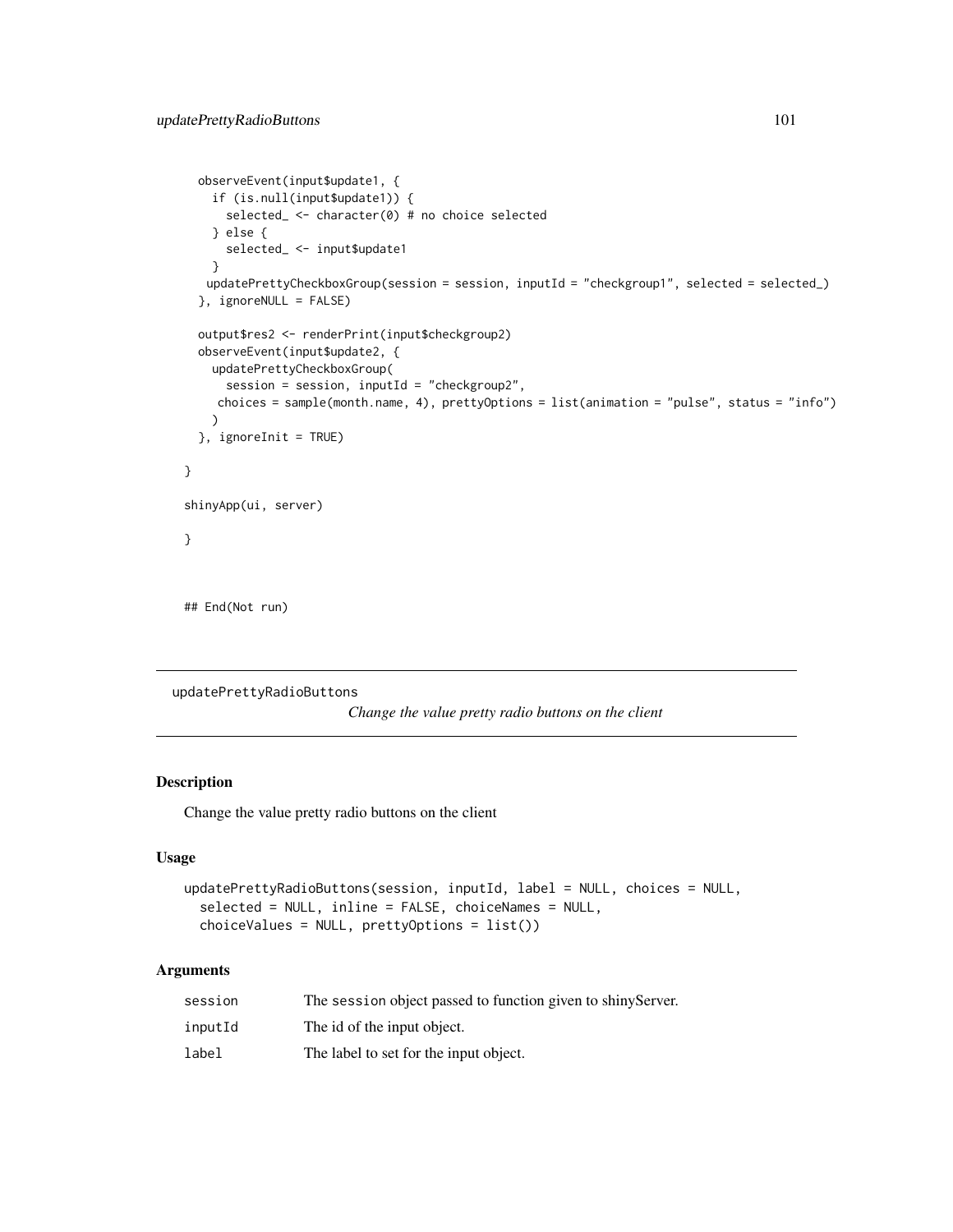| choices       | The choices to set for the input object, updating choices will reset parameters<br>like status, shape,  on the radio buttons, you can re-specify (or change them)<br>in argument pretty Options. |
|---------------|--------------------------------------------------------------------------------------------------------------------------------------------------------------------------------------------------|
| selected      | The value to set for the input object.                                                                                                                                                           |
| inline        | If TRUE, render the choices in line ( <i>i.e.</i> horizontally).                                                                                                                                 |
| choiceNames   | The choices names to set for the input object.                                                                                                                                                   |
| choiceValues  | The choices values to set for the input object.                                                                                                                                                  |
| pretty0ptions | Arguments passed to prettyRadioButtons for styling radio buttons                                                                                                                                 |

#### Examples

## Not run:

```
if (interactive()) {
library(shiny)
library(shinyWidgets)
ui <- fluidPage(
  tags$h1("Update pretty radio buttons"),
  br(),
  fluidRow(
   column(
      width = 6,
      prettyRadioButtons(inputId = "radio1",
                          label = "Update my value!",
                          choices = month.name[1:4],
                          status = "danger",
                          icon = icon("remove")),
      verbatimTextOutput(outputId = "res1"),
      br(),
      radioButtons(
        inputId = "update1", label = "Update value :",
        choices = month.name[1:4], inline = TRUE
      )
   ),
    column(
      width = 6,
      prettyRadioButtons(inputId = "radio2",
                          label = "Update my choices!", thick = TRUE,
                          choices = month.name[1:4],
                          animation = "pulse", status = "info"),
      verbatimTextOutput(outputId = "res2"),
      br(),
      actionButton(inputId = "update2", label = "Update choices !")
   )
  \mathcal{L})
```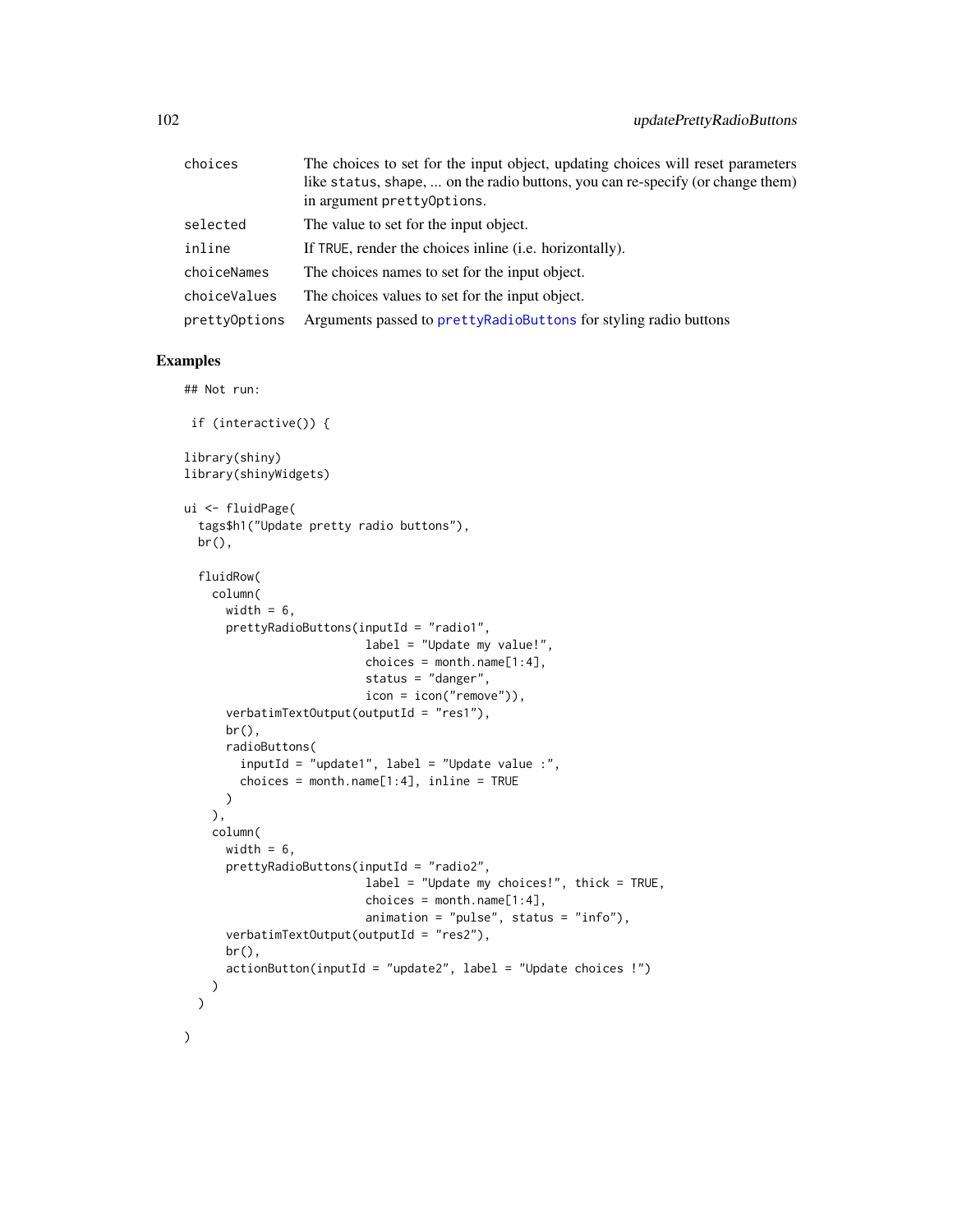```
server <- function(input, output, session) {
 output$res1 <- renderPrint(input$radio1)
 observeEvent(input$update1, {
   updatePrettyRadioButtons(
     session = session,
     inputId = "radio1",
     selected = input$update1
   )
 }, ignoreNULL = FALSE)
 output$res2 <- renderPrint(input$radio2)
 observeEvent(input$update2, {
   updatePrettyRadioButtons(
     session = session, inputId = "radio2",
     choices = sample(month.name, 4),
     prettyOptions = list(animation = "pulse",
                           status = "info",
                           shape = "round")
   )
 }, ignoreInit = TRUE)
}
shinyApp(ui, server)
}
## End(Not run)
```
updatePrettySwitch *Change the value of a pretty switch on the client*

#### Description

Change the value of a pretty switch on the client

# Usage

```
updatePrettySwitch(session, inputId, label = NULL, value = NULL)
```

| session | The session object passed to function given to shiny Server. |
|---------|--------------------------------------------------------------|
| inputId | The id of the input object.                                  |
| label   | The label to set for the input object.                       |
| value   | The value to set for the input object.                       |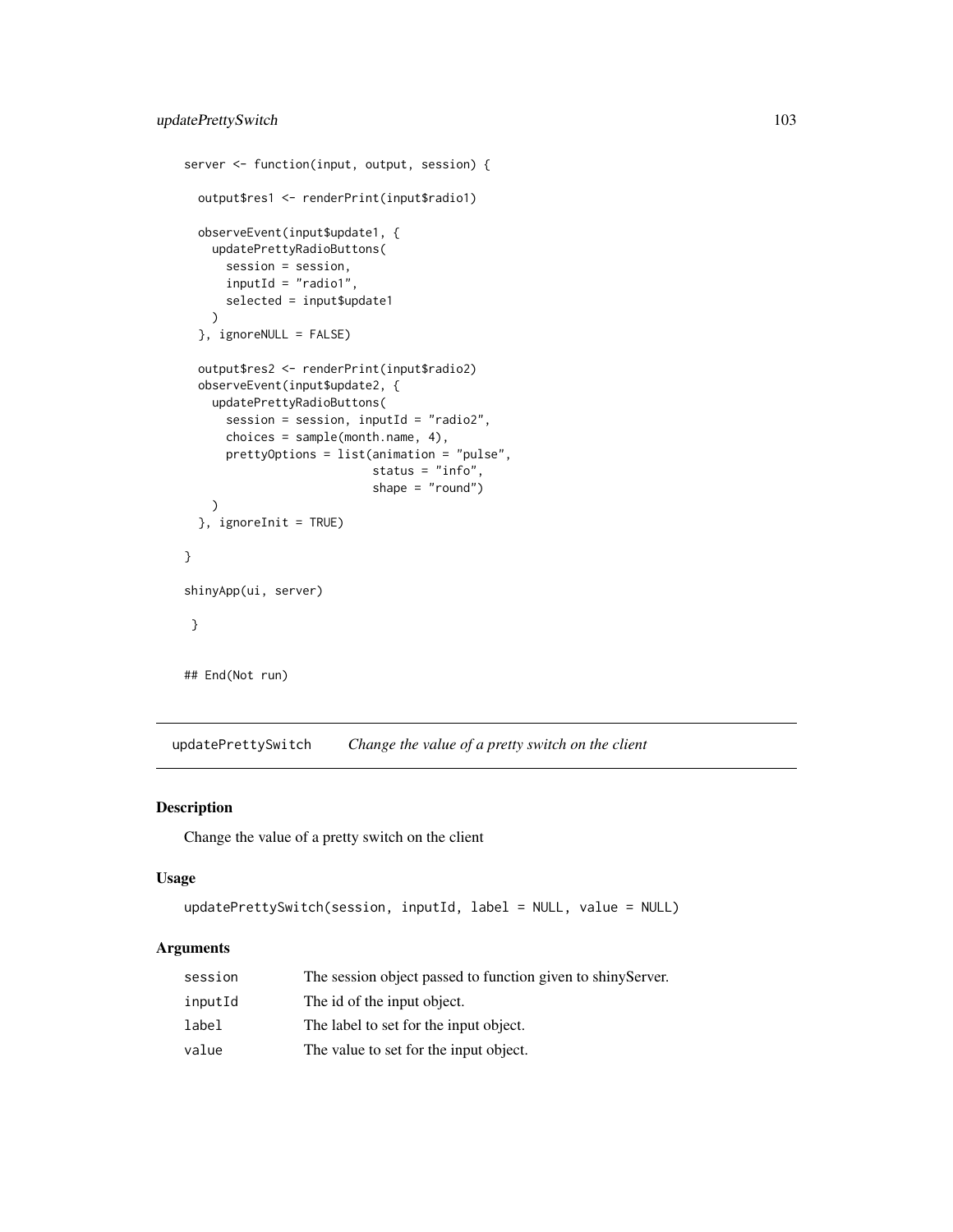# Examples

```
## Not run:
if (interactive()) {
library(shiny)
library(shinyWidgets)
ui <- fluidPage(
  tags$h1("Pretty switch update value"),
  br(),
  prettySwitch(inputId = "switch1", label = "Update me !"),
  verbatimTextOutput(outputId = "res1"),
  radioButtons(
    inputId = "update", label = "Value to set:",
    choices = c("FALSE", "TRUE")
  \lambda\mathcal{L}server <- function(input, output, session) {
  output$res1 <- renderPrint(input$switch1)
  observeEvent(input$update, {
    updatePrettySwitch(session = session, inputId = "switch1",
                       value = as.logical(input$update))
  })
}
shinyApp(ui, server)
}
## End(Not run)
```
updatePrettyToggle *Change the value of a pretty toggle on the client*

# Description

Change the value of a pretty toggle on the client

#### Usage

```
updatePrettyToggle(session, inputId, label = NULL, value = NULL)
```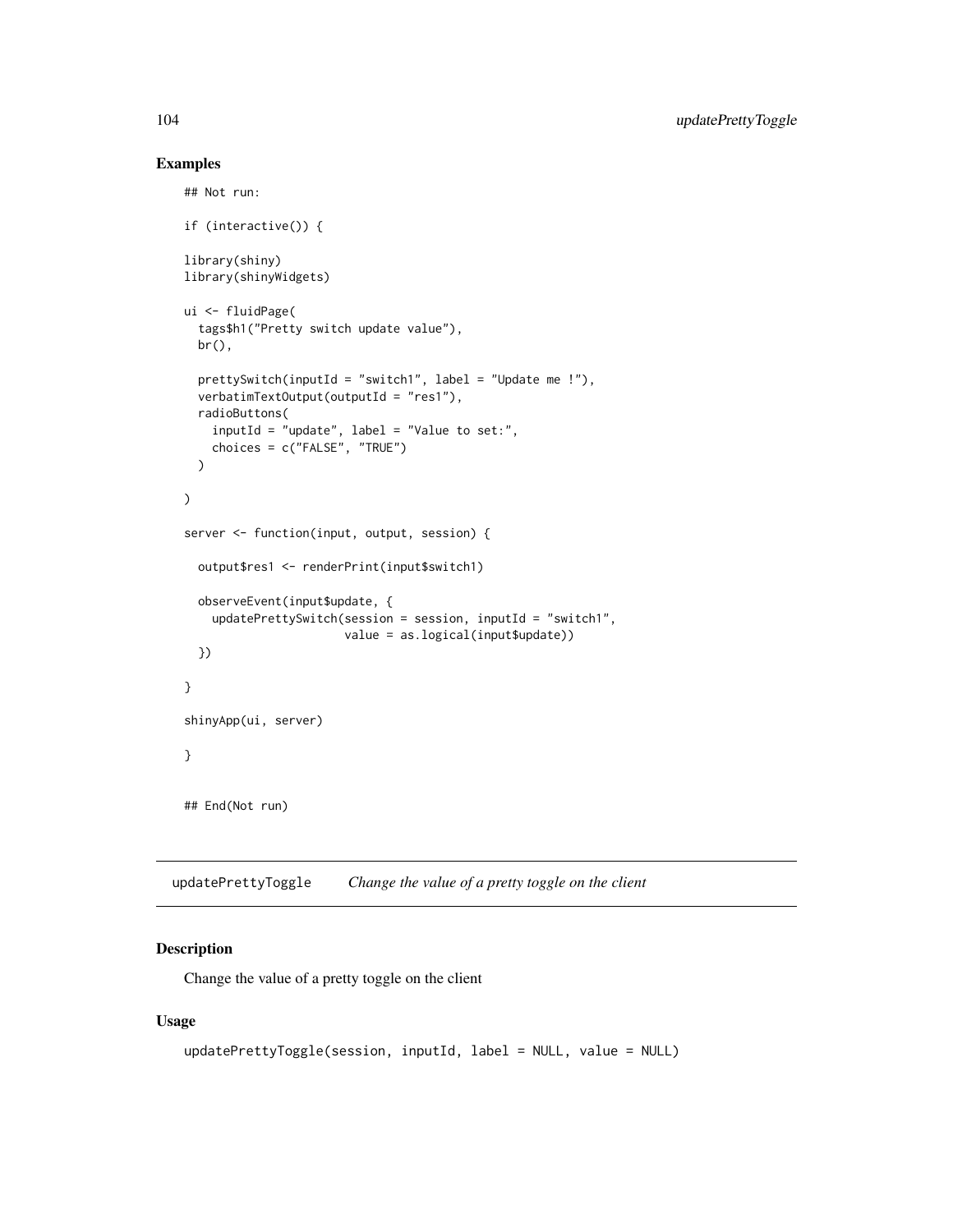# Arguments

| session | The session object passed to function given to shiny Server. |
|---------|--------------------------------------------------------------|
| inputId | The id of the input object.                                  |
| label   | The label to set for the input object.                       |
| value   | The value to set for the input object.                       |

```
## Not run:
if (interactive()) {
library(shiny)
library(shinyWidgets)
ui <- fluidPage(
  tags$h1("Pretty toggle update value"),
  br(),
  prettyToggle(inputId = "toggle1",
              label_on = "Checked!",
              label_off = "Unchecked..."),
  verbatimTextOutput(outputId = "res1"),
  radioButtons(
    inputId = "update", label = "Value to set:",
    choices = c("FALSE", "TRUE")
  )
)
server <- function(input, output, session) {
  output$res1 <- renderPrint(input$toggle1)
  observeEvent(input$update, {
   updatePrettyToggle(session = session,
                       inputId = "toggle1",
                       value = as.logical(input$update))
  })
}
shinyApp(ui, server)
}
## End(Not run)
```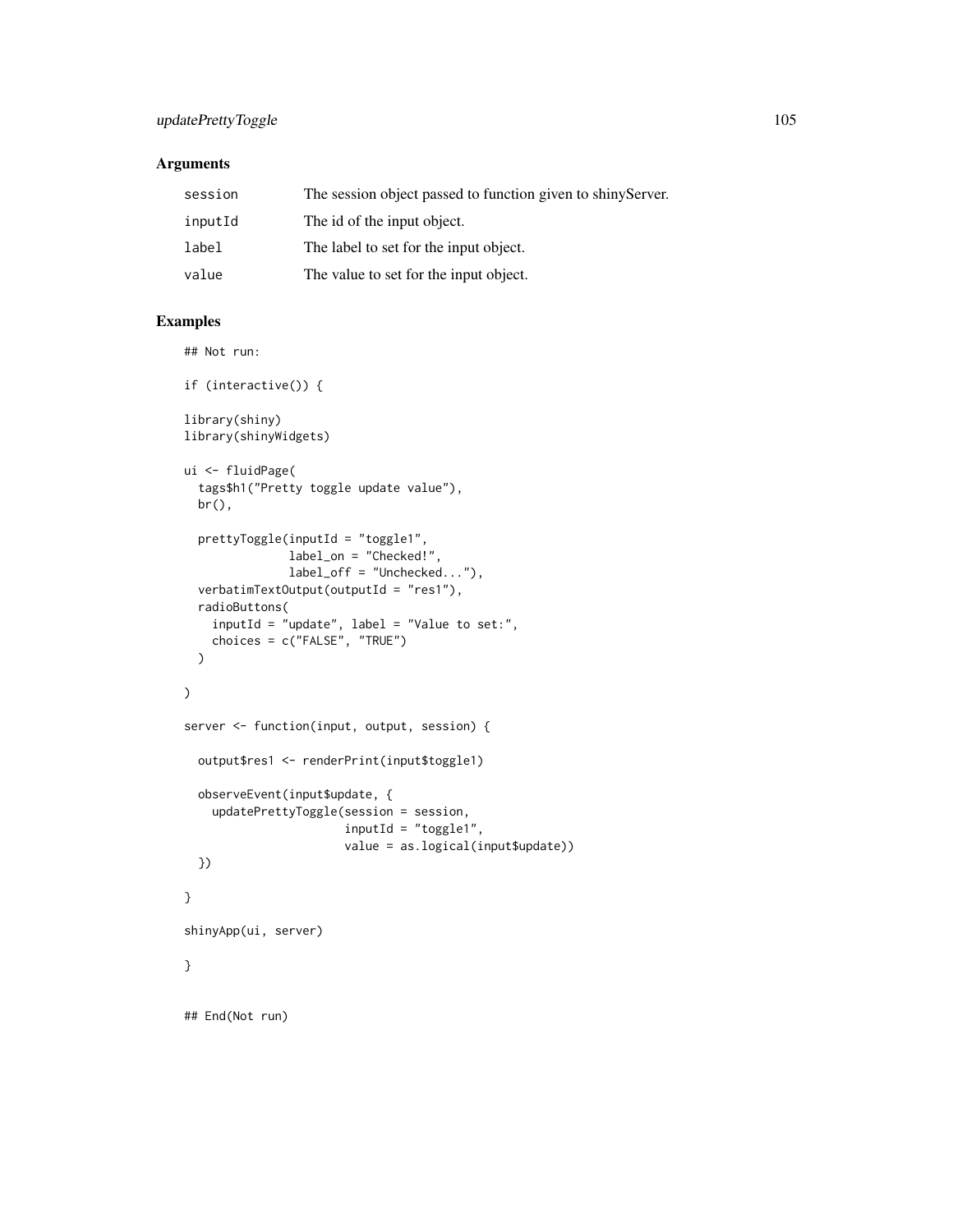```
updateRadioGroupButtons
```
*Change the value of a radio group buttons input on the client*

#### Description

Change the value of a radio group buttons input on the client

# Usage

```
updateRadioGroupButtons(session, inputId, label = NULL, choices = NULL,
  selected = NULL, status = "default", size = "normal",
  checkIcon = list(), choiceNames = NULL, choiceValues = NULL)
```
#### Arguments

| session                   | The session object passed to function given to shinyServer. |
|---------------------------|-------------------------------------------------------------|
| inputId                   | The id of the input object.                                 |
| label                     | The label to set.                                           |
| choices                   | The new choices for the input.                              |
| selected                  | The value selected.                                         |
| status                    | Status, only used if choices is not NULL.                   |
| size                      | Size, only used if choices is not NULL.                     |
| checkIcon                 | Icon, only used if choices is not NULL.                     |
| choiceNames, choiceValues |                                                             |
|                           | List of names and values, an alternative to choices.        |

```
## Not run:
if (interactive()) {
library("shiny")
library("shinyWidgets")
ui <- fluidPage(
  radioGroupButtons(
   inputId = "somevalue",
   choices = c("A", "B", "C"),label = "My label"),
  verbatimTextOutput(outputId = "res"),
  actionButton(inputId = "updatechoices", label = "Random choices"),
```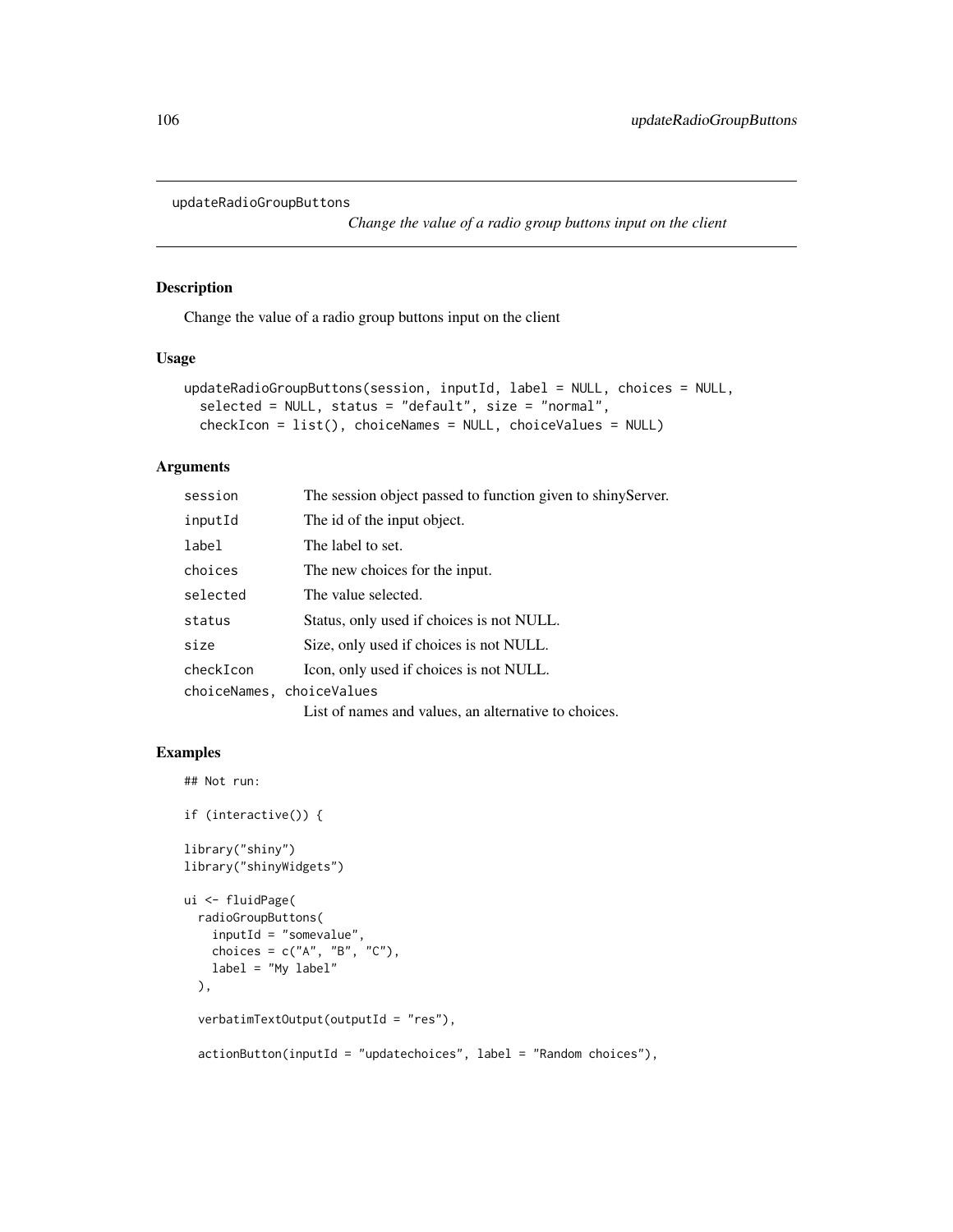```
pickerInput(
    inputId = "updateselected", label = "Update selected:",
   choices = c("A", "B", "C"), multiple = FALSE),
 textInput(inputId = "updatelabel", label = "Update label")
)
server <- function(input, output, session) {
 output$res <- renderPrint({
    input$somevalue
 })
 observeEvent(input$updatechoices, {
   newchoices <- sample(letters, sample(2:6))
   updateRadioGroupButtons(
      session = session, inputId = "somevalue",
      choices = newchoices
   )
   updatePickerInput(
      session = session, inputId = "updateselected",
      choices = newchoices
   \lambda})
 observeEvent(input$updateselected, {
   updateRadioGroupButtons(
      session = session, inputId = "somevalue",
      selected = input$updateselected
   )
 }, ignoreNULL = TRUE, ignoreInit = TRUE)
 observeEvent(input$updatelabel, {
   updateRadioGroupButtons(
      session = session, inputId = "somevalue",
      label = input$updatelabel
   \lambda}, ignoreInit = TRUE)
}
shinyApp(ui = ui, server = server)
}
## End(Not run)
```
updateSearchInput *Change the value of a search input on the client*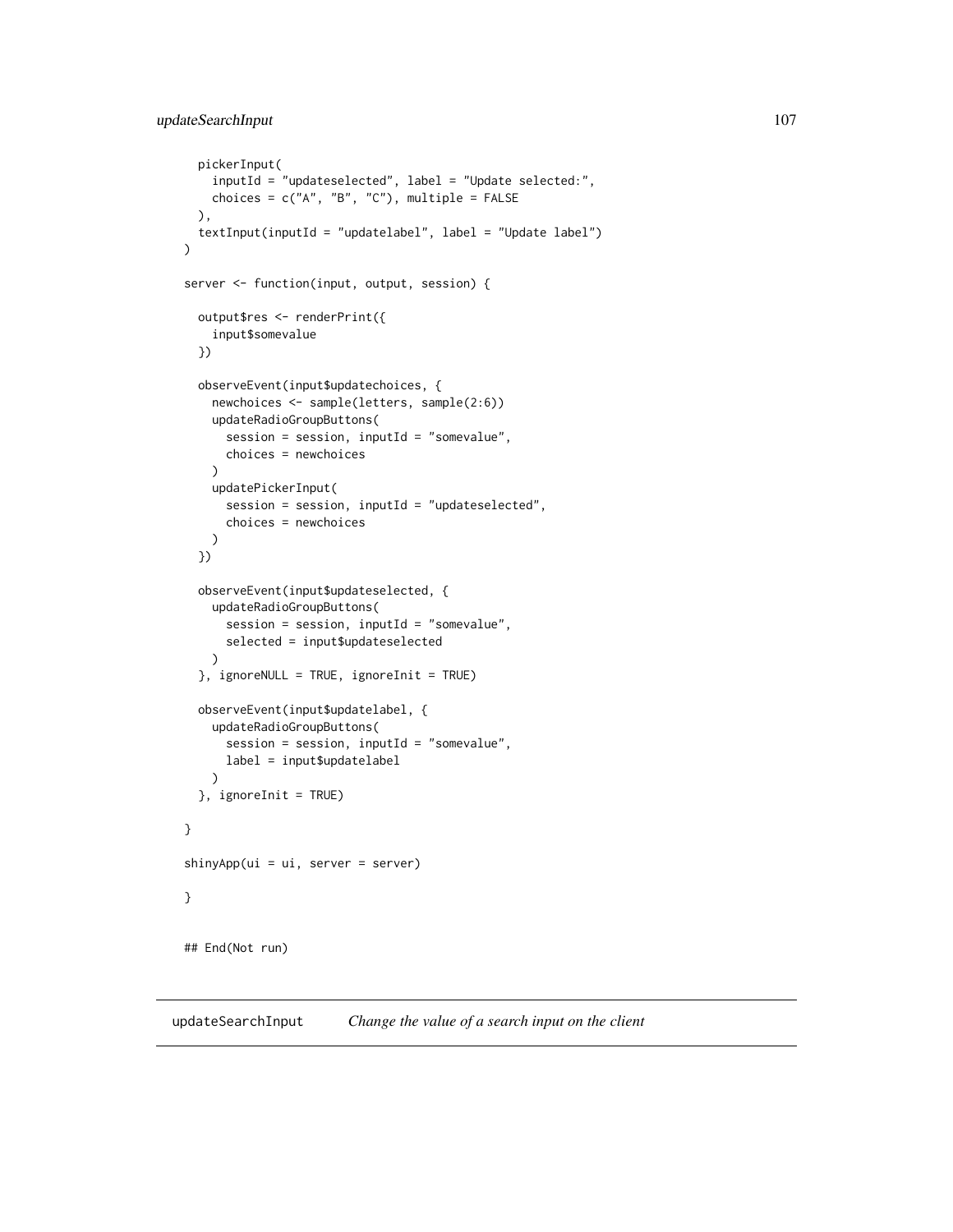# Description

Change the value of a search input on the client

#### Usage

```
updateSearchInput(session, inputId, label = NULL, value = NULL,
 placeholder = NULL, trigger = FALSE)
```
# Arguments

| The session object passed to function given to shinyServer. |
|-------------------------------------------------------------|
| The id of the input object.                                 |
| The label to set for the input object.                      |
| The value to set for the input object.                      |
| The placeholder to set for the input object.                |
| Logical, update value server-side as well.                  |
|                                                             |

#### Note

By default, only UI value is updated, use trigger = TRUE to update both UI and Server value.

```
## Not run:
if (interactive()) {
library(shiny)
library(shinyWidgets)
ui <- fluidPage(
  tags$h2("Update searchinput"),
  searchInput(
    inputId = "search", label = "Enter your text",
   placeholder = "A placeholder",
   btnSearch = icon("search"),
   btnReset = icon("remove"),
   width = "450px"),
  br(),
  verbatimTextOutput(outputId = "res"),
  br(),
  textInput(
   inputId = "update_search",
   label = "Update search"
  ),
  checkboxInput(
    inputId = "trigger_search",
   label = "Trigger update search",
   value = TRUE
```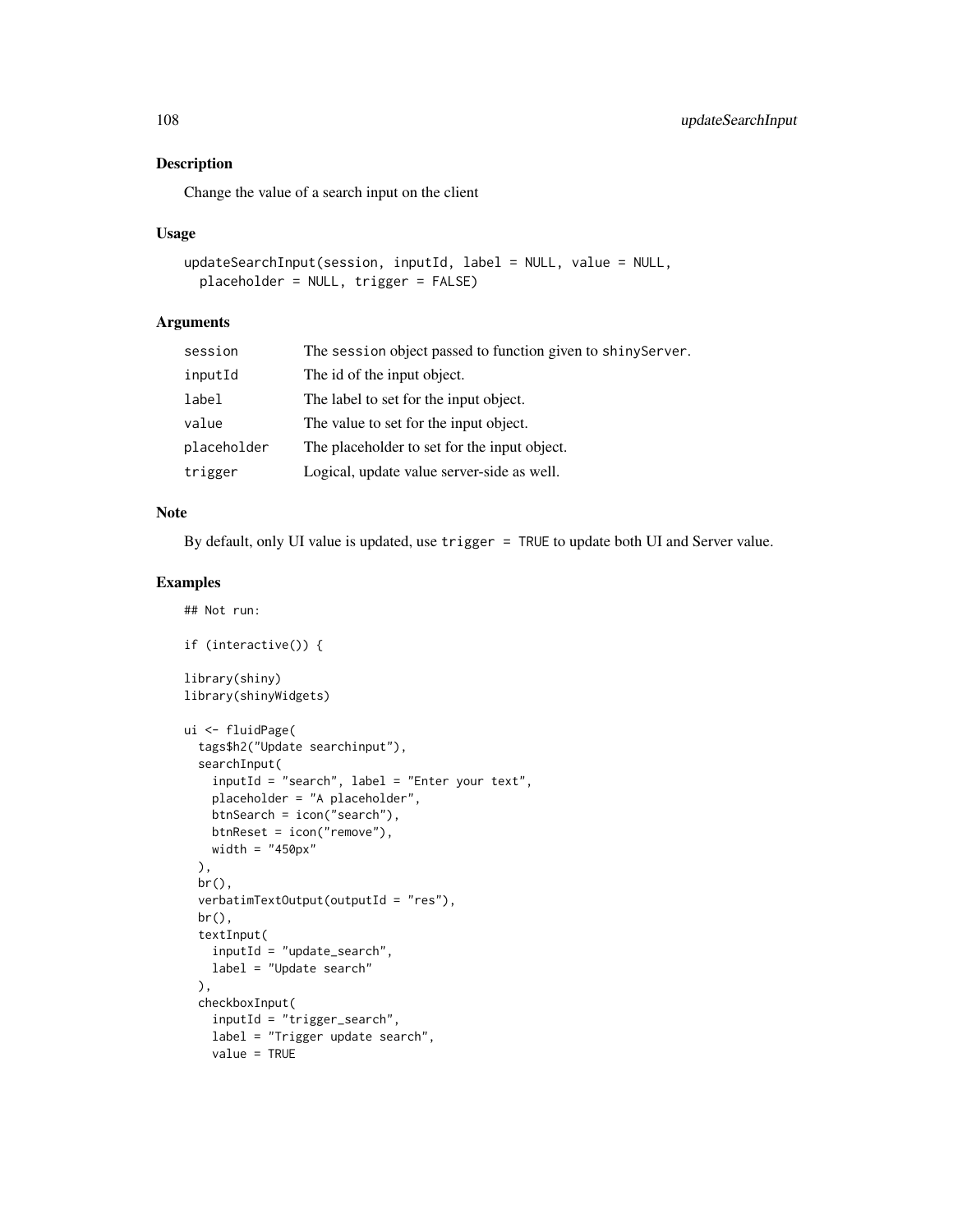```
\lambda)
server <- function(input, output, session) {
  output$res <- renderPrint({
   input$search
  })
  observeEvent(input$update_search, {
   updateSearchInput(
      session = session,
      inputId = "search",
      value = input$update_search,
      trigger = input$trigger_search
   )
  }, ignoreInit = TRUE)
}
shinyApp(ui, server)
}
## End(Not run)
```
updateSliderTextInput *Change the value of a slider text input on the client*

## Description

Change the value of a slider text input on the client

#### Usage

```
updateSliderTextInput(session, inputId, label = NULL, selected = NULL,
 choices = NULL, from_fixed = NULL, to_fixed = NULL)
```
## Arguments

| session    | The session object passed to function given to shiny Server. |
|------------|--------------------------------------------------------------|
| inputId    | The id of the input object.                                  |
| label      | The label to set.                                            |
| selected   | The values selected.                                         |
| choices    | The new choices for the input.                               |
| from_fixed | Fix the left handle (or single handle).                      |
| to_fixed   | Fix the right handle.                                        |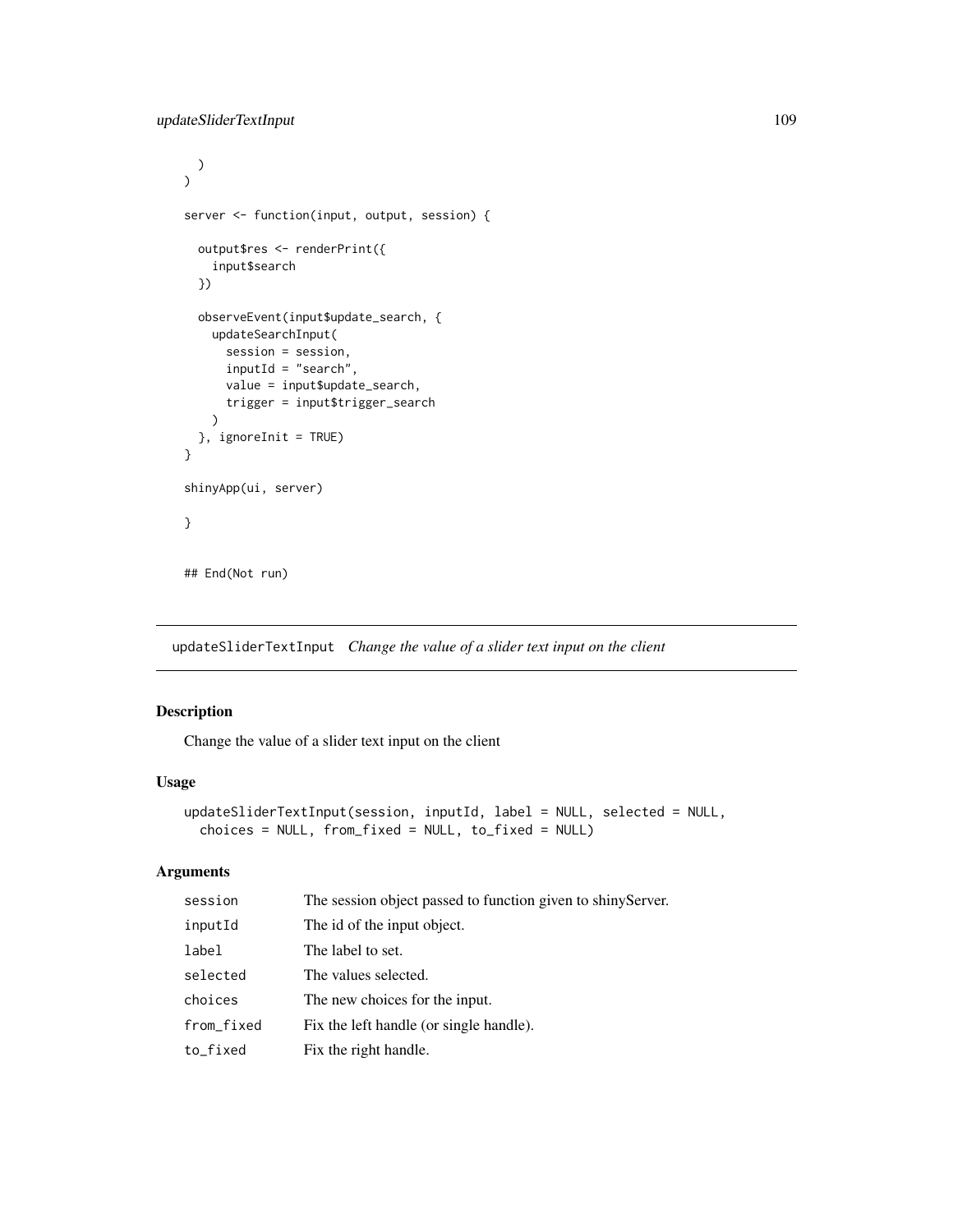### See Also

[sliderTextInput](#page-77-0)

```
## Not run:
if (interactive()) {
library("shiny")
library("shinyWidgets")
ui <- fluidPage(
 br(),
  sliderTextInput(
   inputId = "mySlider",
   label = "Pick a month :",
   choices = month.abb,
   selected = "Jan"
 ),
  verbatimTextOutput(outputId = "res"),
  radioButtons(
    inputId = "up",label = "Update choices:",
    choices = c("Abbreviations", "Full names")
 )
)
server <- function(input, output, session) {
  output$res <- renderPrint(str(input$mySlider))
  observeEvent(input$up, {
   choices <- switch(
     input$up,
      "Abbreviations" = month.abb,
      "Full names" = month.name
    )
   updateSliderTextInput(
      session = session,
     inputId = "mySlider",
     choices = choices
   )
  }, ignoreInit = TRUE)
}
shinyApp(ui = ui, server = server)
}
## End(Not run)
```
<span id="page-109-0"></span>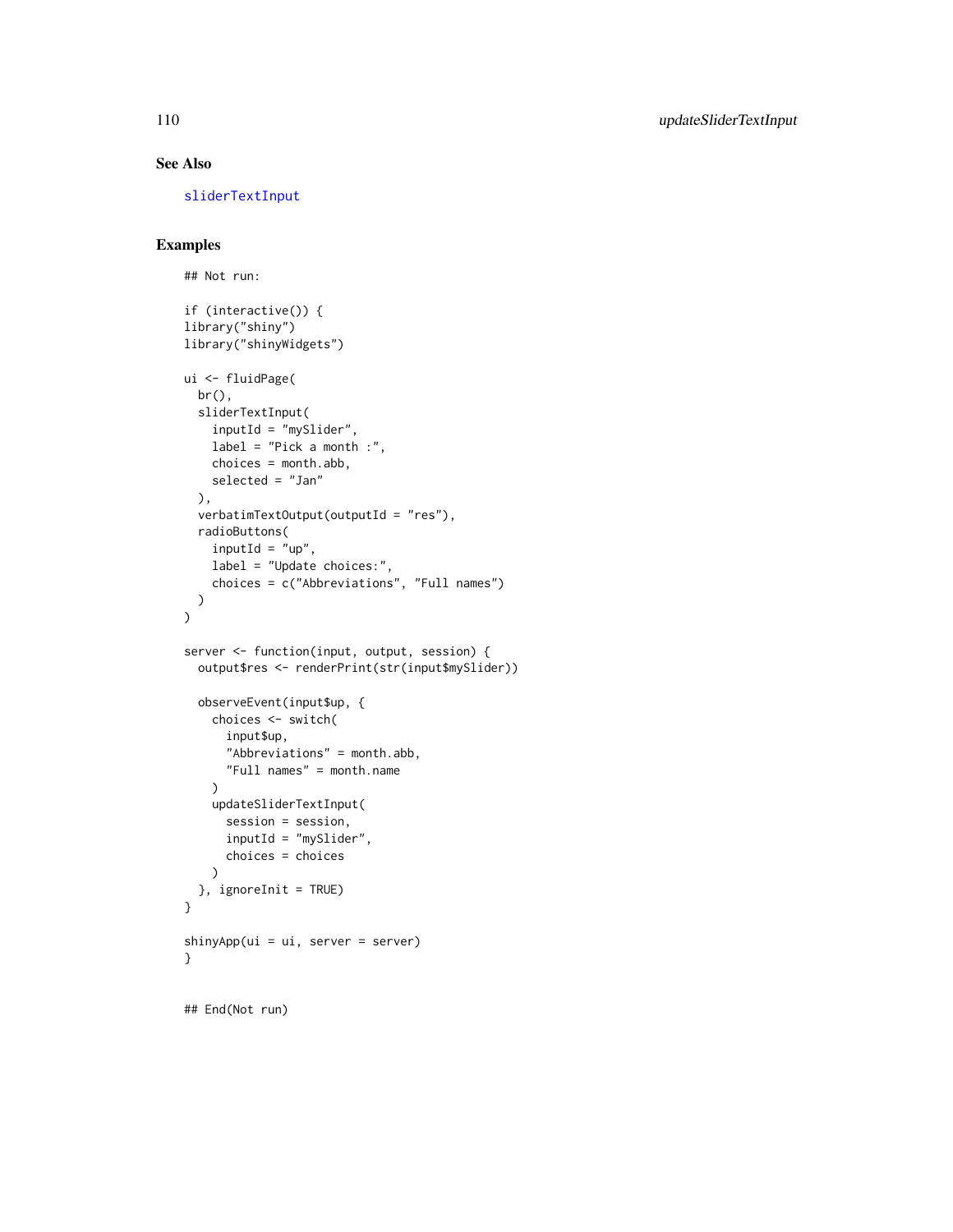<span id="page-110-0"></span>updateSpectrumInput *Change the value of a spectrum input on the client*

## Description

Change the value of a spectrum input on the client

#### Usage

```
updateSpectrumInput(session, inputId, selected)
```
## Arguments

| session  | The session object passed to function given to shiny Server. |
|----------|--------------------------------------------------------------|
| inputId  | The id of the input object.                                  |
| selected | The value to select.                                         |

```
## Not run:
if (interactive()) {
library("shiny")
library("shinyWidgets")
ui <- fluidPage(
  tags$h1("Spectrum color picker"),
  br(),
  spectrumInput(
    inputId = "myColor",
    label = "Pick a color:",
    choices = list(
      list('black', 'white', 'blanchedalmond', 'steelblue', 'forestgreen')
    )
  ),
  verbatimTextOutput(outputId = "res"),
  radioButtons(
    inputId = "update", label = "Update:",
    choices = c(
      'black', 'white', 'blanchedalmond', 'steelblue', 'forestgreen'
    )
  )
\mathcal{L}
```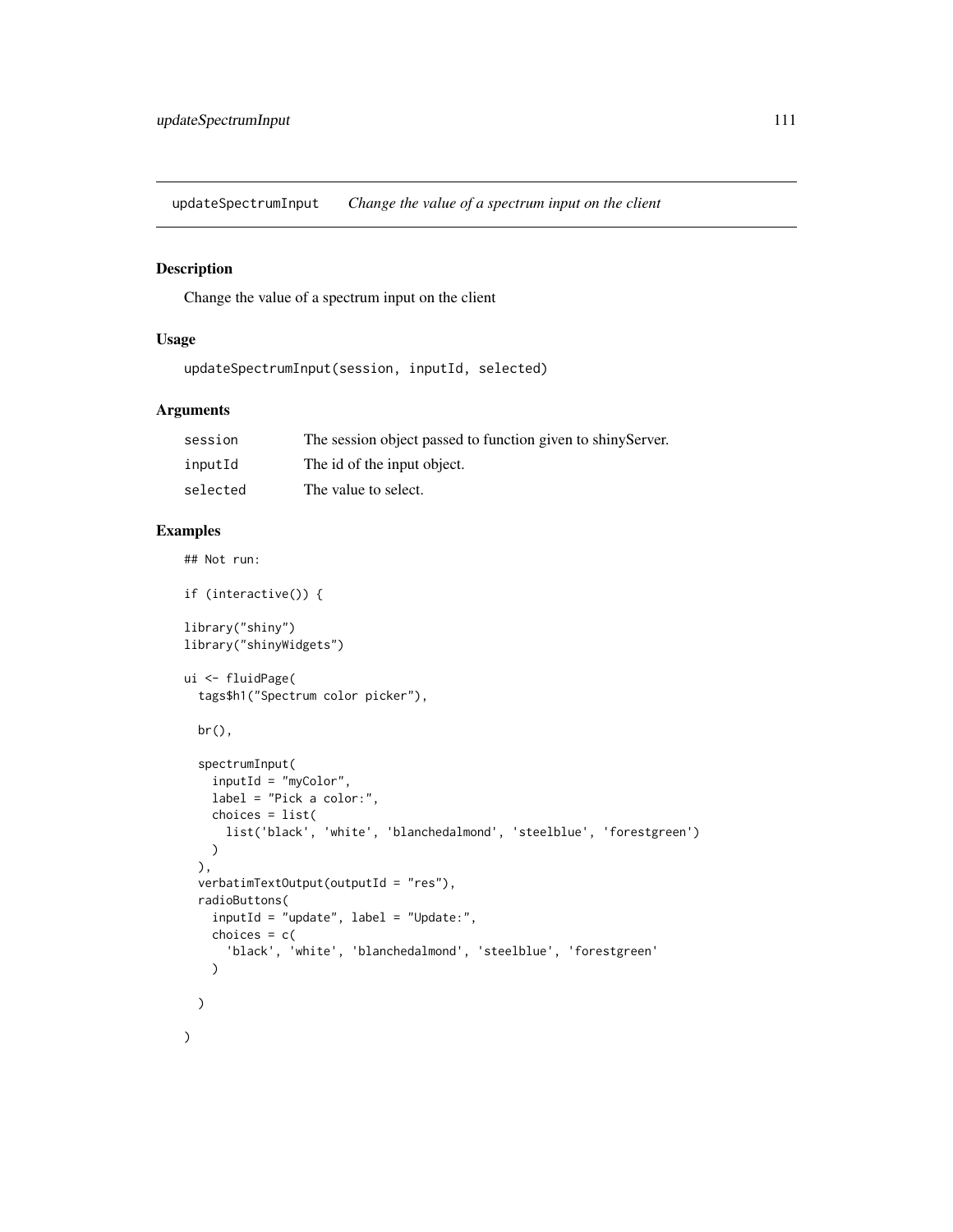```
server <- function(input, output, session) {
  output$res <- renderPrint(input$myColor)
  observeEvent(input$update, {
   updateSpectrumInput(session = session, inputId = "myColor", selected = input$update)
  }, ignoreInit = TRUE)
}
shinyApp(ui, server)
}
## End(Not run)
```
updateSwitchInput *Change the value of a switch input on the client*

## Description

Change the value of a switch input on the client

#### Usage

```
updateSwitchInput(session, inputId, value = NULL, label = NULL,
  onLabel = NULL, offLabel = NULL, onStatus = NULL, offStatus = NULL,
  disabled = NULL)
```
#### Arguments

| session   | The session object passed to function given to shiny Server. |
|-----------|--------------------------------------------------------------|
| inputId   | The id of the input object.                                  |
| value     | The value to set for the input object.                       |
| label     | The label to set for the input object.                       |
| onLabel   | The onLabel to set for the input object.                     |
| offLabel  | The offLabel to set for the input object.                    |
| onStatus  | The onStatus to set for the input object.                    |
| offStatus | The offStatus to set for the input object.                   |
| disabled  | Logical, disable state.                                      |

#### See Also

[switchInput](#page-80-0)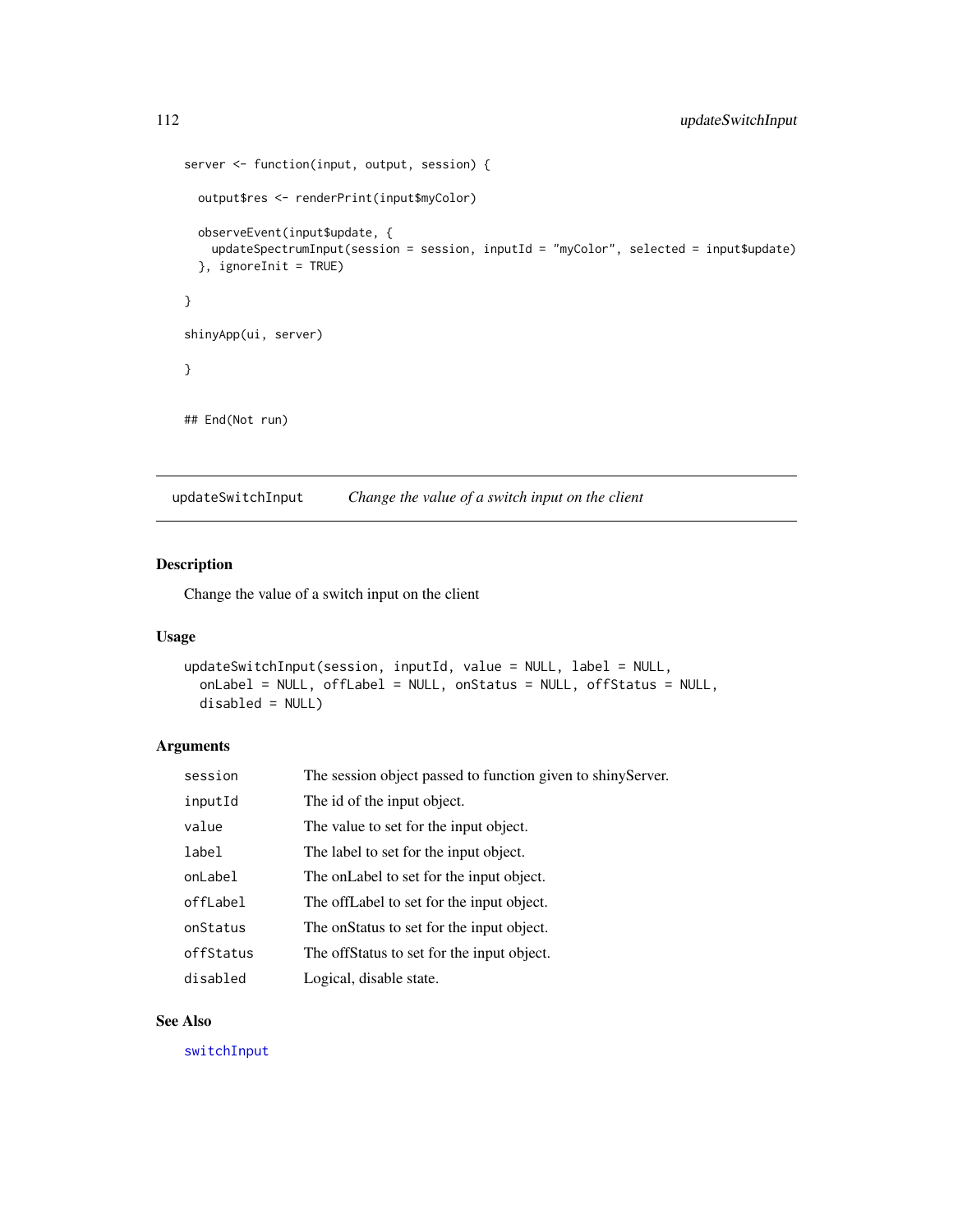## updateSwitchInput 113

```
## Not run:
if (interactive()) {
  library("shiny")
  library("shinyWidgets")
  ui <- fluidPage(
    tags$h1("Update", tags$code("switchInput")),
   br(),
   fluidRow(
     column(
       width = 4,
       panel(
          switchInput(inputId = "switch1"),
          verbatimTextOutput(outputId = "resup1"),
          tags$div(
            class = "btn-group",
            actionButton(
              inputId = "updatevaluetrue",
              label = "Set to TRUE"
            ),
            actionButton(
             inputId = "updatevaluefalse",
              label = "Set to FALSE"
           )
          ),
         heading = "Update value"
       )
      ),
      column(
       width = 4,
       panel(
          switchInput(inputId = "switch2",
                      label = "My label"),
          verbatimTextOutput(outputId = "resup2"),
          textInput(inputId = "updatelabeltext",
                   label = "Update label:"),
          heading = "Update label"
       )
      ),
      column(
       width = 4,
       panel(
         switchInput(
           inputId = "switch3",
           onLabel = "Yeaah",
           offLabel = "Noooo"
          ),
```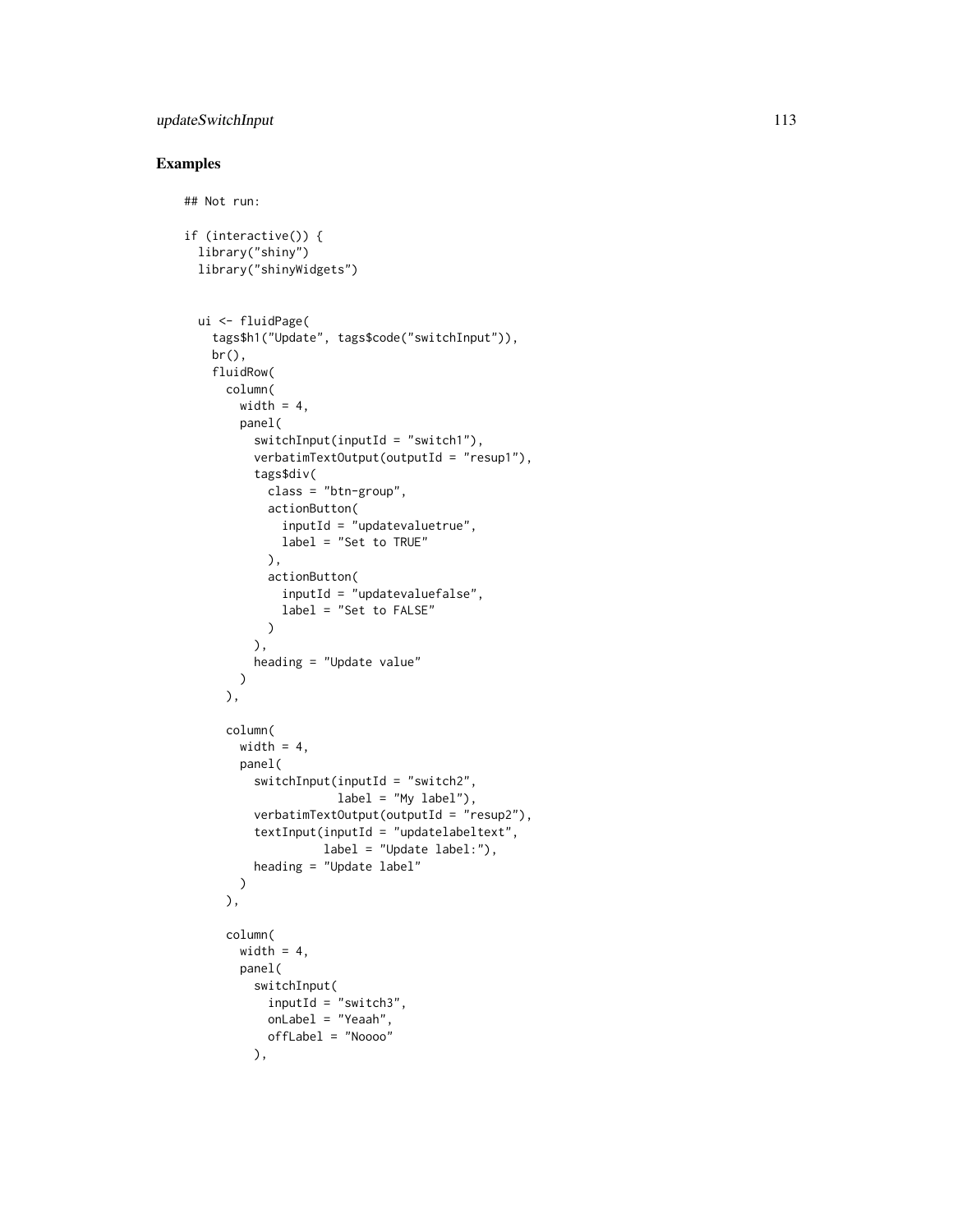```
verbatimTextOutput(outputId = "resup3"),
      fluidRow(column(
        width = 6,
        textInput(inputId = "updateonLabel",
                  label = "Update onLabel:")
      ),
      column(
        width = 6,
        textInput(inputId = "updateoffLabel",
                  label = "Update offLabel:")
      )),
      heading = "Update onLabel & offLabel"
    )
 )
),
fluidRow(column(
  width = 4,
  panel(
    switchInput(inputId = "switch4"),
    verbatimTextOutput(outputId = "resup4"),
    fluidRow(
      column(
        width = 6,
        pickerInput(
          inputId = "updateonStatus",
          label = "Update onStatus:",
          choices = c("default", "primary", "success",
                       "info", "warning", "danger")
        )
      ),
      column(
        width = 6,
        pickerInput(
          inputId = "updateoffStatus",
          label = "Update offStatus:",
          choices = c("default", "primary", "success",
                      "info", "warning", "danger")
       )
      \lambda),
    heading = "Update onStatus & offStatusr"
  )
),
column(
  width = 4,
  panel(
    switchInput(inputId = "switch5"),
    verbatimTextOutput(outputId = "resup5"),
    checkboxInput(
      inputId = "disabled",
      label = "Disabled",
```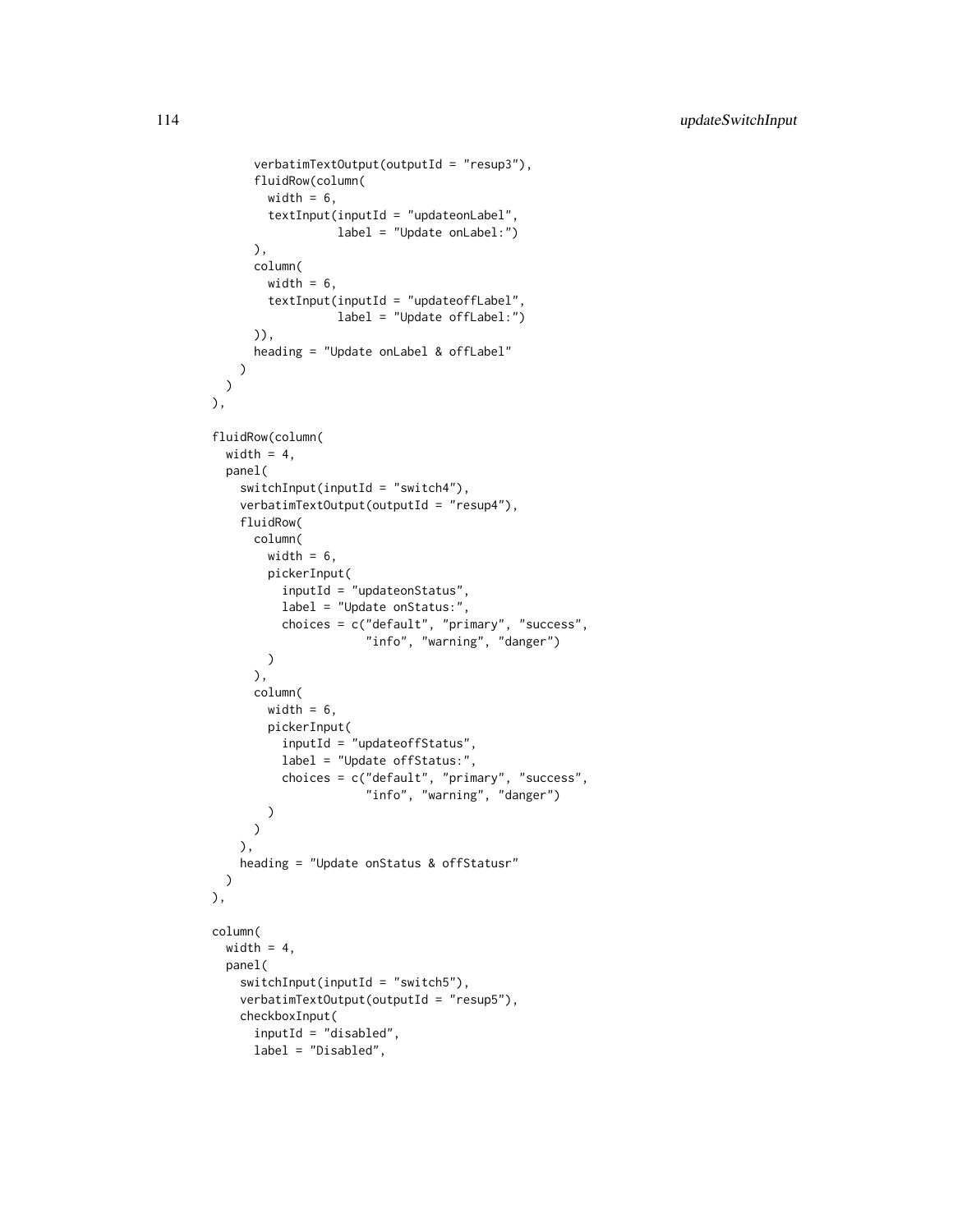```
value = FALSE
     ),
     heading = "Disabled"
    )
 ))
)
server <- function(input, output, session) {
  # Update value
  observeEvent(input$updatevaluetrue, {
    updateSwitchInput(session = session,
                      inputId = "switch1",
                      value = TRUE)
  })
  observeEvent(input$updatevaluefalse, {
    updateSwitchInput(session = session,
                      inputId = "switch1",
                      value = FALSE)
  })
  output$resup1 <- renderPrint({
    input$switch1
  })
  # Update label
  observeEvent(input$updatelabeltext, {
    updateSwitchInput(
      session = session,
      inputId = "switch2",
     label = input$updatelabeltext
   )
  }, ignoreInit = TRUE)
  output$resup2 <- renderPrint({
    input$switch2
  })
  # Update onLabel & offLabel
  observeEvent(input$updateonLabel, {
    updateSwitchInput(
      session = session,
      inputId = "switch3",onLabel = input$updateonLabel
    )
  }, ignoreInit = TRUE)
  observeEvent(input$updateoffLabel, {
    updateSwitchInput(
     session = session,
      inputId = "switch3",
     offLabel = input$updateoffLabel
    )
  }, ignoreInit = TRUE)
```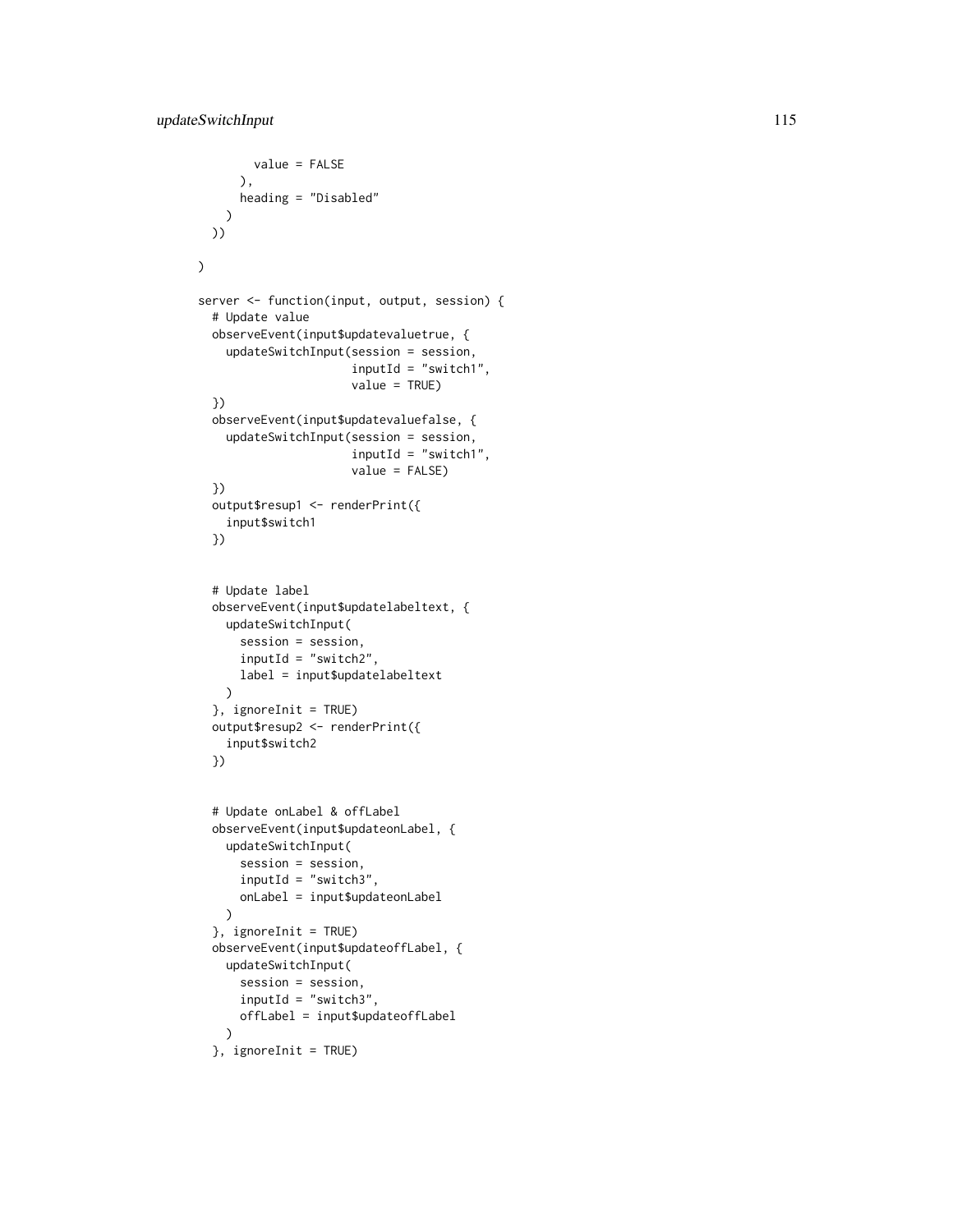```
output$resup3 <- renderPrint({
    input$switch3
  })
  # Update onStatus & offStatus
  observeEvent(input$updateonStatus, {
    updateSwitchInput(
      session = session,
      inputId = "switch4",
      onStatus = input$updateonStatus
    )
  }, ignoreInit = TRUE)
  observeEvent(input$updateoffStatus, {
    updateSwitchInput(
      session = session,
      inputId = "switch4",
      offStatus = input$updateoffStatus
    )
  }, ignoreInit = TRUE)
  output$resup4 <- renderPrint({
    input$switch4
  })
  # Disabled
  observeEvent(input$disabled, {
   updateSwitchInput(
      session = session,
      inputId = "switch5",
      disabled = input$disabled
    \lambda}, ignoreInit = TRUE)
  output$resup5 <- renderPrint({
    input$switch5
  })
}
shinyApp(ui = ui, server = server)
```
}

## End(Not run)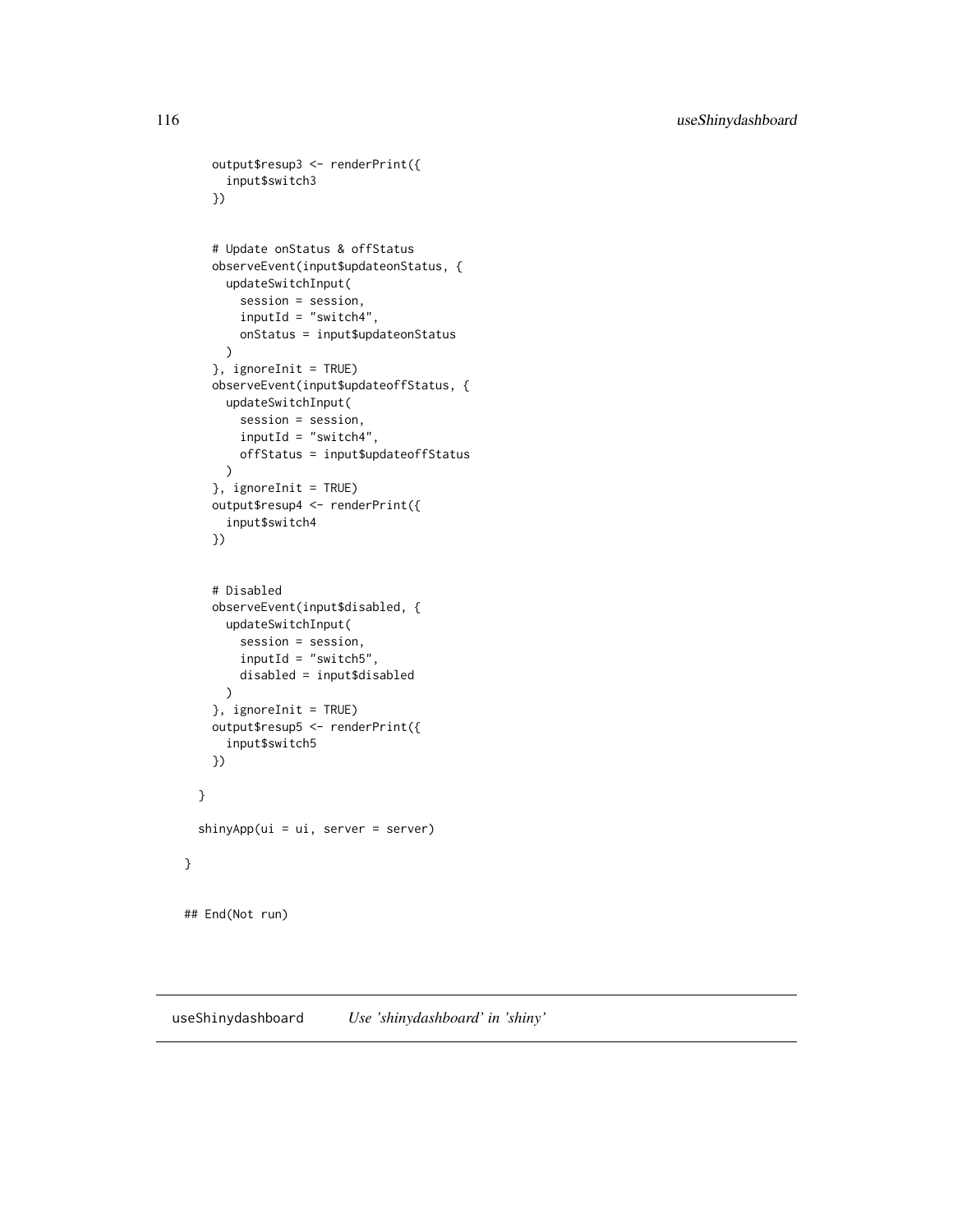#### useShinydashboard 117

#### Description

Allow to use functions from 'shinydashboard' into a classic 'shiny' app, specifically valueBox, infoBox and box.

#### Usage

```
useShinydashboard()
```

```
## Not run:
if (interactive()) {
library(shiny)
library(shinydashboard)
library(shinyWidgets)
# example taken from ?box
ui <- fluidPage(
  tags$h2("Classic shiny"),
  # use this in non shinydashboard app
  useShinydashboard(),
  # -----------------
  # infoBoxes
  fluidRow(
    infoBox(
      "Orders", uiOutput("orderNum2"), "Subtitle", icon = icon("credit-card")
    ),
    infoBox(
      "Approval Rating", "60%", icon = icon("line-chart"), color = "green",
     fill = TRUE
   ),
   infoBox(
      "Progress", uiOutput("progress2"), icon = icon("users"), color = "purple"
    )
  ),
  # valueBoxes
  fluidRow(
    valueBox(
      uiOutput("orderNum"), "New Orders", icon = icon("credit-card"),
     href = "http://google.com"
   ),
    valueBox(
      tagList("60", tags$sup(style="font-size: 20px", "%")),
      "Approval Rating", icon = icon("line-chart"), color = "green"
   ),
    valueBox(
```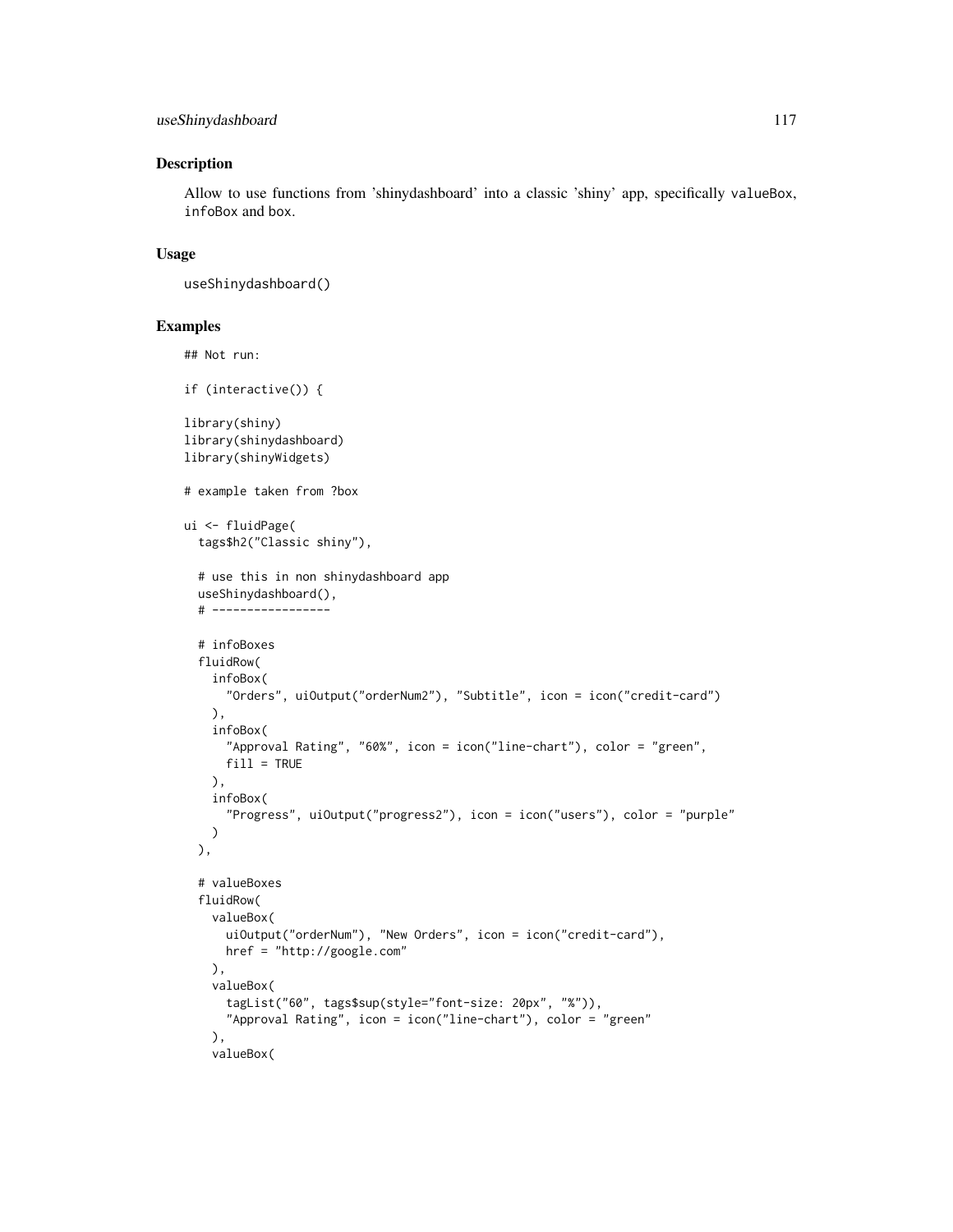```
htmlOutput("progress"), "Progress", icon = icon("users"), color = "purple"
   )
 ),
 # Boxes
 fluidRow(
   box(status = "primary",
       sliderInput("orders", "Orders", min = 1, max = 2000, value = 650),
       selectInput("progress", "Progress",
                   choices = c("0%" = 0, "20%" = 20, "40%" = 40, "60%" = 60, "80%" = 80,
                                "100%" = 100)
       )
   ),
   box(title = "Histogram box title",
       status = "warning", solidHeader = TRUE, collapsible = TRUE,
       plotOutput("plot", height = 250)
   )
 )
\overline{\phantom{a}}server <- function(input, output, session) {
 output$orderNum <- renderText({
   prettyNum(input$orders, big.mark=",")
 })
 output$orderNum2 <- renderText({
   prettyNum(input$orders, big.mark=",")
 })
 output$progress <- renderUI({
   tagList(input$progress, tags$sup(style="font-size: 20px", "%"))
 })
 output$progress2 <- renderUI({
   paste0(input$progress, "%")
 })
 output$plot <- renderPlot({
   hist(rnorm(input$orders))
 })
}
shinyApp(ui, server)
}
## End(Not run)
```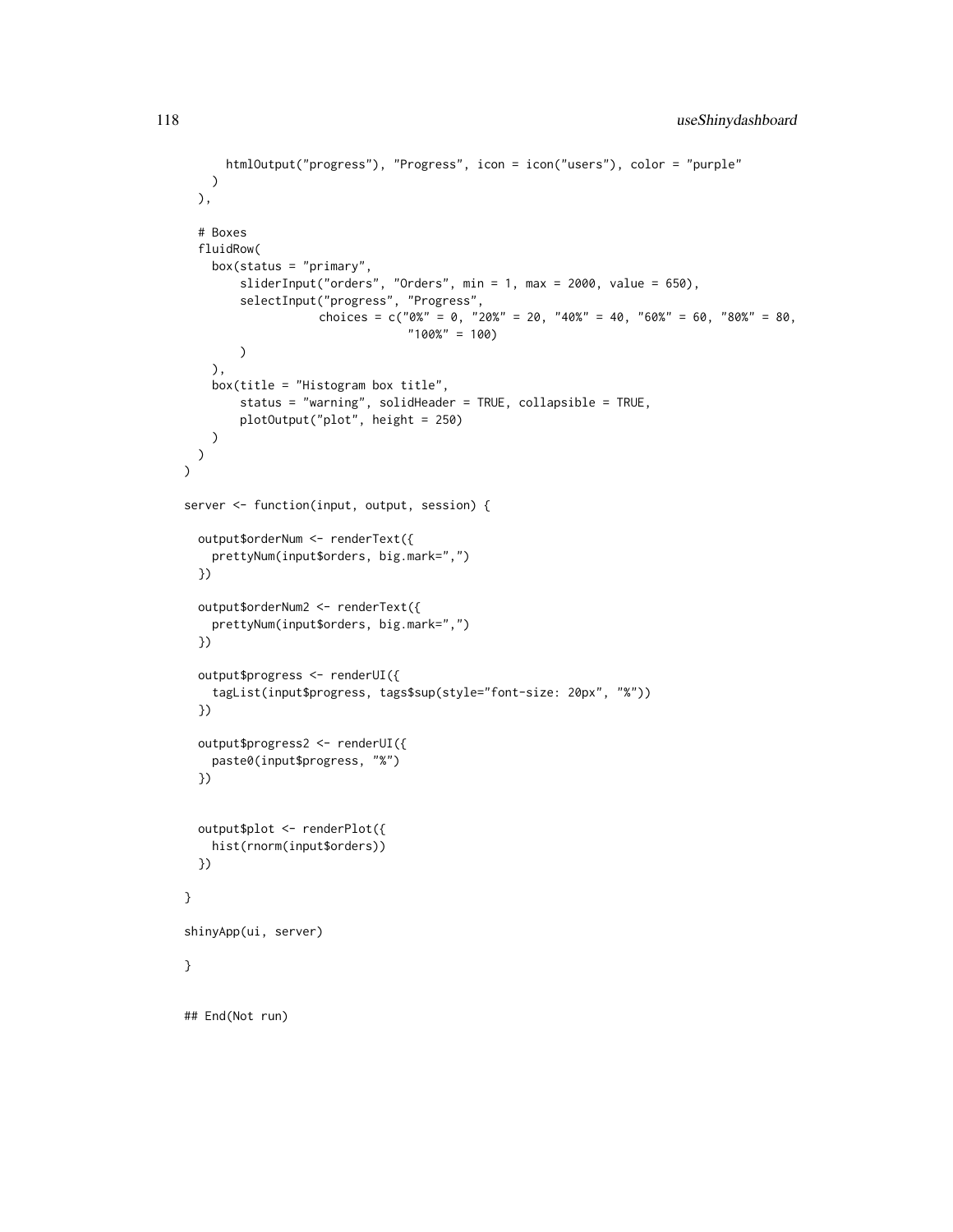<span id="page-118-0"></span>useShinydashboardPlus *Use 'shinydashboardPlus' in 'shiny'*

## Description

Allow to use functions from 'shinydashboardPlus' into a classic 'shiny' app.

#### Usage

```
useShinydashboardPlus()
```
#### Examples

## Not run:

```
if (interactive()) {
```

```
library(shiny)
library(shinydashboard)
library(shinydashboardPlus)
library(shinyWidgets)
```

```
# example taken from ?box
```

```
ui <- fluidPage(
 tags$h2("Classic shiny"),
 # use this in non shinydashboardPlus app
```

```
useShinydashboardPlus(),
# -----------------
```

```
tags$head(
 tags$style(
 HTML(
   'body {
    background-color: lightgrey;
    }
 )
)
),
# boxPlus
fluidRow(
boxPlus(
   title = "Closable Box with dropdown",
  closable = TRUE,
  status = "warning",
   solidHeader = FALSE,
```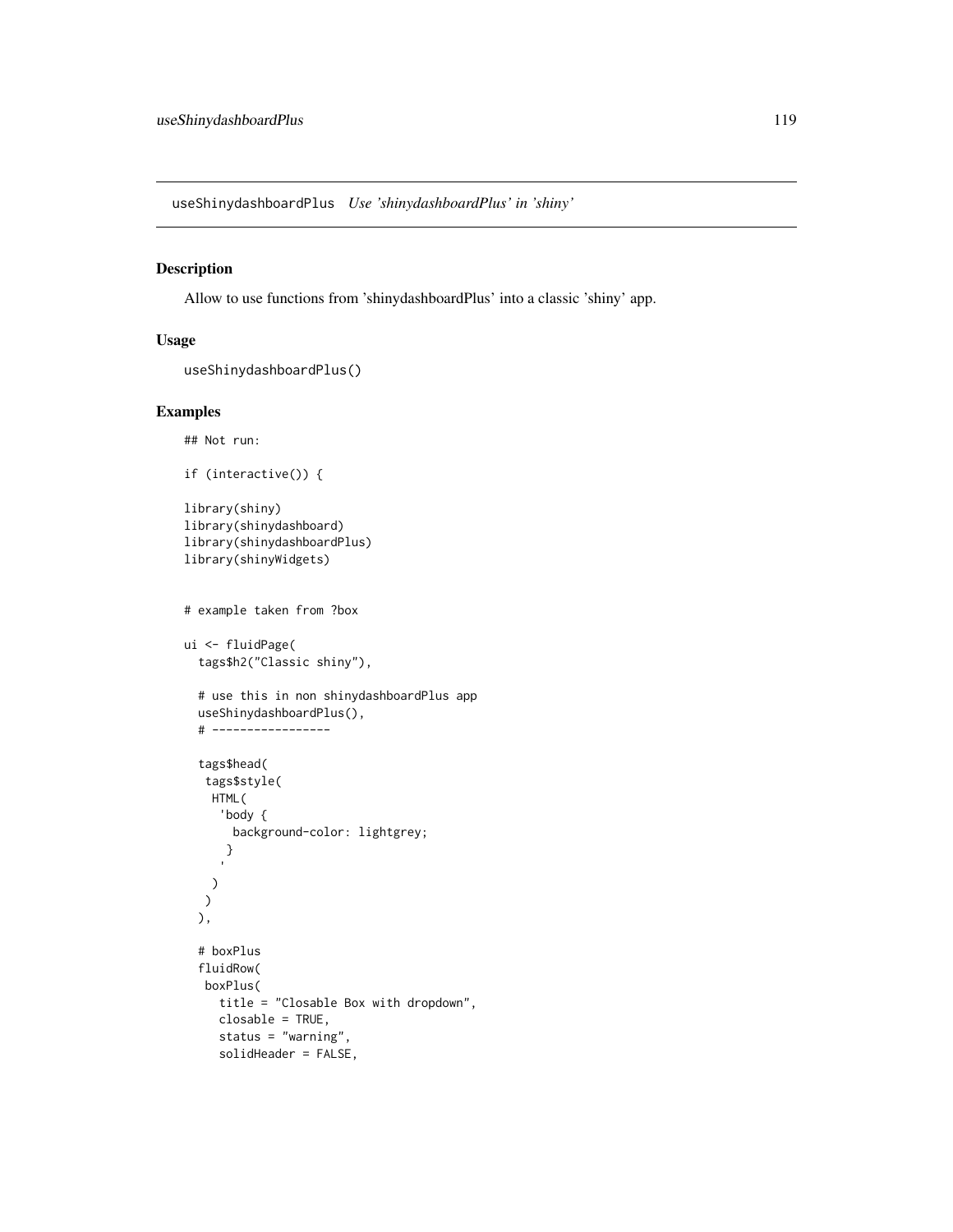```
collapsible = TRUE,
   enable_dropdown = TRUE,
   dropdown_icon = "wrench",
   dropdownItemList = dropdownItemList(
     dropdownItem(target = "http://www.google.com", name = "Link to google"),
     dropdownItem(target = "#", name = "item 2"),
     dropdownDivider(),
     dropdownItem(target = "#", name = "item 3")
  ),
   p("Box Content")
 ),
 boxPlus(
   title = "Closable box, with label",
   closable = TRUE,
   enable_label = TRUE,
  label_text = 1,
  label_status = "danger",
   status = "warning",
   solidHeader = FALSE,
   collapsible = TRUE,
  p("Box Content")
\lambda),
br(),
# gradientBoxes
fluidRow(
 gradientBox(
  title = "My gradient Box",
   icon = "fa fa-th",
   gradientColor = "teal",
   boxToolSize = "sm",
   footer = column(
     width = 12,
     align = "center",
     sliderInput(
       "obs",
       "Number of observations:",
       min = 0, max = 1000, value = 500
     )
  ),
   plotOutput("distPlot")
  ),
  gradientBox(
   title = "My gradient Box",
   icon = "fa fa-heart",
   gradientColor = "maroon",
  boxToolSize = "xs",
  closable = TRUE,
   footer = "The footer goes here. You can include anything",
   "This is a gradient box"
  \mathcal{L}
```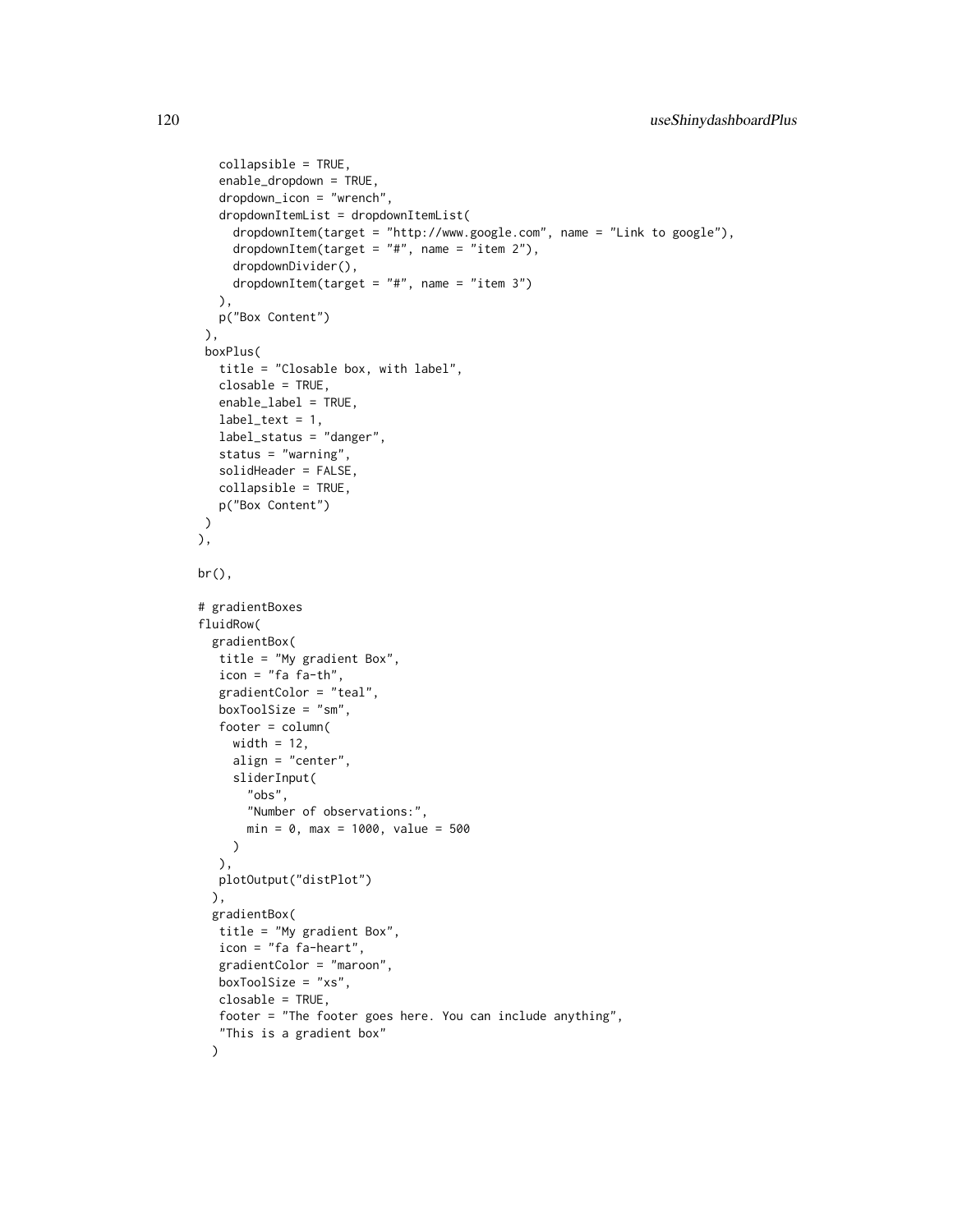```
),
br(),
# extra elements
fluidRow(
column(
width = 6,
 timelineBlock(
   reversed = FALSE,
   timelineEnd(color = "danger"),
   timelineLabel(2018, color = "teal"),
   timelineItem(
    title = "Item 1",
    icon = "gears",
     color = "olive",
    time = "now",
     footer = "Here is the footer",
     "This is the body"
  ),
   timelineItem(
     title = "Item 2",
    border = FALSE
   ),
   timelineLabel(2015, color = "orange"),
   timelineItem(
    title = "Item 3",
     icon = "paint-brush",
     color = "maroon",
     timelineItemMedia(src = "http://placehold.it/150x100"),
     timelineItemMedia(src = "http://placehold.it/150x100")
  ),
   timelineStart(color = "gray")
 )
),
column(
width = 6,
box(
  title = "Box with boxPad containing inputs",
   status = "warning",
  width = 12,
  fluidRow(
     column(
       width = 6,
       boxPad(
         color = "gray",
         sliderInput(
           "obs2",
           "Number of observations:",
           min = 0, max = 1000, value = 500
         ),
         checkboxGroupInput(
           "variable",
```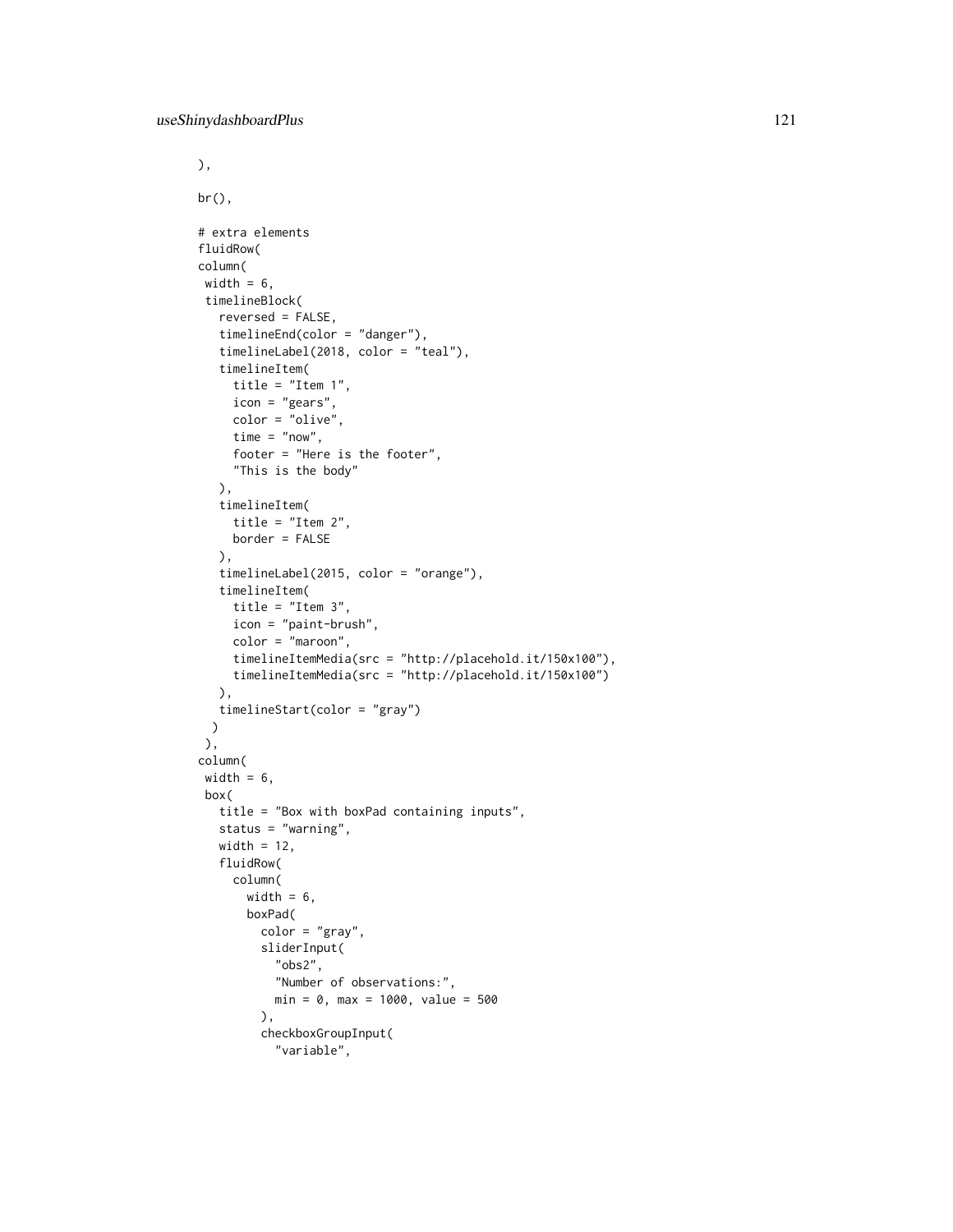```
"Variables to show:",
             c(
               "Cylinders" = "cyl",
               "Transmission" = "am",
               "Gears" = "gear"
             \lambda),
           knobInput(
             inputId = "myKnob",
             skin = "tron",
             readOnly = TRUE,
             label = "Display previous:",
             value = 50,
             min = -100,displayPrevious = TRUE,
             fgColor = "#428BCA",
             inputColor = "#428BCA"
           )
         )
       ),
       column(
         width = 6,
         plotOutput("distPlot2", height = "200px"),
         tableOutput("data")
       )
    )
   )
  )
 )
)
server <- function(input, output, session) {
  output$distPlot <- renderPlot({
  hist(rnorm(input$obs))
  })
  output$distPlot2 <- renderPlot({
   hist(rnorm(input$obs2))
  })
  output$data <- renderTable({
   head(mtcars[, c("mpg", input$variable), drop = FALSE])
  }, rownames = TRUE)
}
shinyApp(ui, server)
}
```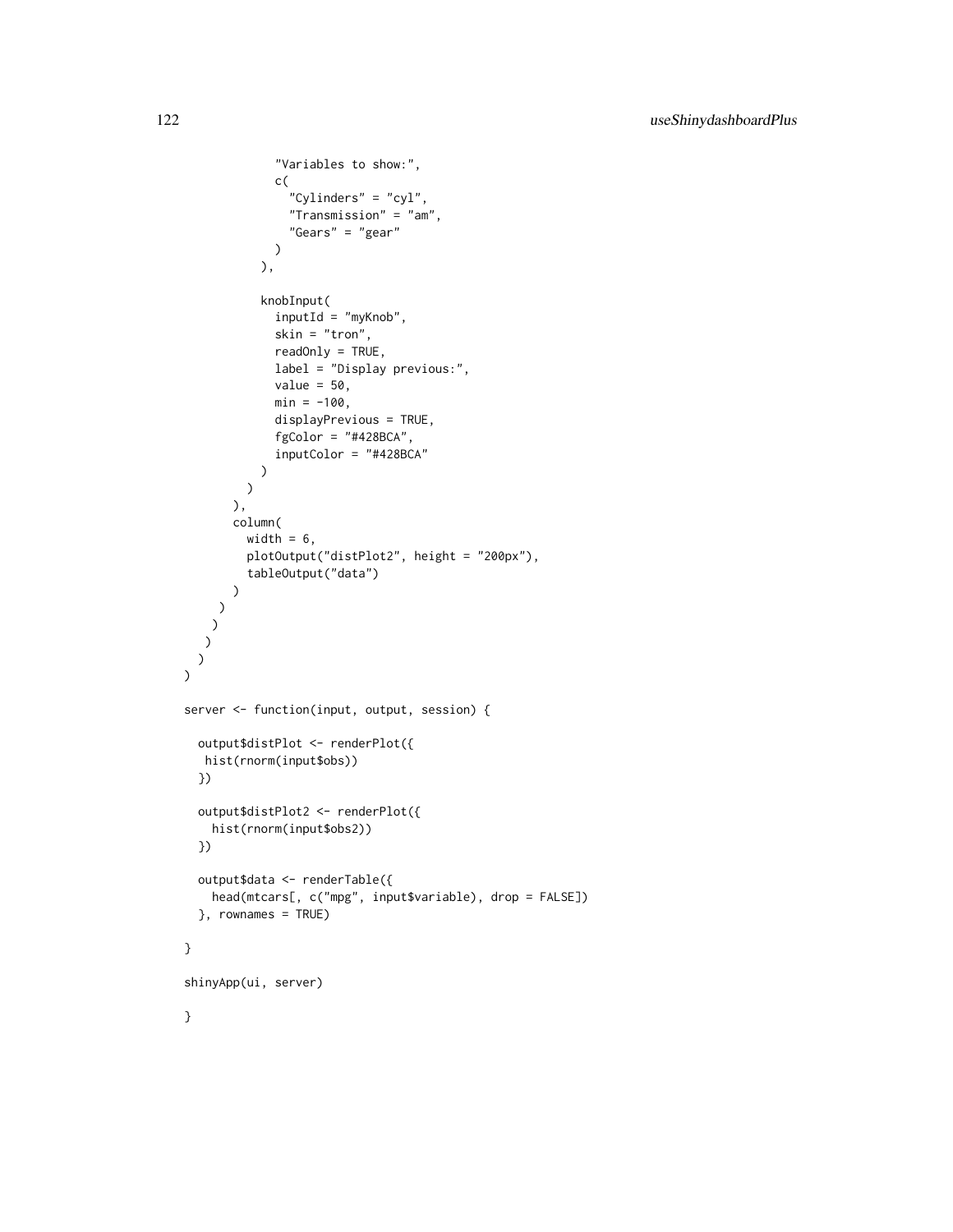#### <span id="page-122-0"></span>useSweetAlert 123

## End(Not run)

useSweetAlert *Load Sweet Alert dependencies*

#### Description

This function is useless for sendSweetAlert, confirmSweetAlert, inputSweetAlert, but is still needed for progressSweetAlert.

#### Usage

useSweetAlert()

# Note

Use receiveSweetAlert() in the UI and sendSweetAlert() in the server.

# See Also

[sendSweetAlert](#page-68-0), [confirmSweetAlert](#page-21-0), [inputSweetAlert](#page-31-0)

wNumbFormat *Format numbers in noUiSliderInput*

## Description

Format numbers in noUiSliderInput

#### Usage

```
wNumbFormat(decimals = NULL, mark = NULL, thousand = NULL,
 prefix = NULL, suffix = NULL, negative = NULL)
```
# Arguments

| decimals | The number of decimals to include in the result. Limited to 7.                                             |
|----------|------------------------------------------------------------------------------------------------------------|
| mark     | The decimal separator. Defaults to '.' if thousand isn't already set to '.'.                               |
| thousand | Separator for large numbers. For example: ' ' would result in a formatted<br>number of 1 000 000.          |
| prefix   | A string to prepend to the number. Use cases include prefixing with money<br>symbols such as $'\$ or $'$ . |
| suffix   | A number to append to a number. For example: ', -'.                                                        |
| negative | The prefix for negative values. Defaults to $'-$ .                                                         |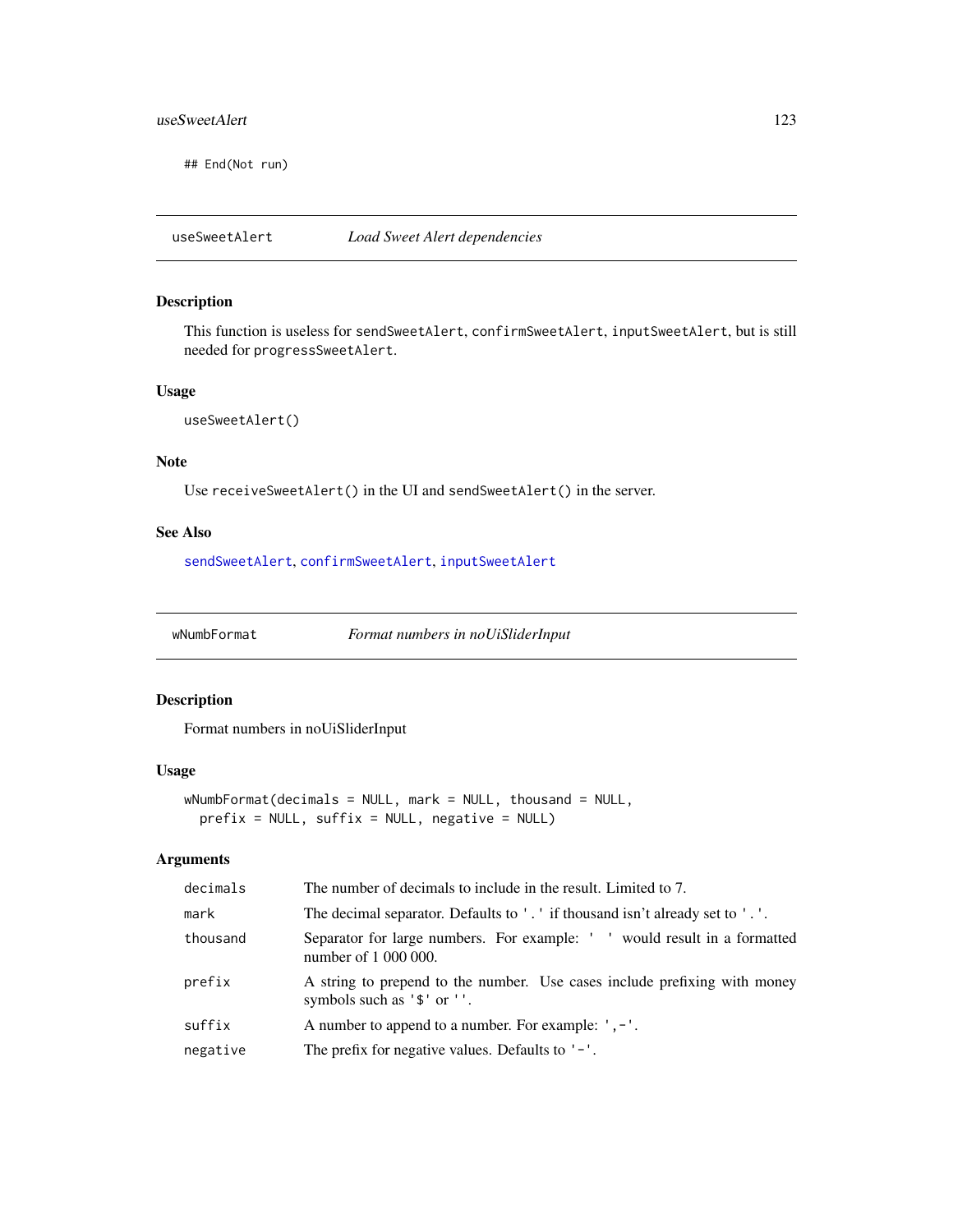#### Value

a named list.

# Note

Performed via wNumb JavaScript library : <https://refreshless.com/wnumb/>.

```
## Not run:
if (interactive()) {
library( shiny )
library( shinyWidgets )
ui <- fluidPage(
  tags$h3("Format numbers"),
  tags$br(),
  noUiSliderInput(
   inputId = "form1",min = 0, max = 10000,value = 800,
   format = wNumberformat(decimals = 3,thousand = ".".suffix = " (US $)")),
  verbatimTextOutput(outputId = "res1"),
  tags$br(),
  noUiSliderInput(
   inputId = "form2",min = 1988, max = 2018,
   value = 1988,
    format = wNumbFormat(decimals = 0,
                         thousand = ",
                         prefix = "Year: ")
  ),
  verbatimTextOutput(outputId = "res2"),
  tags$br()
\mathcal{L}server <- function(input, output, session) {
  output$res1 <- renderPrint(input$form1)
  output$res2 <- renderPrint(input$form2)
}
```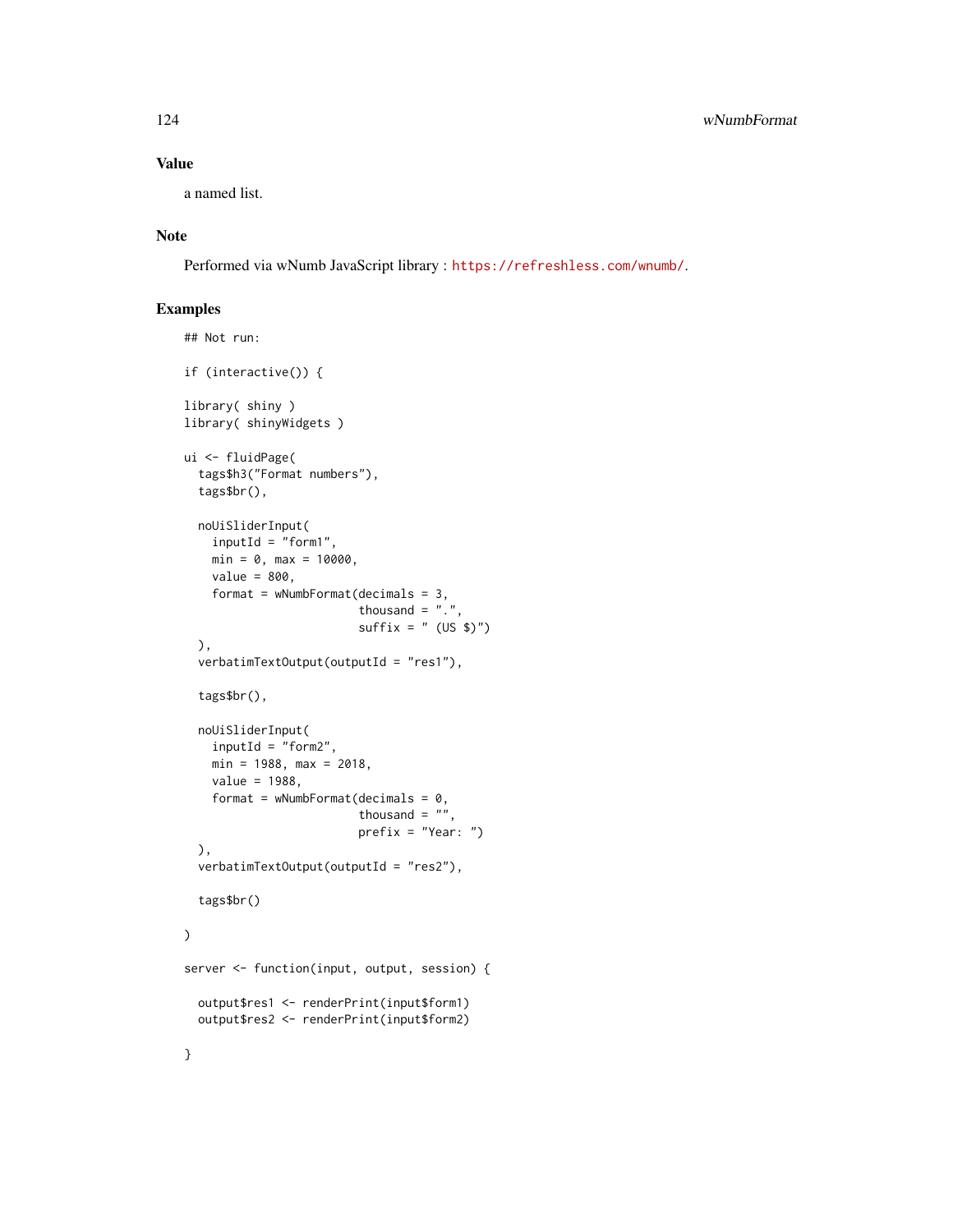# wNumbFormat 125

shinyApp(ui, server)

}

## End(Not run)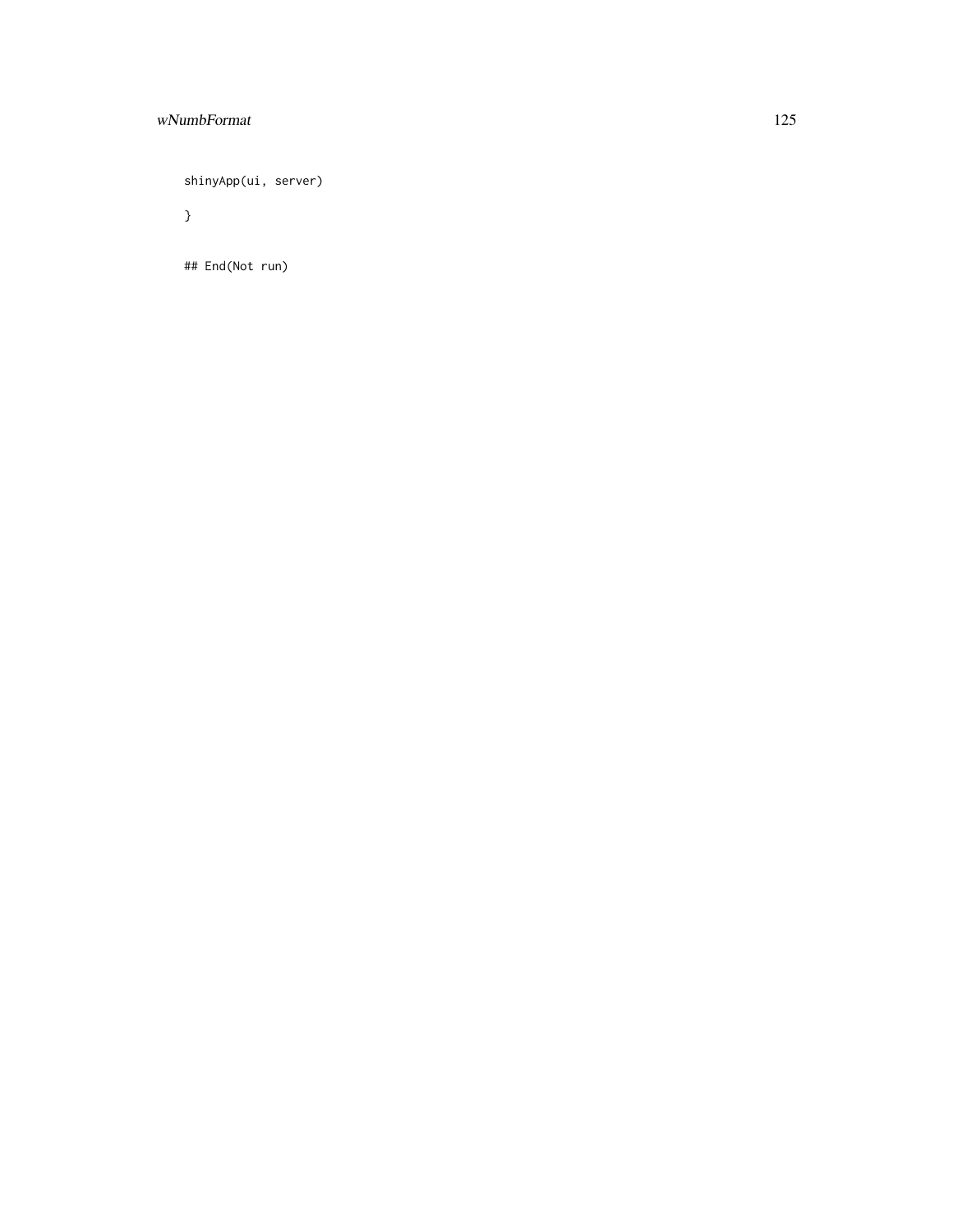# **Index**

∗Topic datasets animations, [12](#page-11-0) actionBttn, [4,](#page-3-0) *[27](#page-26-0)*, *[29](#page-28-0)* actionGroupButtons, [5](#page-4-0) addSpinner, [6](#page-5-0) airDatepicker, [8](#page-7-0) airDatepickerInput *(*airDatepicker*)*, [8](#page-7-0) airMonthpickerInput *(*airDatepicker*)*, [8](#page-7-0) airYearpickerInput *(*airDatepicker*)*, [8](#page-7-0) animateOptions, [11,](#page-10-0) *[29](#page-28-0)* animations, *[12](#page-11-0)*, [12](#page-11-0) awesomeCheckbox, [13,](#page-12-0) *[86](#page-85-0)* awesomeCheckboxGroup, [14,](#page-13-0) *[88](#page-87-0)* awesomeRadio, [15,](#page-14-0) *[89](#page-88-0)* checkboxGroupButtons, [17,](#page-16-0) *[91](#page-90-0)* checkboxGroupInput, *[17](#page-16-0)* chooseSliderSkin, [18,](#page-17-0) *[76](#page-75-0)* circleButton, [20](#page-19-0) closeSweetAlert, [20](#page-19-0) colorSelectorDrop *(*colorSelectorInput*)*, [21](#page-20-0) colorSelectorExample *(*colorSelectorInput*)*, [21](#page-20-0) colorSelectorInput, [21](#page-20-0) confirmSweetAlert, [22,](#page-21-1) *[32](#page-31-1)*, *[69](#page-68-1)*, *[123](#page-122-0)* demoAirDatepicker, *[10](#page-9-0)*, [25](#page-24-0) demoNoUiSlider, [26,](#page-25-0) *[39](#page-38-0)* downloadBttn, *[4](#page-3-0)*, [27](#page-26-0) dropdown, [28,](#page-27-0) *[31](#page-30-0)* dropdownButton, [30](#page-29-0) icon, *[82](#page-81-0)* inputSweetAlert, *[23](#page-22-0)*, [32,](#page-31-1) *[69](#page-68-1)*, *[123](#page-122-0)* knobInput, [33](#page-32-0) materialSwitch, [35,](#page-34-0) *[81](#page-80-1)*, *[95](#page-94-0)* multiInput, [36](#page-35-0)

noUiSliderInput, [38](#page-37-0)

panel, [40](#page-39-0) pickerGroup-module, [42](#page-41-0) pickerGroupServer *(*pickerGroup-module*)*, [42](#page-41-0) pickerGroupUI *(*pickerGroup-module*)*, [42](#page-41-0) pickerInput, *[42](#page-41-0)*, [43](#page-42-0) prettyCheckbox, [47](#page-46-0) prettyCheckboxGroup, [51,](#page-50-0) *[100](#page-99-0)* prettyRadioButtons, [53,](#page-52-0) *[102](#page-101-0)* prettySwitch, *[48](#page-47-0)*, [56](#page-55-0) prettyToggle, *[48](#page-47-0)*, [58](#page-57-0) progress-bar, [61](#page-60-0) progressBar *(*progress-bar*)*, [61](#page-60-0) progressSweetAlert, *[62](#page-61-0)*, [63](#page-62-0) radioButtons, *[65](#page-64-0)* radioGroupButtons, [65](#page-64-0) searchInput, [66](#page-65-0) selectizeGroup-module, [67](#page-66-0) selectizeGroupServer *(*selectizeGroup-module*)*, [67](#page-66-0) selectizeGroupUI *(*selectizeGroup-module*)*, [67](#page-66-0) sendSweetAlert, *[23](#page-22-0)*, *[32](#page-31-1)*, [69,](#page-68-1) *[123](#page-122-0)* setBackgroundColor, [72](#page-71-0) setBackgroundImage, [74](#page-73-0) setSliderColor, *[19](#page-18-0)*, [75](#page-74-0) shinyWidgets, [77](#page-76-0) shinyWidgets-package *(*shinyWidgets*)*, [77](#page-76-0) shinyWidgetsGallery, [77](#page-76-0) sliderInput, *[78](#page-77-1)* sliderTextInput, [78,](#page-77-1) *[110](#page-109-0)* spectrumInput, [79](#page-78-0) switchInput, *[36](#page-35-0)*, [81,](#page-80-1) *[112](#page-111-0)*

textInputAddon, [82](#page-81-0) timepickerOptions, *[9](#page-8-0)*